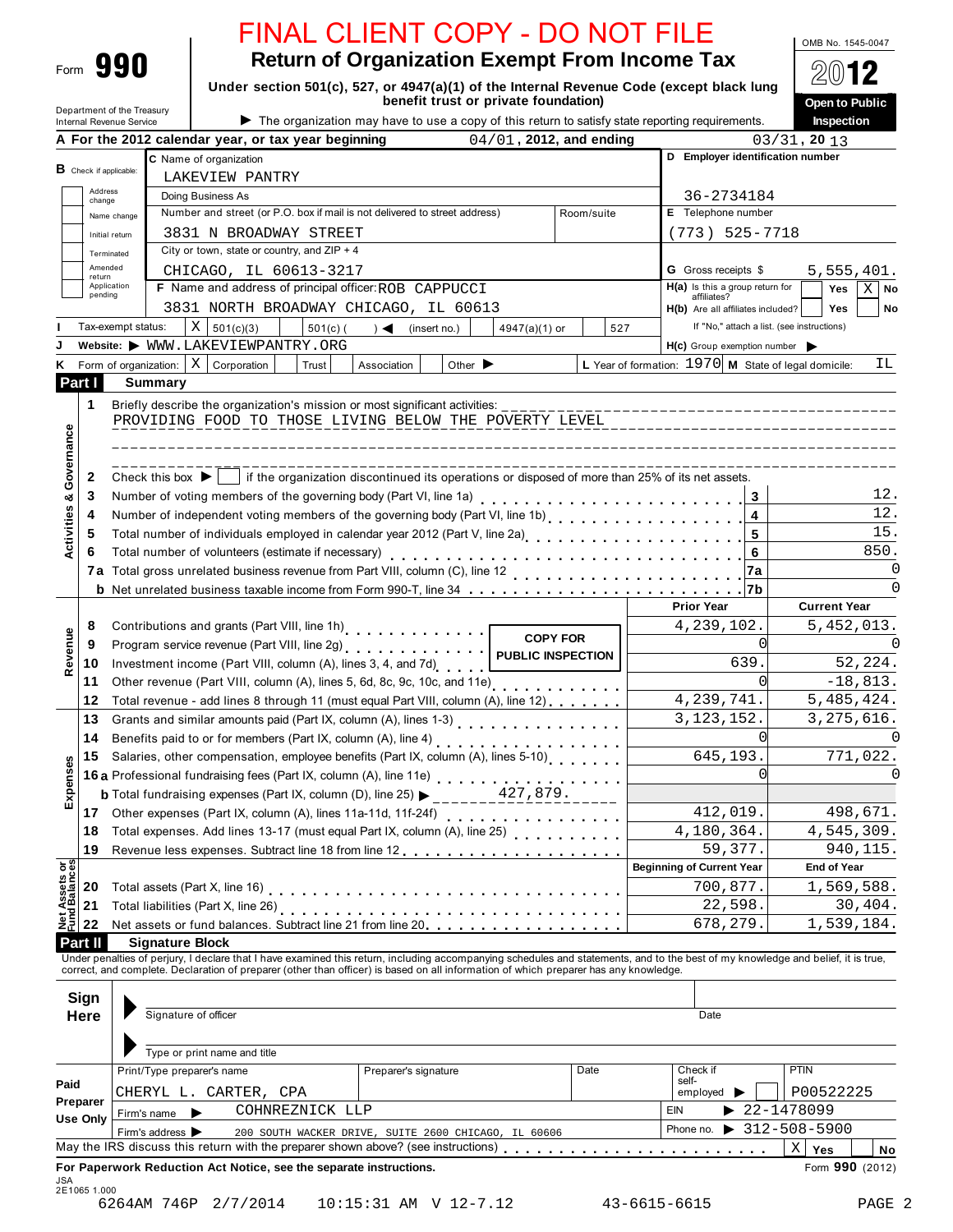|    | Form 990 (2012)                                                                   |                                                     |                                                                             |                                                                                                                                                                                                                                                                | 36-2734184<br>Page 2               |
|----|-----------------------------------------------------------------------------------|-----------------------------------------------------|-----------------------------------------------------------------------------|----------------------------------------------------------------------------------------------------------------------------------------------------------------------------------------------------------------------------------------------------------------|------------------------------------|
|    | Part III                                                                          | <b>Statement of Program Service Accomplishments</b> |                                                                             |                                                                                                                                                                                                                                                                |                                    |
|    |                                                                                   |                                                     |                                                                             |                                                                                                                                                                                                                                                                |                                    |
| 1. | Briefly describe the organization's mission:<br>ATTACHMENT 1                      |                                                     |                                                                             |                                                                                                                                                                                                                                                                |                                    |
|    |                                                                                   |                                                     |                                                                             |                                                                                                                                                                                                                                                                |                                    |
|    |                                                                                   |                                                     |                                                                             | 2 Did the organization undertake any significant program services during the year which were not listed on the                                                                                                                                                 |                                    |
|    | prior Form 990 or 990-EZ?<br>If "Yes," describe these new services on Schedule O. |                                                     |                                                                             |                                                                                                                                                                                                                                                                | $X \mid N$ o<br><b>Yes</b>         |
|    | services?                                                                         |                                                     |                                                                             | 3 Did the organization cease conducting, or make significant changes in how it conducts, any program                                                                                                                                                           | $\vert$ X $\vert$ No<br><b>Yes</b> |
|    | If "Yes," describe these changes on Schedule O.                                   |                                                     |                                                                             | 4 Describe the organization's program service accomplishments for each of its three largest program services, as measured by<br>expenses. Section 501(c)(3) and 501(c)(4) organizations are required to report the amount of grants and allocations to others, |                                    |
|    |                                                                                   |                                                     | the total expenses, and revenue, if any, for each program service reported. |                                                                                                                                                                                                                                                                |                                    |
|    | 4a (Code:<br>DISTRIBUTION OF FOOD TO THE NEEDY.                                   | ) (Expenses \$                                      | 3,808,017. including grants of \$                                           | $3,275,616.$ (Revenue \$)                                                                                                                                                                                                                                      |                                    |
|    |                                                                                   |                                                     |                                                                             |                                                                                                                                                                                                                                                                |                                    |
|    |                                                                                   |                                                     |                                                                             |                                                                                                                                                                                                                                                                |                                    |
|    |                                                                                   |                                                     |                                                                             |                                                                                                                                                                                                                                                                |                                    |
|    |                                                                                   |                                                     |                                                                             |                                                                                                                                                                                                                                                                |                                    |
|    |                                                                                   |                                                     |                                                                             |                                                                                                                                                                                                                                                                |                                    |
|    |                                                                                   |                                                     |                                                                             |                                                                                                                                                                                                                                                                |                                    |
|    | 4b (Code:                                                                         | ) (Expenses \$                                      | including grants of \$                                                      | ) (Revenue \$                                                                                                                                                                                                                                                  |                                    |
|    |                                                                                   |                                                     |                                                                             |                                                                                                                                                                                                                                                                |                                    |
|    |                                                                                   |                                                     |                                                                             |                                                                                                                                                                                                                                                                |                                    |
|    |                                                                                   |                                                     |                                                                             |                                                                                                                                                                                                                                                                |                                    |
|    |                                                                                   |                                                     |                                                                             |                                                                                                                                                                                                                                                                |                                    |
|    |                                                                                   |                                                     |                                                                             |                                                                                                                                                                                                                                                                |                                    |
|    |                                                                                   |                                                     |                                                                             |                                                                                                                                                                                                                                                                |                                    |
|    |                                                                                   |                                                     |                                                                             |                                                                                                                                                                                                                                                                |                                    |
|    | 4c (Code:                                                                         | ) (Expenses \$                                      | including grants of \$                                                      | ) (Revenue \$                                                                                                                                                                                                                                                  |                                    |
|    |                                                                                   |                                                     |                                                                             |                                                                                                                                                                                                                                                                |                                    |
|    |                                                                                   |                                                     |                                                                             |                                                                                                                                                                                                                                                                |                                    |
|    |                                                                                   |                                                     |                                                                             |                                                                                                                                                                                                                                                                |                                    |
|    |                                                                                   |                                                     |                                                                             |                                                                                                                                                                                                                                                                |                                    |
|    |                                                                                   |                                                     |                                                                             |                                                                                                                                                                                                                                                                |                                    |
|    |                                                                                   |                                                     |                                                                             |                                                                                                                                                                                                                                                                |                                    |
|    |                                                                                   |                                                     |                                                                             |                                                                                                                                                                                                                                                                |                                    |
|    | 4d Other program services (Describe in Schedule O.)                               |                                                     |                                                                             |                                                                                                                                                                                                                                                                |                                    |
|    | (Expenses \$                                                                      | including grants of \$                              | ) (Revenue \$                                                               |                                                                                                                                                                                                                                                                |                                    |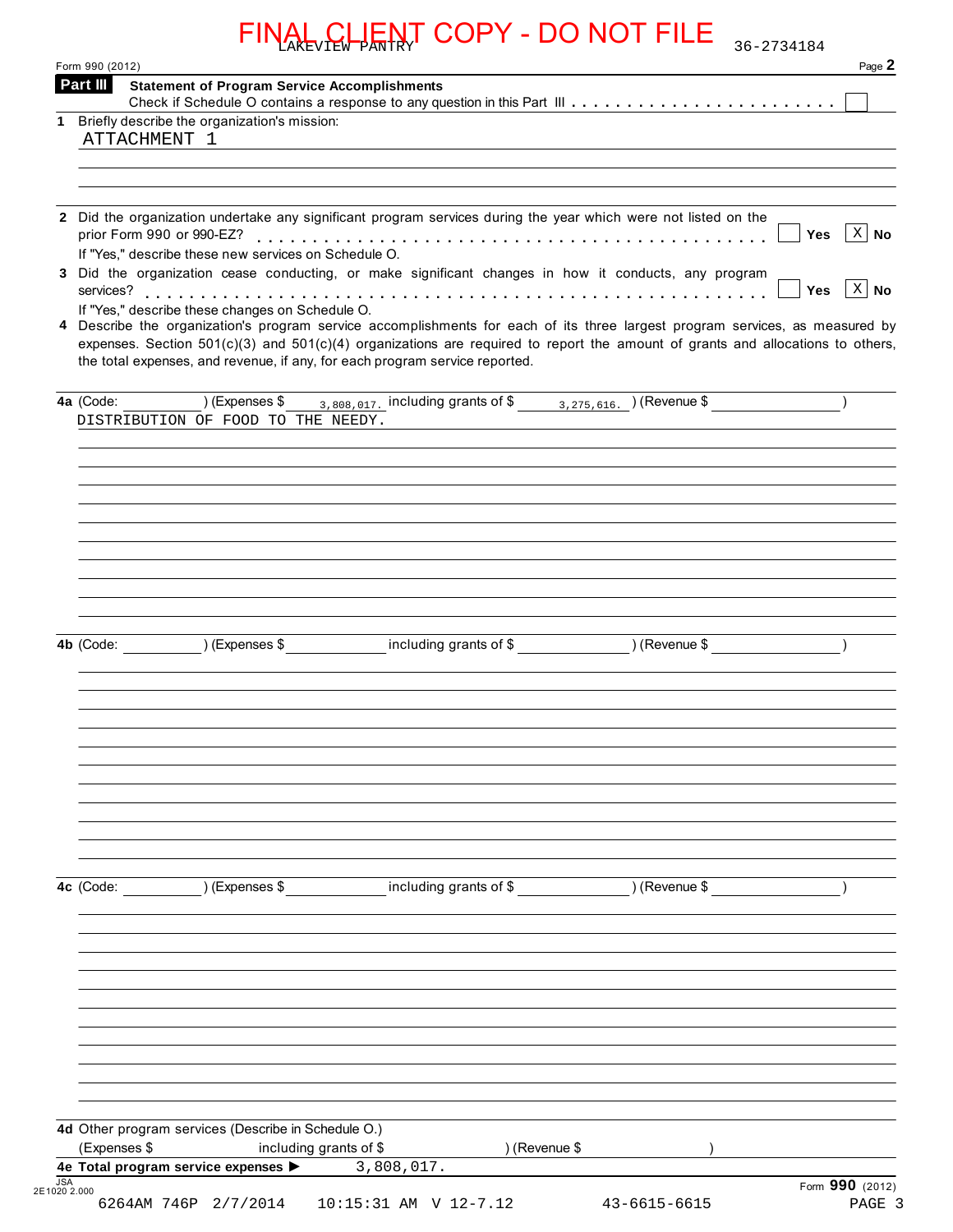|  |  | Form 990 (2012) |  |
|--|--|-----------------|--|
|--|--|-----------------|--|

|         | <u> JENT COPY - DO NOT FILE</u><br>36-2734184<br>AKEVIEW PANTR                                                                      |                 |             |                  |
|---------|-------------------------------------------------------------------------------------------------------------------------------------|-----------------|-------------|------------------|
| Part IV | Form 990 (2012)<br><b>Checklist of Required Schedules</b>                                                                           |                 |             | Page 3           |
|         |                                                                                                                                     |                 | Yes         | No               |
| 1       | Is the organization described in section $501(c)(3)$ or $4947(a)(1)$ (other than a private foundation)? If "Yes,"                   |                 |             |                  |
|         |                                                                                                                                     | 1               | Χ           |                  |
| 2       | Is the organization required to complete Schedule B, Schedule of Contributors (see instructions)?                                   | $\overline{2}$  | $\mathbf X$ |                  |
| 3       | Did the organization engage in direct or indirect political campaign activities on behalf of or in opposition to                    |                 |             |                  |
|         | candidates for public office? If "Yes," complete Schedule C, Part I.                                                                | 3               |             | Χ                |
| 4       | Section 501(c)(3) organizations. Did the organization engage in lobbying activities, or have a section 501(h)                       |                 |             |                  |
|         |                                                                                                                                     | 4               |             | Χ                |
| 5       | Is the organization a section $501(c)(4)$ , $501(c)(5)$ , or $501(c)(6)$ organization that receives membership dues,                |                 |             |                  |
|         | assessments, or similar amounts as defined in Revenue Procedure 98-19? If "Yes," complete Schedule C,                               |                 |             |                  |
|         |                                                                                                                                     | 5               |             | Χ                |
| 6       | Did the organization maintain any donor advised funds or any similar funds or accounts for which donors                             |                 |             |                  |
|         | have the right to provide advice on the distribution or investment of amounts in such funds or accounts? If                         |                 |             |                  |
|         |                                                                                                                                     | 6               |             | Χ                |
| 7       | Did the organization receive or hold a conservation easement, including easements to preserve open space,                           |                 |             |                  |
|         |                                                                                                                                     | $\overline{7}$  |             | Χ                |
|         | the environment, historic land areas, or historic structures? If "Yes," complete Schedule D, Part II.                               |                 |             |                  |
| 8       | Did the organization maintain collections of works of art, historical treasures, or other similar assets? If "Yes,"                 |                 |             | Χ                |
|         |                                                                                                                                     | 8               |             |                  |
| 9       | Did the organization report an amount in Part X, line 21, for escrow or custodial account liability; serve as a                     |                 |             |                  |
|         | custodian for amounts not listed in Part X; or provide credit counseling, debt management, credit repair, or                        |                 |             |                  |
|         |                                                                                                                                     | 9               |             | Χ                |
| 10      | Did the organization, directly or through a related organization, hold assets in temporarily restricted                             |                 |             |                  |
|         | endowments, permanent endowments, or quasi-endowments? If "Yes," complete Schedule D, Part V                                        | 10              |             | X                |
| 11      | If the organization's answer to any of the following questions is "Yes," then complete Schedule D, Parts VI,                        |                 |             |                  |
|         | VII, VIII, IX, or X as applicable.                                                                                                  |                 |             |                  |
|         | a Did the organization report an amount for land, buildings, and equipment in Part X, line 10? If "Yes,"                            |                 |             |                  |
|         |                                                                                                                                     | 11a             | Χ           |                  |
|         | <b>b</b> Did the organization report an amount for investments-other securities in Part X, line 12 that is 5% or more               |                 |             |                  |
|         | of its total assets reported in Part X, line 16? If "Yes," complete Schedule D, Part VII                                            | 11 <sub>b</sub> |             | Χ                |
|         | c Did the organization report an amount for investments-program related in Part X, line 13 that is 5% or more                       |                 |             |                  |
|         |                                                                                                                                     | 11c             |             | Χ                |
|         | d Did the organization report an amount for other assets in Part X, line 15 that is 5% or more of its total assets                  |                 |             |                  |
|         | reported in Part X, line 16? If "Yes," complete Schedule D, Part IX                                                                 | 11d             |             | X                |
|         | e Did the organization report an amount for other liabilities in Part X, line 25? If "Yes," complete Schedule D, Part X             | 11e             | Χ           |                  |
|         | f Did the organization's separate or consolidated financial statements for the tax year include a footnote that addresses           |                 |             |                  |
|         |                                                                                                                                     | 11f             |             | X                |
|         | the organization's liability for uncertain tax positions under FIN 48 (ASC 740)? If "Yes," complete Schedule D, Part X              |                 |             |                  |
|         | 12a Did the organization obtain separate, independent audited financial statements for the tax year? If "Yes,"                      |                 | Χ           |                  |
|         |                                                                                                                                     | 12a             |             |                  |
|         | <b>b</b> Was the organization included in consolidated, independent audited financial statements for the tax year? If "Yes," and if |                 |             |                  |
|         | the organization answered "No" to line 12a, then completing Schedule D, Parts XI and XII is optional                                | 12b             |             | X<br>$\mathbf X$ |
| 13      | Is the organization a school described in section $170(b)(1)(A)(ii)?$ If "Yes," complete Schedule E                                 | 13              |             |                  |
|         | 14 a Did the organization maintain an office, employees, or agents outside of the United States?                                    | 14a             |             | Χ                |
|         | <b>b</b> Did the organization have aggregate revenues or expenses of more than \$10,000 from grantmaking,                           |                 |             |                  |
|         | fundraising, business, investment, and program service activities outside the United States, or aggregate                           |                 |             |                  |
|         | foreign investments valued at \$100,000 or more? If "Yes," complete Schedule F, Parts I and IV                                      | 14b             |             | Χ                |
| 15      | Did the organization report on Part IX, column (A), line 3, more than \$5,000 of grants or assistance to any                        |                 |             |                  |
|         | organization or entity located outside the United States? If "Yes," complete Schedule F, Parts II and IV                            | 15              |             | Χ                |
| 16      | Did the organization report on Part IX, column (A), line 3, more than \$5,000 of aggregate grants or assistance                     |                 |             |                  |
|         | to individuals located outside the United States? If "Yes," complete Schedule F, Parts III and IV                                   | 16              |             | Χ                |
| 17      | Did the organization report a total of more than \$15,000 of expenses for professional fundraising services                         |                 |             |                  |
|         | on Part IX, column (A), lines 6 and 11e? If "Yes," complete Schedule G, Part I (see instructions)                                   | 17              |             | Χ                |
| 18      | Did the organization report more than \$15,000 total of fundraising event gross income and contributions on                         |                 |             |                  |
|         |                                                                                                                                     | 18              | Χ           |                  |
| 19      | Did the organization report more than \$15,000 of gross income from gaming activities on Part VIII, line 9a?                        |                 |             |                  |
|         |                                                                                                                                     | 19              |             | Χ                |
|         | 20 a Did the organization operate one or more hospital facilities? If "Yes," complete Schedule H                                    | 20a             |             | Χ                |
|         |                                                                                                                                     | 20 <sub>b</sub> |             |                  |
|         | <b>b</b> If "Yes" to line 20a, did the organization attach a copy of its audited financial statements to this return? $\ldots$      |                 |             | Form 990 (2012)  |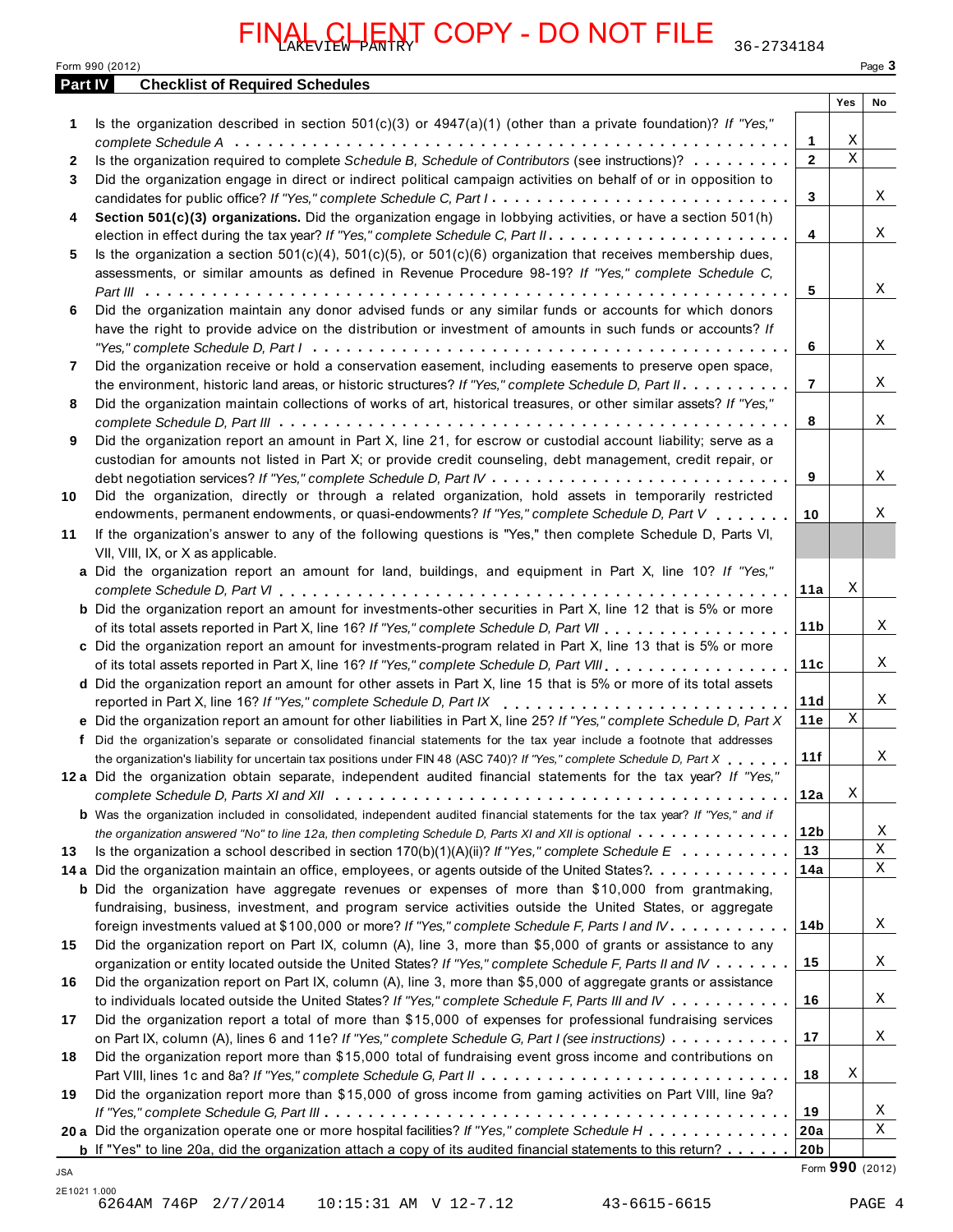|                | <u>VAL, CLIENT</u> COPY - DO NOT FILE<br>36-2734184                                                                                                                                                                                             |                 |                 |        |
|----------------|-------------------------------------------------------------------------------------------------------------------------------------------------------------------------------------------------------------------------------------------------|-----------------|-----------------|--------|
|                | Form 990 (2012)                                                                                                                                                                                                                                 |                 |                 | Page 4 |
| <b>Part IV</b> | <b>Checklist of Required Schedules (continued)</b>                                                                                                                                                                                              |                 | Yes             | No     |
| 21             | Did the organization report more than \$5,000 of grants and other assistance to any government or organization                                                                                                                                  |                 |                 |        |
|                | in the United States on Part IX, column (A), line 1? If "Yes," complete Schedule I, Parts I and II.                                                                                                                                             | 21              |                 | Χ      |
| 22             | Did the organization report more than \$5,000 of grants and other assistance to individuals in the United States                                                                                                                                |                 |                 |        |
|                |                                                                                                                                                                                                                                                 | 22              | Χ               |        |
| 23             | Did the organization answer "Yes" to Part VII, Section A, line 3, 4, or 5 about compensation of the                                                                                                                                             |                 |                 |        |
|                | organization's current and former officers, directors, trustees, key employees, and highest compensated                                                                                                                                         |                 |                 | Χ      |
| 24 a           | Did the organization have a tax-exempt bond issue with an outstanding principal amount of more than                                                                                                                                             | 23              |                 |        |
|                | \$100,000 as of the last day of the year, that was issued after December 31, 2002? If "Yes," answer lines 24b                                                                                                                                   |                 |                 |        |
|                |                                                                                                                                                                                                                                                 | 24a             |                 | Χ      |
| b              | Did the organization invest any proceeds of tax-exempt bonds beyond a temporary period exception?                                                                                                                                               | 24 <sub>b</sub> |                 |        |
| c              | Did the organization maintain an escrow account other than a refunding escrow at any time during the year                                                                                                                                       |                 |                 |        |
|                |                                                                                                                                                                                                                                                 | 24c             |                 |        |
|                | d Did the organization act as an "on behalf of" issuer for bonds outstanding at any time during the year?                                                                                                                                       | 24d             |                 |        |
|                | 25 a Section 501(c)(3) and 501(c)(4) organizations. Did the organization engage in an excess benefit transaction                                                                                                                                | 25a             |                 | Χ      |
| b              | Is the organization aware that it engaged in an excess benefit transaction with a disqualified person in a prior                                                                                                                                |                 |                 |        |
|                | year, and that the transaction has not been reported on any of the organization's prior Forms 990 or 990-EZ?                                                                                                                                    |                 |                 |        |
|                |                                                                                                                                                                                                                                                 | 25 <sub>b</sub> |                 | Χ      |
| 26             | Was a loan to or by a current or former officer, director, trustee, key employee, highly compensated employee, or                                                                                                                               |                 |                 |        |
|                | disqualified person outstanding as of the end of the organization's tax year? If "Yes," complete Schedule L, Part II                                                                                                                            | 26              |                 | Χ      |
| 27             | Did the organization provide a grant or other assistance to an officer, director, trustee, key employee,                                                                                                                                        |                 |                 |        |
|                | substantial contributor or employee thereof, a grant selection committee member, or to a 35% controlled                                                                                                                                         | 27              |                 | Χ      |
| 28             | entity or family member of any of these persons? If "Yes," complete Schedule L, Part III<br>Was the organization a party to a business transaction with one of the following parties (see Schedule L,                                           |                 |                 |        |
|                | Part IV instructions for applicable filing thresholds, conditions, and exceptions):                                                                                                                                                             |                 |                 |        |
| a              | A current or former officer, director, trustee, or key employee? If "Yes," complete Schedule L, Part IV.                                                                                                                                        | 28a             |                 | Χ      |
|                | <b>b</b> A family member of a current or former officer, director, trustee, or key employee? If "Yes," complete                                                                                                                                 |                 |                 |        |
|                |                                                                                                                                                                                                                                                 | 28b             |                 | Χ      |
| c              | An entity of which a current or former officer, director, trustee, or key employee (or a family member thereof)                                                                                                                                 |                 |                 |        |
|                | was an officer, director, trustee, or direct or indirect owner? If "Yes," complete Schedule L, Part IV                                                                                                                                          | 28c             | Χ               | Χ      |
| 29<br>30       | Did the organization receive more than \$25,000 in non-cash contributions? If "Yes," complete Schedule M<br>Did the organization receive contributions of art, historical treasures, or other similar assets, or qualified                      | 29              |                 |        |
|                |                                                                                                                                                                                                                                                 | 30              |                 | Χ      |
| 31             | Did the organization liquidate, terminate, or dissolve and cease operations? If "Yes," complete Schedule N,                                                                                                                                     |                 |                 |        |
|                |                                                                                                                                                                                                                                                 | 31              |                 | X      |
| 32             | Did the organization sell, exchange, dispose of, or transfer more than 25% of its net assets? If "Yes,"                                                                                                                                         |                 |                 |        |
|                |                                                                                                                                                                                                                                                 | 32              |                 | X      |
| 33             | Did the organization own 100% of an entity disregarded as separate from the organization under Regulations                                                                                                                                      |                 |                 | X      |
| 34             | sections 301.7701-2 and 301.7701-3? If "Yes," complete Schedule R, Part $l_1, \ldots, \ldots, \ldots, \ldots, \ldots, \ldots$<br>Was the organization related to any tax-exempt or taxable entity? If "Yes," complete Schedule R, Part II, III, | 33              |                 |        |
|                |                                                                                                                                                                                                                                                 | 34              |                 | Χ      |
| 35a            | Did the organization have a controlled entity within the meaning of section 512(b)(13)?                                                                                                                                                         | 35a             |                 | X      |
| b              | If "Yes" to line 35a, did the organization receive any payment from or engage in any transaction with a                                                                                                                                         |                 |                 |        |
|                | controlled entity within the meaning of section 512(b)(13)? If "Yes," complete Schedule R, Part V, line 2                                                                                                                                       | 35 <sub>b</sub> |                 |        |
| 36             | Section 501(c)(3) organizations. Did the organization make any transfers to an exempt non-charitable                                                                                                                                            |                 |                 |        |
|                | related organization? If "Yes," complete Schedule R, Part V, line 2                                                                                                                                                                             | 36              |                 | X      |
| 37             | Did the organization conduct more than 5% of its activities through an entity that is not a related organization                                                                                                                                |                 |                 |        |
|                | and that is treated as a partnership for federal income tax purposes? If "Yes," complete Schedule R,                                                                                                                                            | 37              |                 | X      |
| 38             | Did the organization complete Schedule O and provide explanations in Schedule O for Part VI, lines 11b and                                                                                                                                      |                 |                 |        |
|                |                                                                                                                                                                                                                                                 | 38              | X               |        |
|                |                                                                                                                                                                                                                                                 |                 | Form 990 (2012) |        |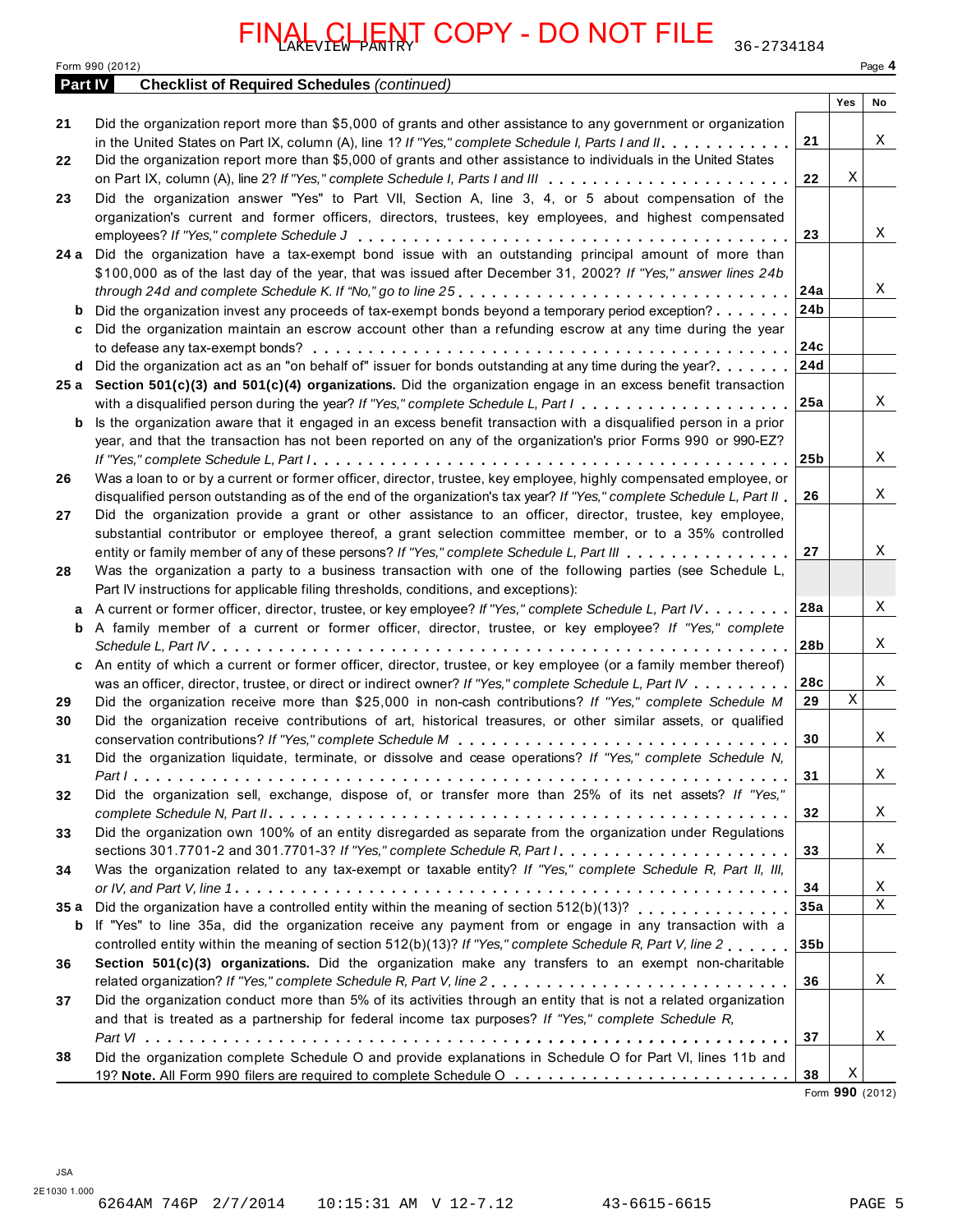|    | Form 990 (2012)<br><b>Statements Regarding Other IRS Filings and Tax Compliance</b><br><b>Part V</b>                                                                                                                                                 |                |     | Page 5       |
|----|------------------------------------------------------------------------------------------------------------------------------------------------------------------------------------------------------------------------------------------------------|----------------|-----|--------------|
|    |                                                                                                                                                                                                                                                      |                |     | $\mathbf{x}$ |
|    |                                                                                                                                                                                                                                                      |                | Yes | No           |
|    | 10<br>1a                                                                                                                                                                                                                                             |                |     |              |
|    | $\Omega$<br><b>b</b> Enter the number of Forms W-2G included in line 1a. Enter -0- if not applicable<br>1b                                                                                                                                           |                |     |              |
|    | c Did the organization comply with backup withholding rules for reportable payments to vendors and                                                                                                                                                   |                |     |              |
|    |                                                                                                                                                                                                                                                      | 1c             | Χ   |              |
|    | 2a Enter the number of employees reported on Form W-3, Transmittal of Wage and Tax                                                                                                                                                                   |                |     |              |
|    | 15<br>Statements, filed for the calendar year ending with or within the year covered by this return $\Box$ 2a                                                                                                                                        |                |     |              |
|    | <b>b</b> If at least one is reported on line 2a, did the organization file all required federal employment tax returns?                                                                                                                              | 2b             | Χ   |              |
|    | Note. If the sum of lines 1a and 2a is greater than 250, you may be required to e-file (see instructions)                                                                                                                                            | 3a             |     | Χ            |
|    | 3a Did the organization have unrelated business gross income of \$1,000 or more during the year?                                                                                                                                                     | 3 <sub>b</sub> |     |              |
|    | <b>b</b> If "Yes," has it filed a Form 990-T for this year? If "No," provide an explanation in Schedule O                                                                                                                                            |                |     |              |
|    | 4a At any time during the calendar year, did the organization have an interest in, or a signature or other authority<br>over, a financial account in a foreign country (such as a bank account, securities account, or other financial               |                |     |              |
|    |                                                                                                                                                                                                                                                      | 4a             |     | Χ            |
|    |                                                                                                                                                                                                                                                      |                |     |              |
|    | See instructions for filing requirements for Form TD F 90-22.1, Report of Foreign Bank and Financial Accounts.                                                                                                                                       |                |     |              |
|    | 5a Was the organization a party to a prohibited tax shelter transaction at any time during the tax year?                                                                                                                                             | 5a             |     | Χ            |
|    | <b>b</b> Did any taxable party notify the organization that it was or is a party to a prohibited tax shelter transaction?                                                                                                                            | 5 <sub>b</sub> |     | $\mathbf{x}$ |
|    | c If "Yes" to line 5a or 5b, did the organization file Form 8886-T?                                                                                                                                                                                  | 5 <sub>c</sub> |     |              |
|    | 6a Does the organization have annual gross receipts that are normally greater than \$100,000, and did the                                                                                                                                            |                |     |              |
|    |                                                                                                                                                                                                                                                      | 6a             |     | Χ            |
|    | b If "Yes," did the organization include with every solicitation an express statement that such contributions or                                                                                                                                     |                |     |              |
|    |                                                                                                                                                                                                                                                      | 6b             |     |              |
|    | 7 Organizations that may receive deductible contributions under section 170(c).                                                                                                                                                                      |                |     |              |
|    | a Did the organization receive a payment in excess of \$75 made partly as a contribution and partly for goods                                                                                                                                        |                |     |              |
|    |                                                                                                                                                                                                                                                      | 7a             |     | Χ            |
|    | <b>b</b> If "Yes," did the organization notify the donor of the value of the goods or services provided?                                                                                                                                             | 7b             |     |              |
|    | c Did the organization sell, exchange, or otherwise dispose of tangible personal property for which it was                                                                                                                                           |                |     |              |
|    |                                                                                                                                                                                                                                                      | 7с             |     | х            |
|    | 7d<br>d If "Yes," indicate the number of Forms 8282 filed during the year                                                                                                                                                                            | 7е             |     | Χ            |
|    | e Did the organization receive any funds, directly or indirectly, to pay premiums on a personal benefit contract?                                                                                                                                    | 7f             |     | X            |
|    | f Did the organization, during the year, pay premiums, directly or indirectly, on a personal benefit contract?<br>g If the organization received a contribution of qualified intellectual property, did the organization file Form 8899 as required? | 7g             |     |              |
|    | h If the organization received a contribution of cars, boats, airplanes, or other vehicles, did the organization file a Form 1098-C?                                                                                                                 | 7h             |     |              |
| 8  | Sponsoring organizations maintaining donor advised funds and section 509(a)(3) supporting                                                                                                                                                            |                |     |              |
|    | organizations. Did the supporting organization, or a donor advised fund maintained by a sponsoring                                                                                                                                                   |                |     |              |
|    |                                                                                                                                                                                                                                                      | 8              |     | Χ            |
| 9  | Sponsoring organizations maintaining donor advised funds.                                                                                                                                                                                            |                |     |              |
|    |                                                                                                                                                                                                                                                      | 9a             |     | Χ            |
|    | <b>b</b> Did the organization make a distribution to a donor, donor advisor, or related person?                                                                                                                                                      | 9b             |     | X            |
| 10 | Section 501(c)(7) organizations. Enter:                                                                                                                                                                                                              |                |     |              |
|    | a Initiation fees and capital contributions included on Part VIII, line 12 10a                                                                                                                                                                       |                |     |              |
|    | <b>b</b> Gross receipts, included on Form 990, Part VIII, line 12, for public use of club facilities 1. 10b                                                                                                                                          |                |     |              |
| 11 | Section 501(c)(12) organizations. Enter:                                                                                                                                                                                                             |                |     |              |
|    | 11a                                                                                                                                                                                                                                                  |                |     |              |
|    | <b>b</b> Gross income from other sources (Do not net amounts due or paid to other sources                                                                                                                                                            |                |     |              |
|    | 11b                                                                                                                                                                                                                                                  |                |     |              |
|    | 12a Section 4947(a)(1) non-exempt charitable trusts. Is the organization filing Form 990 in lieu of Form 1041?                                                                                                                                       | 12a            |     |              |
|    | <b>b</b> If "Yes," enter the amount of tax-exempt interest received or accrued during the year 12b                                                                                                                                                   |                |     |              |
| 13 | Section 501(c)(29) qualified nonprofit health insurance issuers.                                                                                                                                                                                     |                |     | Χ            |
|    | a Is the organization licensed to issue qualified health plans in more than one state?                                                                                                                                                               | 13a            |     |              |
|    | Note. See the instructions for additional information the organization must report on Schedule O.                                                                                                                                                    |                |     |              |
|    | <b>b</b> Enter the amount of reserves the organization is required to maintain by the states in which<br>13 <sub>b</sub>                                                                                                                             |                |     |              |
|    | the organization is licensed to issue qualified health plans entitled value of the contract of the organization                                                                                                                                      |                |     |              |
|    | 14a Did the organization receive any payments for indoor tanning services during the tax year?                                                                                                                                                       | 14a            |     | Χ            |
|    |                                                                                                                                                                                                                                                      |                |     |              |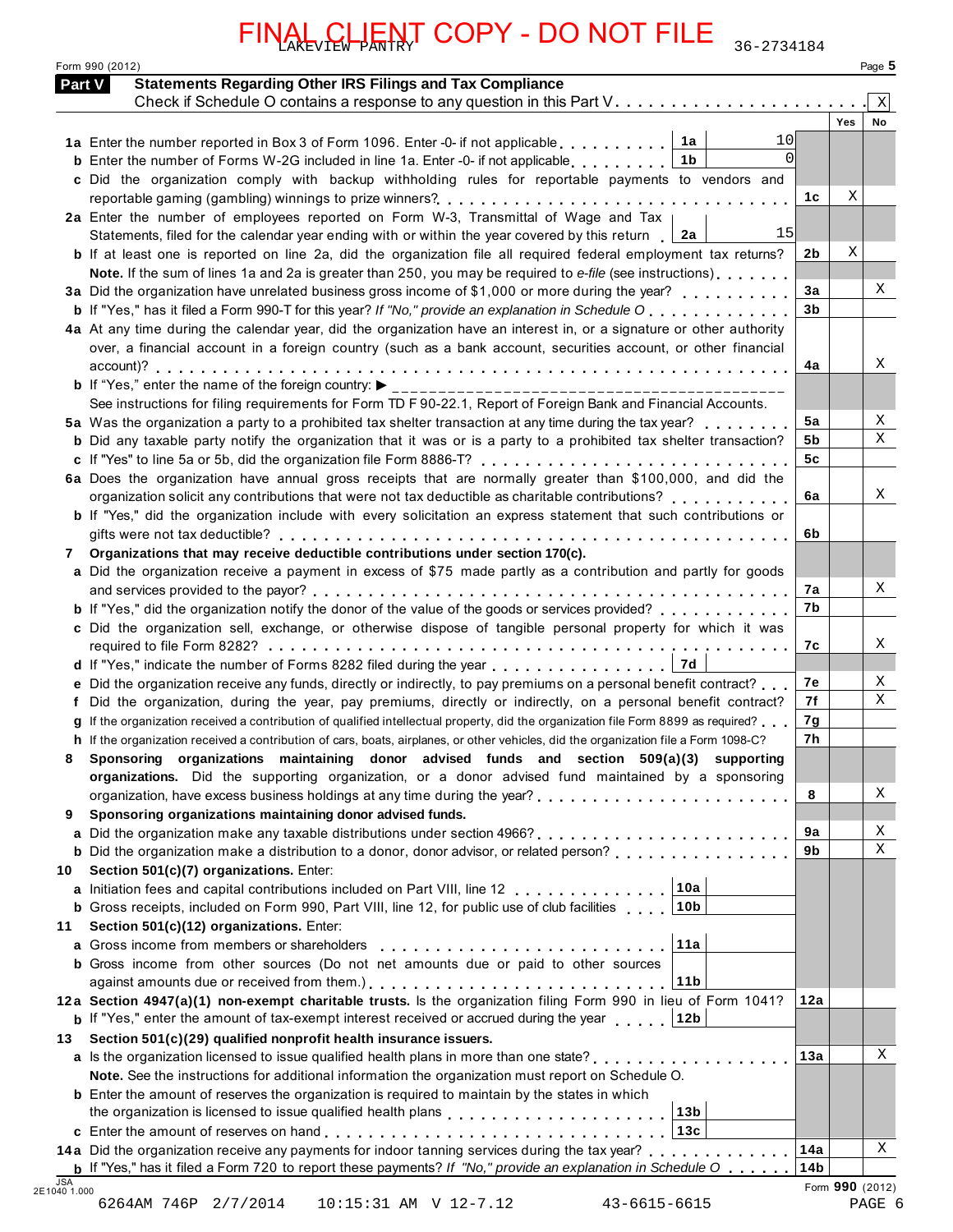|    | FINAL CLIENT COPY - DO NOT FILE<br>36-2734184<br>Form 990 (2012)                                                                                                                                                                                                                                                   |        | Page 6      |
|----|--------------------------------------------------------------------------------------------------------------------------------------------------------------------------------------------------------------------------------------------------------------------------------------------------------------------|--------|-------------|
|    | Part VI Governance, Management, and Disclosure For each "Yes" response to lines 2 through 7b below, and for a "No"<br>response to line 8a, 8b, or 10b below, describe the circumstances, processes, or changes in Schedule O. See instructions.                                                                    |        |             |
|    |                                                                                                                                                                                                                                                                                                                    |        | Χ           |
|    | <b>Section A. Governing Body and Management</b>                                                                                                                                                                                                                                                                    |        | Yes<br>No   |
| 1a | 12<br>Enter the number of voting members of the governing body at the end of the tax year.<br>If there are material differences in voting rights among members of the governing body, or if the governing<br>body delegated broad authority to an executive committee or similar committee, explain in Schedule O. |        |             |
| b  | Enter the number of voting members included in line 1a, above, who are independent $\boxed{1b}$                                                                                                                                                                                                                    |        |             |
| 2  | Did any officer, director, trustee, or key employee have a family relationship or a business relationship with                                                                                                                                                                                                     |        |             |
|    |                                                                                                                                                                                                                                                                                                                    |        | Χ           |
| 3  | Did the organization delegate control over management duties customarily performed by or under the direct<br>1. April 2012 - Andreas Andreas Andreas Andreas Andreas Andreas Andreas Andreas Andreas Andreas Andreas Andrea                                                                                        | $\sim$ | $\mathbf v$ |

|    | If there are material differences in voting rights among members of the governing body, or if the governing                               |                 |     |    |
|----|-------------------------------------------------------------------------------------------------------------------------------------------|-----------------|-----|----|
|    | body delegated broad authority to an executive committee or similar committee, explain in Schedule O.                                     |                 |     |    |
| b  | Enter the number of voting members included in line 1a, above, who are independent $\ldots \ldots$ [1b]                                   |                 |     |    |
| 2  | Did any officer, director, trustee, or key employee have a family relationship or a business relationship with                            |                 |     |    |
|    |                                                                                                                                           | $\mathbf{2}$    |     | Χ  |
|    | any other officer, director, trustee, or key employee? $\dots\dots\dots\dots\dots\dots\dots\dots\dots\dots\dots\dots\dots\dots\dots\dots$ |                 |     |    |
| 3  | Did the organization delegate control over management duties customarily performed by or under the direct                                 |                 |     |    |
|    | supervision of officers, directors, or trustees, or key employees to a management company or other person?                                | 3               |     | Χ  |
| 4  | Did the organization make any significant changes to its governing documents since the prior Form 990 was filed?                          | 4               |     | X  |
| 5. | Did the organization become aware during the year of a significant diversion of the organization's assets?                                | 5               |     | X  |
| 6  |                                                                                                                                           | 6               |     | X  |
|    |                                                                                                                                           |                 |     |    |
| 7a | Did the organization have members, stockholders, or other persons who had the power to elect or appoint                                   |                 |     |    |
|    |                                                                                                                                           | 7a              |     | X  |
| b  | Are any governance decisions of the organization reserved to (or subject to approval by) members,                                         |                 |     |    |
|    |                                                                                                                                           | 7b              |     | X  |
| 8  | Did the organization contemporaneously document the meetings held or written actions undertaken during                                    |                 |     |    |
|    |                                                                                                                                           |                 |     |    |
|    | the year by the following:                                                                                                                |                 | X   |    |
| a  |                                                                                                                                           | 8а              |     |    |
| b  |                                                                                                                                           | 8b              | X   |    |
| 9  | Is there any officer, director, trustee, or key employee listed in Part VII, Section A, who cannot be reached at                          |                 |     |    |
|    | the organization's mailing address? If "Yes," provide the names and addresses in Schedule O $\ldots \ldots \ldots$                        | 9               |     | X  |
|    | Section B. Policies (This Section B requests information about policies not required by the Internal Revenue Code.)                       |                 |     |    |
|    |                                                                                                                                           |                 | Yes | No |
|    |                                                                                                                                           |                 |     | X  |
|    | 10a Did the organization have local chapters, branches, or affiliates?                                                                    | 10a             |     |    |
|    | <b>b</b> If "Yes," did the organization have written policies and procedures governing the activities of such chapters,                   |                 |     |    |
|    |                                                                                                                                           | $\overline{AB}$ |     |    |

|     | is there any officer, director, trustee, or key employee listed in Part VII, Section A, who cannot be reached at<br>the organization's mailing address? If "Yes," provide the names and addresses in Schedule O | 9               |     | $\mathbf{x}$ |
|-----|-----------------------------------------------------------------------------------------------------------------------------------------------------------------------------------------------------------------|-----------------|-----|--------------|
|     | Section B. Policies (This Section B requests information about policies not required by the Internal Revenue Code.)                                                                                             |                 |     |              |
|     |                                                                                                                                                                                                                 |                 | Yes | No           |
| 10a |                                                                                                                                                                                                                 | 10a             |     | X            |
| b   | If "Yes," did the organization have written policies and procedures governing the activities of such chapters,                                                                                                  |                 |     |              |
|     | affiliates, and branches to ensure their operations are consistent with the organization's exempt purposes?                                                                                                     | 10 <sub>b</sub> |     |              |
| 11a | Has the organization provided a complete copy of this Form 990 to all members of its governing body before filing the form?                                                                                     | 11a             | X   |              |
| b   | Describe in Schedule O the process, if any, used by the organization to review this Form 990.                                                                                                                   |                 |     |              |
| 12a | Did the organization have a written conflict of interest policy? If "No," go to line 13                                                                                                                         | 12a             | X   |              |
| b   | Were officers, directors, or trustees, and key employees required to disclose annually interests that could give                                                                                                |                 |     |              |
|     |                                                                                                                                                                                                                 | 12 <sub>b</sub> | X   |              |
| C   | Did the organization regularly and consistently monitor and enforce compliance with the policy? If "Yes,"                                                                                                       |                 |     |              |
|     |                                                                                                                                                                                                                 | 12c             | X   |              |
| 13  |                                                                                                                                                                                                                 | 13              |     | X            |
| 14  | Did the organization have a written document retention and destruction policy? $\ldots \ldots \ldots \ldots \ldots \ldots$                                                                                      | 14              |     | $\mathbf{X}$ |
| 15  | Did the process for determining compensation of the following persons include a review and approval by                                                                                                          |                 |     |              |
|     | independent persons, comparability data, and contemporaneous substantiation of the deliberation and decision?                                                                                                   |                 |     |              |
| a   |                                                                                                                                                                                                                 | 15a             | X   |              |
| b   |                                                                                                                                                                                                                 | 15b             | X   |              |
|     | If "Yes" to line 15a or 15b, describe the process in Schedule O (see instructions).                                                                                                                             |                 |     |              |
| 16a | Did the organization invest in, contribute assets to, or participate in a joint venture or similar arrangement                                                                                                  |                 |     |              |
|     |                                                                                                                                                                                                                 | 16a             |     | Χ            |
| b   | If "Yes," did the organization follow a written policy or procedure requiring the organization to evaluate its                                                                                                  |                 |     |              |
|     | participation in joint venture arrangements under applicable federal tax law, and take steps to safeguard the                                                                                                   |                 |     |              |
|     |                                                                                                                                                                                                                 |                 |     |              |
|     | <b>Section C. Disclosure</b>                                                                                                                                                                                    |                 |     |              |
|     | $ -$                                                                                                                                                                                                            |                 |     |              |

**17** List the states with which a copy of this Form 990 is required to be filed  $\sum_{n=1}^{\infty} \frac{11}{n}$ ,

**18** Section 6104 requires an organization to make its Forms 1023 (or 1024 if applicable), 990, and 990-T (Section 501(c)(3)s only) available for public inspection. Indicate how you made these available. Check all that apply. on 6104 requires an organization to make its Forms 1023 (or 1024 if applicable), 990, and 990-T (Sec<br>ble for public inspection. Indicate how you made these available. Check all that apply.<br>Own website **Another's website** <u></u>

 $\sum_{i=1}^{\infty}$  in Schedule O whether (and if so, how), the organization made its governments, conflict of interest policy, conflict  $\sum_{i=1}^{\infty}$ 

| 19 Describe in Schedule O whether (and if so, how), the organization made its governing documents, conflict of interest policy, |
|---------------------------------------------------------------------------------------------------------------------------------|
| and financial statements available to the public during the tax year.                                                           |

**20** State the name, physical address, and telephone number of the person who possesses the books and records of the State the name, physical address, and telephone number of the person who possesses the books and recordinal per<br>Organization: ▶GARY GARLAND 3831 N. BROADWAY CHICAGO, IL 60613-3217 JSA Form **990** (2012)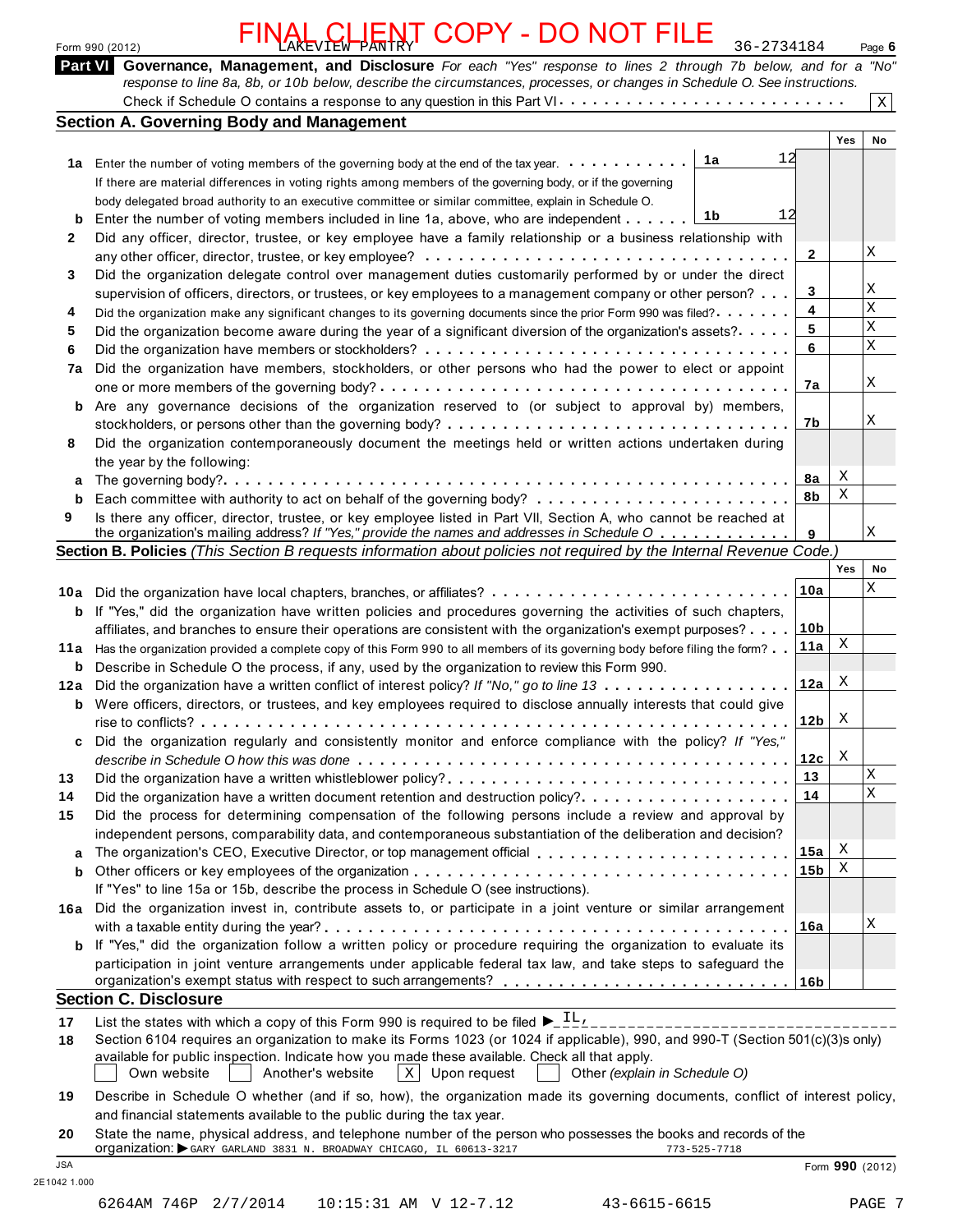### Form 990 (2012) Page **7** FINAL CLIENT COPY - DO NOT FILE 36-2734184

# **Compensation of Officers, Directors, Trustees, Key Employees, Highest Compensated Employees, and Independent Contractors Part VII**  FINAL CHENT COPY - DO NOT FILE<br> **ERIT VII** Compensation of Officers, Directors, Trustees, Key Employees, Highest Compensated Employees<br>
Independent Contractors<br>
Section A. Officers, Directors, Trustees, Key Employees, and

Check if Schedule O contains a response to any question in this Part VII  $\ldots \ldots \ldots \ldots \ldots$ 

**1a** Complete this table for all persons required to be listed. Report compensation for the calendar year ending with or within the organization's tax year.

**■ List all of the organization's current** officers, directors, trustees (whether individuals or organizations), regardless of amount of<br>nensation Enter -0- in columns (D) (E) and (E) if no compensation was paid compensation. Enter -0- in columns (D), (E), and (F) if no compensation was paid.

% List all of the organization's **current** key employees, if any. See instructions for definition of "key employee."

■ List all of the organization's **current** highest compensated employees (other than an officer, director, trustee, or key employee)<br>■ List the organization's five **current** highest compensated employees (other than an of who received reportable compensation (Box 5 of Form W-2 and/or Box 7 of Form 1099-MISC) of more than \$100,000 from the organization and any related organizations.

organization and any related organizations.<br>• List all of the organization's **former** officers, key employees, and highest compensated employees who received more than<br>\$1.00,000 of reportable componention from the erganiza \$100,000 of reportable compensation from the organization and any related organizations.

% List all of the organization's **former directors or trustees** that received, in the capacity as a former director or trustee of the organization, more than \$10,000 of reportable compensation from the organization and any related organizations.

List persons in the following order: individual trustees or directors; institutional trustees; officers; key employees; highest compensated employees; and former such persons.

Check this box if neither the organization nor any related organization compensated any current officer, director, or trustee. X

| (A)<br>Name and Title                          | (B)<br>Average<br>hours per<br>Week (list an<br>hours for<br>related<br>organizations<br>below dotted<br>line) | Individual trustee<br>or director | Institutional trustee | (C)<br>Officer | Position<br>Key employee | (do not check more than one<br>box, unless person is both an<br>officer and a director/trustee)<br>Highest compensated<br>employee | Fomer | (D)<br>Reportable<br>compensation<br>from<br>the<br>organization<br>(W-2/1099-MISC) | (E)<br>Reportable<br>compensation from<br>related<br>organizations<br>(W-2/1099-MISC) | (F)<br>Estimated<br>amount of<br>other<br>compensation<br>from the<br>organization<br>and related<br>organizations |
|------------------------------------------------|----------------------------------------------------------------------------------------------------------------|-----------------------------------|-----------------------|----------------|--------------------------|------------------------------------------------------------------------------------------------------------------------------------|-------|-------------------------------------------------------------------------------------|---------------------------------------------------------------------------------------|--------------------------------------------------------------------------------------------------------------------|
| (1) HOWARD KOREY                               | 2.00                                                                                                           |                                   |                       |                |                          |                                                                                                                                    |       |                                                                                     |                                                                                       |                                                                                                                    |
| <b>BOARD MEMBER</b>                            |                                                                                                                | X                                 |                       |                |                          |                                                                                                                                    |       | $\Omega$                                                                            | $\mathbf 0$                                                                           | $\Omega$                                                                                                           |
| (2) BETSY WASSILAK<br><b>BOARD MEMBER</b>      | 2.00                                                                                                           | Χ                                 |                       |                |                          |                                                                                                                                    |       | 0                                                                                   | 0                                                                                     | 0                                                                                                                  |
| (3) ROB CAPPUCCI                               | 2.00                                                                                                           |                                   |                       |                |                          |                                                                                                                                    |       |                                                                                     |                                                                                       |                                                                                                                    |
| PRESIDENT                                      |                                                                                                                | Χ                                 |                       | X              |                          |                                                                                                                                    |       | 0                                                                                   | 0                                                                                     | 0                                                                                                                  |
| (4) BETSY JENKINS                              | 2.00                                                                                                           |                                   |                       |                |                          |                                                                                                                                    |       |                                                                                     |                                                                                       |                                                                                                                    |
| TREASURER                                      |                                                                                                                | Χ                                 |                       | Х              |                          |                                                                                                                                    |       | C                                                                                   | 0                                                                                     | $\overline{0}$                                                                                                     |
| (5) DAN LAYTIN<br>VICE PRESIDENT               | 2.00                                                                                                           | Χ                                 |                       | Χ              |                          |                                                                                                                                    |       | 0                                                                                   | 0                                                                                     | 0                                                                                                                  |
| (6) PAULINE DRAPER WATTS<br>BOARD MEMBER       | 2.00                                                                                                           | X                                 |                       |                |                          |                                                                                                                                    |       | 0                                                                                   | $\mathbf 0$                                                                           | $\Omega$                                                                                                           |
| (7) MARJORIE BROWNSTEIN<br><b>BOARD MEMBER</b> | 2.00                                                                                                           | X                                 |                       |                |                          |                                                                                                                                    |       | $\Omega$                                                                            | 0                                                                                     | 0                                                                                                                  |
| (8) STEPHEN ISAACS<br><b>BOARD MEMBER</b>      | 2.00                                                                                                           | X                                 |                       |                |                          |                                                                                                                                    |       | $\Omega$                                                                            | $\overline{0}$                                                                        | $\Omega$                                                                                                           |
| (9) KARA MIDDENDORF<br>SECRETARY               | 2.00                                                                                                           | X                                 |                       | Χ              |                          |                                                                                                                                    |       | $\Omega$                                                                            | 0                                                                                     | $\Omega$                                                                                                           |
| (10) GEOFF KOSS<br>BOARD MEMBER                | 2.00                                                                                                           | Χ                                 |                       |                |                          |                                                                                                                                    |       | 0                                                                                   | 0                                                                                     | $\cap$                                                                                                             |
| (11) CHRIS KERTESZ<br><b>BOARD MEMBER</b>      | 2.00                                                                                                           | Χ                                 |                       |                |                          |                                                                                                                                    |       | 0                                                                                   | $\mathbf 0$                                                                           | $\Omega$                                                                                                           |
| (12) PHYLLIS KINGSLAND<br><b>BOARD MEMBER</b>  | 2.00                                                                                                           | Χ                                 |                       |                |                          |                                                                                                                                    |       | $\Omega$                                                                            | 0                                                                                     | $\Omega$                                                                                                           |
| (13)                                           |                                                                                                                |                                   |                       |                |                          |                                                                                                                                    |       |                                                                                     |                                                                                       |                                                                                                                    |
| (14)                                           |                                                                                                                |                                   |                       |                |                          |                                                                                                                                    |       |                                                                                     |                                                                                       |                                                                                                                    |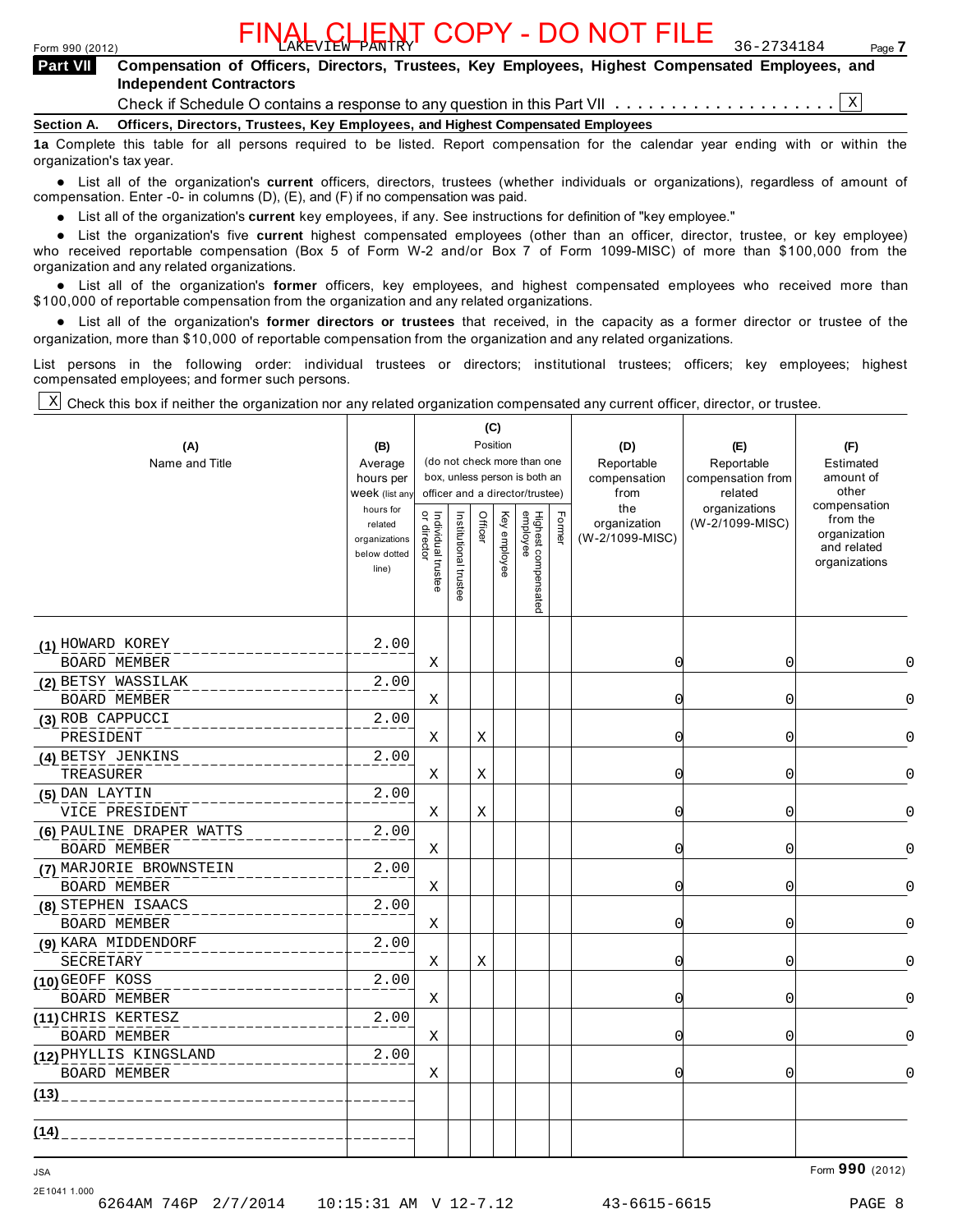Form 990 (2012) Page **8**

| <b>Part VII</b><br>Section A. Officers, Directors, Trustees, Key Employees, and Highest Compensated Employees (continued)                                                                                                                                                                                                                                                                                            |                                                                                                                 |                                   |                       |         |                                 |                                                                                                                                    |        |                                                                                     |                                                                                       |                                                                                                                    |
|----------------------------------------------------------------------------------------------------------------------------------------------------------------------------------------------------------------------------------------------------------------------------------------------------------------------------------------------------------------------------------------------------------------------|-----------------------------------------------------------------------------------------------------------------|-----------------------------------|-----------------------|---------|---------------------------------|------------------------------------------------------------------------------------------------------------------------------------|--------|-------------------------------------------------------------------------------------|---------------------------------------------------------------------------------------|--------------------------------------------------------------------------------------------------------------------|
| (A)<br>Name and title                                                                                                                                                                                                                                                                                                                                                                                                | (B)<br>Average<br>hours per<br>week (list any<br>hours for<br>related<br>organizations<br>below dotted<br>line) | Individual trustee<br>or director | Institutional trustee | Officer | (C)<br>Position<br>Key employee | (do not check more than one<br>box, unless person is both an<br>officer and a director/trustee)<br>Highest compensated<br>employee | Former | (D)<br>Reportable<br>compensation<br>from<br>the<br>organization<br>(W-2/1099-MISC) | (E)<br>Reportable<br>compensation from<br>related<br>organizations<br>(W-2/1099-MISC) | (F)<br>Estimated<br>amount of<br>other<br>compensation<br>from the<br>organization<br>and related<br>organizations |
|                                                                                                                                                                                                                                                                                                                                                                                                                      |                                                                                                                 |                                   |                       |         |                                 |                                                                                                                                    |        |                                                                                     |                                                                                       |                                                                                                                    |
|                                                                                                                                                                                                                                                                                                                                                                                                                      |                                                                                                                 |                                   |                       |         |                                 |                                                                                                                                    |        |                                                                                     |                                                                                       |                                                                                                                    |
|                                                                                                                                                                                                                                                                                                                                                                                                                      |                                                                                                                 |                                   |                       |         |                                 |                                                                                                                                    |        |                                                                                     |                                                                                       |                                                                                                                    |
|                                                                                                                                                                                                                                                                                                                                                                                                                      |                                                                                                                 |                                   |                       |         |                                 |                                                                                                                                    |        |                                                                                     |                                                                                       |                                                                                                                    |
|                                                                                                                                                                                                                                                                                                                                                                                                                      |                                                                                                                 |                                   |                       |         |                                 |                                                                                                                                    |        |                                                                                     |                                                                                       |                                                                                                                    |
|                                                                                                                                                                                                                                                                                                                                                                                                                      |                                                                                                                 |                                   |                       |         |                                 |                                                                                                                                    |        |                                                                                     |                                                                                       |                                                                                                                    |
|                                                                                                                                                                                                                                                                                                                                                                                                                      |                                                                                                                 |                                   |                       |         |                                 |                                                                                                                                    |        |                                                                                     |                                                                                       |                                                                                                                    |
|                                                                                                                                                                                                                                                                                                                                                                                                                      |                                                                                                                 |                                   |                       |         |                                 |                                                                                                                                    |        |                                                                                     |                                                                                       |                                                                                                                    |
|                                                                                                                                                                                                                                                                                                                                                                                                                      |                                                                                                                 |                                   |                       |         |                                 |                                                                                                                                    |        |                                                                                     |                                                                                       |                                                                                                                    |
|                                                                                                                                                                                                                                                                                                                                                                                                                      |                                                                                                                 |                                   |                       |         |                                 |                                                                                                                                    |        |                                                                                     |                                                                                       |                                                                                                                    |
|                                                                                                                                                                                                                                                                                                                                                                                                                      |                                                                                                                 |                                   |                       |         |                                 |                                                                                                                                    |        |                                                                                     |                                                                                       |                                                                                                                    |
| 1b Sub-total<br>c Total from continuation sheets to Part VII, Section A<br>d Total (add lines 1b and 1c)<br>Total number of individuals (including but not limited to those listed above) who received more than \$100,000 of<br>$\mathbf{2}$<br>reportable compensation from the organization ▶                                                                                                                     | $\sim$ 0                                                                                                        |                                   |                       |         |                                 |                                                                                                                                    | ▶      | $\overline{0}$<br>$\Omega$                                                          | 0<br>C<br>$\bigcap$                                                                   | 0<br>0<br>0                                                                                                        |
| Did the organization list any former officer, director, or trustee, key employee, or highest compensated<br>3<br>employee on line 1a? If "Yes," complete Schedule J for such individual<br>For any individual listed on line 1a, is the sum of reportable compensation and other compensation from the<br>4<br>organization and related organizations greater than \$150,000? If "Yes," complete Schedule J for such |                                                                                                                 |                                   |                       |         |                                 |                                                                                                                                    |        |                                                                                     |                                                                                       | <b>Yes</b><br>No<br>Χ<br>3                                                                                         |
| Did any person listed on line 1a receive or accrue compensation from any unrelated organization or individual<br>5.<br>for services rendered to the organization? If "Yes," complete Schedule J for such person                                                                                                                                                                                                      |                                                                                                                 |                                   |                       |         |                                 |                                                                                                                                    |        |                                                                                     |                                                                                       | Χ<br>4<br>5<br>Χ                                                                                                   |
| <b>Section B. Independent Contractors</b>                                                                                                                                                                                                                                                                                                                                                                            |                                                                                                                 |                                   |                       |         |                                 |                                                                                                                                    |        |                                                                                     |                                                                                       |                                                                                                                    |
| Complete this table for your five highest compensated independent contractors that received more than \$100,000 of<br>1.<br>compensation from the organization. Report compensation for the calendar year ending with or within the organization's tax<br>year.                                                                                                                                                      |                                                                                                                 |                                   |                       |         |                                 |                                                                                                                                    |        |                                                                                     |                                                                                       |                                                                                                                    |
| (A)<br>Name and business address                                                                                                                                                                                                                                                                                                                                                                                     |                                                                                                                 |                                   |                       |         |                                 |                                                                                                                                    |        | (B)<br>Description of services                                                      |                                                                                       | (C)<br>Compensation                                                                                                |
|                                                                                                                                                                                                                                                                                                                                                                                                                      |                                                                                                                 |                                   |                       |         |                                 |                                                                                                                                    |        |                                                                                     |                                                                                       |                                                                                                                    |
|                                                                                                                                                                                                                                                                                                                                                                                                                      |                                                                                                                 |                                   |                       |         |                                 |                                                                                                                                    |        |                                                                                     |                                                                                       |                                                                                                                    |
| 2 Total number of independent contractors (including but not limited to those listed above) who received<br>more than \$100,000 in compensation from the organization $\blacktriangleright$<br>$\overline{10A}$                                                                                                                                                                                                      |                                                                                                                 |                                   |                       |         |                                 | 0                                                                                                                                  |        |                                                                                     |                                                                                       |                                                                                                                    |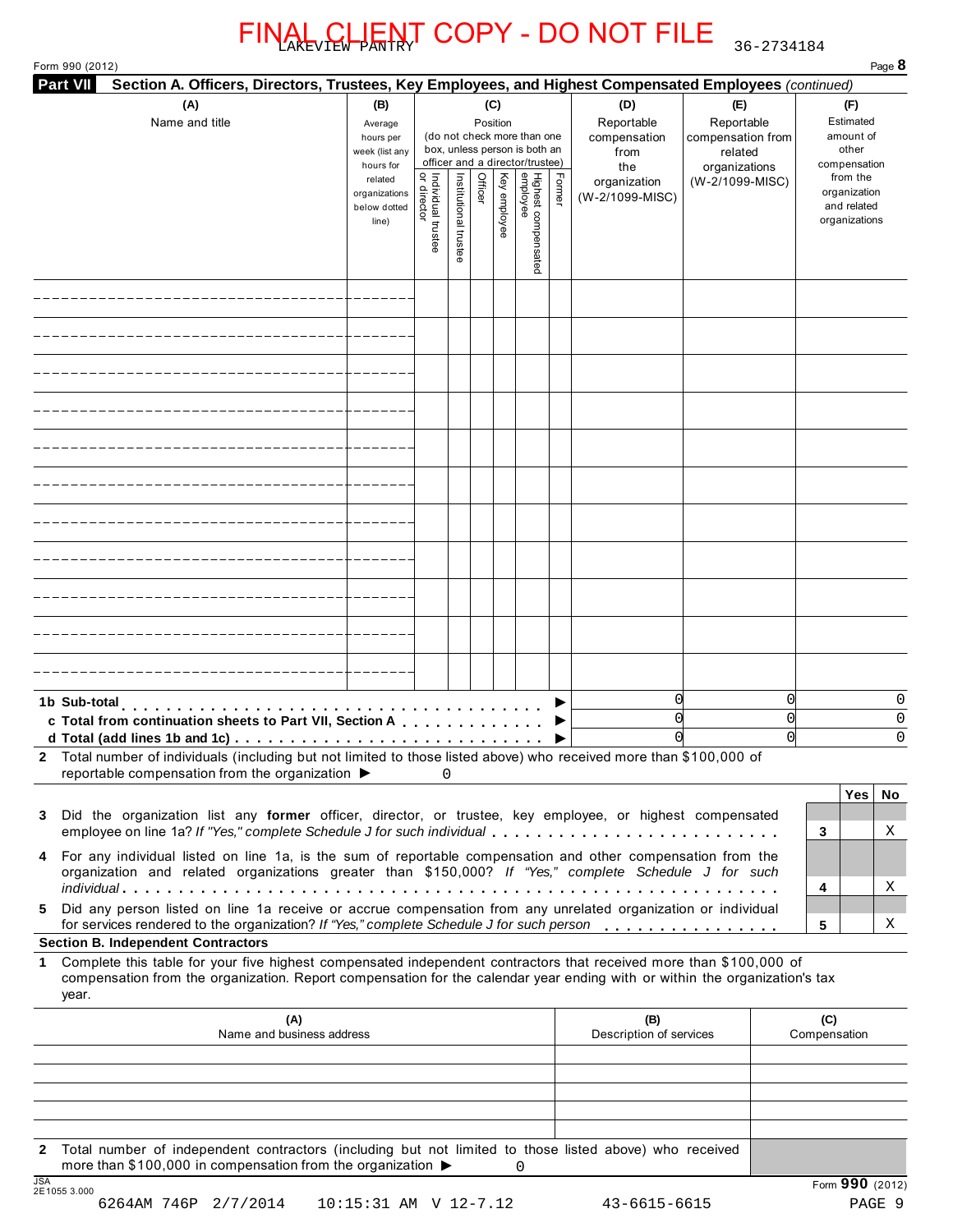| Form 990 (2012) | LIENT<br><b>FINAL</b><br>$\sim$ $\sim$ $\sim$<br>$T$ <sup><math>T</math></sup> $T$ $F$ $W$<br>AKEV | <b>COPY</b><br>' - DO NOT | 34184<br>$\cap$ $\cap$<br>$36 - 7$ | Page 9 |
|-----------------|----------------------------------------------------------------------------------------------------|---------------------------|------------------------------------|--------|
|                 |                                                                                                    |                           |                                    |        |

|                                                           | <b>Part VIII</b>                      | <b>Statement of Revenue</b>                                                                                                                                                                                                                                                                                                                                                                                                                                                                                                                                                                                                                                                                             |                                                                       | <b>NL, CLIENT COPY - DO NOT FILE</b> |                                                    | 36-2734184                              | Page 9                                                                    |
|-----------------------------------------------------------|---------------------------------------|---------------------------------------------------------------------------------------------------------------------------------------------------------------------------------------------------------------------------------------------------------------------------------------------------------------------------------------------------------------------------------------------------------------------------------------------------------------------------------------------------------------------------------------------------------------------------------------------------------------------------------------------------------------------------------------------------------|-----------------------------------------------------------------------|--------------------------------------|----------------------------------------------------|-----------------------------------------|---------------------------------------------------------------------------|
|                                                           |                                       |                                                                                                                                                                                                                                                                                                                                                                                                                                                                                                                                                                                                                                                                                                         |                                                                       |                                      |                                                    |                                         |                                                                           |
|                                                           |                                       |                                                                                                                                                                                                                                                                                                                                                                                                                                                                                                                                                                                                                                                                                                         |                                                                       | (A)<br>Total revenue                 | (B)<br>Related or<br>exempt<br>function<br>revenue | (C)<br>Unrelated<br>business<br>revenue | (D)<br>Revenue<br>excluded from tax<br>under sections<br>512, 513, or 514 |
| Contributions, Gifts, Grants<br>and Other Similar Amounts | 1а<br>b<br>c<br>d<br>е<br>f<br>g<br>h | Federated campaigns expansion and the set of the set of the set of the set of the set of the set of the set of the set of the set of the set of the set of the set of the set of the set of the set of the set of the set of t<br>Membership dues <b>All Accords</b> Membership dues<br>Fundraising events <b>Exercise State Inc.</b><br>Related organizations <b>and the set of the set of the set of the set of the set of the set of the set of the set of the set of the set of the set of the set of the set of the set of the set of the set of the set of the set </b><br>Government grants (contributions)<br>All other contributions, gifts, grants,<br>and similar amounts not included above | 1a<br>1b<br>1с<br>143,161.<br>1d<br>1е<br>1f<br>5,308,852.            | 5,452,013.                           |                                                    |                                         |                                                                           |
|                                                           |                                       |                                                                                                                                                                                                                                                                                                                                                                                                                                                                                                                                                                                                                                                                                                         | <b>Business Code</b>                                                  |                                      |                                                    |                                         |                                                                           |
| Program Service Revenue                                   | 2a<br>b<br>c<br>d<br>е<br>f<br>g      | <u> 1989 - Johann Stein, marwolaethau a bhann an t-Amhain an t-Amhain an t-Amhain an t-Amhain an t-Amhain an t-A</u><br><u> 1989 - Johann Barbara, martin amerikan basar dan berasal dalam basar dalam basar dalam basar dalam basar dala</u><br>All other program service revenue                                                                                                                                                                                                                                                                                                                                                                                                                      |                                                                       | $\circ$                              |                                                    |                                         |                                                                           |
|                                                           | 3                                     | Investment income (including dividends, interest, and                                                                                                                                                                                                                                                                                                                                                                                                                                                                                                                                                                                                                                                   |                                                                       |                                      |                                                    |                                         |                                                                           |
|                                                           |                                       | other similar amounts) ATTACHMENT 2                                                                                                                                                                                                                                                                                                                                                                                                                                                                                                                                                                                                                                                                     | . ▶                                                                   | 182.<br>$\mathbf 0$                  |                                                    |                                         | 182.                                                                      |
|                                                           | 4<br>5                                | Income from investment of tax-exempt bond proceeds ▶<br>Royalties $\cdots \cdots \cdots \cdots$                                                                                                                                                                                                                                                                                                                                                                                                                                                                                                                                                                                                         |                                                                       | $\mathbf 0$                          |                                                    |                                         |                                                                           |
|                                                           | 6a<br>b<br>c<br>d<br>b<br>c           | Gross rents [19]<br>Less: rental expenses<br>Rental income or (loss)<br>7a Gross amount from sales of<br>assets other than inventory<br>Less: cost or other basis<br>and sales expenses $\sqrt{51,164}$ .<br>Gain or (loss) $\cdots$ $\cdots$ $\frac{1}{\sqrt{3}}$ 52,042.                                                                                                                                                                                                                                                                                                                                                                                                                              | (i) Real<br>(ii) Personal<br>(i) Securities<br>(ii) Other<br>103,206. | $\mathsf 0$                          |                                                    |                                         |                                                                           |
|                                                           | d                                     | Net gain or (loss) $\ldots$ $\ldots$ $\ldots$ $\ldots$ $\ldots$ $\ldots$ $\ldots$                                                                                                                                                                                                                                                                                                                                                                                                                                                                                                                                                                                                                       |                                                                       | 52,042.                              |                                                    |                                         | 52,042.                                                                   |
| Other Revenue                                             | 8а<br>b                               | Gross income from fundraising<br>events (not including $\frac{2}{3}$ 143,161.<br>of contributions reported on line 1c).<br>See Part IV, line 18 a<br>Less: direct expenses b                                                                                                                                                                                                                                                                                                                                                                                                                                                                                                                            | ATCH <sub>3</sub><br>18,813.                                          |                                      |                                                    |                                         |                                                                           |
|                                                           | c                                     | Net income or (loss) from fundraising events $ATCH_4$                                                                                                                                                                                                                                                                                                                                                                                                                                                                                                                                                                                                                                                   |                                                                       | $-18,813.$                           |                                                    |                                         |                                                                           |
|                                                           | 9а<br>b                               | Gross income from gaming activities.<br>See Part IV, line 19 all<br>Less: direct expenses b                                                                                                                                                                                                                                                                                                                                                                                                                                                                                                                                                                                                             |                                                                       |                                      |                                                    |                                         |                                                                           |
|                                                           | c                                     | Net income or (loss) from gaming activities $\blacksquare$                                                                                                                                                                                                                                                                                                                                                                                                                                                                                                                                                                                                                                              |                                                                       | $\Omega$                             |                                                    |                                         |                                                                           |
|                                                           | 10a                                   | Gross sales of inventory, less<br>returns and allowances $a \mid$                                                                                                                                                                                                                                                                                                                                                                                                                                                                                                                                                                                                                                       |                                                                       |                                      |                                                    |                                         |                                                                           |
|                                                           | b                                     | c Net income or (loss) from sales of inventory entitled by                                                                                                                                                                                                                                                                                                                                                                                                                                                                                                                                                                                                                                              |                                                                       | $\Omega$                             |                                                    |                                         |                                                                           |
|                                                           |                                       | Miscellaneous Revenue                                                                                                                                                                                                                                                                                                                                                                                                                                                                                                                                                                                                                                                                                   | <b>Business Code</b>                                                  |                                      |                                                    |                                         |                                                                           |
|                                                           | 11a                                   | <u> 1989 - Johann Stein, mars an deutscher Stein und der Stein und der Stein und der Stein und der Stein und der</u>                                                                                                                                                                                                                                                                                                                                                                                                                                                                                                                                                                                    |                                                                       |                                      |                                                    |                                         |                                                                           |
|                                                           | b<br>с                                | <u> 1989 - Johann Stein, Amerikaansk politiker (</u><br><u> 1989 - Johann Barbara, martxa eta idazlea (h. 1989).</u>                                                                                                                                                                                                                                                                                                                                                                                                                                                                                                                                                                                    |                                                                       |                                      |                                                    |                                         |                                                                           |
|                                                           | d                                     | All other revenue entitled and the set of the set of the set of the set of the set of the set of the set of the                                                                                                                                                                                                                                                                                                                                                                                                                                                                                                                                                                                         |                                                                       |                                      |                                                    |                                         |                                                                           |
|                                                           | е                                     |                                                                                                                                                                                                                                                                                                                                                                                                                                                                                                                                                                                                                                                                                                         |                                                                       | $\Omega$                             |                                                    |                                         |                                                                           |
|                                                           | 12                                    | Total revenue. See instructions ▶                                                                                                                                                                                                                                                                                                                                                                                                                                                                                                                                                                                                                                                                       |                                                                       | 5,485,424.                           |                                                    |                                         | 52,224.<br>Form 990 (2012)                                                |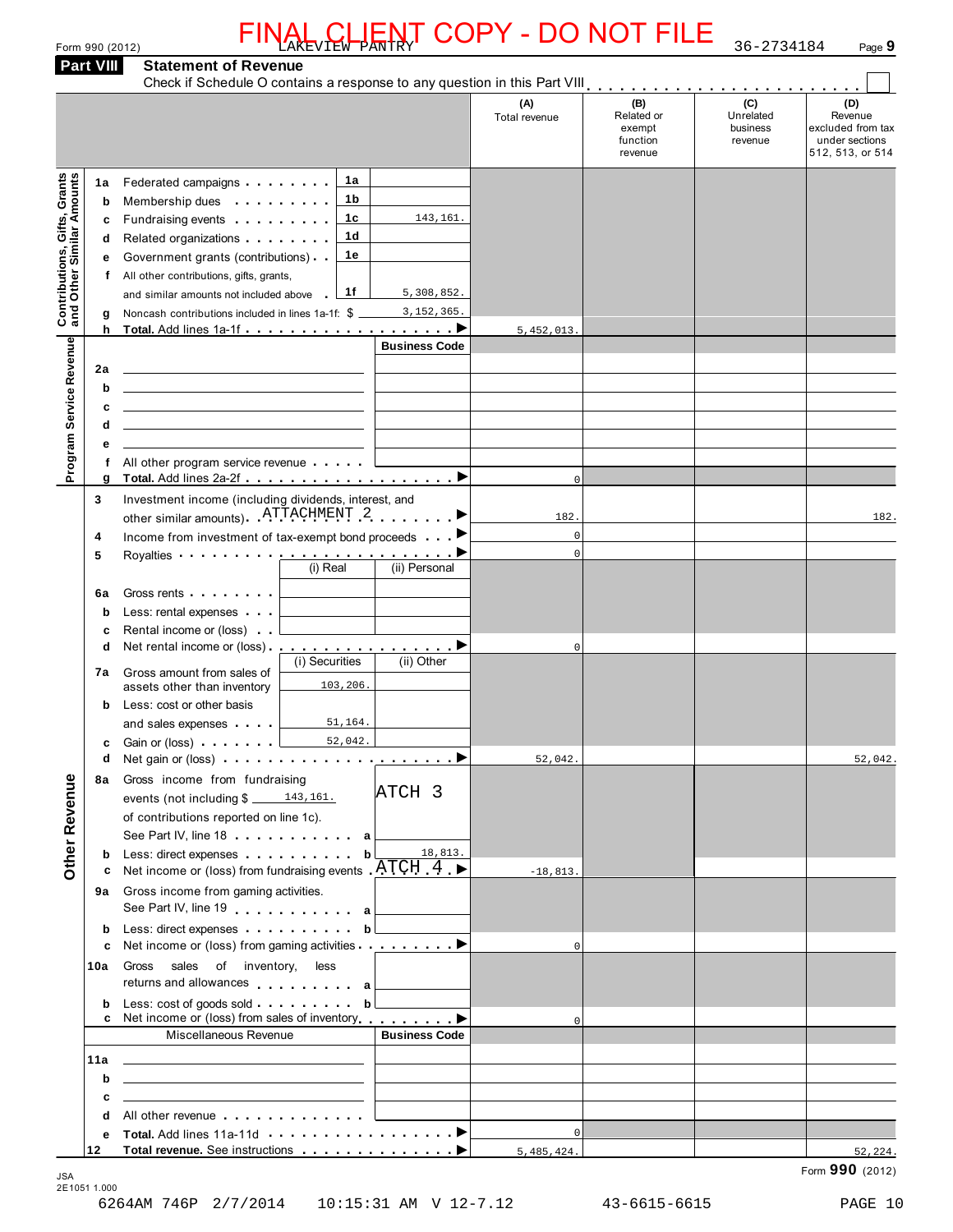## Form 990 (2012) **Page 10 PANTRY PANTRY PANTRY PANTRY Page 10 Page 10** FINAL CLIENT COPY - DO NOT FILE 36-2734184

### **Part IX Statement of Functional Expenses** *Section 501(c)(3) and 501(c)(4) organizations must complete all columns. All other organizations must complete column (A).*  Form 990 (2012)<br> **PART IX Statement of Functional Expenses**<br>
Section 501(c)(3) and 501(c)(4) organizations must complete all columns. All other organizations must complete column (A).<br>
Do not include amounts reported on l *8b, 9b, and 10b of Part VIII. 8b, 7b,* Total expenses Program service *Bb, 9b, and 10b of Part VIII.* expenses Management and general expenses Fundraising expenses Grants and other assistance to governments and Grants and other assistance to governments and<br>organizations in the United States. See Part IV, line 21 **1** Grants and other assistance to individuals in the United States. See Part IV, line 22 **2 Do not include amounts reported on lines 6b, 7b,**<br>**8b, 9b, and 10b of Part VIII.**<br>1 Grants and other assistance to governments and organizations in the United States. See Part IV, line 21<br>2 Grants and other assistance to organizations, and individuals outside the United States. See Part IV, line 21<br>
2 Grants and other assistance to individuals in<br>
the United States. See Part IV, line 22<br>
3 Grants and other assistance to governments,<br>
organizations, and individuals outside the<br>
Unit trustees, and individuals outside the<br>United States. See Part IV, lines 15 and 16<br>A Benefits paid to or for members<br>5 Compensation of current officers, directors,<br>trustees, and key employees<br>6 Compensation not included abo persons (as defined under section 4958(f)(1)) and persons described in section 4958(c)(3)(B) m m m m m m **<sup>7</sup>** Other salaries and wages m m m m m m m m m m m m **<sup>8</sup>** Pension plan accruals and contributions (include section 401(k) and 403(b) employees<br>
46 Compensation not included above, to disqualified<br>
persons (as defined under section 4958(f)(1)) and<br>
persons described in section 4958(c)(3)(B)<br>
401(k) and 403(b) employer contributions)<br>
4 Payroll taxes Fees for services (non-employees): Pension plan accruals and contributions (include section<br>
401(k) and 403(b) employer contributions)<br>
Other employee benefits<br>
Mayroll taxes<br>
Fees for services (non-employees):<br> **a** Management<br> **b** Legal<br> **b** Legal Legal **c** Accounting<br>**d** Lobbying d Lobbying . . . . . . . . . . . . . . Following the Universal of the method of the method of the method of the method of the settion  $(3)(8)$ <br>
7 Other salaries and wages<br>
8 Pension plan accruals and contributions (include section  $401(k)$  and  $403(b)$  employer c **11** m m m m m m m m m m m m m m m m m m 12 Advertising and promotion **contains a state of the Advertising and promotion 13 14** 15 Royalties **1996** Royalties **1996 1996 1996 1996 1996 1997 1997 1997 1997 1997 1997 1997 1997 1997 1997 1997 1997 1997 1997 1997 1997 1997 1997 1997 1997 1997 1997 19 16 17** 18 Payments of travel or entertainment expenses **19 20 21 22 23** 24 Other expenses. Itemize expenses not covered **e** Professional fundraising services. See Part IV, line 17 **f g** Other. (If line 11g amount exceeds 10% of line 25, column m m m m m m m m m m m m m m m m m m m m m m m m m m m m m m m m m m m m m m m m m m m m m m m m m m m m m m m m m m Professional fundraising services. See Part IV, line 17 Fees for services (non-employees).<br>
Legal<br>
Accounting<br>
Lobbying<br>
Professional fundraising services. See Part IV, line 17<br>
Investment management fees<br>
Other. (If line 11g amount exceeds 10% of line 25, column Legal<br>
Accounting<br>
Lobbying<br>
Professional fundraising services. See Part IV, line 17<br>
Investment management fees<br>
Other. (If line 11g expenses on Schedule O.)<br>
Advertising and promotion<br>
Cetics expenses Office expenses Information technology. . . . . . . . . . . . . m m m m m m m m m m m m m m m m m m m m m m m m m m m Protessional tundraising services. See Part IV, line 17<br>Investment management fees<br>Other. (if line 11g amount exceeds 10% of line 25, column<br>(A) amount, list line 11g expenses on Schedule O.)<br>Advertising and promotion<br>Offi The University of the 11g amount exceeds 10% of line 25, column<br>
(A) amount, list line 11g expenses on Schedule O.)<br>
Advertising and promotion<br>
Office expenses<br>
Information technology<br>
Royalties<br>
Occupancy<br>
The Microsoft C Travel m m m m m m m m m m m m m m m m m m m m m m m m m m m m m m m m m m m m m m m Payments of travel or entertainment expenses for any federal, state, or local public officials Conferences, conventions, and meetings Interest Payments to affiliates **Exercise 2.1 Fig. 1.1 Fig. 1.1** Depreciation, depletion, and amortization Payments of travel or entertainment expenses<br>for any federal, state, or local public officials<br>Conferences, conventions, and meetings<br>Interest<br>Payments to affiliates<br>Depreciation, depletion, and amortization<br>Insurance m m m m m m m m m m m m m m m m m m m m m m m m m m m m m m m m m m m m m m m m m m m m m m m m m m m m m m m m m Other expenses. Itemize expenses not covered above (List miscellaneous expenses in line 24e. If line 24e amount exceeds 10% of line 25, column (A) amount, list line 24e expenses on Schedule O.) **a** PRINTING AND PUBLISHING \_\_\_\_\_\_ /5,350. /,535. /,535. 60,280.<br>**b** SUPPLIES \_\_\_\_\_\_\_\_\_\_\_\_\_\_\_\_\_\_\_\_\_\_ 12,406. 5,458. 3,846. 3,102. **cd** TELEPHONE 11,497. 5,059. 3,564. 2,874. **e** All other expenses \_\_\_\_\_\_\_\_\_\_\_\_\_\_\_\_\_ **25 Total functional expenses.** Add lines 1 through 24e **26 Total functional expenses.** Add lines 1 through 24e<br> **26 Joint costs.** Complete this line only if the<br>
croanization reported in column (B) iont costs organization reported in column (B) joint costs from a combined educational campaign and fundraising solicitation. Check here  $\triangleright$   $\Box$  if following SOP 98-2 (ASC 958-720) following SOP 98-2 (ASC 958-720) m m m m m m m JSA Form **990** (2012) 2E1052 1.000 X 0 3,275,616. 3,275,616. 0  $\sqrt{ }$  $\mathcal{C}$ 0  $\overline{771,022.}$   $\overline{339,249.}$   $\overline{239,017.}$   $\overline{239,017.}$  192,756. 0 0  $\sqrt{2}$ 0 160,614. 12,193. 12,193. 136,228. 18,741. 18,741.  $\sqrt{2}$ 0 0  $\sqrt{2}$ 0  $\sqrt{2}$  $\sqrt{ }$  $\sqrt{ }$ 121,751. 109,575. 6,088. 6,088.  $\sqrt{2}$  $\Omega$  $\mathcal{C}$  $\sqrt{ }$  $\sqrt{ }$ 19,081. 17,173. 954. 954. 14,426. 6,347. 4,472. 3,607. **a** PRINTING AND PUBLISHING \_\_\_\_\_ | 75,350. 7,535. 7,535. 7,535. 60,280. VEHICLE EXPENSE 12,252. 12,252. 52,553. 17,560. 13,003. 21,990. 4,545,309. 3,808,017. 309,413. 427,879.

 $\sqrt{ }$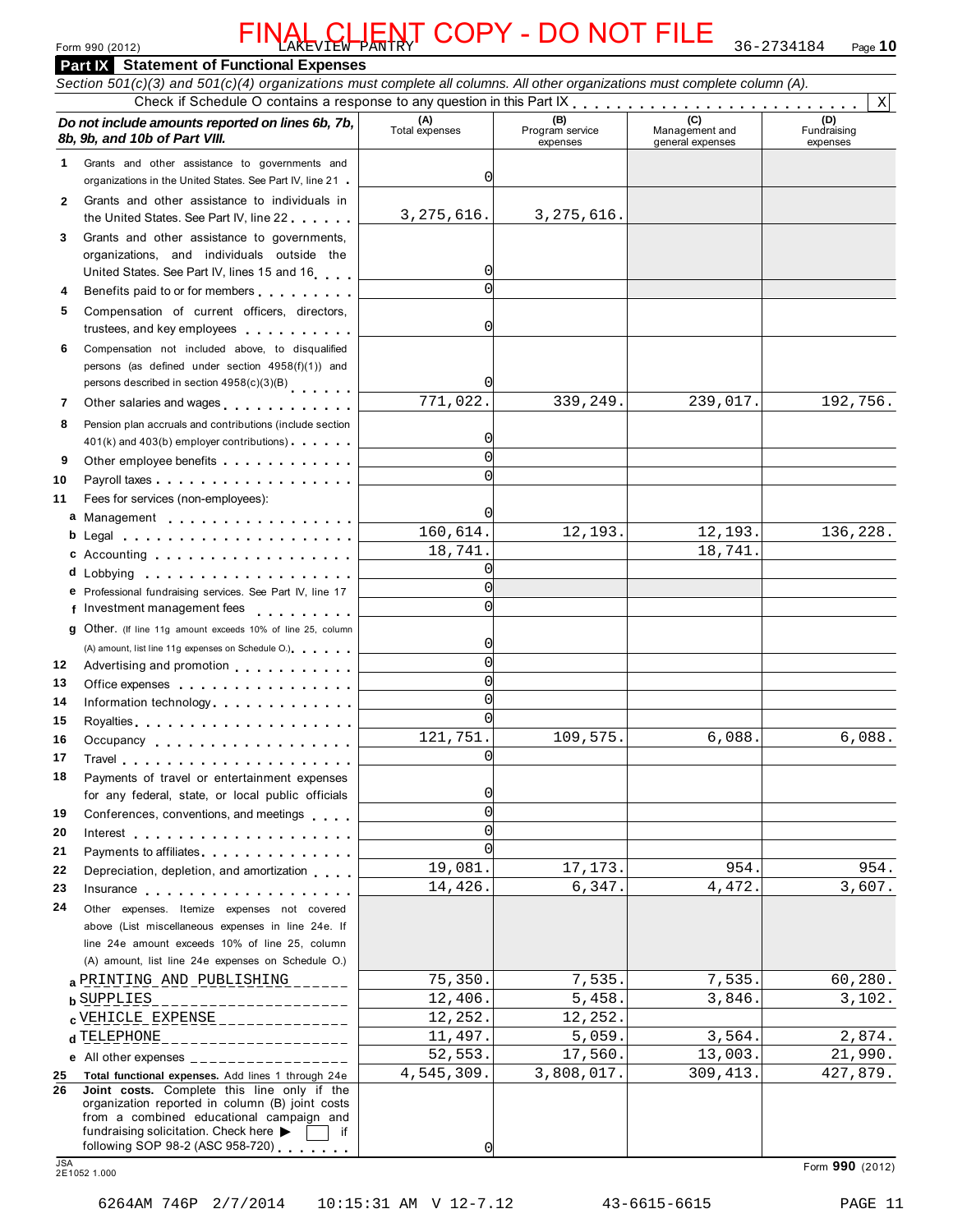|                            | <b>CLIENT COPY - DO NOT FILE</b>                                                                                                                                                                                           |                          |                         | 36-2734184         |
|----------------------------|----------------------------------------------------------------------------------------------------------------------------------------------------------------------------------------------------------------------------|--------------------------|-------------------------|--------------------|
|                            | Form 990 (2012)                                                                                                                                                                                                            |                          |                         | Page 11            |
| Part X                     | <b>Balance Sheet</b>                                                                                                                                                                                                       |                          |                         |                    |
|                            | Check if Schedule O contains a response to any question in this Part X                                                                                                                                                     |                          |                         | $\mathbf{X}$       |
|                            |                                                                                                                                                                                                                            | (A)<br>Beginning of year |                         | (B)<br>End of year |
|                            | Cash - non-interest-bearing<br>1                                                                                                                                                                                           | 58,325.                  | $\overline{1}$          | 219,641.           |
|                            | $\overline{2}$<br>Savings and temporary cash investments                                                                                                                                                                   | 367,260.                 | $\overline{2}$          | 379,866.           |
|                            | 3                                                                                                                                                                                                                          | 113,649.                 | $\mathbf{3}$            | 824,425.           |
|                            | 4                                                                                                                                                                                                                          | <sub>0</sub>             | $\overline{\mathbf{4}}$ |                    |
|                            | Loans and other receivables from current and former officers, directors,<br>5                                                                                                                                              |                          |                         |                    |
|                            | trustees, key employees, and highest compensated employees.                                                                                                                                                                |                          |                         |                    |
|                            | Complete Part II of Schedule L                                                                                                                                                                                             | 0l                       | -5                      | 0                  |
|                            | Complete Part if of Scriedule L<br>Loans and other receivables from other disqualified persons (as defined under section<br>6<br>$4958(f)(1)$ ), persons described in section $4958(c)(3)(B)$ , and contributing employers |                          |                         |                    |
|                            | and sponsoring organizations of section $501(c)(9)$ voluntary employees' beneficiary                                                                                                                                       |                          |                         |                    |
|                            | organizations (see instructions). Complete Part II of Schedule Letter and property in the case of                                                                                                                          | 0l                       | 6                       |                    |
| Assets                     | 7                                                                                                                                                                                                                          |                          | $\overline{7}$          | $\Omega$           |
|                            | 8                                                                                                                                                                                                                          | 85,309.                  | 8                       | 85, 451.           |
|                            | 9                                                                                                                                                                                                                          | 5,572.                   | 9                       | 6,018.             |
|                            | 10a Land, buildings, and equipment: cost or                                                                                                                                                                                |                          |                         |                    |
|                            | 218,708.<br> 10a <br>other basis. Complete Part VI of Schedule D                                                                                                                                                           |                          |                         |                    |
|                            | <b>b</b> Less: accumulated depreciation $10b$ 170,129.                                                                                                                                                                     | 65, 154. 10c             | $0 \mid 11$             | 48,579.            |
| 11                         |                                                                                                                                                                                                                            |                          | $0 \vert 12 \vert$      | 0<br>$\Omega$      |
| 12<br>13                   | Investments - other securities. See Part IV, line 11                                                                                                                                                                       |                          | $0 \mid 13$             | $\Omega$           |
| 14                         | Investments - program-related. See Part IV, line 11                                                                                                                                                                        |                          | $0 \mid 14$             | $\Omega$           |
| 15                         | Intangible assets $\ldots \ldots \ldots \ldots \ldots \ldots \ldots$                                                                                                                                                       | 5,608.                   | 15                      | 5,608.             |
| 16                         | Total assets. Add lines 1 through 15 (must equal line 34)                                                                                                                                                                  | 700,877.                 | 16                      | 1,569,588.         |
| 17                         | Accounts payable and accrued expenses                                                                                                                                                                                      | 12,173.                  | 17                      | 16,147.            |
| 18                         |                                                                                                                                                                                                                            | 0l                       | 18                      | $\Omega$           |
| 19                         |                                                                                                                                                                                                                            |                          | 0119                    | $\Omega$           |
| 20                         |                                                                                                                                                                                                                            | <sub>0</sub>             | 20                      | $\Omega$           |
| 21                         | Escrow or custodial account liability. Complete Part IV of Schedule D                                                                                                                                                      | <sub>0</sub>             | 21                      | $\Omega$           |
| abilities<br>22            | Loans and other payables to current and former officers, directors,                                                                                                                                                        |                          |                         |                    |
|                            | trustees, key employees, highest compensated employees, and                                                                                                                                                                |                          |                         |                    |
| ⊐                          | disqualified persons. Complete Part II of Schedule L                                                                                                                                                                       | 0l                       | 22                      | 0                  |
| 23                         | Secured mortgages and notes payable to unrelated third parties                                                                                                                                                             | $\Omega$                 | 23                      | $\mathbf 0$        |
| 24                         | Unsecured notes and loans payable to unrelated third parties<br>                                                                                                                                                           | 0l                       | 24                      | $\Omega$           |
| 25                         | Other liabilities (including federal income tax, payables to related third                                                                                                                                                 |                          |                         |                    |
|                            | parties, and other liabilities not included on lines 17-24). Complete Part X                                                                                                                                               |                          |                         |                    |
|                            | of Schedule D                                                                                                                                                                                                              | 10,425.                  | 25                      | 14,257.            |
| 26                         | Total liabilities. Add lines 17 through 25                                                                                                                                                                                 | 22,598.                  | 26                      | 30,404.            |
|                            | Organizations that follow SFAS 117 (ASC 958), check here ▶<br>$X \mid$ and<br>complete lines 27 through 29, and lines 33 and 34.                                                                                           |                          |                         |                    |
| 27                         | Unrestricted net assets                                                                                                                                                                                                    | 561,473.                 | 27                      | 371,692.           |
| 28                         | Temporarily restricted net assets                                                                                                                                                                                          | 116,806.                 | 28                      | 1,167,492.         |
| <b>Fund Balances</b><br>29 |                                                                                                                                                                                                                            | U                        | 29                      |                    |
|                            | Organizations that do not follow SFAS 117 (ASC 958), check here $\blacktriangleright$<br>and                                                                                                                               |                          |                         |                    |
| ŏ                          | complete lines 30 through 34.                                                                                                                                                                                              |                          |                         |                    |
| 30                         | Capital stock or trust principal, or current funds                                                                                                                                                                         |                          | 30                      |                    |
| Assets<br>31               | Paid-in or capital surplus, or land, building, or equipment fund<br>                                                                                                                                                       |                          | 31                      |                    |
| 32                         | Retained earnings, endowment, accumulated income, or other funds                                                                                                                                                           |                          | 32                      |                    |
| $\frac{8}{2}$<br>33        | Total net assets or fund balances<br>.                                                                                                                                                                                     | 678,279.                 | 33                      | 1,539,184.         |
| 34                         | Total liabilities and net assets/fund balances.                                                                                                                                                                            | 700,877.                 | 34                      | 1,569,588.         |
|                            |                                                                                                                                                                                                                            |                          |                         | Form 990 (2012)    |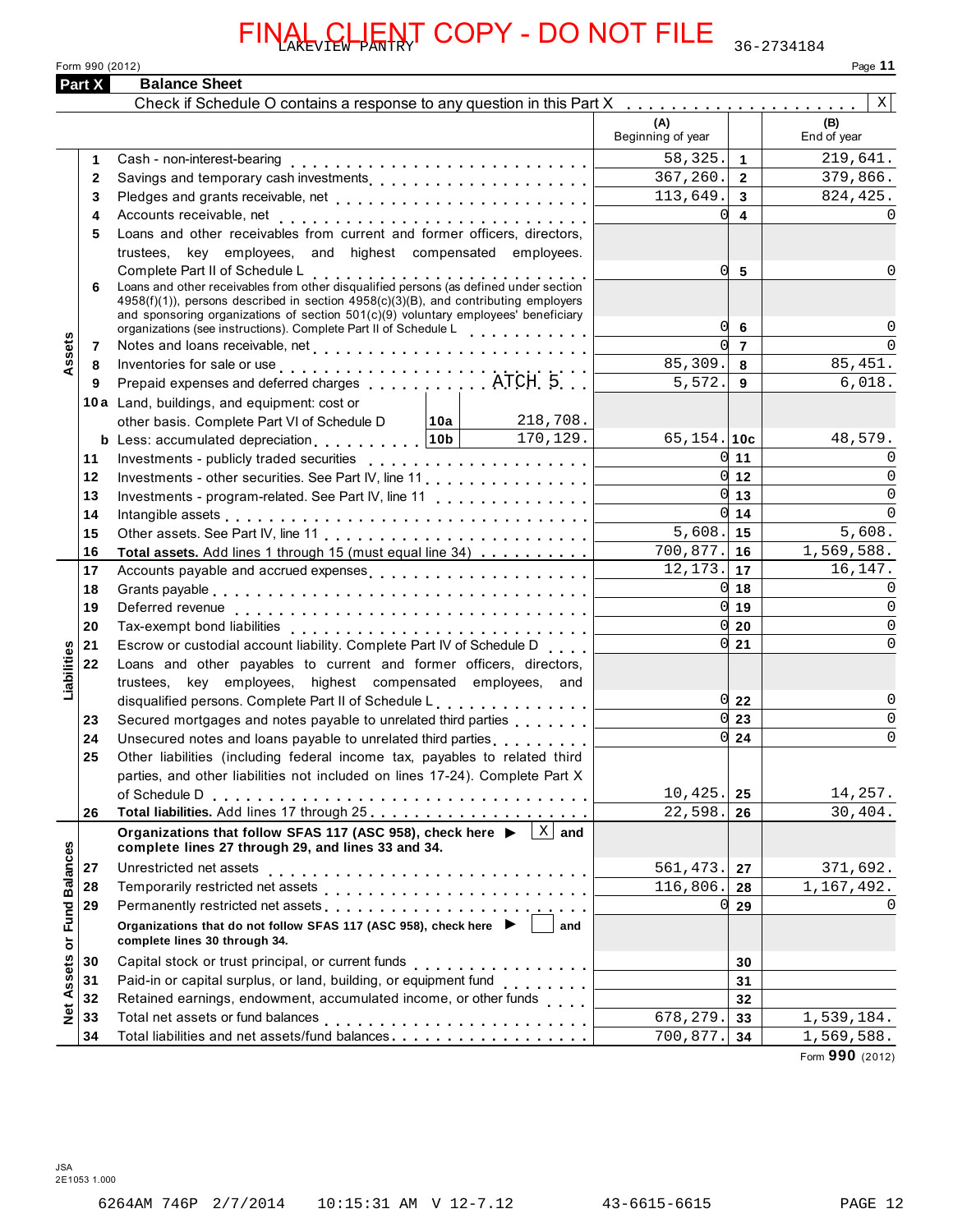|              | <b>Reconciliation of Net Assets</b><br>Part XI                                                                                                                                                                                   |                         |                |             |                      |
|--------------|----------------------------------------------------------------------------------------------------------------------------------------------------------------------------------------------------------------------------------|-------------------------|----------------|-------------|----------------------|
|              | Check if Schedule O contains a response to any question in this Part XI                                                                                                                                                          |                         |                | $\mathbf X$ |                      |
| 1            |                                                                                                                                                                                                                                  | $\mathbf{1}$            |                | 5,485,424.  |                      |
| $\mathbf{2}$ | Total expenses (must equal Part IX, column (A), line 25)                                                                                                                                                                         | $\overline{2}$          |                | 4,545,309.  |                      |
| 3            |                                                                                                                                                                                                                                  | $\overline{3}$          |                | 940, 115.   |                      |
| 4            | Net assets or fund balances at beginning of year (must equal Part X, line 33, column (A))                                                                                                                                        | $\overline{\mathbf{4}}$ |                | 678, 279.   |                      |
| 5            |                                                                                                                                                                                                                                  | 5                       |                |             | $\Omega$             |
| 6            |                                                                                                                                                                                                                                  | 6                       |                |             | 2,928.               |
| 7            |                                                                                                                                                                                                                                  | $\overline{7}$          |                |             | $\Omega$<br>$\Omega$ |
| 8            |                                                                                                                                                                                                                                  | 8<br>9                  |                | $-82, 138.$ |                      |
| 9            | Other changes in net assets or fund balances (explain in Schedule O)                                                                                                                                                             |                         |                |             |                      |
| 10           | Net assets or fund balances at end of year. Combine lines 3 through 9 (must equal Part X, line                                                                                                                                   | 10                      |                | 1,539,184.  |                      |
| 1            | $X$ Accrual<br>Accounting method used to prepare the Form 990:<br>Cash<br>Other                                                                                                                                                  |                         |                |             |                      |
|              | If the organization changed its method of accounting from a prior year or checked "Other," explain in                                                                                                                            |                         |                |             |                      |
|              | Schedule O.                                                                                                                                                                                                                      |                         |                |             |                      |
|              | 2a Were the organization's financial statements compiled or reviewed by an independent accountant?<br>If "Yes," check a box below to indicate whether the financial statements for the year were compiled or                     |                         | 2a             |             | Χ                    |
|              | reviewed on a separate basis, consolidated basis, or both:                                                                                                                                                                       |                         |                |             |                      |
|              | Separate basis<br>Consolidated basis<br>Both consolidated and separate basis                                                                                                                                                     |                         |                |             |                      |
|              | <b>b</b> Were the organization's financial statements audited by an independent accountant?                                                                                                                                      |                         | 2b             | X           |                      |
|              | If "Yes," check a box below to indicate whether the financial statements for the year were audited on a<br>separate basis, consolidated basis, or both:                                                                          |                         |                |             |                      |
|              | $X$ Separate basis<br>Consolidated basis<br>Both consolidated and separate basis                                                                                                                                                 |                         |                |             |                      |
|              | c If "Yes" to line 2a or 2b, does the organization have a committee that assumes responsibility for oversight                                                                                                                    |                         |                |             |                      |
|              | of the audit, review, or compilation of its financial statements and selection of an independent accountant?                                                                                                                     |                         | 2 <sub>c</sub> | X           |                      |
|              | If the organization changed either its oversight process or selection process during the tax year, explain in<br>Schedule O.                                                                                                     |                         |                |             |                      |
|              | 3a As a result of a federal award, was the organization required to undergo an audit or audits as set forth in                                                                                                                   |                         |                |             |                      |
|              |                                                                                                                                                                                                                                  |                         | 3a             |             |                      |
|              |                                                                                                                                                                                                                                  |                         |                |             |                      |
|              | <b>b</b> If "Yes," did the organization undergo the required audit or audits? If the organization did not undergo the<br>required audit or audits, explain why in Schedule O and describe any steps taken to undergo such audits |                         | 3 <sub>b</sub> |             |                      |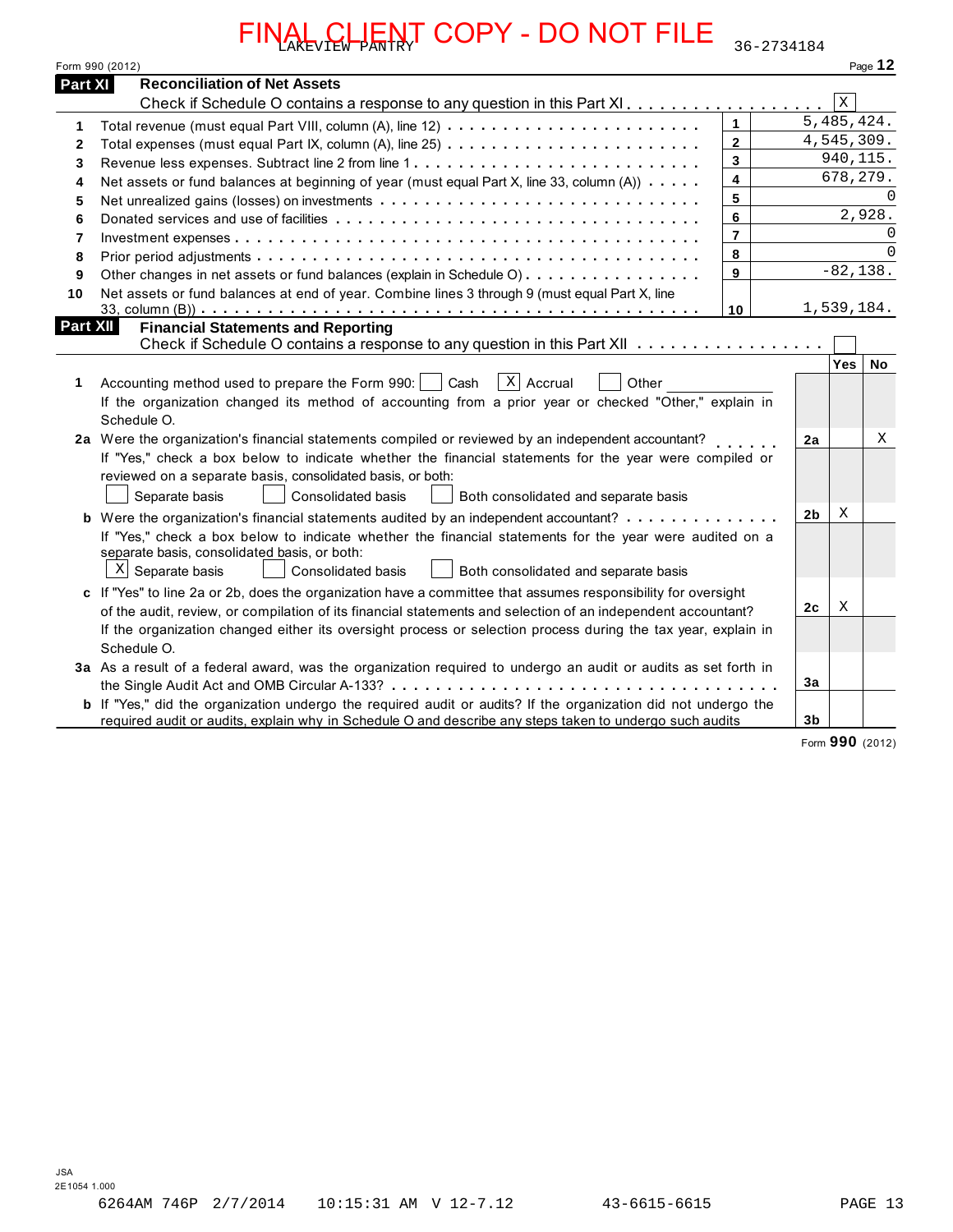# **SCHEDULE A Public Charity Status and Public Support CARENDIC SUPPORT**

**Complete if the organization is a section 501(c)(3) organization or a section 4947(a)(1) nonexempt charitable trust.**



|                |                                                                                                    |                                                            | oomplete in the organization is a section so (c)(s) organization or a se<br>4947(a)(1) nonexempt charitable trust.           |                                                                |                                       |     |                    |              |                                       | — ت                                   |
|----------------|----------------------------------------------------------------------------------------------------|------------------------------------------------------------|------------------------------------------------------------------------------------------------------------------------------|----------------------------------------------------------------|---------------------------------------|-----|--------------------|--------------|---------------------------------------|---------------------------------------|
|                | Department of the Treasury<br><b>Internal Revenue Service</b>                                      |                                                            | Attach to Form 990 or Form 990-EZ. See separate instructions.                                                                |                                                                |                                       |     |                    |              |                                       | Open to Public<br>Inspection          |
|                | Name of the organization                                                                           |                                                            |                                                                                                                              |                                                                |                                       |     |                    |              |                                       | <b>Employer identification number</b> |
|                | LAKEVIEW PANTRY                                                                                    |                                                            |                                                                                                                              |                                                                |                                       |     |                    |              |                                       | 36-2734184                            |
| Part I         |                                                                                                    |                                                            | Reason for Public Charity Status (All organizations must complete this part.) See instructions.                              |                                                                |                                       |     |                    |              |                                       |                                       |
|                |                                                                                                    |                                                            | The organization is not a private foundation because it is: (For lines 1 through 11, check only one box.)                    |                                                                |                                       |     |                    |              |                                       |                                       |
| 1              | A church, convention of churches, or association of churches described in section 170(b)(1)(A)(i). |                                                            |                                                                                                                              |                                                                |                                       |     |                    |              |                                       |                                       |
| 2              |                                                                                                    |                                                            | A school described in section 170(b)(1)(A)(ii). (Attach Schedule E.)                                                         |                                                                |                                       |     |                    |              |                                       |                                       |
| 3              |                                                                                                    |                                                            | A hospital or a cooperative hospital service organization described in section 170(b)(1)(A)(iii).                            |                                                                |                                       |     |                    |              |                                       |                                       |
| 4              |                                                                                                    |                                                            | A medical research organization operated in conjunction with a hospital described in section 170(b)(1)(A)(iii). Enter the    |                                                                |                                       |     |                    |              |                                       |                                       |
|                |                                                                                                    | hospital's name, city, and state:                          |                                                                                                                              |                                                                |                                       |     |                    |              |                                       |                                       |
| 5              |                                                                                                    |                                                            | An organization operated for the benefit of a college or university owned or operated by a governmental unit described in    |                                                                |                                       |     |                    |              |                                       |                                       |
|                |                                                                                                    | section 170(b)(1)(A)(iv). (Complete Part II.)              |                                                                                                                              |                                                                |                                       |     |                    |              |                                       |                                       |
| 6              |                                                                                                    |                                                            | A federal, state, or local government or governmental unit described in section 170(b)(1)(A)(v).                             |                                                                |                                       |     |                    |              |                                       |                                       |
| 7<br>Χ         |                                                                                                    |                                                            | An organization that normally receives a substantial part of its support from a governmental unit or from the general public |                                                                |                                       |     |                    |              |                                       |                                       |
|                |                                                                                                    | described in section 170(b)(1)(A)(vi). (Complete Part II.) |                                                                                                                              |                                                                |                                       |     |                    |              |                                       |                                       |
| 8              |                                                                                                    |                                                            | A community trust described in section 170(b)(1)(A)(vi). (Complete Part II.)                                                 |                                                                |                                       |     |                    |              |                                       |                                       |
| 9              |                                                                                                    |                                                            | An organization that normally receives: (1) more than 331/3% of its support from contributions, membership fees, and gross   |                                                                |                                       |     |                    |              |                                       |                                       |
|                |                                                                                                    |                                                            | receipts from activities related to its exempt functions - subject to certain exceptions, and (2) no more than 331/3% of its |                                                                |                                       |     |                    |              |                                       |                                       |
|                |                                                                                                    |                                                            | support from gross investment income and unrelated business taxable income (less section 511 tax) from businesses            |                                                                |                                       |     |                    |              |                                       |                                       |
|                |                                                                                                    |                                                            | acquired by the organization after June 30, 1975. See section 509(a)(2). (Complete Part III.)                                |                                                                |                                       |     |                    |              |                                       |                                       |
| 10             |                                                                                                    |                                                            | An organization organized and operated exclusively to test for public safety. See section 509(a)(4).                         |                                                                |                                       |     |                    |              |                                       |                                       |
| 11             |                                                                                                    |                                                            | An organization organized and operated exclusively for the benefit of, to perform the functions of, or to carry out the      |                                                                |                                       |     |                    |              |                                       |                                       |
|                |                                                                                                    |                                                            | purposes of one or more publicly supported organizations described in section 509(a)(1) or section 509(a)(2). See section    |                                                                |                                       |     |                    |              |                                       |                                       |
|                |                                                                                                    |                                                            | 509(a)(3). Check the box that describes the type of supporting organization and complete lines 11e through 11h.              |                                                                |                                       |     |                    |              |                                       |                                       |
|                | Type I<br>a                                                                                        | b<br>Type II                                               | Type III-Functionally integrated<br>$\mathbf{c}$                                                                             |                                                                |                                       |     | d                  |              |                                       | Type III-Non-functionally integrated  |
| e <sub>1</sub> |                                                                                                    |                                                            | By checking this box, I certify that the organization is not controlled directly or indirectly by one or more disqualified   |                                                                |                                       |     |                    |              |                                       |                                       |
|                |                                                                                                    |                                                            | persons other than foundation managers and other than one or more publicly supported organizations described in section      |                                                                |                                       |     |                    |              |                                       |                                       |
|                |                                                                                                    | 509(a)(1) or section 509(a)(2).                            |                                                                                                                              |                                                                |                                       |     |                    |              |                                       |                                       |
| f              |                                                                                                    |                                                            | If the organization received a written determination from the IRS that it is a Type I, Type II, or Type III supporting       |                                                                |                                       |     |                    |              |                                       |                                       |
|                |                                                                                                    | organization, check this box                               |                                                                                                                              |                                                                |                                       |     |                    |              |                                       |                                       |
| g              |                                                                                                    |                                                            | Since August 17, 2006, has the organization accepted any gift or contribution from any of the                                |                                                                |                                       |     |                    |              |                                       |                                       |
|                | following persons?                                                                                 |                                                            |                                                                                                                              |                                                                |                                       |     |                    |              |                                       |                                       |
|                |                                                                                                    |                                                            | (i) A person who directly or indirectly controls, either alone or together with persons described in (ii)                    |                                                                |                                       |     |                    |              |                                       | Yes<br>No                             |
|                |                                                                                                    |                                                            | and (iii) below, the governing body of the supported organization?                                                           |                                                                |                                       |     |                    |              |                                       | 11g(i)<br>Χ                           |
|                |                                                                                                    | (ii) A family member of a person described in (i) above?   |                                                                                                                              |                                                                |                                       |     |                    |              |                                       | 11g(ii)<br>Χ                          |
|                |                                                                                                    |                                                            | (iii) A 35% controlled entity of a person described in (i) or (ii) above?                                                    |                                                                |                                       | .   |                    |              |                                       | 11g(iii)<br>$\mathbf X$               |
| h              |                                                                                                    |                                                            | Provide the following information about the supported organization(s).                                                       |                                                                |                                       |     |                    |              |                                       |                                       |
|                | (i) Name of supported                                                                              | (ii) EIN                                                   | (iii) Type of organization                                                                                                   |                                                                | (iv) is the                           |     | (v) Did you notify |              | (vi) Is the                           | (vii) Amount of monetary              |
|                | organization                                                                                       |                                                            | (described on lines 1-9<br>above or IRC section                                                                              |                                                                | organization in<br>col. (i) listed in |     | the organization   |              | organization in<br>col. (i) organized | support                               |
|                |                                                                                                    |                                                            | (see instructions))                                                                                                          | in col. (i) of<br>your governing<br>your support?<br>document? |                                       |     |                    | in the U.S.? |                                       |                                       |
|                |                                                                                                    |                                                            |                                                                                                                              | Yes                                                            | No                                    | Yes | No                 | Yes          | No                                    |                                       |
| (A)            |                                                                                                    |                                                            |                                                                                                                              |                                                                |                                       |     |                    |              |                                       |                                       |
|                |                                                                                                    |                                                            |                                                                                                                              |                                                                |                                       |     |                    |              |                                       |                                       |
| (B)            |                                                                                                    |                                                            |                                                                                                                              |                                                                |                                       |     |                    |              |                                       |                                       |
| (C)            |                                                                                                    |                                                            |                                                                                                                              |                                                                |                                       |     |                    |              |                                       |                                       |
| (D)            |                                                                                                    |                                                            |                                                                                                                              |                                                                |                                       |     |                    |              |                                       |                                       |

**For Paperwork Reduction Act Notice, see the Instructions for** 

**(E)**

**Total**

JSA

**Form 990 or 990-EZ.**

**Schedule A (Form 990 or 990-EZ) 2012**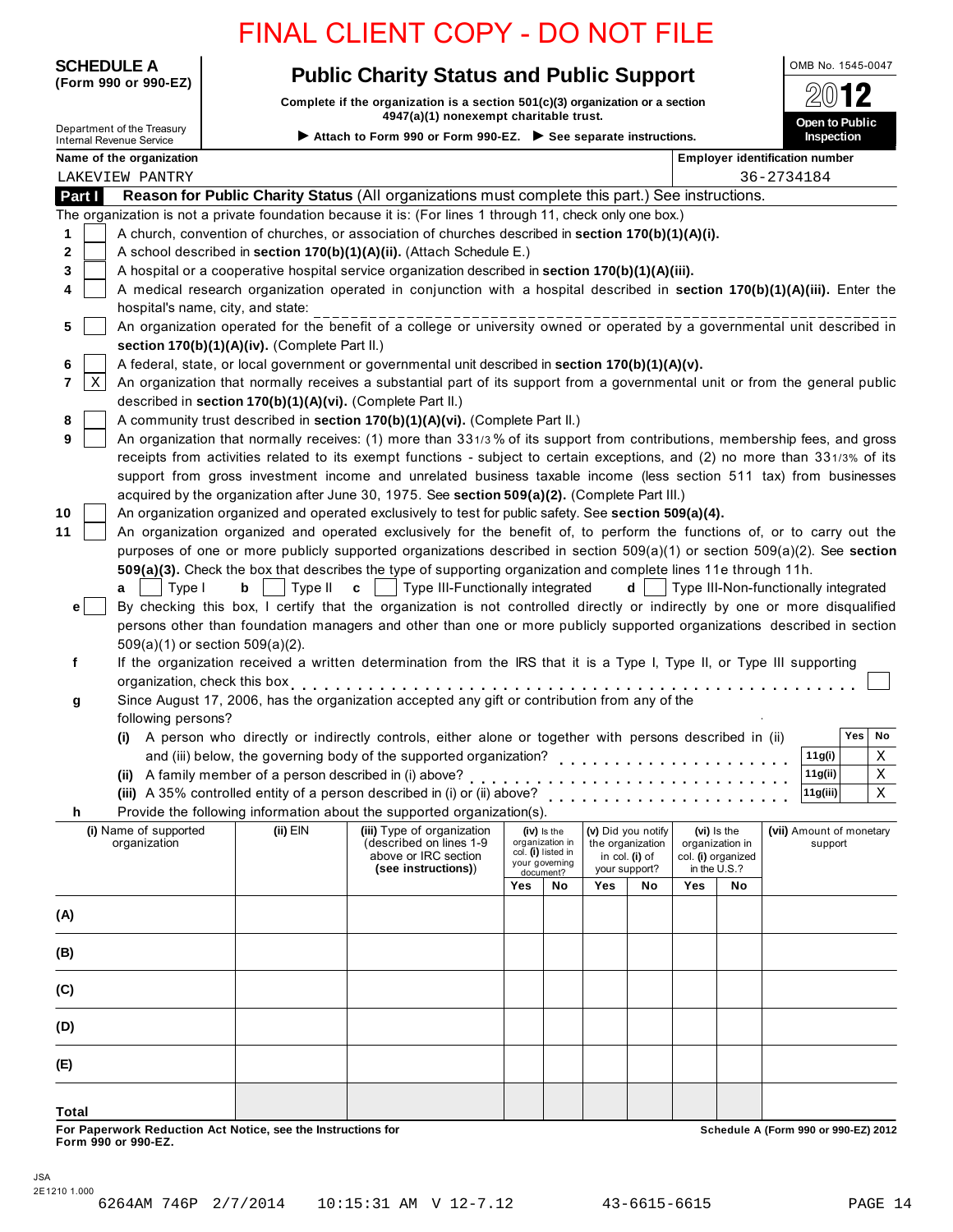### Schedule A (Form 990 or 990-EZ) 2012 Page **2**

**Support Schedule for Organizations Described in Sections 170(b)(1)(A)(iv) and 170(b)(1)(A)(vi)** (Complete only if you checked the box on line 5, 7, or 8 of Part I or if the organization failed to qualify under **Part II** 

|              | Part III. If the organization fails to qualify under the tests listed below, please complete Part III.)                                                                                                                                                                                                                                                              |            |          |            |            |            |                           |
|--------------|----------------------------------------------------------------------------------------------------------------------------------------------------------------------------------------------------------------------------------------------------------------------------------------------------------------------------------------------------------------------|------------|----------|------------|------------|------------|---------------------------|
|              | <b>Section A. Public Support</b><br>Calendar year (or fiscal year beginning in)<br>▶                                                                                                                                                                                                                                                                                 | (a) 2008   | (b) 2009 | $(c)$ 2010 | $(d)$ 2011 | (e) 2012   | (f) Total                 |
|              |                                                                                                                                                                                                                                                                                                                                                                      |            |          |            |            |            |                           |
| 1            | Gifts,<br>contributions,<br>grants,<br>and                                                                                                                                                                                                                                                                                                                           |            |          |            |            |            |                           |
|              | membership fees received. (Do not<br>include any "unusual grants.")                                                                                                                                                                                                                                                                                                  | 4,104,511. | 788,051. | 3,948,209. | 4,239,102. | 5,452,013. | 18,531,886.               |
|              |                                                                                                                                                                                                                                                                                                                                                                      |            |          |            |            |            |                           |
| $\mathbf{2}$ | Tax<br>revenues<br>levied<br>for<br>the<br>organization's benefit and either paid                                                                                                                                                                                                                                                                                    |            |          |            |            |            |                           |
|              | to or expended on its behalf                                                                                                                                                                                                                                                                                                                                         |            |          |            |            |            |                           |
| 3            | The value of services or facilities                                                                                                                                                                                                                                                                                                                                  |            |          |            |            |            |                           |
|              | furnished by a governmental unit to the                                                                                                                                                                                                                                                                                                                              |            |          |            |            |            |                           |
|              | organization without charge                                                                                                                                                                                                                                                                                                                                          |            |          |            |            |            |                           |
| 4            | Total. Add lines 1 through 3                                                                                                                                                                                                                                                                                                                                         | 4,104,511. | 788,051. | 3,948,209. | 4,239,102. | 5,452,013. | 18,531,886.               |
| 5            | The portion of total contributions by                                                                                                                                                                                                                                                                                                                                |            |          |            |            |            |                           |
|              | person<br>(other<br>each<br>than<br>a<br>governmental<br>publicly<br>unit<br>or                                                                                                                                                                                                                                                                                      |            |          |            |            |            |                           |
|              | supported organization) included on                                                                                                                                                                                                                                                                                                                                  |            |          |            |            |            |                           |
|              | line 1 that exceeds 2% of the amount                                                                                                                                                                                                                                                                                                                                 |            |          |            |            |            |                           |
| 6            | shown on line 11, column (f) $\text{ATCH}$ 1<br>Public support. Subtract line 5 from line 4.                                                                                                                                                                                                                                                                         |            |          |            |            |            | 4,496,616.<br>14,035,270. |
|              | <b>Section B. Total Support</b>                                                                                                                                                                                                                                                                                                                                      |            |          |            |            |            |                           |
|              | Calendar year (or fiscal year beginning in)<br>▶                                                                                                                                                                                                                                                                                                                     | (a) 2008   | (b) 2009 | (c) 2010   | $(d)$ 2011 | (e) $2012$ | (f) Total                 |
| 7            | Amounts from line 4                                                                                                                                                                                                                                                                                                                                                  | 4,104,511. | 788,051. | 3,948,209. | 4,239,102. | 5,452,013  | 18,531,886.               |
| 8            | Gross income from interest, dividends,                                                                                                                                                                                                                                                                                                                               |            |          |            |            |            |                           |
|              | payments received on securities loans,<br>rents, royalties and income from similar                                                                                                                                                                                                                                                                                   |            |          |            |            |            |                           |
|              | sources sources                                                                                                                                                                                                                                                                                                                                                      | 1,965.     | 300.     | 809.       | 639.       | 182.       | 3,895.                    |
| 9            | Net income from unrelated business                                                                                                                                                                                                                                                                                                                                   |            |          |            |            |            |                           |
|              | activities, whether or not the business                                                                                                                                                                                                                                                                                                                              |            |          |            |            |            |                           |
|              | is regularly carried on example.                                                                                                                                                                                                                                                                                                                                     |            |          |            |            |            |                           |
| 10           | Other income. Do not include gain or                                                                                                                                                                                                                                                                                                                                 |            |          |            |            |            |                           |
|              | loss from the sale of capital assets                                                                                                                                                                                                                                                                                                                                 |            |          |            |            |            |                           |
|              | (Explain in Part IV.)                                                                                                                                                                                                                                                                                                                                                |            |          |            |            |            |                           |
| 11           | Total support. Add lines 7 through 10                                                                                                                                                                                                                                                                                                                                |            |          |            |            |            | 18,535,781.               |
| 12           |                                                                                                                                                                                                                                                                                                                                                                      |            |          |            |            | 12         |                           |
| 13           | First five years. If the Form 990 is for the organization's first, second, third, fourth, or fifth tax year as a section 501(c)(3)<br>organization, check this box and stop here entitled with the state of the state of the state of the state of the state of the state of the state of the state of the state of the state of the state of the state of the state |            |          |            |            |            |                           |
|              | <b>Section C. Computation of Public Support Percentage</b>                                                                                                                                                                                                                                                                                                           |            |          |            |            |            |                           |
| 14           | Public support percentage for 2012 (line 6, column (f) divided by line 11, column (f)                                                                                                                                                                                                                                                                                |            |          |            |            | 14         | 75.72%                    |
| 15           |                                                                                                                                                                                                                                                                                                                                                                      |            |          |            |            |            | 99.94%                    |
|              | 16a 331/3% support test - 2012. If the organization did not check the box on line 13, and line 14 is 331/3% or more, check                                                                                                                                                                                                                                           |            |          |            |            |            |                           |
|              |                                                                                                                                                                                                                                                                                                                                                                      |            |          |            |            |            | $\mid$ X                  |
|              | <b>b</b> 331/3% support test - 2011. If the organization did not check a box on line 13 or 16a, and line 15 is 331/3% or more,                                                                                                                                                                                                                                       |            |          |            |            |            |                           |
|              | check this box and stop here. The organization qualifies as a publicly supported organization                                                                                                                                                                                                                                                                        |            |          |            |            |            |                           |
|              | 17a 10%-facts-and-circumstances test - 2012. If the organization did not check a box on line 13, 16a, or 16b, and line 14 is                                                                                                                                                                                                                                         |            |          |            |            |            |                           |
|              | 10% or more, and if the organization meets the "facts-and-circumstances" test, check this box and stop here. Explain in                                                                                                                                                                                                                                              |            |          |            |            |            |                           |
|              | Part IV how the organization meets the "facts-and-circumstances" test. The organization qualifies as a publicly supported                                                                                                                                                                                                                                            |            |          |            |            |            |                           |
|              |                                                                                                                                                                                                                                                                                                                                                                      |            |          |            |            |            |                           |
|              | <b>b</b> 10%-facts-and-circumstances test - 2011. If the organization did not check a box on line 13, 16a, 16b, or 17a, and line                                                                                                                                                                                                                                     |            |          |            |            |            |                           |
|              | 15 is 10% or more, and if the organization meets the "facts-and-circumstances" test, check this box and stop here.                                                                                                                                                                                                                                                   |            |          |            |            |            |                           |
|              |                                                                                                                                                                                                                                                                                                                                                                      |            |          |            |            |            |                           |
|              | Explain in Part IV how the organization meets the "facts-and-circumstances" test. The organization qualifies as a publicly                                                                                                                                                                                                                                           |            |          |            |            |            |                           |
|              |                                                                                                                                                                                                                                                                                                                                                                      |            |          |            |            |            |                           |
| 18           | Private foundation. If the organization did not check a box on line 13, 16a, 16b, 17a, or 17b, check this box and see                                                                                                                                                                                                                                                |            |          |            |            |            |                           |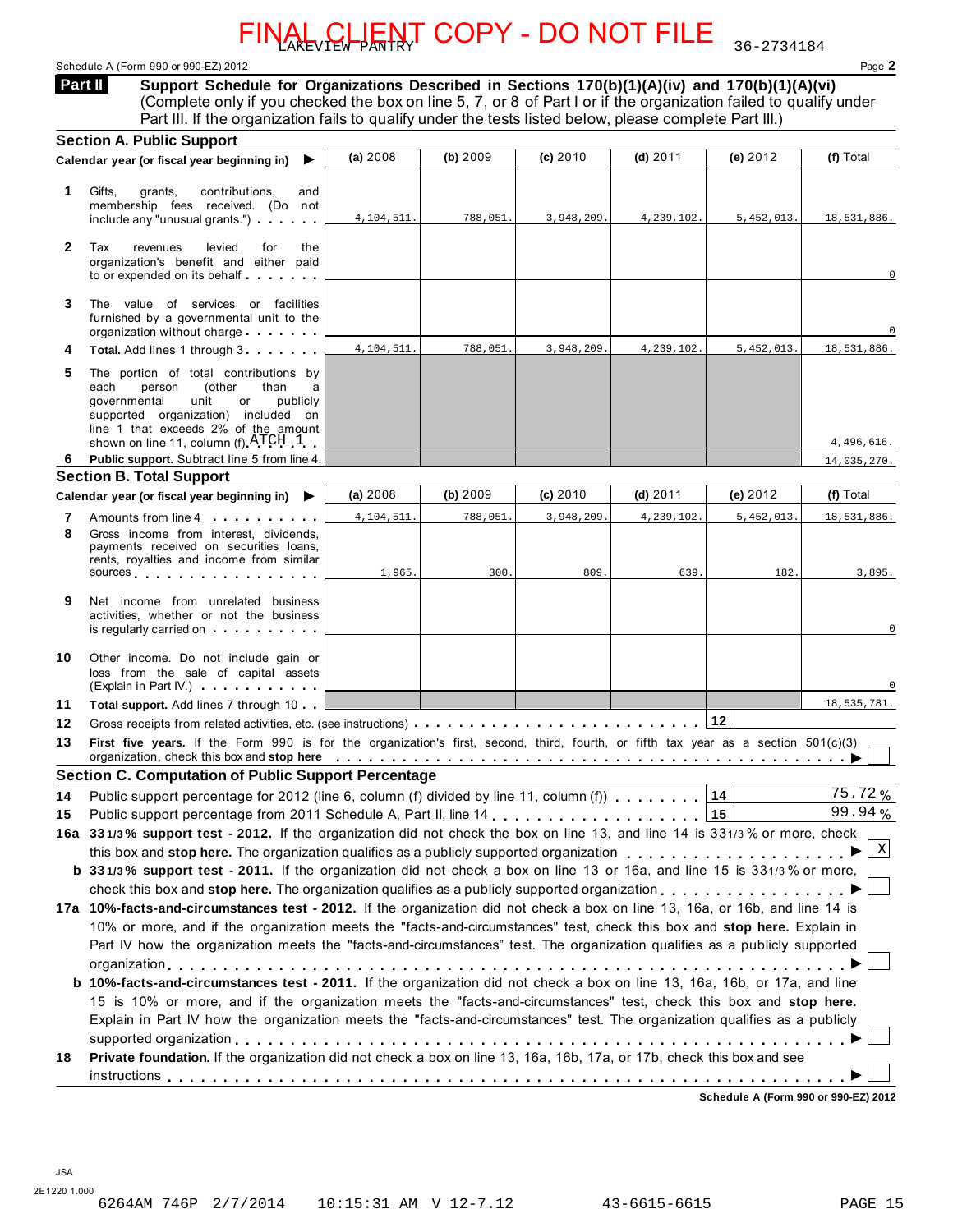Schedule A (Form 990 or 990-EZ) 2012 Page 3

### **Support Schedule for Organizations Described in Section 509(a)(2) Part III**

(Complete only if you checked the box on line 9 of Part I or if the organization failed to qualify under Part II. If the organization fails to qualify under the tests listed below, please complete Part II.)

|    | <b>Section A. Public Support</b>                                                                                                                                                                                                                                                                                                          | (a) 2008 | (b) 2009 | (c) 2010 | $(d)$ 2011 | (e) $2012$ | (f) Total |
|----|-------------------------------------------------------------------------------------------------------------------------------------------------------------------------------------------------------------------------------------------------------------------------------------------------------------------------------------------|----------|----------|----------|------------|------------|-----------|
|    | Calendar year (or fiscal year beginning in) ▶                                                                                                                                                                                                                                                                                             |          |          |          |            |            |           |
|    | 1 Gifts, grants, contributions, and membership fees                                                                                                                                                                                                                                                                                       |          |          |          |            |            |           |
|    | received. (Do not include any "unusual grants.")                                                                                                                                                                                                                                                                                          |          |          |          |            |            |           |
| 2  | Gross receipts from admissions, merchandise                                                                                                                                                                                                                                                                                               |          |          |          |            |            |           |
|    | sold or services performed, or facilities                                                                                                                                                                                                                                                                                                 |          |          |          |            |            |           |
|    | furnished in any activity that is related to the                                                                                                                                                                                                                                                                                          |          |          |          |            |            |           |
|    | organization's tax-exempt purpose                                                                                                                                                                                                                                                                                                         |          |          |          |            |            |           |
| 3. | Gross receipts from activities that are not an                                                                                                                                                                                                                                                                                            |          |          |          |            |            |           |
|    | unrelated trade or business under section 513                                                                                                                                                                                                                                                                                             |          |          |          |            |            |           |
| 4  | Tax<br>revenues<br>levied<br>for<br>the                                                                                                                                                                                                                                                                                                   |          |          |          |            |            |           |
|    | organization's benefit and either paid                                                                                                                                                                                                                                                                                                    |          |          |          |            |            |           |
|    | to or expended on its behalf                                                                                                                                                                                                                                                                                                              |          |          |          |            |            |           |
| 5  | The value of services or facilities                                                                                                                                                                                                                                                                                                       |          |          |          |            |            |           |
|    | furnished by a governmental unit to the                                                                                                                                                                                                                                                                                                   |          |          |          |            |            |           |
|    | organization without charge                                                                                                                                                                                                                                                                                                               |          |          |          |            |            |           |
| 6  | Total. Add lines 1 through 5                                                                                                                                                                                                                                                                                                              |          |          |          |            |            |           |
|    | 7a Amounts included on lines 1, 2, and 3                                                                                                                                                                                                                                                                                                  |          |          |          |            |            |           |
|    | received from disqualified persons                                                                                                                                                                                                                                                                                                        |          |          |          |            |            |           |
|    | <b>b</b> Amounts included on lines 2 and 3<br>received from other than disqualified                                                                                                                                                                                                                                                       |          |          |          |            |            |           |
|    | persons that exceed the greater of \$5,000                                                                                                                                                                                                                                                                                                |          |          |          |            |            |           |
|    | or 1% of the amount on line 13 for the year                                                                                                                                                                                                                                                                                               |          |          |          |            |            |           |
|    | c Add lines 7a and 7b                                                                                                                                                                                                                                                                                                                     |          |          |          |            |            |           |
| 8  | Public support (Subtract line 7c from                                                                                                                                                                                                                                                                                                     |          |          |          |            |            |           |
|    | $line 6.)$                                                                                                                                                                                                                                                                                                                                |          |          |          |            |            |           |
|    | <b>Section B. Total Support</b>                                                                                                                                                                                                                                                                                                           |          |          |          |            |            |           |
|    | Calendar year (or fiscal year beginning in) $\blacktriangleright$                                                                                                                                                                                                                                                                         | (a) 2008 | (b) 2009 | (c) 2010 | $(d)$ 2011 | (e) $2012$ | (f) Total |
| 9  | Amounts from line 6                                                                                                                                                                                                                                                                                                                       |          |          |          |            |            |           |
|    | 10a Gross income from interest, dividends,<br>payments received on securities loans,                                                                                                                                                                                                                                                      |          |          |          |            |            |           |
|    | rents, royalties and income from similar                                                                                                                                                                                                                                                                                                  |          |          |          |            |            |           |
|    | sources entering the set of the set of the set of the set of the set of the set of the set of the set of the set of the set of the set of the set of the set of the set of the set of the set of the set of the set of the set                                                                                                            |          |          |          |            |            |           |
|    | <b>b</b> Unrelated business taxable income (less                                                                                                                                                                                                                                                                                          |          |          |          |            |            |           |
|    | section 511 taxes) from businesses                                                                                                                                                                                                                                                                                                        |          |          |          |            |            |           |
|    | acquired after June 30, 1975                                                                                                                                                                                                                                                                                                              |          |          |          |            |            |           |
|    | c Add lines 10a and 10b                                                                                                                                                                                                                                                                                                                   |          |          |          |            |            |           |
| 11 | Net income from unrelated business                                                                                                                                                                                                                                                                                                        |          |          |          |            |            |           |
|    | activities not included in line 10b,<br>whether or not the business is regularly                                                                                                                                                                                                                                                          |          |          |          |            |            |           |
|    | carried on the carried on                                                                                                                                                                                                                                                                                                                 |          |          |          |            |            |           |
| 12 | Other income. Do not include gain or                                                                                                                                                                                                                                                                                                      |          |          |          |            |            |           |
|    | loss from the sale of capital assets                                                                                                                                                                                                                                                                                                      |          |          |          |            |            |           |
|    | (Explain in Part IV.) <b>CONFIDENT</b>                                                                                                                                                                                                                                                                                                    |          |          |          |            |            |           |
| 13 | Total support. (Add lines 9, 10c, 11,                                                                                                                                                                                                                                                                                                     |          |          |          |            |            |           |
|    | and $12$ .) $\qquad \qquad$ $\qquad$ $\qquad$ $\qquad$ $\qquad$ $\qquad$ $\qquad$ $\qquad$ $\qquad$ $\qquad$ $\qquad$ $\qquad$ $\qquad$ $\qquad$ $\qquad$ $\qquad$ $\qquad$ $\qquad$ $\qquad$ $\qquad$ $\qquad$ $\qquad$ $\qquad$ $\qquad$ $\qquad$ $\qquad$ $\qquad$ $\qquad$ $\qquad$ $\qquad$ $\qquad$ $\qquad$ $\qquad$ $\qquad$ $\q$ |          |          |          |            |            |           |
| 14 | First five years. If the Form 990 is for the organization's first, second, third, fourth, or fifth tax year as a section 501(c)(3)                                                                                                                                                                                                        |          |          |          |            |            |           |
|    |                                                                                                                                                                                                                                                                                                                                           |          |          |          |            |            |           |
|    | <b>Section C. Computation of Public Support Percentage</b>                                                                                                                                                                                                                                                                                |          |          |          |            |            |           |
| 15 | Public support percentage for 2012 (line 8, column (f) divided by line 13, column (f))<br>[11]                                                                                                                                                                                                                                            |          |          |          |            | 15         | $\%$      |
| 16 | Public support percentage from 2011 Schedule A, Part III, line 15.                                                                                                                                                                                                                                                                        |          |          |          |            | 16         | %         |
|    | Section D. Computation of Investment Income Percentage                                                                                                                                                                                                                                                                                    |          |          |          |            |            |           |
| 17 | Investment income percentage for 2012 (line 10c, column (f) divided by line 13, column (f)                                                                                                                                                                                                                                                |          |          |          |            | 17         | $\%$      |
|    |                                                                                                                                                                                                                                                                                                                                           |          |          |          |            | 18         | %         |
|    |                                                                                                                                                                                                                                                                                                                                           |          |          |          |            |            |           |
|    |                                                                                                                                                                                                                                                                                                                                           |          |          |          |            |            |           |
|    | 19a 331/3% support tests - 2012. If the organization did not check the box on line 14, and line 15 is more than 331/3%, and line                                                                                                                                                                                                          |          |          |          |            |            |           |
| 18 | 17 is not more than 331/3%, check this box and stop here. The organization qualifies as a publicly supported organization                                                                                                                                                                                                                 |          |          |          |            |            |           |
|    | b 331/3% support tests - 2011. If the organization did not check a box on line 14 or line 19a, and line 16 is more than 331/3%, and                                                                                                                                                                                                       |          |          |          |            |            |           |
| 20 | line 18 is not more than 331/3%, check this box and stop here. The organization qualifies as a publicly supported organization<br>Private foundation. If the organization did not check a box on line 14, 19a, or 19b, check this box and see instructions ▶                                                                              |          |          |          |            |            |           |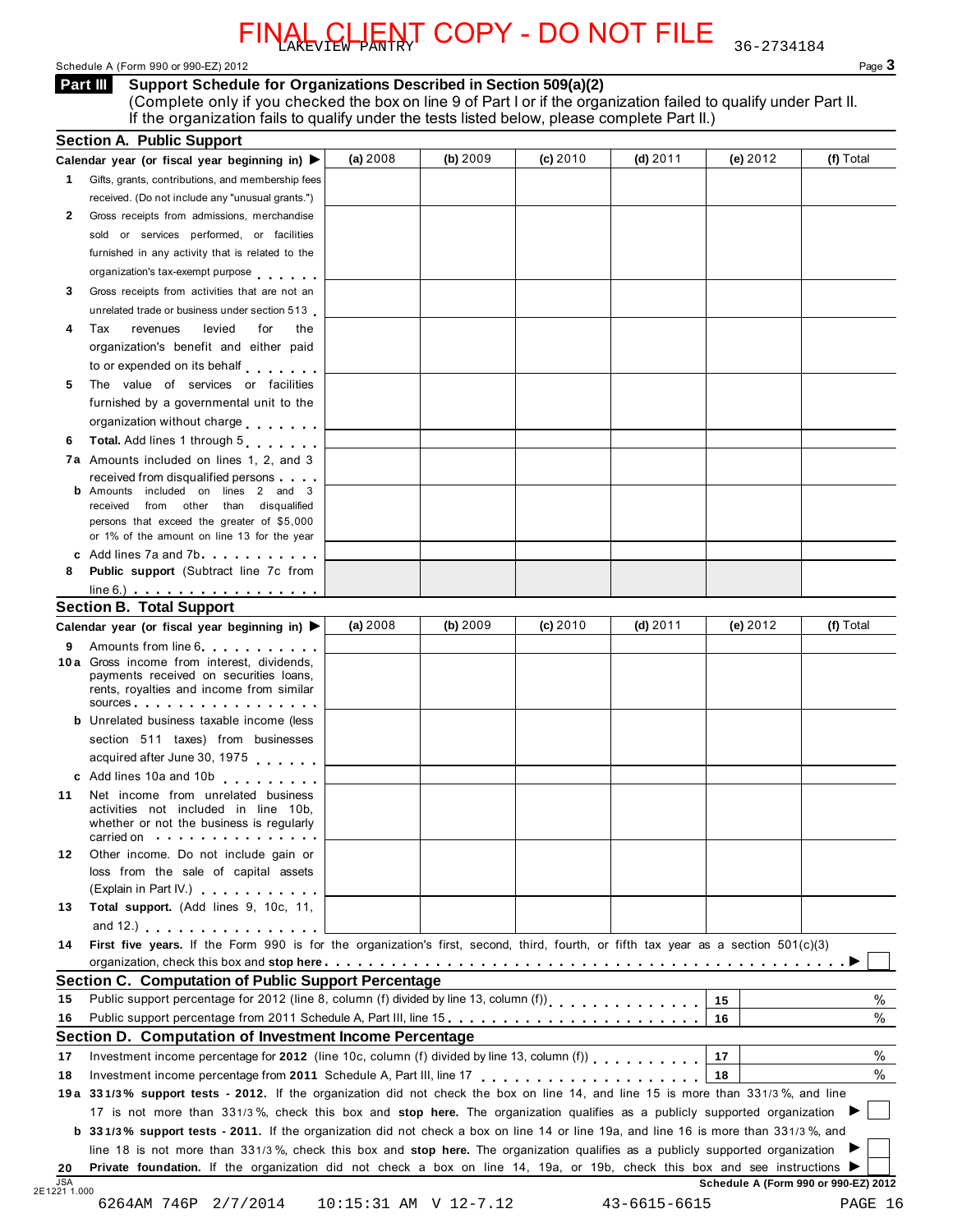<span id="page-15-0"></span>Schedule A (Form 990 or 990-EZ) 2012 Page **4**

**Supplemental Information.** Complete this part to provide the explanations required by Part II, line 10; **Part IV**  Part II, line 17a or 17b; and Part III, line 12. Also complete this part for any additional information. (See instructions).

|                                            |                       | ATTACHMENT 1               |                        |
|--------------------------------------------|-----------------------|----------------------------|------------------------|
| SCHEDULE A, PART II - EXCESS CONTRIBUTIONS |                       |                            |                        |
| (NOT OPEN TO PUBLIC INSPECTION)            |                       |                            | EXCESS                 |
| CONTRIBUTOR NAME                           | TOTAL<br>CONTRIBUTION | LESS 2% OF<br>LINE $11(F)$ | CONTRIBUTION<br>AMOUNT |
| TRADER JOE'S                               | 3,651,810.            | 370,716.                   | 3,281,094.             |
| WHOLE FOODS                                | 1,586,238.            | 370,716.                   | 1,215,522.             |
| TOTAL                                      | 5,238,048.            |                            | 4,496,616.             |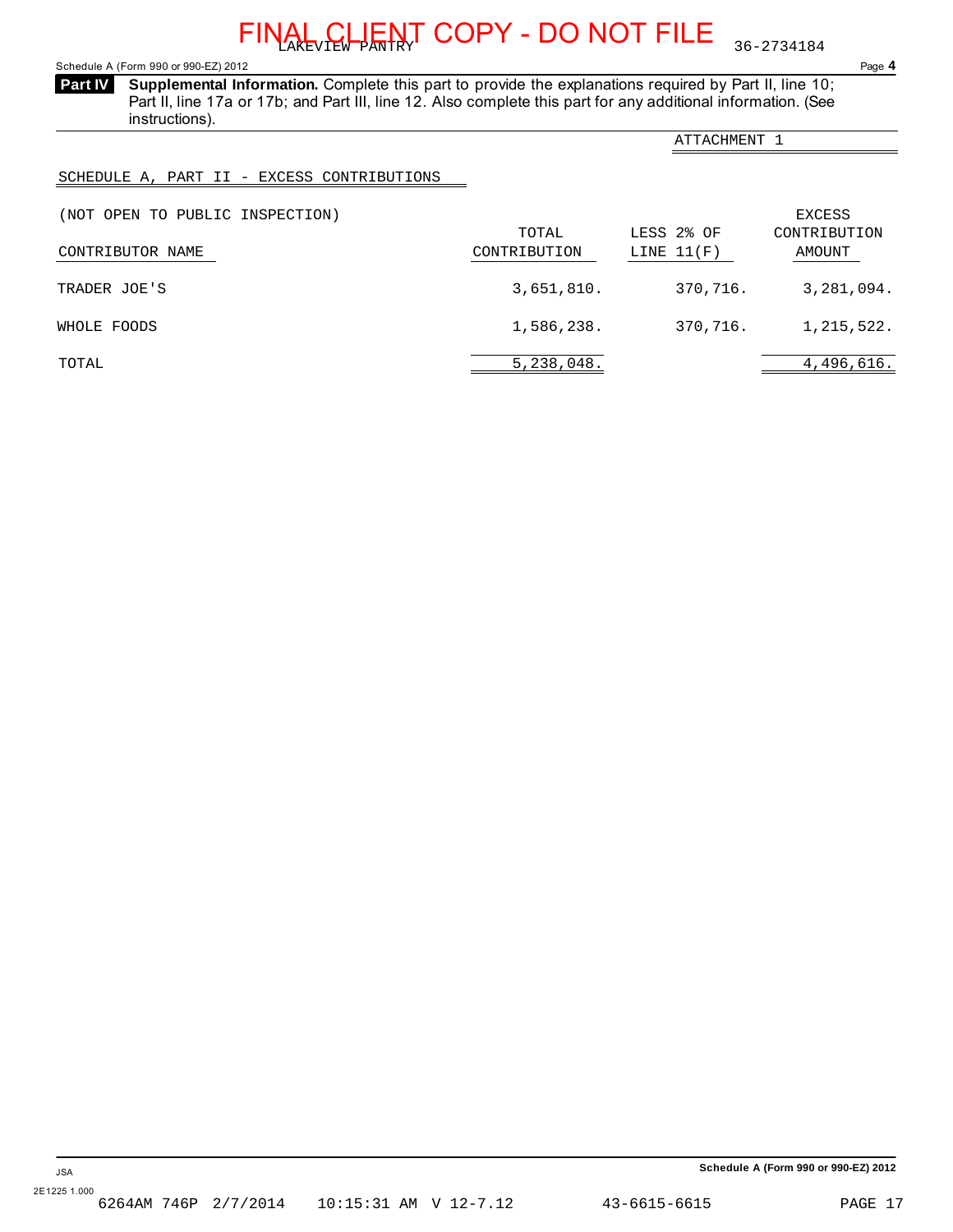| <b>Schedule B</b>                                                                                 | <b>Schedule of Contributors</b>                                           | OMB No. 1545-0047                     |  |  |  |  |
|---------------------------------------------------------------------------------------------------|---------------------------------------------------------------------------|---------------------------------------|--|--|--|--|
| (Form 990, 990-EZ,<br>or 990-PF)<br>Department of the Treasury<br><b>Internal Revenue Service</b> | 2012                                                                      |                                       |  |  |  |  |
| Name of the organization                                                                          |                                                                           | <b>Employer identification number</b> |  |  |  |  |
| LAKEVIEW PANTRY                                                                                   |                                                                           | 36-2734184                            |  |  |  |  |
| Organization type (check one):                                                                    |                                                                           |                                       |  |  |  |  |
| Filers of:                                                                                        | Section:                                                                  |                                       |  |  |  |  |
| Form 990 or 990-EZ                                                                                | $\vert X \vert$<br>501(c)(3)<br>) (enter number) organization             |                                       |  |  |  |  |
|                                                                                                   | 4947(a)(1) nonexempt charitable trust not treated as a private foundation |                                       |  |  |  |  |
|                                                                                                   | 527 political organization                                                |                                       |  |  |  |  |
| Form 990-PF                                                                                       | $501(c)(3)$ exempt private foundation                                     |                                       |  |  |  |  |
|                                                                                                   | 4947(a)(1) nonexempt charitable trust treated as a private foundation     |                                       |  |  |  |  |
|                                                                                                   | 501(c)(3) taxable private foundation                                      |                                       |  |  |  |  |

Check if your organization is covered by the **General Rule** or a **Special Rule. Note.** Only a section 501(c)(7), (8), or (10) organization can check boxes for both the General Rule and a Special Rule. See instructions.

### **General Rule**

 $\text{X}$  For an organization filing Form 990, 990-EZ, or 990-PF that received, during the year, \$5,000 or more (in money or property) from any one contributor. Complete Parts I and II.

### **Special Rules**

For a section  $501(c)(3)$  organization filing Form 990 or 990-EZ that met the 33 1/3 % support test of the regulations under sections  $509(a)(1)$  and  $170(b)(1)(A)(vi)$  and received from any one contributor, during the year, a contribution of the greater of **(1)** \$5,000 or **(2)** 2% of the amount on (i) Form 990, Part VIII, line 1h, or (ii) Form 990-EZ, line 1. Complete Parts I and II.

For a section 501(c)(7), (8), or (10) organization filing Form 990 or 990-EZ that received from any one contributor, during the year, total contributions of more than \$1,000 for use *exclusively* for religious, charitable, scientific, literary, or educational purposes, or the prevention of cruelty to children or animals. Complete Parts I, II, and III.

For a section 501(c)(7), (8), or (10) organization filing Form 990 or 990-EZ that received from any one contributor, during the year, contributions for use *exclusively* for religious, charitable, etc., purposes, but these contributions did not total to more than \$1,000. If this box is checked, enter here the total contributions that were received during the year for an *exclusively* religious, charitable, etc., purpose. Do not complete any of the parts unless the **General Rule** applies to this organization because it received nonexclusively religious, charitable, etc., contributions of \$5,000 or more during the year (8), or (10) organization filing Form 990 or 990-EZ that received from any one concutions for use exclusively for religious, charitable, etc., purposes, but these contributions for use exclusively for religious, charitabl

**Caution.** An organization that is not covered by the General Rule and/or the Special Rules does not file Schedule B (Form 990, 990-EZ, or 990-PF), but it **must** answer "No" on Part IV, line 2 of its Form 990; or check the box on line H of its Form 990-EZ or on Part I, line 2 of its Form 990-PF, to certify that it does not meet the filing requirements of Schedule B (Form 990, 990-EZ, or 990-PF).

**For Paperwork Reduction Act Notice, see the Instructions for Form 990, 990-EZ, or 990-PF. Schedule B (Form 990, 990-EZ, or 990-PF) (2012)**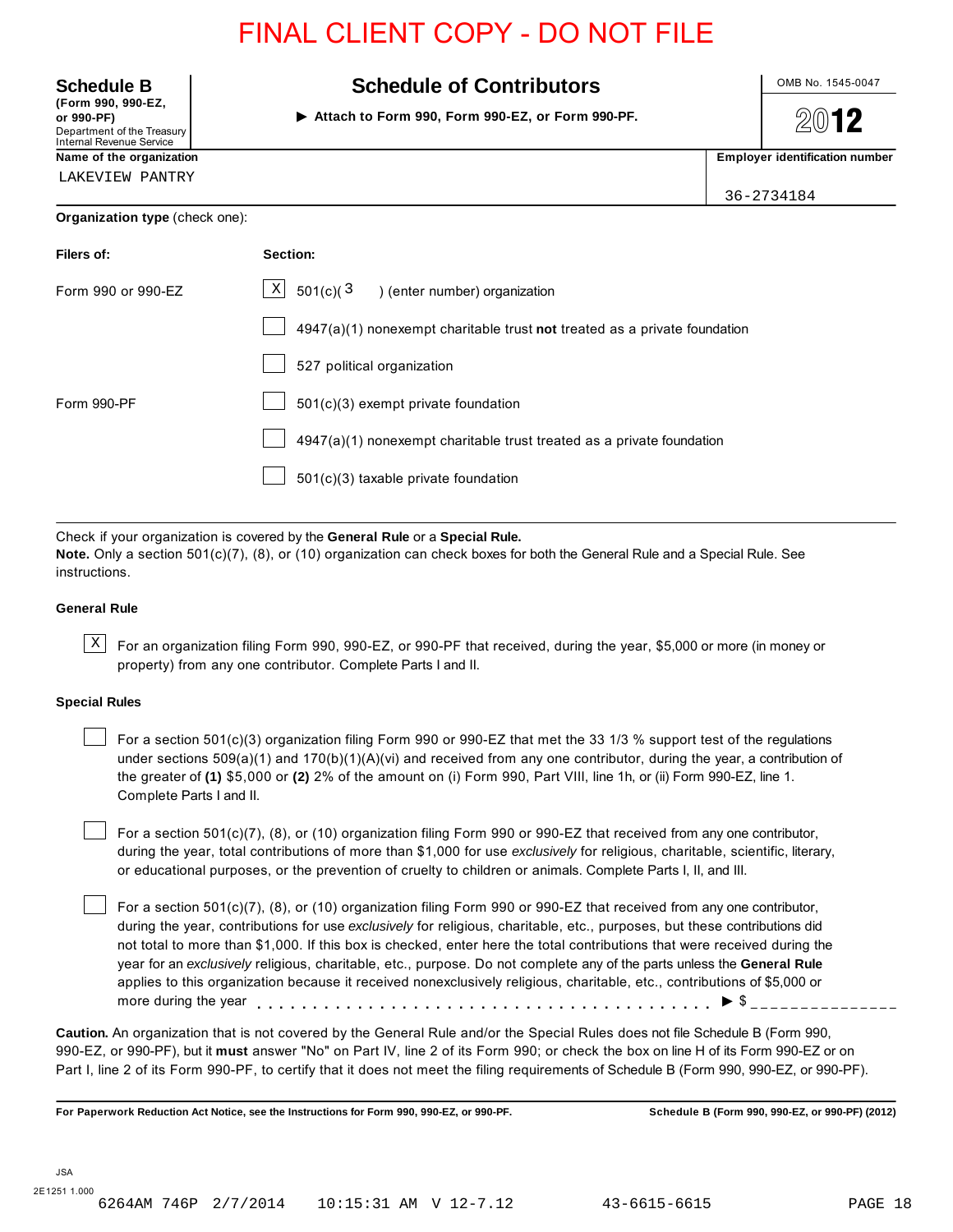**Part I** Contributors (see instructions). Use duplicate copies of Part I if additional space is needed.

Schedule B (Form 990, 990-EZ, or 990-PF) (2012) Page **2**

**Name of organization Employer identification number** LAKEVIEW PANTRY

36-2734184

| (a)      | (b)                        | (c)                        | (d)                                                                                                                                                         |  |
|----------|----------------------------|----------------------------|-------------------------------------------------------------------------------------------------------------------------------------------------------------|--|
| No.      | Name, address, and ZIP + 4 | <b>Total contributions</b> | Type of contribution                                                                                                                                        |  |
| 1        |                            | 1,216,224.<br>$S$ _____    | $\mathbf X$<br>Person<br>Payroll<br>$\mathbf X$<br><b>Noncash</b><br>(Complete Part II if there is<br>a noncash contribution.)                              |  |
| (a)      | (b)                        | (c)                        | (d)                                                                                                                                                         |  |
| No.      | Name, address, and ZIP + 4 | <b>Total contributions</b> | Type of contribution                                                                                                                                        |  |
| 2        |                            | 1,232,334.<br>$S$ ______   | $\mathbf X$<br>Person<br>Payroll<br>$\mathbf X$<br><b>Noncash</b><br>(Complete Part II if there is<br>a noncash contribution.)                              |  |
| (a)      | (b)                        | (c)                        | (d)                                                                                                                                                         |  |
| No.      | Name, address, and ZIP + 4 | <b>Total contributions</b> | Type of contribution                                                                                                                                        |  |
| 3        |                            | 247,472.<br>$S_{--}$       | $\mathbf X$<br>Person<br>Payroll<br>$\mathbf X$<br><b>Noncash</b><br>(Complete Part II if there is<br>a noncash contribution.)                              |  |
| (a)      | (b)                        | (c)                        | (d)                                                                                                                                                         |  |
| No.      | Name, address, and ZIP + 4 | <b>Total contributions</b> | Type of contribution                                                                                                                                        |  |
| 4        |                            | 15,608.<br>$\delta$        | $\mathbf X$<br>Person<br>Payroll<br>$\mathbf X$<br><b>Noncash</b><br>(Complete Part II if there is<br>a noncash contribution.)                              |  |
| (a)      | (b)                        | (c)                        | (d)                                                                                                                                                         |  |
| No.      | Name, address, and ZIP + 4 | <b>Total contributions</b> | Type of contribution                                                                                                                                        |  |
| 5        |                            | 86,212.<br>\$              | $\mathbf X$<br>Person<br>Payroll<br>$\mathbf X$<br><b>Noncash</b><br>(Complete Part II if there is<br>a noncash contribution.)                              |  |
| (a)      | (b)                        | (c)                        | (d)                                                                                                                                                         |  |
| No.      | Name, address, and ZIP + 4 | <b>Total contributions</b> | Type of contribution                                                                                                                                        |  |
| б<br>JSA |                            | 7,500.<br>\$               | $\mathbf X$<br>Person<br>Payroll<br>Noncash<br>(Complete Part II if there is<br>a noncash contribution.)<br>Schedule B (Form 990, 990-EZ, or 990-PF) (2012) |  |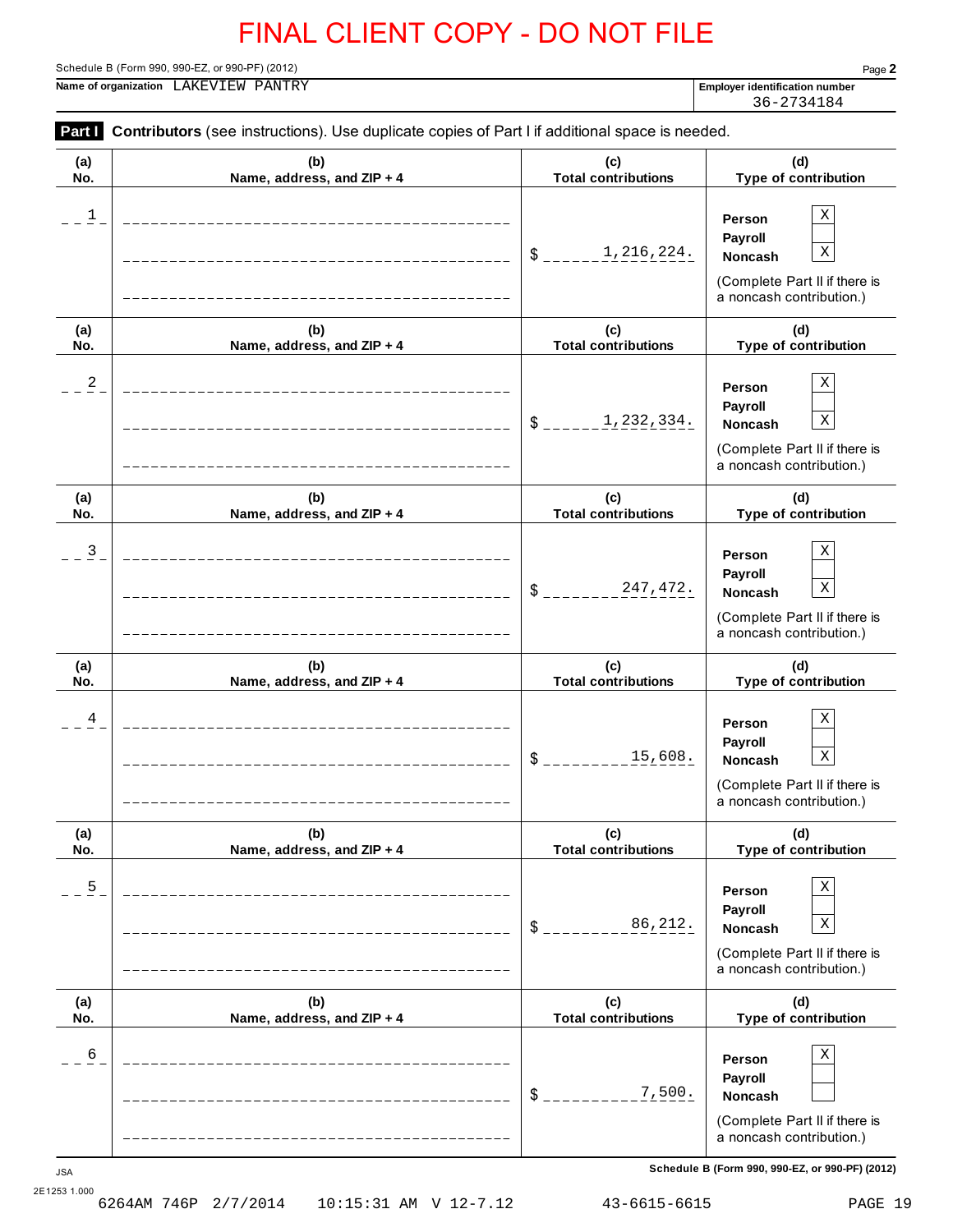**Part I** Contributors (see instructions). Use duplicate copies of Part I if additional space is needed.

Schedule B (Form 990, 990-EZ, or 990-PF) (2012) Page **2**

**Name of organization Employer identification number** LAKEVIEW PANTRY

36-2734184

| (a)                | (b)                        | (c)                        | (d)                                                                                                                                                    |
|--------------------|----------------------------|----------------------------|--------------------------------------------------------------------------------------------------------------------------------------------------------|
| No.                | Name, address, and ZIP + 4 | <b>Total contributions</b> | Type of contribution                                                                                                                                   |
| 7                  |                            | 10,000.<br>\$              | Χ<br>Person<br>Payroll<br>Noncash<br>(Complete Part II if there is<br>a noncash contribution.)                                                         |
| (a)                | (b)                        | (c)                        | (d)                                                                                                                                                    |
| No.                | Name, address, and ZIP + 4 | <b>Total contributions</b> | Type of contribution                                                                                                                                   |
| 8                  |                            | 15,000.<br>\$              | Χ<br>Person<br>Payroll<br>Noncash<br>(Complete Part II if there is<br>a noncash contribution.)                                                         |
| (a)                | (b)                        | (c)                        | (d)                                                                                                                                                    |
| No.                | Name, address, and ZIP + 4 | <b>Total contributions</b> | Type of contribution                                                                                                                                   |
| 9                  |                            | 33,040.<br>\$              | Χ<br>Person<br>Payroll<br><b>Noncash</b><br>(Complete Part II if there is<br>a noncash contribution.)                                                  |
| (a)                | (b)                        | (c)                        | (d)                                                                                                                                                    |
| No.                | Name, address, and ZIP + 4 | <b>Total contributions</b> | Type of contribution                                                                                                                                   |
| 10                 |                            | 12,000.<br>\$              | Χ<br>Person<br>Payroll<br><b>Noncash</b><br>(Complete Part II if there is<br>a noncash contribution.)                                                  |
| (a)                | (b)                        | (c)                        | (d)                                                                                                                                                    |
| No.                | Name, address, and ZIP + 4 | <b>Total contributions</b> | Type of contribution                                                                                                                                   |
| 11                 |                            | 10,000.<br>\$              | Χ<br>Person<br>Payroll<br>Noncash<br>(Complete Part II if there is<br>a noncash contribution.)                                                         |
| (a)                | (b)                        | (c)                        | (d)                                                                                                                                                    |
| No.                | Name, address, and ZIP + 4 | <b>Total contributions</b> | Type of contribution                                                                                                                                   |
| $12$<br><b>JSA</b> |                            | 5,464.<br>\$               | Χ<br>Person<br>Payroll<br>Χ<br>Noncash<br>(Complete Part II if there is<br>a noncash contribution.)<br>Schedule B (Form 990, 990-EZ, or 990-PF) (2012) |

2E1253 1.000<br>6264AM 746P 2/7/2014 6264AM 746P 2/7/2014 10:15:31 AM V 12-7.12 43-6615-6615 PAGE 20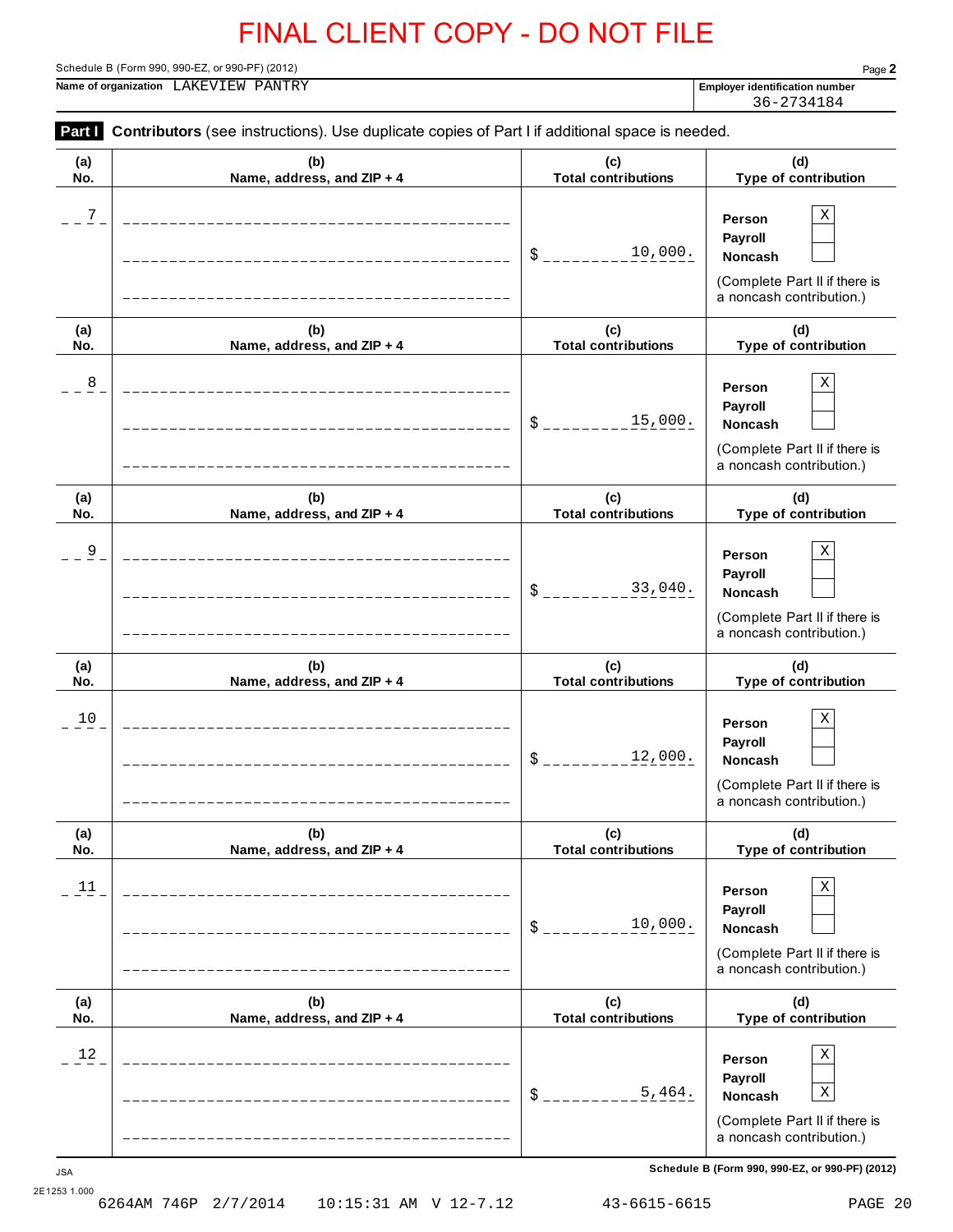**Part I** Contributors (see instructions). Use duplicate copies of Part I if additional space is needed.

Schedule B (Form 990, 990-EZ, or 990-PF) (2012) Page **2**

**Name of organization Employer identification number** LAKEVIEW PANTRY

36-2734184

| (a)              | (b)                        | (c)                        | (d)                                                                                                                                               |
|------------------|----------------------------|----------------------------|---------------------------------------------------------------------------------------------------------------------------------------------------|
| No.              | Name, address, and ZIP + 4 | <b>Total contributions</b> | Type of contribution                                                                                                                              |
| 13               |                            | 9,940.<br>$S_{--}$         | X<br>Person<br>Payroll<br>Noncash<br>(Complete Part II if there is<br>a noncash contribution.)                                                    |
| (a)              | (b)                        | (c)                        | (d)                                                                                                                                               |
| No.              | Name, address, and ZIP + 4 | <b>Total contributions</b> | Type of contribution                                                                                                                              |
| 14               |                            | 6,000.<br>$\delta$ $=$     | Χ<br>Person<br>Payroll<br><b>Noncash</b><br>(Complete Part II if there is<br>a noncash contribution.)                                             |
| (a)              | (b)                        | (c)                        | (d)                                                                                                                                               |
| No.              | Name, address, and ZIP + 4 | <b>Total contributions</b> | Type of contribution                                                                                                                              |
| 15               |                            | 5,000.<br>$\delta$ .       | Χ<br>Person<br>Payroll<br><b>Noncash</b><br>(Complete Part II if there is<br>a noncash contribution.)                                             |
| (a)              | (b)                        | (c)                        | (d)                                                                                                                                               |
| No.              | Name, address, and ZIP + 4 | <b>Total contributions</b> | Type of contribution                                                                                                                              |
| 16               |                            | 11,798.<br>$\delta$        | Χ<br>Person<br>Payroll<br>Noncash<br>(Complete Part II if there is<br>a noncash contribution.)                                                    |
| (a)              | (b)                        | (c)                        | (d)                                                                                                                                               |
| No.              | Name, address, and ZIP + 4 | <b>Total contributions</b> | Type of contribution                                                                                                                              |
| $17$             |                            | 26,350.<br>$\frac{1}{2}$   | Χ<br>Person<br>Payroll<br>Noncash<br>(Complete Part II if there is<br>a noncash contribution.)                                                    |
| (a)              | (b)                        | (c)                        | (d)                                                                                                                                               |
| No.              | Name, address, and ZIP + 4 | <b>Total contributions</b> | Type of contribution                                                                                                                              |
| 18<br><b>JSA</b> |                            | 83,864.<br>$\frac{1}{2}$   | Χ<br>Person<br>Payroll<br>Noncash<br>(Complete Part II if there is<br>a noncash contribution.)<br>Schedule B (Form 990, 990-EZ, or 990-PF) (2012) |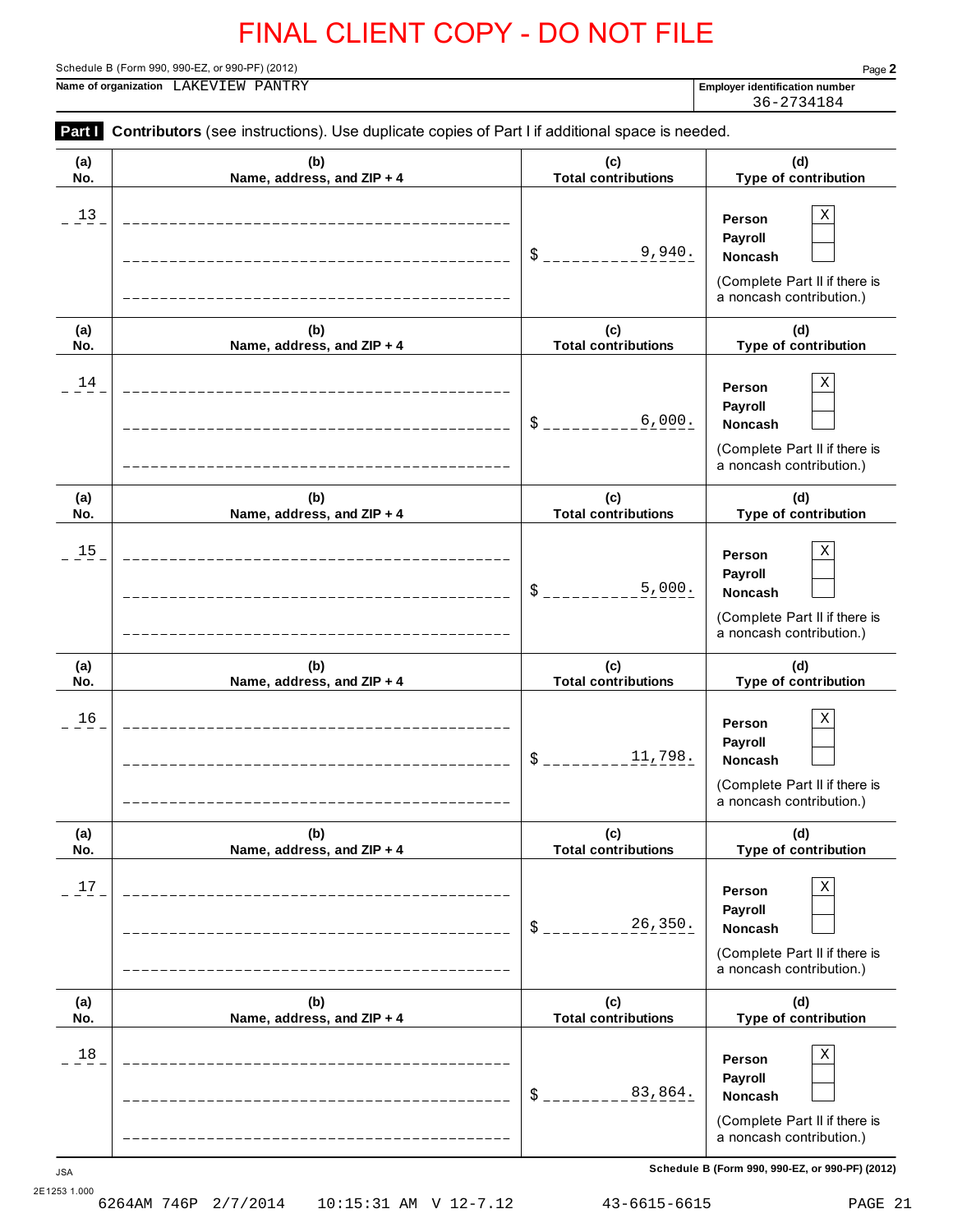**Part I** Contributors (see instructions). Use duplicate copies of Part I if additional space is needed.

Schedule B (Form 990, 990-EZ, or 990-PF) (2012) Page **2**

**Name of organization Employer identification number** LAKEVIEW PANTRY

36-2734184

| (a)              | (b)                        | (c)                        | (d)                                                                                                                                                                               |
|------------------|----------------------------|----------------------------|-----------------------------------------------------------------------------------------------------------------------------------------------------------------------------------|
| No.              | Name, address, and ZIP + 4 | <b>Total contributions</b> | Type of contribution                                                                                                                                                              |
| 19               |                            | 5,000.<br>$S_{--}$         | $\mathbf X$<br>Person<br>Payroll<br><b>Noncash</b><br>(Complete Part II if there is<br>a noncash contribution.)                                                                   |
| (a)              | (b)                        | (c)                        | (d)                                                                                                                                                                               |
| No.              | Name, address, and ZIP + 4 | <b>Total contributions</b> | Type of contribution                                                                                                                                                              |
| 20               |                            | 10,000.<br>$S_{--}$        | $\mathbf X$<br>Person<br>Payroll<br><b>Noncash</b><br>(Complete Part II if there is<br>a noncash contribution.)                                                                   |
| (a)              | (b)                        | (c)                        | (d)                                                                                                                                                                               |
| No.              | Name, address, and ZIP + 4 | <b>Total contributions</b> | Type of contribution                                                                                                                                                              |
| 21               |                            | 7,500.<br>$\mathsf{S}$     | $\mathbf X$<br>Person<br>Payroll<br><b>Noncash</b><br>(Complete Part II if there is<br>a noncash contribution.)                                                                   |
| (a)              | (b)                        | (c)                        | (d)                                                                                                                                                                               |
| No.              | Name, address, and ZIP + 4 | <b>Total contributions</b> | Type of contribution                                                                                                                                                              |
| 22               |                            | 10,000.<br>\$              | $\mathbf X$<br>Person<br>Payroll<br><b>Noncash</b><br>(Complete Part II if there is<br>a noncash contribution.)                                                                   |
| (a)              | (b)                        | (c)                        | (d)                                                                                                                                                                               |
| No.              | Name, address, and ZIP + 4 | <b>Total contributions</b> | Type of contribution                                                                                                                                                              |
| 23               |                            | 6,190.<br>\$               | $\mathbf X$<br>Person<br>Payroll<br>$\mathbf X$<br>Noncash<br>(Complete Part II if there is<br>a noncash contribution.)                                                           |
| (a)              | (b)                        | (c)                        | (d)                                                                                                                                                                               |
| No.              | Name, address, and ZIP + 4 | <b>Total contributions</b> | Type of contribution                                                                                                                                                              |
| 24<br><b>JSA</b> |                            | 21,800.<br>\$              | $\mathbf X$<br>Person<br>Payroll<br>$\mathbf X$<br><b>Noncash</b><br>(Complete Part II if there is<br>a noncash contribution.)<br>Schedule B (Form 990, 990-EZ, or 990-PF) (2012) |

2E1253 1.000<br>6264AM 746P 2/7/2014 10:15:31 AM V 12-7.12 43-6615-6615 PAGE 22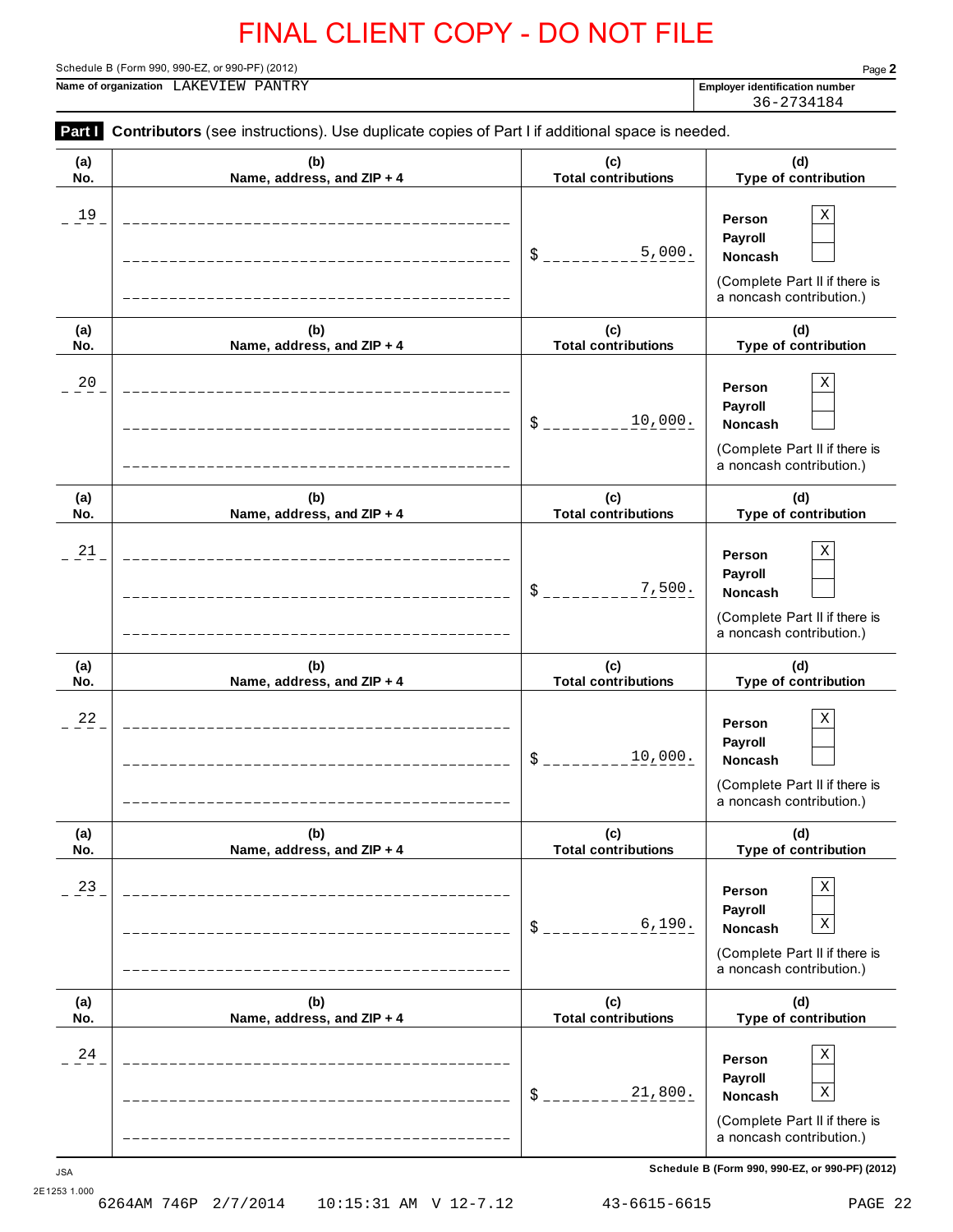**Part I** Contributors (see instructions). Use duplicate copies of Part I if additional space is needed.

Schedule B (Form 990, 990-EZ, or 990-PF) (2012) Page **2**

**Name of organization Employer identification number** LAKEVIEW PANTRY

36-2734184

| (a)              | (b)                        | (c)                        | (d)                                                                                                                                               |
|------------------|----------------------------|----------------------------|---------------------------------------------------------------------------------------------------------------------------------------------------|
| No.              | Name, address, and ZIP + 4 | <b>Total contributions</b> | Type of contribution                                                                                                                              |
| 25               |                            | 110,000.<br>\$             | Χ<br>Person<br>Payroll<br><b>Noncash</b><br>(Complete Part II if there is<br>a noncash contribution.)                                             |
| (a)              | (b)                        | (c)                        | (d)                                                                                                                                               |
| No.              | Name, address, and ZIP + 4 | <b>Total contributions</b> | Type of contribution                                                                                                                              |
| 26               |                            | 66,848.<br>\$              | Χ<br>Person<br>Payroll<br>$\mathbf X$<br>Noncash<br>(Complete Part II if there is<br>a noncash contribution.)                                     |
| (a)              | (b)                        | (c)                        | (d)                                                                                                                                               |
| No.              | Name, address, and ZIP + 4 | <b>Total contributions</b> | Type of contribution                                                                                                                              |
| 27               |                            | 55,446.<br>\$              | Χ<br>Person<br>Payroll<br>$\mathbf X$<br>Noncash<br>(Complete Part II if there is<br>a noncash contribution.)                                     |
| (a)              | (b)                        | (c)                        | (d)                                                                                                                                               |
| No.              | Name, address, and ZIP + 4 | <b>Total contributions</b> | Type of contribution                                                                                                                              |
| 28               |                            | 9,244.<br>\$               | Χ<br>Person<br>Payroll<br>$\mathbf X$<br><b>Noncash</b><br>(Complete Part II if there is<br>a noncash contribution.)                              |
| (a)              | (b)                        | (c)                        | (d)                                                                                                                                               |
| NO.              | Name, address, and ZIP + 4 | <b>Total contributions</b> | <b>Type of contribution</b>                                                                                                                       |
| 29               |                            | 15,000.<br>\$              | Χ<br>Person<br>Payroll<br>Noncash<br>(Complete Part II if there is<br>a noncash contribution.)                                                    |
| (a)              | (b)                        | (c)                        | (d)                                                                                                                                               |
| No.              | Name, address, and ZIP + 4 | <b>Total contributions</b> | Type of contribution                                                                                                                              |
| 30<br><b>JSA</b> |                            | 7,500.<br>\$               | Χ<br>Person<br>Payroll<br>Noncash<br>(Complete Part II if there is<br>a noncash contribution.)<br>Schedule B (Form 990, 990-EZ, or 990-PF) (2012) |

<sup>2</sup>E1253 1.000<br>6264AM 746P 2/7/2014 6264AM 746P 2/7/2014 10:15:31 AM V 12-7.12 43-6615-6615 PAGE 23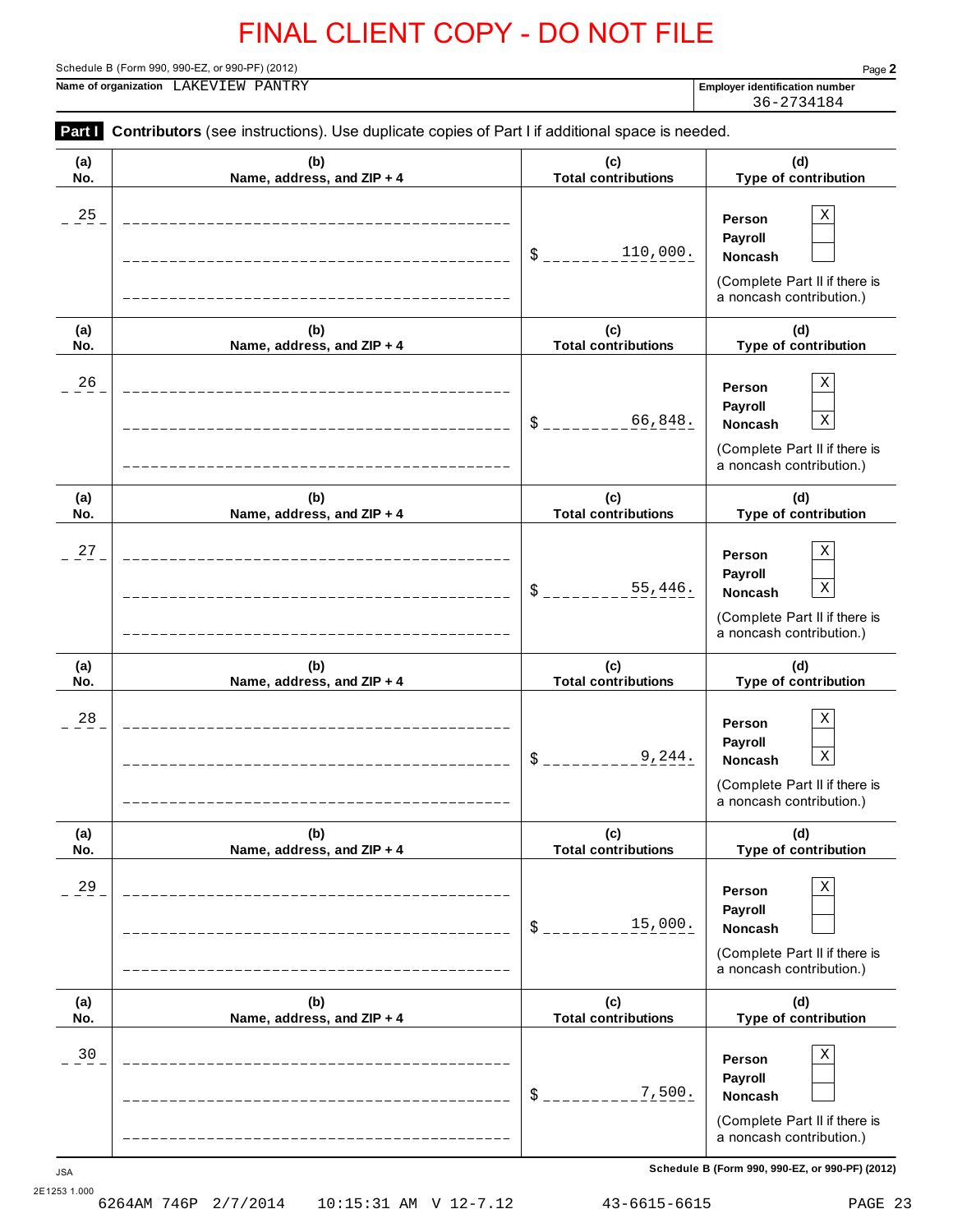**Part I** Contributors (see instructions). Use duplicate copies of Part I if additional space is needed.

Schedule B (Form 990, 990-EZ, or 990-PF) (2012) Page **2**

**Name of organization Employer identification number** LAKEVIEW PANTRY

36-2734184

| (a)              | (b)                        | (c)                        | (d)                                                                                                                                               |
|------------------|----------------------------|----------------------------|---------------------------------------------------------------------------------------------------------------------------------------------------|
| No.              | Name, address, and ZIP + 4 | <b>Total contributions</b> | Type of contribution                                                                                                                              |
| $\frac{31}{1}$   |                            | 10,000.<br>\$              | Χ<br>Person<br>Payroll<br>Noncash<br>(Complete Part II if there is<br>a noncash contribution.)                                                    |
| (a)              | (b)                        | (c)                        | (d)                                                                                                                                               |
| No.              | Name, address, and ZIP + 4 | <b>Total contributions</b> | Type of contribution                                                                                                                              |
| $32 -$           |                            | 12,155.<br>\$              | Χ<br>Person<br>Payroll<br>Noncash<br>(Complete Part II if there is<br>a noncash contribution.)                                                    |
| (a)              | (b)                        | (c)                        | (d)                                                                                                                                               |
| No.              | Name, address, and ZIP + 4 | <b>Total contributions</b> | Type of contribution                                                                                                                              |
| 33               |                            | 14,000.<br>\$              | Χ<br>Person<br>Payroll<br>Noncash<br>(Complete Part II if there is<br>a noncash contribution.)                                                    |
| (a)              | (b)                        | (c)                        | (d)                                                                                                                                               |
| No.              | Name, address, and ZIP + 4 | <b>Total contributions</b> | Type of contribution                                                                                                                              |
| 34               |                            | 10,350.<br>\$              | Χ<br>Person<br>Payroll<br>Noncash<br>(Complete Part II if there is<br>a noncash contribution.)                                                    |
| (a)              | (b)                        | (c)                        | (d)                                                                                                                                               |
| No.              | Name, address, and ZIP + 4 | <b>Total contributions</b> | Type of contribution                                                                                                                              |
| 35               |                            | 7,500.<br>\$               | Χ<br>Person<br>Payroll<br>Noncash<br>(Complete Part II if there is<br>a noncash contribution.)                                                    |
| (a)              | (b)                        | (c)                        | (d)                                                                                                                                               |
| No.              | Name, address, and ZIP + 4 | <b>Total contributions</b> | Type of contribution                                                                                                                              |
| 36<br><b>JSA</b> |                            | 35,000.<br>$$\mathbb{S}$ . | Χ<br>Person<br>Payroll<br>Noncash<br>(Complete Part II if there is<br>a noncash contribution.)<br>Schedule B (Form 990, 990-EZ, or 990-PF) (2012) |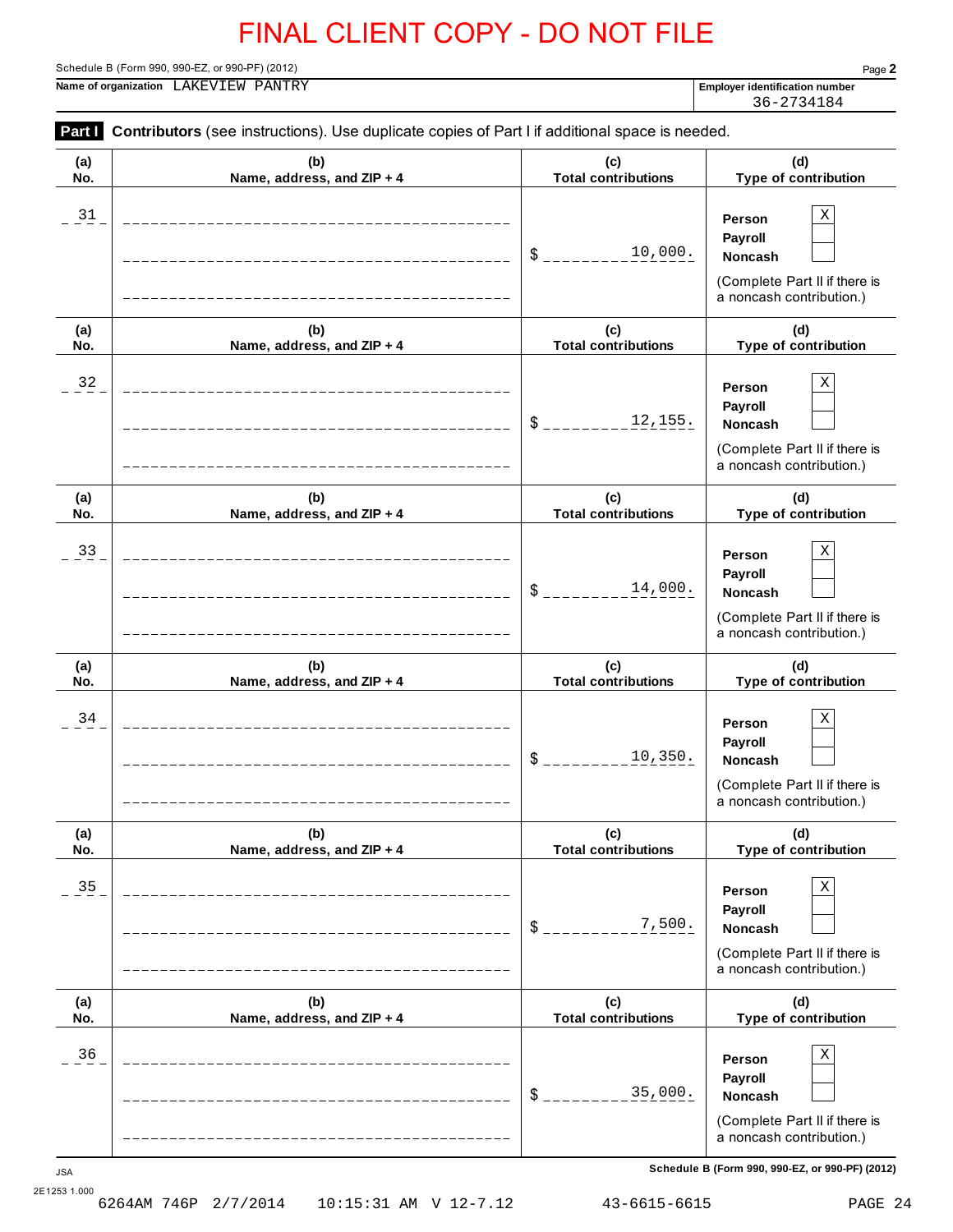Schedule B (Form 990, 990-EZ, or 990-PF) (2012) Page **2**

**Name of organization Employer identification number** LAKEVIEW PANTRY

36-2734184

| Part I     | Contributors (see instructions). Use duplicate copies of Part I if additional space is needed. |                                   |                                                                                                                                |
|------------|------------------------------------------------------------------------------------------------|-----------------------------------|--------------------------------------------------------------------------------------------------------------------------------|
| (a)<br>No. | (b)<br>Name, address, and ZIP + 4                                                              | (c)<br><b>Total contributions</b> | (d)<br>Type of contribution                                                                                                    |
| 37         |                                                                                                | 1,394,686.<br>$\mathsf{\$}$ .     | $\mathbf X$<br>Person<br>Payroll<br>Noncash<br>(Complete Part II if there is<br>a noncash contribution.)                       |
| (a)<br>No. | (b)<br>Name, address, and ZIP + 4                                                              | (c)<br><b>Total contributions</b> | (d)<br>Type of contribution                                                                                                    |
| $38\,$     |                                                                                                | 29,880.<br>\$                     | $\mathbf X$<br>Person<br>Payroll<br>$\mathbf X$<br>Noncash<br>(Complete Part II if there is<br>a noncash contribution.)        |
| (a)<br>No. | (b)<br>Name, address, and ZIP + 4                                                              | (c)<br><b>Total contributions</b> | (d)<br>Type of contribution                                                                                                    |
| 39         |                                                                                                | 5,680.<br>\$                      | $\mathbf X$<br>Person<br>Payroll<br>$\mathbf X$<br>Noncash<br>(Complete Part II if there is<br>a noncash contribution.)        |
| (a)<br>No. | (b)<br>Name, address, and ZIP + 4                                                              | (c)<br><b>Total contributions</b> | (d)<br>Type of contribution                                                                                                    |
| 40         |                                                                                                | 20,894.<br>\$                     | $\mathbf X$<br>Person<br>Payroll<br>$\mathbf X$<br><b>Noncash</b><br>(Complete Part II if there is<br>a noncash contribution.) |
| (a)<br>No. | (b)<br>Name, address, and ZIP + 4                                                              | (c)<br><b>Total contributions</b> | (d)<br>Type of contribution                                                                                                    |
| 41         |                                                                                                | 50,500.<br>\$                     | $\mathbf X$<br>Person<br>Payroll<br>Noncash<br>(Complete Part II if there is<br>a noncash contribution.)                       |
| (a)<br>No. | (b)<br>Name, address, and ZIP + 4                                                              | (c)<br><b>Total contributions</b> | (d)<br>Type of contribution                                                                                                    |
| 42         |                                                                                                | 29,035.<br>\$                     | $\mathbf X$<br>Person<br>Payroll<br><b>Noncash</b><br>(Complete Part II if there is<br>a noncash contribution.)                |

**Schedule B (Form 990, 990-EZ, or 990-PF) (2012)** JSA

2E1253 1.000<br>6264AM 746P 2/7/2014 10:15:31 AM V 12-7.12 43-6615-6615 PAGE 25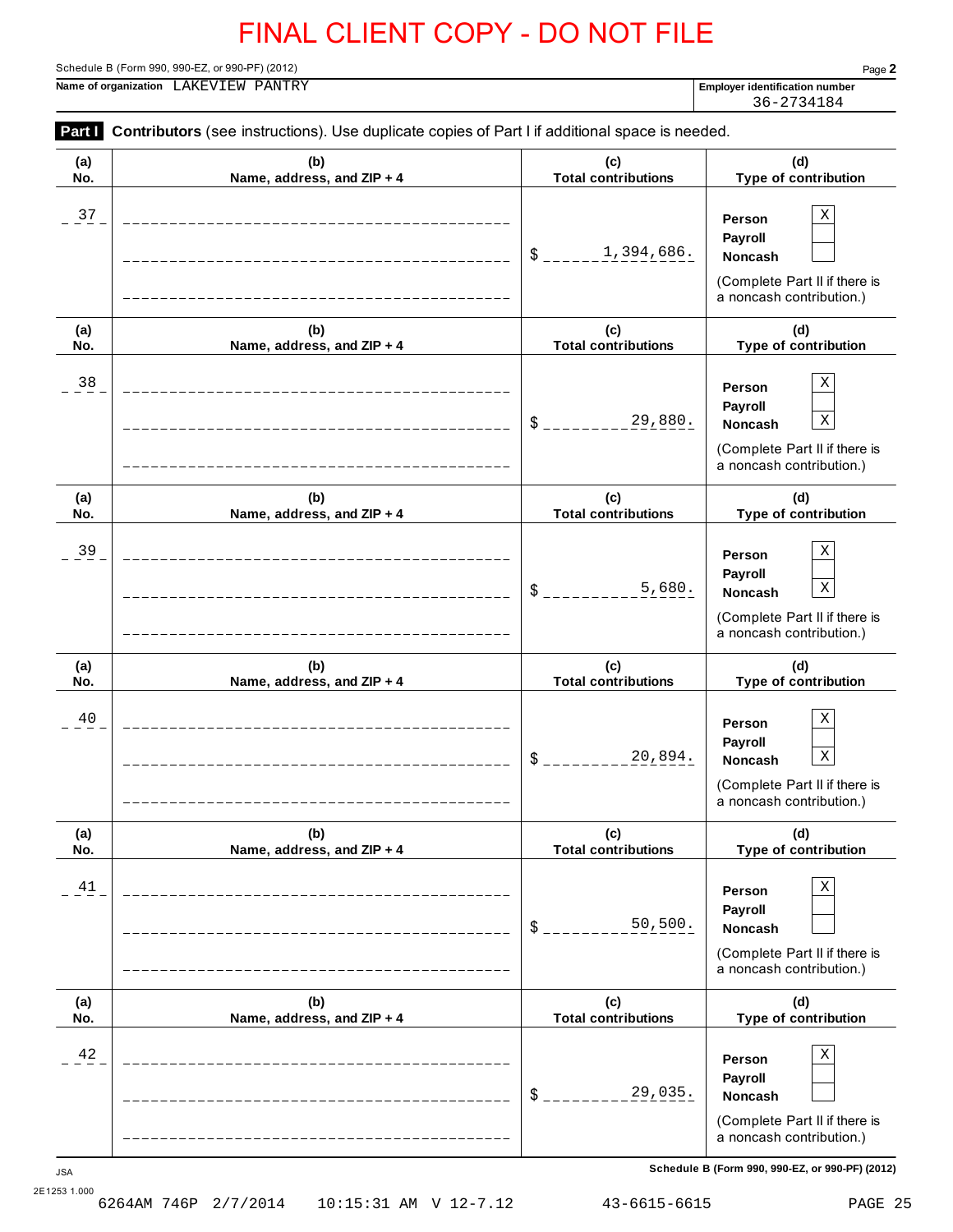**Part I** Contributors (see instructions). Use duplicate copies of Part I if additional space is needed.

Schedule B (Form 990, 990-EZ, or 990-PF) (2012) Page **2**

**Name of organization Employer identification number** LAKEVIEW PANTRY

36-2734184

| (a)              | (b)                        | (c)                        | (d)                                                                                                                                               |
|------------------|----------------------------|----------------------------|---------------------------------------------------------------------------------------------------------------------------------------------------|
| No.              | Name, address, and ZIP + 4 | <b>Total contributions</b> | Type of contribution                                                                                                                              |
| 43               |                            | 17,000.<br>\$              | Χ<br>Person<br>Payroll<br>Noncash<br>(Complete Part II if there is<br>a noncash contribution.)                                                    |
| (a)              | (b)                        | (c)                        | (d)                                                                                                                                               |
| No.              | Name, address, and ZIP + 4 | <b>Total contributions</b> | Type of contribution                                                                                                                              |
| 44               |                            | 14,650.<br>\$              | Χ<br>Person<br>Payroll<br>Noncash<br>(Complete Part II if there is<br>a noncash contribution.)                                                    |
| (a)              | (b)                        | (c)                        | (d)                                                                                                                                               |
| No.              | Name, address, and ZIP + 4 | <b>Total contributions</b> | Type of contribution                                                                                                                              |
| 45               |                            | 11,480.<br>\$              | Χ<br>Person<br>Payroll<br>Noncash<br>(Complete Part II if there is<br>a noncash contribution.)                                                    |
| (a)              | (b)                        | (c)                        | (d)                                                                                                                                               |
| No.              | Name, address, and ZIP + 4 | <b>Total contributions</b> | Type of contribution                                                                                                                              |
| 46               |                            | 11,000.<br>\$              | Χ<br>Person<br>Payroll<br><b>Noncash</b><br>(Complete Part II if there is<br>a noncash contribution.)                                             |
| (a)              | (b)                        | (c)                        | (d)                                                                                                                                               |
| No.              | Name, address, and ZIP + 4 | <b>Total contributions</b> | Type of contribution                                                                                                                              |
| 47               |                            | 10,000.<br>\$              | Χ<br>Person<br>Payroll<br>Noncash<br>(Complete Part II if there is<br>a noncash contribution.)                                                    |
| (a)              | (b)                        | (c)                        | (d)                                                                                                                                               |
| No.              | Name, address, and ZIP + 4 | <b>Total contributions</b> | <b>Type of contribution</b>                                                                                                                       |
| 48<br><b>JSA</b> |                            | 9,728.<br>\$               | Χ<br>Person<br>Payroll<br>Noncash<br>(Complete Part II if there is<br>a noncash contribution.)<br>Schedule B (Form 990, 990-EZ, or 990-PF) (2012) |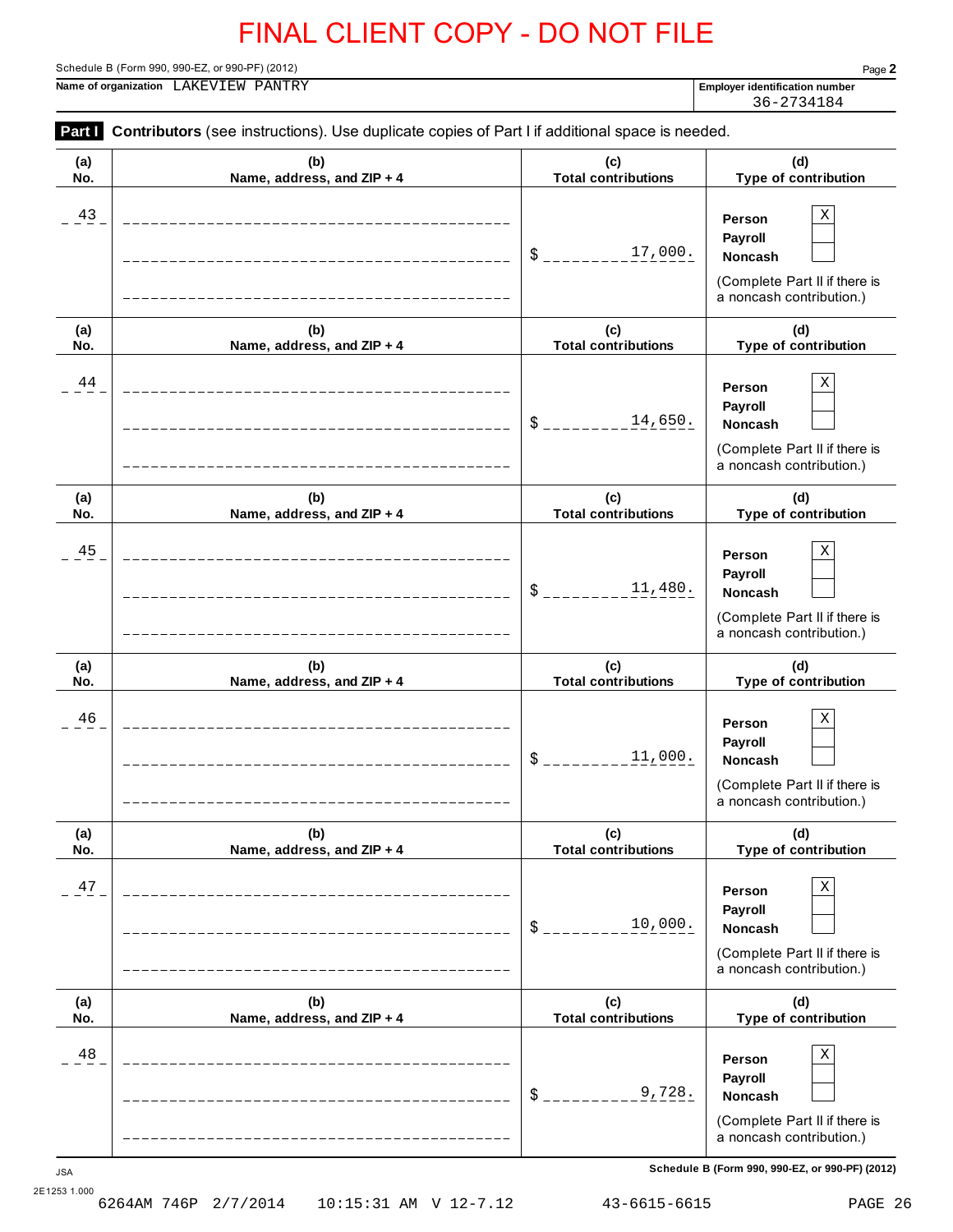**Part I** Contributors (see instructions). Use duplicate copies of Part I if additional space is needed.

Schedule B (Form 990, 990-EZ, or 990-PF) (2012) Page **2**

**Name of organization Employer identification number** LAKEVIEW PANTRY

36-2734184

| (a)<br>No. | (b)<br>Name, address, and ZIP + 4 | (c)<br><b>Total contributions</b> | (d)<br>Type of contribution                                                                              |
|------------|-----------------------------------|-----------------------------------|----------------------------------------------------------------------------------------------------------|
| 49         |                                   | 9,300.<br>\$                      | $\mathbf X$<br>Person<br>Payroll<br>Noncash<br>(Complete Part II if there is<br>a noncash contribution.) |
| (a)<br>No. | (b)<br>Name, address, and ZIP + 4 | (c)<br><b>Total contributions</b> | (d)<br>Type of contribution                                                                              |
| 50         |                                   | 8,700.<br>\$                      | Χ<br>Person<br>Payroll<br>Noncash<br>(Complete Part II if there is<br>a noncash contribution.)           |
| (a)<br>No. | (b)<br>Name, address, and ZIP + 4 | (c)<br><b>Total contributions</b> | (d)<br>Type of contribution                                                                              |
| 51         |                                   | 8,400.<br>\$                      | Χ<br>Person<br>Payroll<br>Noncash<br>(Complete Part II if there is<br>a noncash contribution.)           |
| (a)<br>No. | (b)<br>Name, address, and ZIP + 4 | (c)<br><b>Total contributions</b> | (d)<br>Type of contribution                                                                              |
| 52         |                                   | 7,600.<br>\$                      | Χ<br>Person<br>Payroll<br>Noncash<br>(Complete Part II if there is<br>a noncash contribution.)           |
| (a)<br>No. | (b)<br>Name, address, and ZIP + 4 | (c)<br><b>Total contributions</b> | (d)<br><b>Type of contribution</b>                                                                       |
| 53         |                                   | 6,540.<br>\$                      | Х<br>Person<br>Payroll<br>Noncash<br>(Complete Part II if there is<br>a noncash contribution.)           |
| (a)<br>No. | (b)<br>Name, address, and ZIP + 4 | (c)<br><b>Total contributions</b> | (d)<br>Type of contribution                                                                              |
| 54         |                                   | 6,000.<br>\$                      | Х<br>Person<br>Payroll<br>Noncash<br>(Complete Part II if there is<br>a noncash contribution.)           |
| <b>JSA</b> |                                   |                                   | Schedule B (Form 990, 990-EZ, or 990-PF) (2012)                                                          |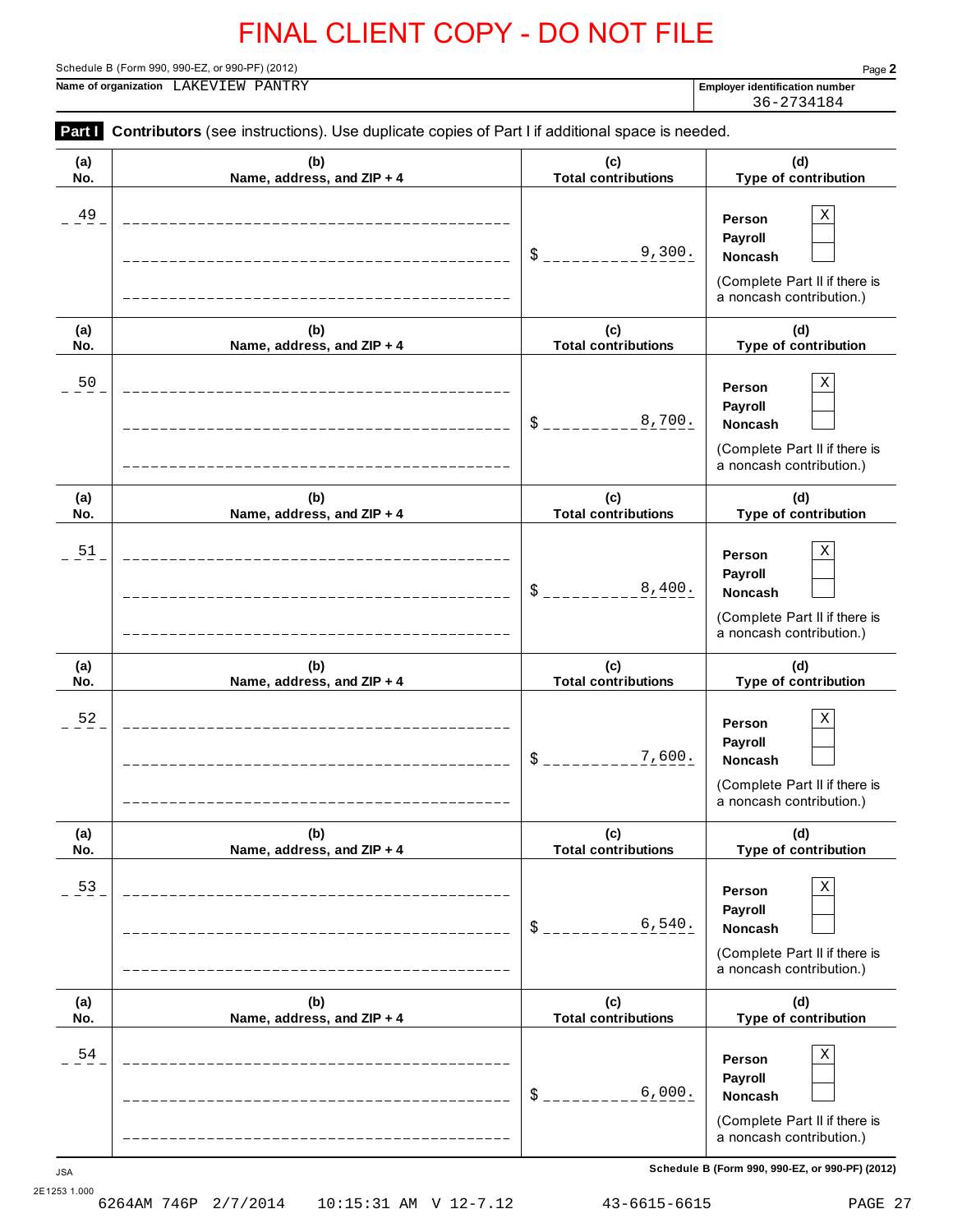**Part I** Contributors (see instructions). Use duplicate copies of Part I if additional space is needed.

Schedule B (Form 990, 990-EZ, or 990-PF) (2012) Page **2**

**Name of organization Employer identification number** LAKEVIEW PANTRY

36-2734184

| (a)              | (b)                        | (c)                        | (d)                                                                                                                                               |
|------------------|----------------------------|----------------------------|---------------------------------------------------------------------------------------------------------------------------------------------------|
| No.              | Name, address, and ZIP + 4 | <b>Total contributions</b> | Type of contribution                                                                                                                              |
| 55               |                            | 5,897.<br>$S$ _________    | X<br>Person<br><b>Payroll</b><br>Noncash<br>(Complete Part II if there is<br>a noncash contribution.)                                             |
| (a)              | (b)                        | (c)                        | (d)                                                                                                                                               |
| No.              | Name, address, and ZIP + 4 | <b>Total contributions</b> | Type of contribution                                                                                                                              |
| 56               |                            | 5,750.<br>$\delta$ $=$     | X<br>Person<br>Payroll<br>Noncash<br>(Complete Part II if there is<br>a noncash contribution.)                                                    |
| (a)              | (b)                        | (c)                        | (d)                                                                                                                                               |
| No.              | Name, address, and ZIP + 4 | <b>Total contributions</b> | Type of contribution                                                                                                                              |
| 57               |                            | 5,500.<br>$S_{-}$          | X<br>Person<br>Payroll<br>Noncash<br>(Complete Part II if there is<br>a noncash contribution.)                                                    |
| (a)              | (b)                        | (c)                        | (d)                                                                                                                                               |
| No.              | Name, address, and ZIP + 4 | <b>Total contributions</b> | Type of contribution                                                                                                                              |
| 58               |                            | 5,224.<br>$\delta$         | X<br>Person<br>Payroll<br>Noncash<br>(Complete Part II if there is<br>a noncash contribution.)                                                    |
| (a)              | (b)                        | (c)                        | (d)                                                                                                                                               |
| No.              | Name, address, and ZIP + 4 | <b>Total contributions</b> | Type of contribution                                                                                                                              |
| 59               |                            | 5,000.<br>$\frac{1}{2}$    | $\rm X$<br>Person<br>Payroll<br>Noncash<br>(Complete Part II if there is<br>a noncash contribution.)                                              |
| (a)              | (b)                        | (c)                        | (d)                                                                                                                                               |
| No.              | Name, address, and ZIP + 4 | <b>Total contributions</b> | Type of contribution                                                                                                                              |
| 60<br><b>JSA</b> |                            | 5,000.<br>$\frac{1}{2}$    | Х<br>Person<br>Payroll<br>Noncash<br>(Complete Part II if there is<br>a noncash contribution.)<br>Schedule B (Form 990, 990-EZ, or 990-PF) (2012) |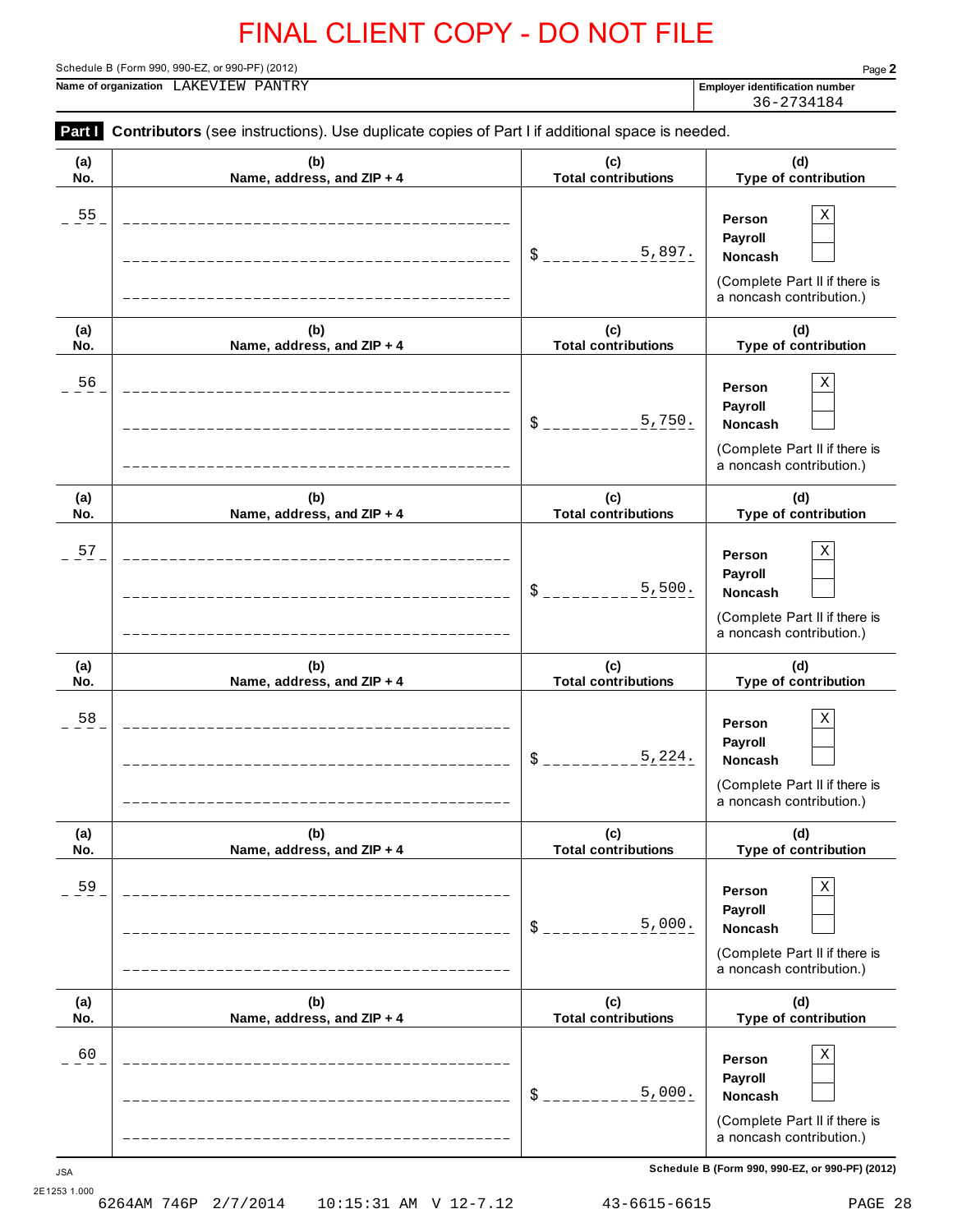**Part I** Contributors (see instructions). Use duplicate copies of Part I if additional space is needed.

Schedule B (Form 990, 990-EZ, or 990-PF) (2012) Page **2**

**Name of organization Employer identification number** LAKEVIEW PANTRY

36-2734184

| (a)              | (b)                        | (c)                           | (d)                                                                                                                                               |
|------------------|----------------------------|-------------------------------|---------------------------------------------------------------------------------------------------------------------------------------------------|
| No.              | Name, address, and ZIP + 4 | <b>Total contributions</b>    | Type of contribution                                                                                                                              |
| 61               |                            | 5,000.<br>$S$ <sub>----</sub> | Χ<br>Person<br>Payroll<br>Noncash<br>(Complete Part II if there is<br>a noncash contribution.)                                                    |
| (a)              | (b)                        | (c)                           | (d)                                                                                                                                               |
| No.              | Name, address, and ZIP + 4 | <b>Total contributions</b>    | Type of contribution                                                                                                                              |
| 62               |                            | 5,000.<br>$S_{---}$           | Χ<br>Person<br>Payroll<br>Noncash<br>(Complete Part II if there is<br>a noncash contribution.)                                                    |
| (a)              | (b)                        | (c)                           | (d)                                                                                                                                               |
| No.              | Name, address, and ZIP + 4 | <b>Total contributions</b>    | Type of contribution                                                                                                                              |
| 63               |                            | 5,000.<br>$\delta$ $_{--}$    | Χ<br>Person<br>Payroll<br><b>Noncash</b><br>(Complete Part II if there is<br>a noncash contribution.)                                             |
| (a)              | (b)                        | (c)                           | (d)                                                                                                                                               |
| No.              | Name, address, and ZIP + 4 | <b>Total contributions</b>    | Type of contribution                                                                                                                              |
| 64               |                            | 5,000.<br>$$^{\circ}$         | Χ<br>Person<br>Payroll<br>Noncash<br>(Complete Part II if there is<br>a noncash contribution.)                                                    |
| (a)              | (b)                        | (c)                           | (d)                                                                                                                                               |
| No.              | Name, address, and ZIP + 4 | Total contributions           | Type of contribution                                                                                                                              |
| 65               |                            | 5,000.<br>\$                  | Χ<br>Person<br>Payroll<br>Noncash<br>(Complete Part II if there is<br>a noncash contribution.)                                                    |
| (a)              | (b)                        | (c)                           | (d)                                                                                                                                               |
| No.              | Name, address, and ZIP + 4 | <b>Total contributions</b>    | Type of contribution                                                                                                                              |
| 66<br><b>JSA</b> |                            | 5,000.<br>$$^{\circ}$         | Χ<br>Person<br>Payroll<br>Noncash<br>(Complete Part II if there is<br>a noncash contribution.)<br>Schedule B (Form 990, 990-EZ, or 990-PF) (2012) |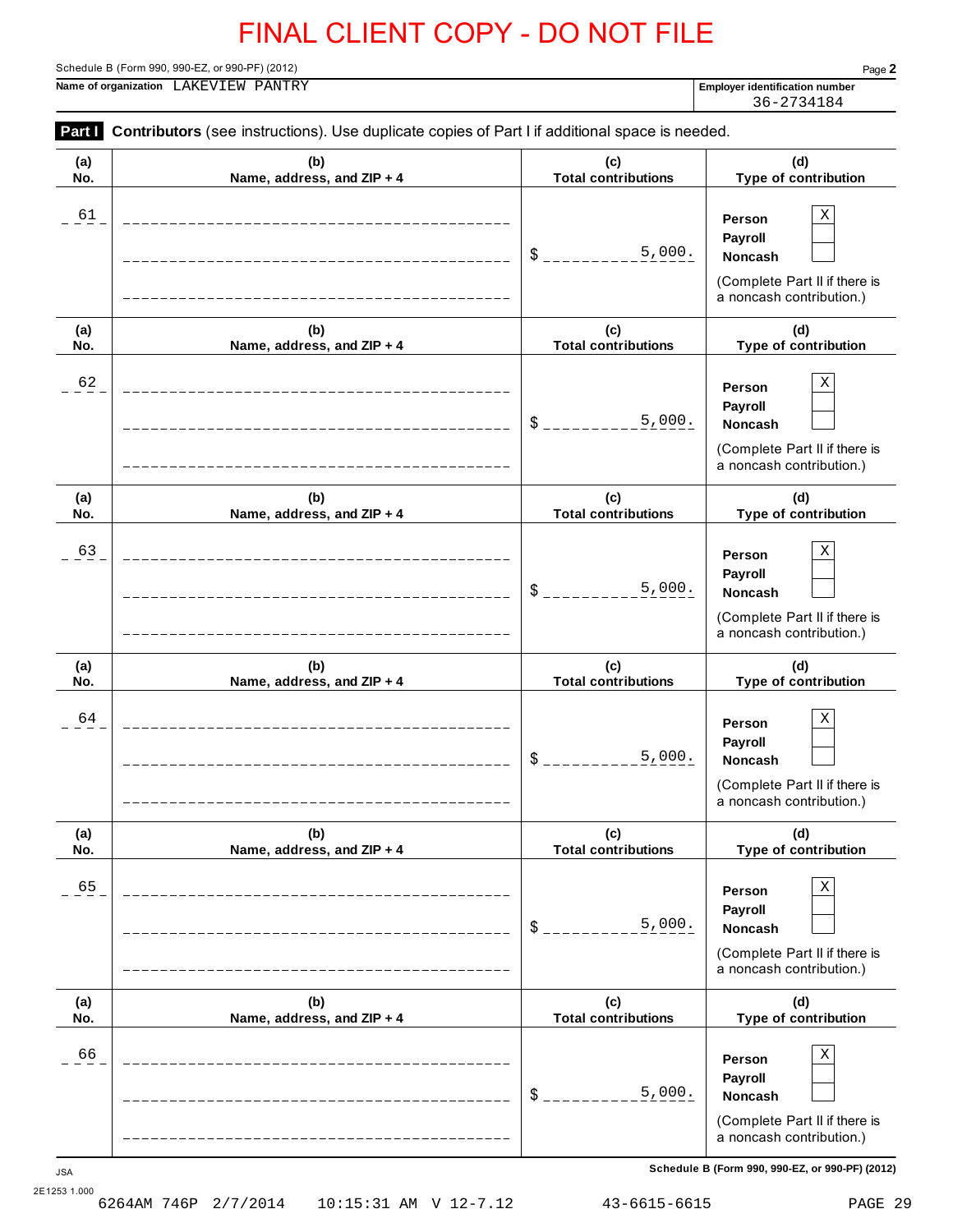**Part I** Contributors (see instructions). Use duplicate copies of Part I if additional space is needed.

Schedule B (Form 990, 990-EZ, or 990-PF) (2012) Page **2**

**Name of organization Employer identification number** LAKEVIEW PANTRY

36-2734184

| (a)              | (b)                                | (c)                        | (d)                                                                                                                                                    |
|------------------|------------------------------------|----------------------------|--------------------------------------------------------------------------------------------------------------------------------------------------------|
| No.              | Name, address, and ZIP + 4         | <b>Total contributions</b> | Type of contribution                                                                                                                                   |
| 67               |                                    | 5,000.<br>\$               | Χ<br>Person<br>Payroll<br>Noncash<br>(Complete Part II if there is<br>a noncash contribution.)                                                         |
| (a)              | (b)                                | (c)                        | (d)                                                                                                                                                    |
| No.              | Name, address, and ZIP + 4         | <b>Total contributions</b> | Type of contribution                                                                                                                                   |
| 68               |                                    | 10,000.<br>\$              | Χ<br>Person<br>Payroll<br>Noncash<br>(Complete Part II if there is<br>a noncash contribution.)                                                         |
| (a)              | (b)                                | (c)                        | (d)                                                                                                                                                    |
| No.              | Name, address, and ZIP + 4         | <b>Total contributions</b> | Type of contribution                                                                                                                                   |
| 69               |                                    | 9,790.<br>\$               | Χ<br>Person<br>Payroll<br>$\mathbf X$<br>Noncash<br>(Complete Part II if there is<br>a noncash contribution.)                                          |
| (a)              | (b)                                | (c)                        | (d)                                                                                                                                                    |
| No.              | Name, address, and ZIP + 4         | <b>Total contributions</b> | Type of contribution                                                                                                                                   |
| 70               |                                    | 5,490.<br>\$               | Χ<br>Person<br>Payroll<br>$\mathbf X$<br>Noncash<br>(Complete Part II if there is<br>a noncash contribution.)                                          |
| (a)              | (b)                                | (c)                        | (d)                                                                                                                                                    |
| No.              | Name, address, and ZIP + 4         | <b>Total contributions</b> | Type of contribution                                                                                                                                   |
| 71               | __________________________________ | 11,828.<br>\$              | Χ<br>Person<br>Payroll<br>$\mathbf X$<br>Noncash<br>(Complete Part II if there is<br>a noncash contribution.)                                          |
| (a)              | (b)                                | (c)                        | (d)                                                                                                                                                    |
| No.              | Name, address, and ZIP + 4         | <b>Total contributions</b> | Type of contribution                                                                                                                                   |
| 72<br><b>JSA</b> |                                    | 6,000.<br>\$               | Χ<br>Person<br>Payroll<br>X<br>Noncash<br>(Complete Part II if there is<br>a noncash contribution.)<br>Schedule B (Form 990, 990-EZ, or 990-PF) (2012) |

2E1253 1.000<br>6264AM 746P 2/7/2014 6264AM 746P 2/7/2014 10:15:31 AM V 12-7.12 43-6615-6615 PAGE 30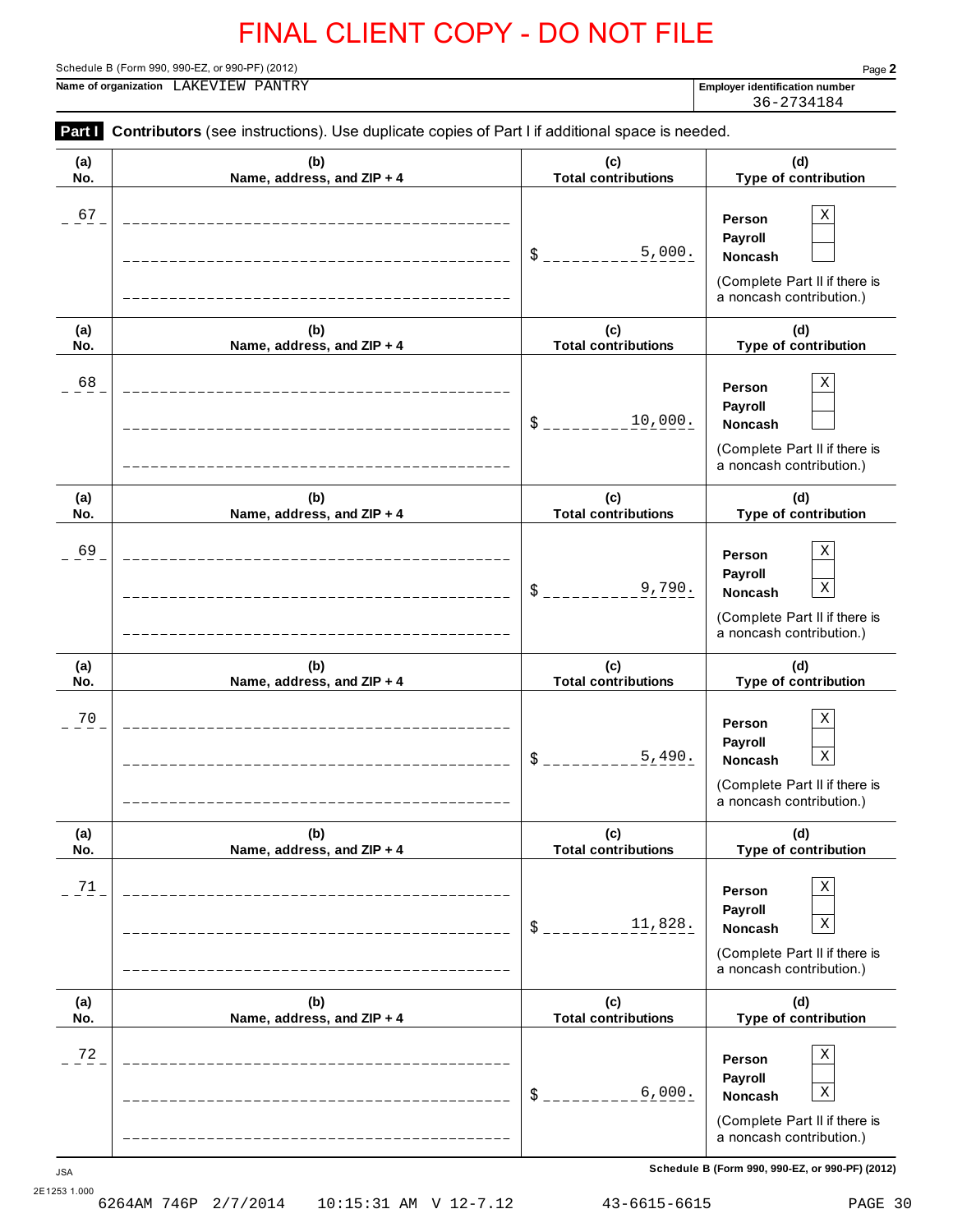**Part I** Contributors (see instructions). Use duplicate copies of Part I if additional space is needed.

Schedule B (Form 990, 990-EZ, or 990-PF) (2012) Page **2**

**Name of organization Employer identification number** LAKEVIEW PANTRY

36-2734184

| (a)                  | (b)                        | (c)                        | (d)                                                                                                                                                    |
|----------------------|----------------------------|----------------------------|--------------------------------------------------------------------------------------------------------------------------------------------------------|
| No.                  | Name, address, and ZIP + 4 | <b>Total contributions</b> | Type of contribution                                                                                                                                   |
| 73                   |                            | 9,600.<br>$S$ ______       | X<br>Person<br><b>Payroll</b><br>$\mathbf X$<br>Noncash<br>(Complete Part II if there is<br>a noncash contribution.)                                   |
| (a)                  | (b)                        | (c)                        | (d)                                                                                                                                                    |
| No.                  | Name, address, and ZIP + 4 | <b>Total contributions</b> | Type of contribution                                                                                                                                   |
| 74                   |                            | 13,984.<br>$S_{--}$        | X<br>Person<br>Payroll<br>$\mathbf X$<br>Noncash<br>(Complete Part II if there is<br>a noncash contribution.)                                          |
| (a)                  | (b)                        | (c)                        | (d)                                                                                                                                                    |
| No.                  | Name, address, and ZIP + 4 | <b>Total contributions</b> | Type of contribution                                                                                                                                   |
| 75                   |                            | 9,000.<br>$S_{-}$          | Х<br>Person<br>Payroll<br>$\mathbf X$<br>Noncash<br>(Complete Part II if there is<br>a noncash contribution.)                                          |
| (a)                  | (b)                        | (c)                        | (d)                                                                                                                                                    |
| No.                  | Name, address, and ZIP + 4 | <b>Total contributions</b> | Type of contribution                                                                                                                                   |
| 76                   |                            | 15,020.<br>$\frac{1}{2}$   | Х<br>Person<br>Payroll<br>$\mathbf X$<br>Noncash<br>(Complete Part II if there is<br>a noncash contribution.)                                          |
| (a)                  | (b)                        | (c)                        | (d)                                                                                                                                                    |
| No.                  | Name, address, and ZIP + 4 | <b>Total contributions</b> | Type of contribution                                                                                                                                   |
| $7\,7$               |                            | 17,026.<br>$\frac{1}{2}$   | Χ<br>Person<br>Payroll<br>X<br>Noncash<br>(Complete Part II if there is<br>a noncash contribution.)                                                    |
| (a)                  | (b)                        | (c)                        | (d)                                                                                                                                                    |
| No.                  | Name, address, and ZIP + 4 | <b>Total contributions</b> | Type of contribution                                                                                                                                   |
| $7\,8$<br><b>JSA</b> |                            | 5,500.<br>$\frac{1}{2}$    | Х<br>Person<br>Payroll<br>X<br>Noncash<br>(Complete Part II if there is<br>a noncash contribution.)<br>Schedule B (Form 990, 990-EZ, or 990-PF) (2012) |

2E1253 1.000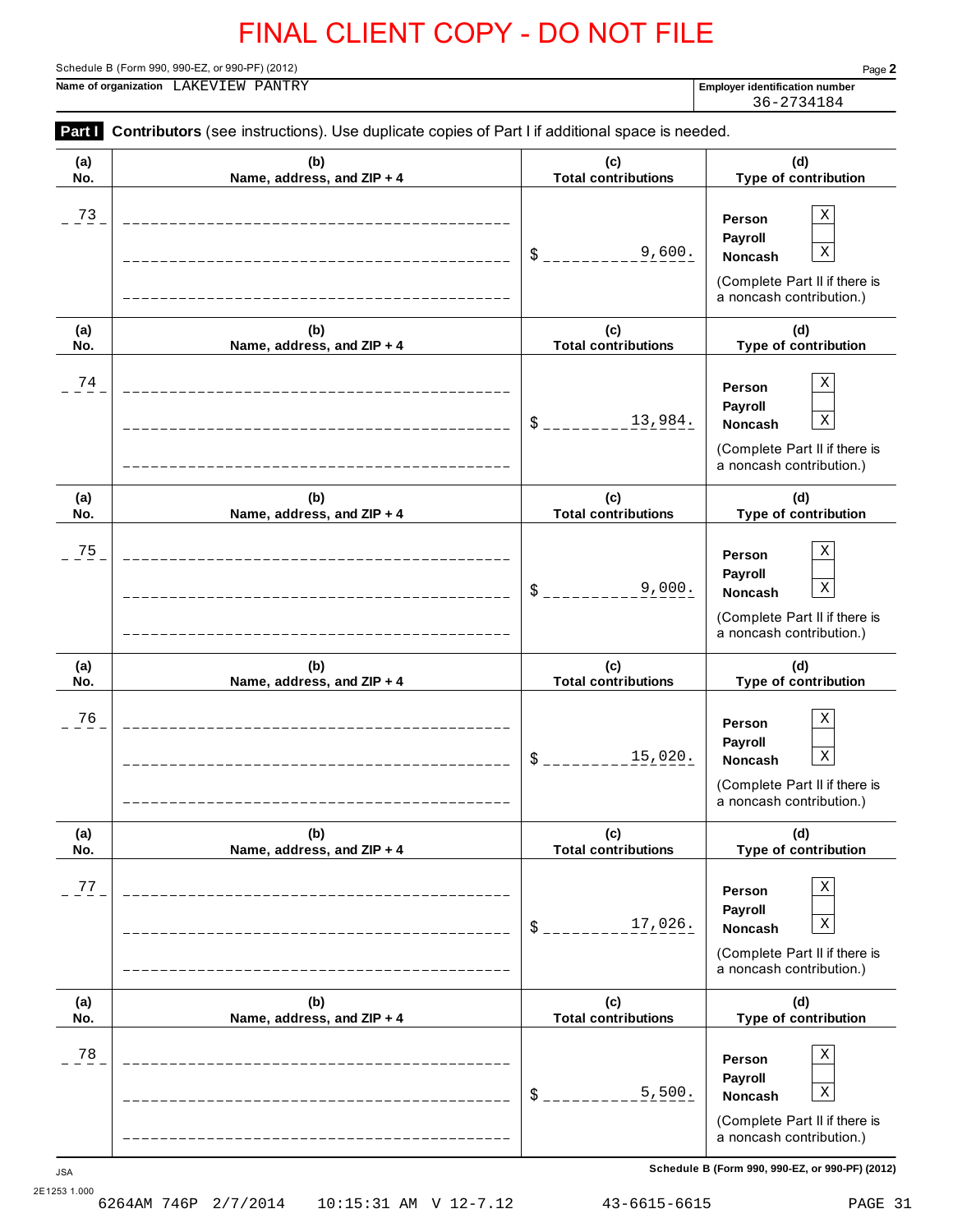Schedule B (Form 990, 990-EZ, or 990-PF) (2012) Page **2**

**Name of organization Employer identification number** LAKEVIEW PANTRY

36-2734184

|            | Part Contributors (see instructions). Use duplicate copies of Part I if additional space is needed. |                                   |                                                                                                               |
|------------|-----------------------------------------------------------------------------------------------------|-----------------------------------|---------------------------------------------------------------------------------------------------------------|
| (a)<br>No. | (b)<br>Name, address, and ZIP + 4                                                                   | (c)<br><b>Total contributions</b> | (d)<br>Type of contribution                                                                                   |
| $^{79}$    |                                                                                                     | 2,546.<br>$\frac{1}{2}$           | Χ<br>Person<br>Payroll<br>$\mathbf X$<br>Noncash<br>(Complete Part II if there is<br>a noncash contribution.) |
| (a)<br>No. | (b)<br>Name, address, and ZIP + 4                                                                   | (c)<br><b>Total contributions</b> | (d)<br>Type of contribution                                                                                   |
| 80         |                                                                                                     | 27,285.<br>$\frac{1}{2}$          | $\mathbf X$<br>Person<br>Payroll<br>X<br>Noncash<br>(Complete Part II if there is<br>a noncash contribution.) |
| (a)<br>No. | (b)<br>Name, address, and ZIP + 4                                                                   | (c)<br><b>Total contributions</b> | (d)<br>Type of contribution                                                                                   |
|            |                                                                                                     | $\frac{1}{2}$                     | Person<br>Payroll<br>Noncash<br>(Complete Part II if there is<br>a noncash contribution.)                     |
| (a)<br>No. | (b)<br>Name, address, and ZIP + 4                                                                   | (c)<br><b>Total contributions</b> | (d)<br>Type of contribution                                                                                   |
|            |                                                                                                     | \$                                | Person<br>Payroll<br>Noncash<br>(Complete Part II if there is<br>a noncash contribution.)                     |
| (a)<br>No. | (b)<br>Name, address, and ZIP + 4                                                                   | (c)<br><b>Total contributions</b> | (d)<br>Type of contribution                                                                                   |
|            | -------------------                                                                                 | $\frac{1}{2}$                     | Person<br>Payroll<br><b>Noncash</b><br>(Complete Part II if there is<br>a noncash contribution.)              |
| (a)<br>No. | (b)<br>Name, address, and ZIP + 4                                                                   | (c)<br><b>Total contributions</b> | (d)<br>Type of contribution                                                                                   |
|            | ______________________                                                                              | $\frac{1}{2}$                     | Person<br>Payroll<br><b>Noncash</b><br>(Complete Part II if there is<br>a noncash contribution.)              |

**Schedule B (Form 990, 990-EZ, or 990-PF) (2012)** JSA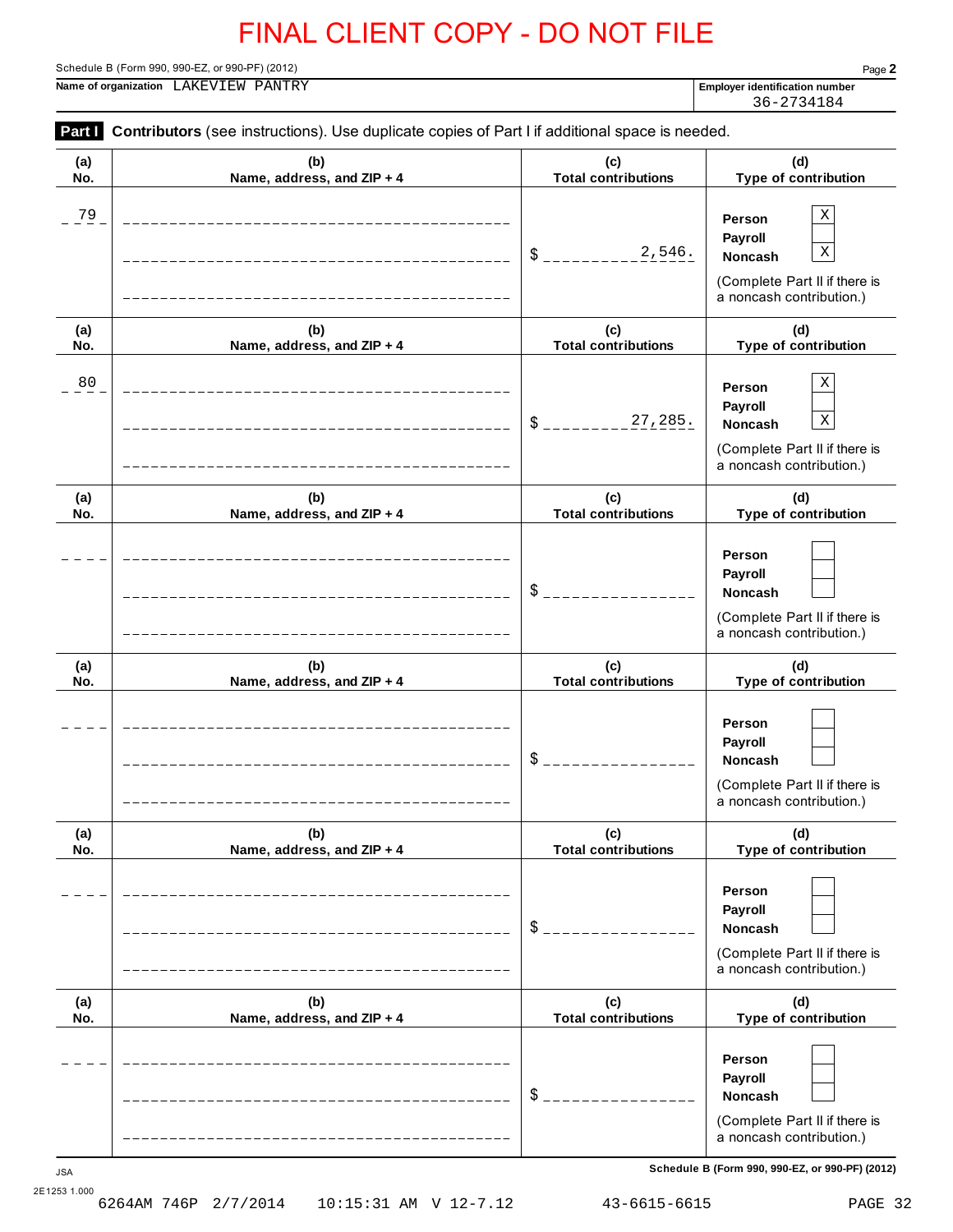Schedule B (Form 990, 990-EZ, or 990-PF) (2012) Page **3**

**Name of organization Employer identification number** LAKEVIEW PANTRY

36-2734184

| Part II                   | Noncash Property (see instructions). Use duplicate copies of Part II if additional space is needed. |                                                |                      |
|---------------------------|-----------------------------------------------------------------------------------------------------|------------------------------------------------|----------------------|
| (a) No.<br>from<br>Part I | (b)<br>Description of noncash property given                                                        | (c)<br>FMV (or estimate)<br>(see instructions) | (d)<br>Date received |
| $\mathbf{1}$              | DONATED FOOD                                                                                        | 1,216,224.<br>\$_                              | VAR                  |
| (a) No.<br>from<br>Part I | (b)<br>Description of noncash property given                                                        | (c)<br>FMV (or estimate)<br>(see instructions) | (d)<br>Date received |
| $^{2}$                    | DONATED FOOD                                                                                        | 1,232,334.<br>\$_                              | VAR                  |
| (a) No.<br>from<br>Part I | (b)<br>Description of noncash property given                                                        | (c)<br>FMV (or estimate)<br>(see instructions) | (d)<br>Date received |
| $\frac{3}{2}$             | DONATED FOOD                                                                                        | 247, 472.<br>\$_                               | VAR                  |
| (a) No.<br>from<br>Part I | (b)<br>Description of noncash property given                                                        | (c)<br>FMV (or estimate)<br>(see instructions) | (d)<br>Date received |
| 4                         | DONATED FOOD                                                                                        | 15,608.<br>\$                                  | 03/31/2013           |
| (a) No.<br>from<br>Part I | (b)<br>Description of noncash property given                                                        | (c)<br>FMV (or estimate)<br>(see instructions) | (d)<br>Date received |
| $\frac{5}{1}$             | DONATED FOOD                                                                                        | 86,212.<br>\$                                  | VAR                  |
| (a) No.<br>from<br>Part I | (b)<br>Description of noncash property given                                                        | (c)<br>FMV (or estimate)<br>(see instructions) | (d)<br>Date received |
| 12                        | DONATED FOOD                                                                                        | 5,464.<br>\$                                   | 03/31/2013           |
|                           |                                                                                                     |                                                |                      |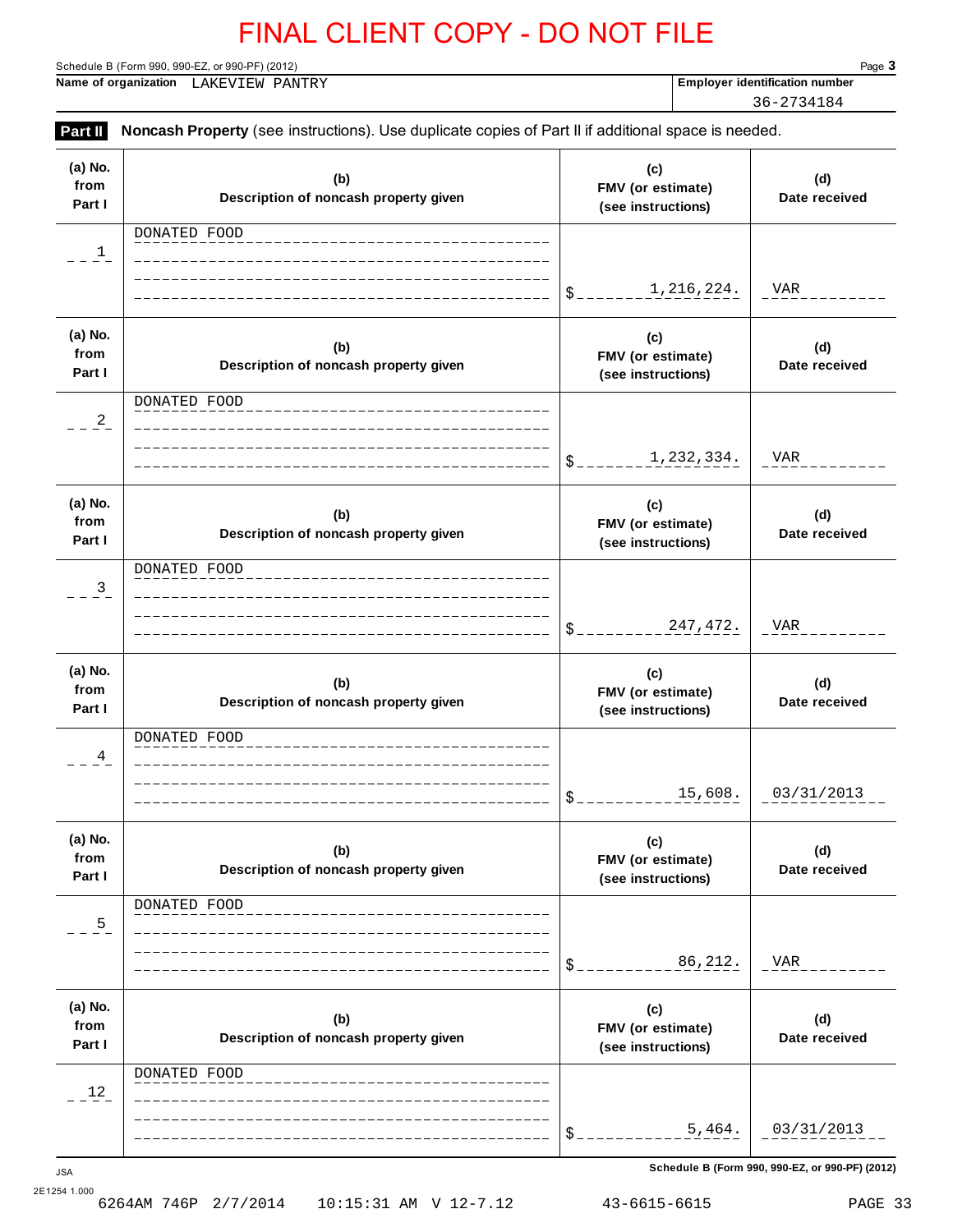Schedule B (Form 990, 990-EZ, or 990-PF) (2012) Page **3**

**Name of organization Employer identification number** LAKEVIEW PANTRY

36-2734184

**Part II** Noncash Property (see instructions). Use duplicate copies of Part II if additional space is needed. **(a) No. from Part I (c) FMV (or estimate) (see instructions) (b) Description of noncash property given (d) Date received** \$ **(a) No. from Part I (c) FMV (or estimate) (see instructions) (b) Description of noncash property given (d) Date received** \$ **(a) No. from Part I (c) FMV (or estimate) (see instructions) (b) Description of noncash property given (d) Date received** \$ **(a) No. from Part I (c) FMV (or estimate) (see instructions) (b) Description of noncash property given (d) Date received** \$ **(a) No. from Part I (c) FMV (or estimate) (see instructions) (b) Description of noncash property given (d) Date received** \$ **(a) No. from Part I (c) FMV (or estimate) (see instructions) (b) Description of noncash property given (d) Date received** \$ **Schedule B (Form 990, 990-EZ, or 990-PF) (2012)** JSA DONATED FOOD  $-23$ 6,190. VAR DONATED FOOD  $-24$ 21,800. VAR DONATED FOOD  $-26$ 66,848. VAR DONATED FOOD  $-27$ 55,446. VAR DONATED FOOD  $-28$ 9,244. VAR DONATED FOOD  $-38$ 29,880. VAR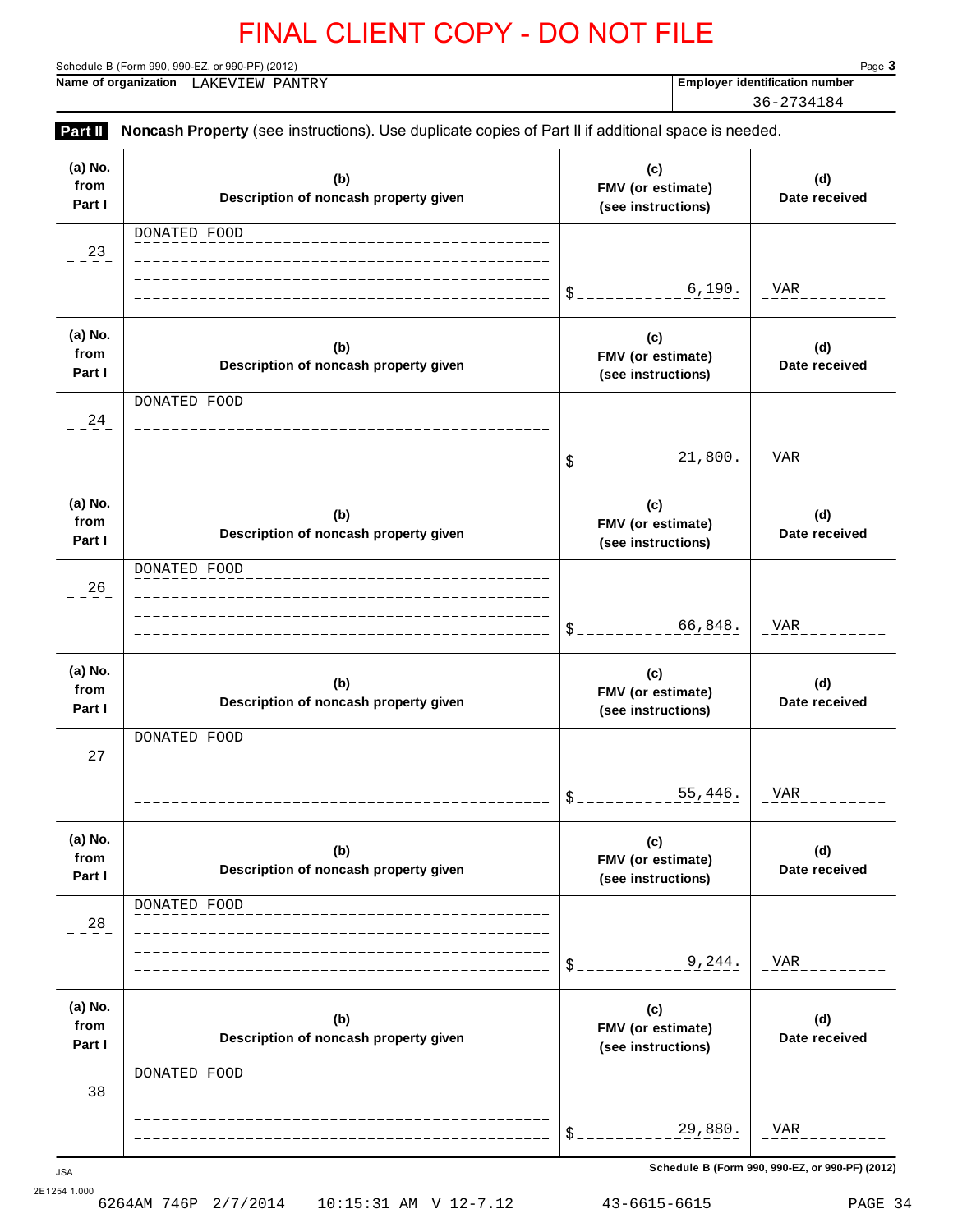Schedule B (Form 990, 990-EZ, or 990-PF) (2012) Page **3**

**Name of organization Employer identification number** LAKEVIEW PANTRY

36-2734184

| Part II                   | Noncash Property (see instructions). Use duplicate copies of Part II if additional space is needed. |                                                |                      |
|---------------------------|-----------------------------------------------------------------------------------------------------|------------------------------------------------|----------------------|
| (a) No.<br>from<br>Part I | (b)<br>Description of noncash property given                                                        | (c)<br>FMV (or estimate)<br>(see instructions) | (d)<br>Date received |
| 39                        | DONATED FOOD                                                                                        | 5,680.<br>\$                                   | VAR                  |
| (a) No.<br>from<br>Part I | (b)<br>Description of noncash property given                                                        | (c)<br>FMV (or estimate)<br>(see instructions) | (d)<br>Date received |
| 40                        | DONATED FOOD                                                                                        | 20,894.<br>\$                                  | VAR                  |
| (a) No.<br>from<br>Part I | (b)<br>Description of noncash property given                                                        | (c)<br>FMV (or estimate)<br>(see instructions) | (d)<br>Date received |
| 69                        | DONATED FOOD                                                                                        | 9,790.<br>\$                                   | 03/31/2013           |
| (a) No.<br>from<br>Part I | (b)<br>Description of noncash property given                                                        | (c)<br>FMV (or estimate)<br>(see instructions) | (d)<br>Date received |
| 70                        | DONATED FOOD                                                                                        | 5,490.<br>\$                                   | 03/31/2013           |
| (a) No.<br>from<br>Part I | (b)<br>Description of noncash property given                                                        | (c)<br>FMV (or estimate)<br>(see instructions) | (d)<br>Date received |
| 71                        | DONATED FOOD                                                                                        | 11,828.                                        | 03/31/2013           |
| (a) No.<br>from<br>Part I | (b)<br>Description of noncash property given                                                        | (c)<br>FMV (or estimate)<br>(see instructions) | (d)<br>Date received |
| 72                        | DONATED FOOD                                                                                        | 6,000.<br>\$                                   | 03/31/2013           |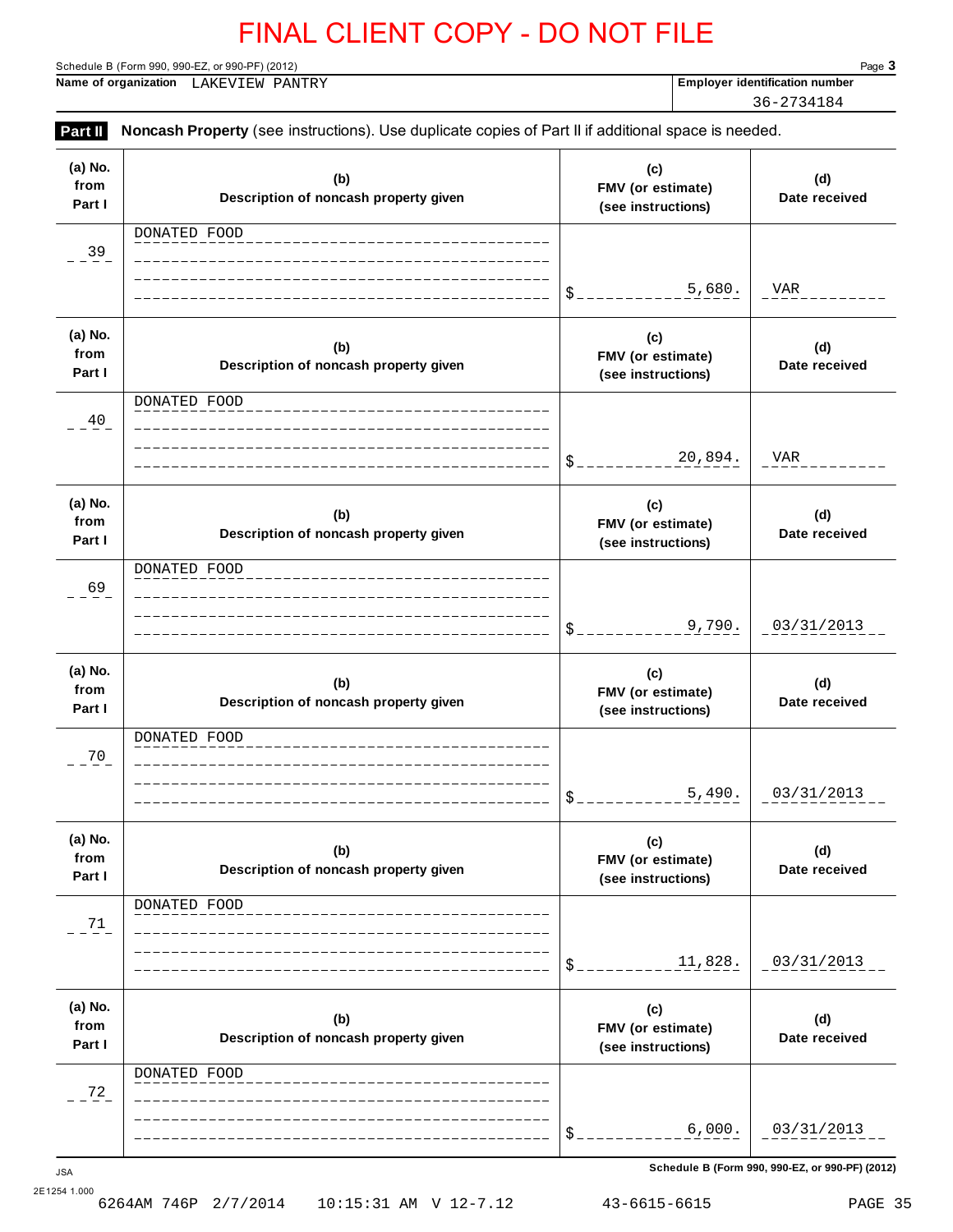Schedule B (Form 990, 990-EZ, or 990-PF) (2012) Page **3**

**Name of organization Employer identification number** LAKEVIEW PANTRY

36-2734184

**Part II** Noncash Property (see instructions). Use duplicate copies of Part II if additional space is needed. **(a) No. from Part I (c) FMV (or estimate) (see instructions) (b) Description of noncash property given (d) Date received**  $\texttt{\$}_{---}$ **(a) No. from Part I (c) FMV (or estimate) (see instructions) (b) Description of noncash property given (d) Date received** \$ **(a) No. from Part I (c) FMV (or estimate) (see instructions) (b) Description of noncash property given (d) Date received** \$ **(a) No. from Part I (c) FMV (or estimate) (see instructions) (b) Description of noncash property given (d) Date received** \$ **(a) No. from Part I (c) FMV (or estimate) (see instructions) (b) Description of noncash property given (d) Date received** \$ **(a) No. from Part I (c) FMV (or estimate) (see instructions) (b) Description of noncash property given (d) Date received** \$ DONATED FOOD  $-23$ 9,600. 03/31/2013 DONATED FOOD  $-24$ 13,984. 03/31/2013 DONATED FOOD  $-25$ 9,000. 03/31/2013 DONATED FOOD  $- - \frac{76}{7}$ 15,020. 03/31/2013 DONATED FOOD  $-27$ 17,026. 03/31/2013 DONATED FOOD  $-28$ 5,500. 03/31/2013

**Schedule B (Form 990, 990-EZ, or 990-PF) (2012)** JSA

2E1254 1.000<br>6264AM 746P 2/7/2014 6264AM 746P 2/7/2014 10:15:31 AM V 12-7.12 43-6615-6615 PAGE 36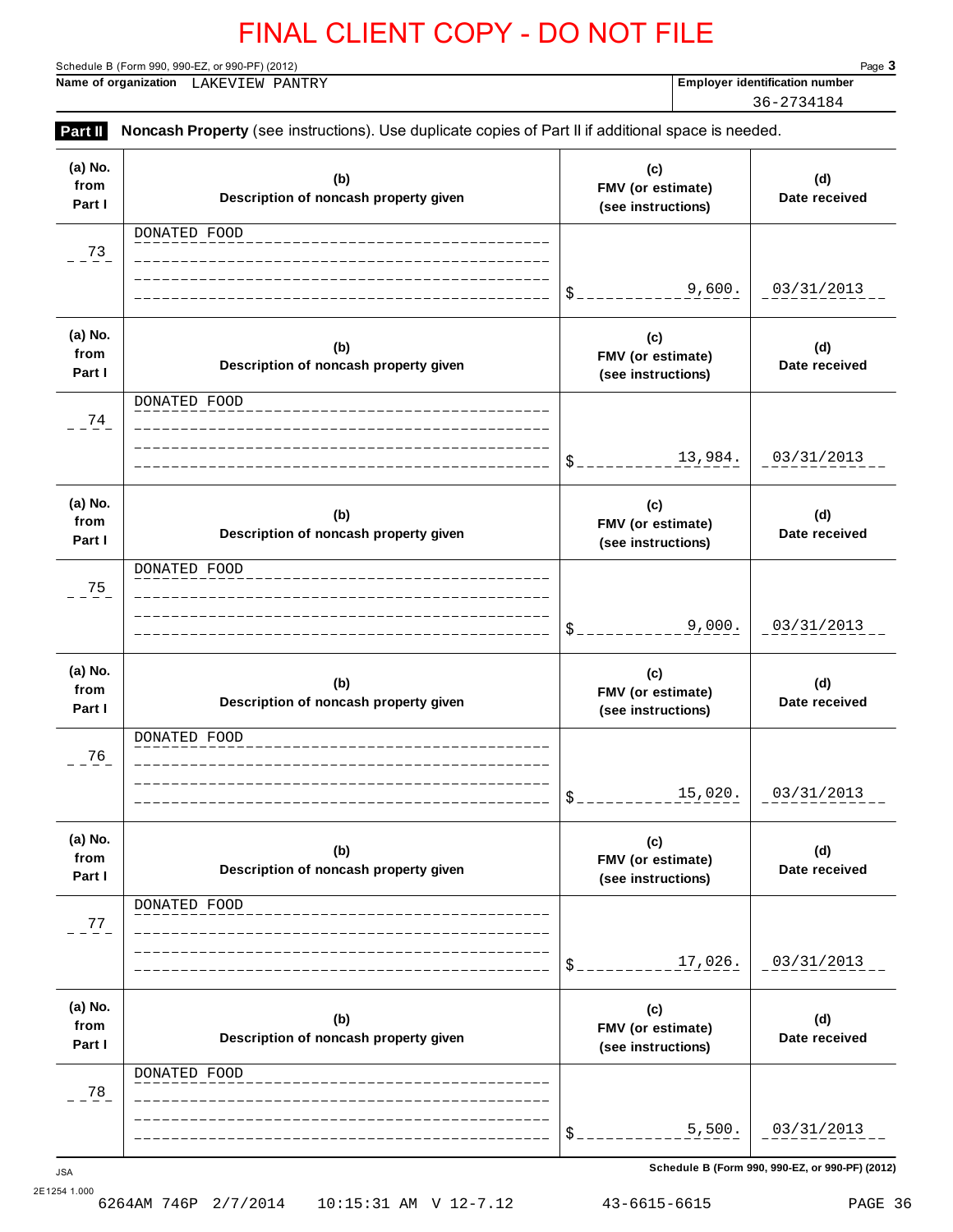Schedule B (Form 990, 990-EZ, or 990-PF) (2012) Page **3**

**Name of organization Employer identification number** LAKEVIEW PANTRY

36-2734184

| from<br>Part I            | (b)<br>Description of noncash property given | (c)<br>FMV (or estimate)<br>(see instructions) | (d)<br>Date received |
|---------------------------|----------------------------------------------|------------------------------------------------|----------------------|
| 79                        | SECURITIES - PUBLICLY TRADED STOCKS          |                                                |                      |
|                           |                                              | 2,546.<br>$S_{--}$                             | VAR                  |
| (a) No.<br>from<br>Part I | (b)<br>Description of noncash property given | (c)<br>FMV (or estimate)<br>(see instructions) | (d)<br>Date received |
| 80                        | SECURITIES - PUBLICLY TRADED STOCKS          | 27,285.<br>$\$$ $\_$                           | VAR                  |
| (a) No.<br>from<br>Part I | (b)<br>Description of noncash property given | (c)<br>FMV (or estimate)<br>(see instructions) | (d)<br>Date received |
|                           |                                              | \$                                             |                      |
| (a) No.<br>from<br>Part I | (b)<br>Description of noncash property given | (c)<br>FMV (or estimate)<br>(see instructions) | (d)<br>Date received |
|                           |                                              | \$                                             |                      |
| (a) No.<br>from<br>Part I | (b)<br>Description of noncash property given | (c)<br>FMV (or estimate)<br>(see instructions) | (d)<br>Date received |
|                           |                                              |                                                |                      |
| (a) No.<br>from<br>Part I | (b)<br>Description of noncash property given | (c)<br>FMV (or estimate)<br>(see instructions) | (d)<br>Date received |
|                           |                                              |                                                |                      |

2E1254 1.000<br>6264AM 746P 2/7/2014 6264AM 746P 2/7/2014 10:15:31 AM V 12-7.12 43-6615-6615 PAGE 37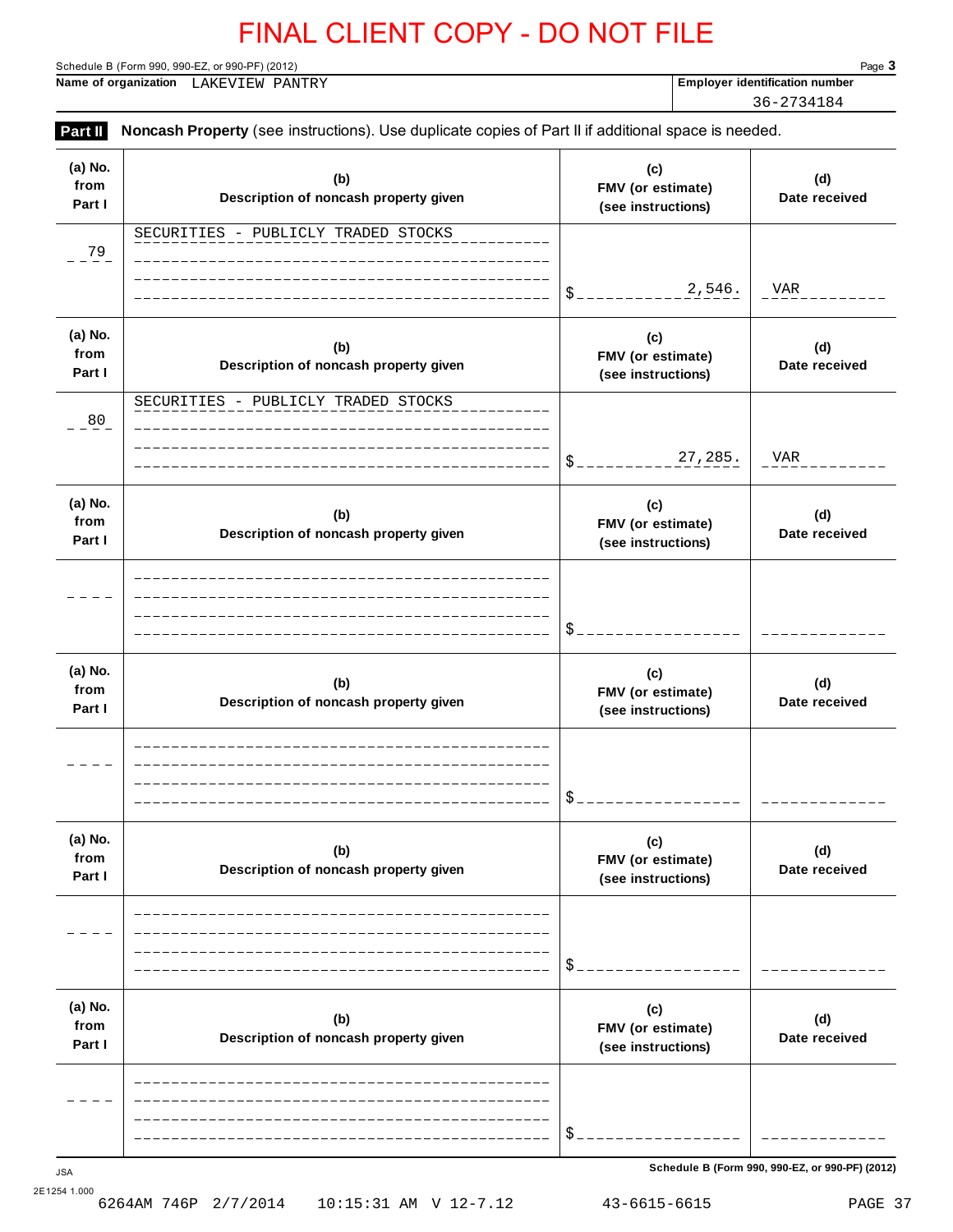Schedule B (Form 990, 990-EZ, or 990-PF) (2012) Page **4** FINAL CLIENT COPY - DO NOT FILE

**Name of organization**  $\text{LAKEVIEW}$  PANTRY

*Exclusively* **religious, charitable, etc., individual contributions to section 501(c)(7), (8), or (10) organizations Part III that total more than \$1,000 for the year.** Complete columns **(a)** through **(e) and** the following line entry. For organizations completing Part III, enter the total of *exclusively* religious, charitable, etc., contributions of \$1,000 or less for the year. (Enter this information once. See instructions.)  $\triangleright$  \$ Use duplicate copies of Part III if additional space is needed. **(a) No. from Part I (b) Purpose of gift (c) Use of gift (d) Description of how gift is held (e) Transfer of gift Transferee's name, address, and ZIP + 4 Relationship of transferor to transferee (a) No. from Part I (b) Purpose of gift (c) Use of gift (d) Description of how gift is held (e) Transfer of gift Transferee's name, address, and ZIP + 4 Relationship of transferor to transferee (a) No. from Part I (b) Purpose of gift (c) Use of gift (d) Description of how gift is held (e) Transfer of gift Transferee's name, address, and ZIP + 4 Relationship of transferor to transferee (a) No. from Part I (b) Purpose of gift (c) Use of gift (d) Description of how gift is held (e) Transfer of gift Transferee's name, address, and ZIP + 4 Relationship of transferor to transferee Schedule B (Form 990, 990-EZ, or 990-PF) (2012)** JSA 36-2734184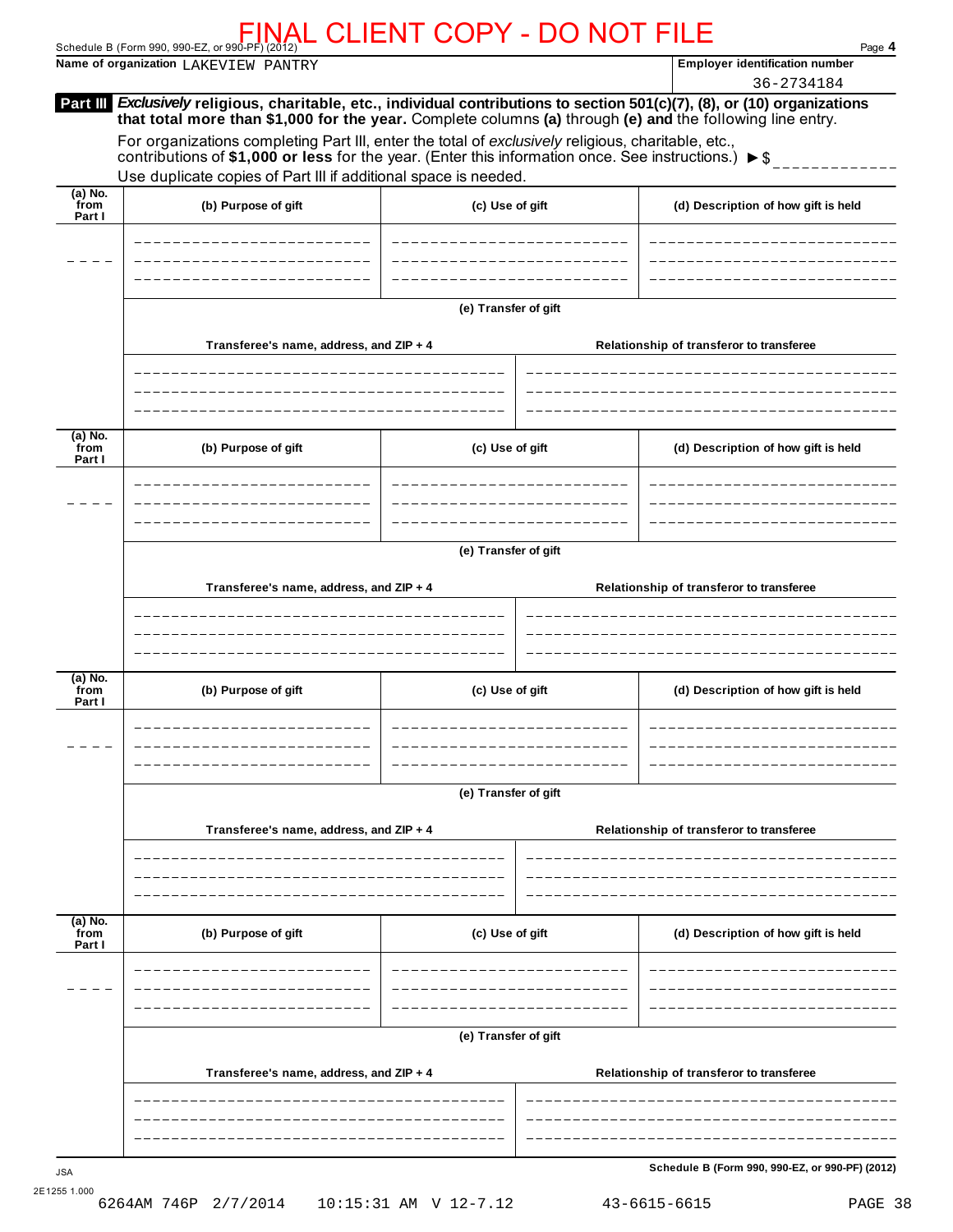|                                                             | <b>FINAL CLIENT COPY - DO NOT FILE</b>                                                                                                                                                                                                                                                                                                                    |                                                                                                                              |                                                     |                                            |
|-------------------------------------------------------------|-----------------------------------------------------------------------------------------------------------------------------------------------------------------------------------------------------------------------------------------------------------------------------------------------------------------------------------------------------------|------------------------------------------------------------------------------------------------------------------------------|-----------------------------------------------------|--------------------------------------------|
| <b>SCHEDULE D</b>                                           |                                                                                                                                                                                                                                                                                                                                                           | <b>Supplemental Financial Statements</b>                                                                                     |                                                     | OMB No. 1545-0047                          |
| (Form 990)                                                  |                                                                                                                                                                                                                                                                                                                                                           | Complete if the organization answered "Yes," to Form 990,                                                                    |                                                     | 12                                         |
| Department of the Treasury                                  |                                                                                                                                                                                                                                                                                                                                                           | Part IV, line 6, 7, 8, 9, 10, 11a, 11b, 11c, 11d, 11e, 11f, 12a, or 12b.<br>Attach to Form 990. > See separate instructions. |                                                     | <b>Open to Public</b><br><b>Inspection</b> |
| <b>Internal Revenue Service</b><br>Name of the organization |                                                                                                                                                                                                                                                                                                                                                           |                                                                                                                              | <b>Employer identification number</b>               |                                            |
| <b>LAKEVIEW PANTRY</b>                                      |                                                                                                                                                                                                                                                                                                                                                           |                                                                                                                              | 36-2734184                                          |                                            |
| Part I                                                      | Organizations Maintaining Donor Advised Funds or Other Similar Funds or Accounts. Complete if the                                                                                                                                                                                                                                                         |                                                                                                                              |                                                     |                                            |
|                                                             | organization answered "Yes" to Form 990, Part IV, line 6.                                                                                                                                                                                                                                                                                                 | (a) Donor advised funds                                                                                                      |                                                     | (b) Funds and other accounts               |
|                                                             |                                                                                                                                                                                                                                                                                                                                                           |                                                                                                                              |                                                     |                                            |
| 1<br>2                                                      | Total number at end of year example.<br>Aggregate contributions to (during year)                                                                                                                                                                                                                                                                          |                                                                                                                              |                                                     |                                            |
| 3                                                           | Aggregate grants from (during year)                                                                                                                                                                                                                                                                                                                       |                                                                                                                              |                                                     |                                            |
| 4                                                           | Aggregate value at end of year                                                                                                                                                                                                                                                                                                                            |                                                                                                                              |                                                     |                                            |
| 5                                                           | Did the organization inform all donors and donor advisors in writing that the assets held in donor advised                                                                                                                                                                                                                                                |                                                                                                                              |                                                     |                                            |
|                                                             | funds are the organization's property, subject to the organization's exclusive legal control?                                                                                                                                                                                                                                                             |                                                                                                                              |                                                     | Yes l<br><b>No</b>                         |
| 6                                                           | Did the organization inform all grantees, donors, and donor advisors in writing that grant funds can be used<br>only for charitable purposes and not for the benefit of the donor or donor advisor, or for any other purpose                                                                                                                              |                                                                                                                              |                                                     |                                            |
|                                                             |                                                                                                                                                                                                                                                                                                                                                           |                                                                                                                              |                                                     | Yes<br>No                                  |
| <b>Part II</b>                                              |                                                                                                                                                                                                                                                                                                                                                           |                                                                                                                              |                                                     |                                            |
| 1                                                           | Purpose(s) of conservation easements held by the organization (check all that apply).                                                                                                                                                                                                                                                                     |                                                                                                                              |                                                     |                                            |
|                                                             | Preservation of land for public use (e.g., recreation or education)                                                                                                                                                                                                                                                                                       |                                                                                                                              | Preservation of an historically important land area |                                            |
|                                                             | Protection of natural habitat<br>Preservation of open space                                                                                                                                                                                                                                                                                               |                                                                                                                              | Preservation of a certified historic structure      |                                            |
| $\mathbf{2}$                                                | Complete lines 2a through 2d if the organization held a qualified conservation contribution in the form of a conservation                                                                                                                                                                                                                                 |                                                                                                                              |                                                     |                                            |
|                                                             | easement on the last day of the tax year.                                                                                                                                                                                                                                                                                                                 |                                                                                                                              |                                                     |                                            |
|                                                             |                                                                                                                                                                                                                                                                                                                                                           |                                                                                                                              |                                                     | Held at the End of the Tax Year            |
| a                                                           | Total number of conservation easements entitled in the set of the set of the set of the set of the set of the s                                                                                                                                                                                                                                           |                                                                                                                              | 2a                                                  |                                            |
| b<br>c                                                      | Total acreage restricted by conservation easements<br>Number of conservation easements on a certified historic structure included in (a)                                                                                                                                                                                                                  |                                                                                                                              | 2b<br>2c                                            |                                            |
| d                                                           | Number of conservation easements included in (c) acquired after 8/17/06, and not on a                                                                                                                                                                                                                                                                     |                                                                                                                              |                                                     |                                            |
|                                                             |                                                                                                                                                                                                                                                                                                                                                           |                                                                                                                              | 2d                                                  |                                            |
| 3                                                           | Number of conservation easements modified, transferred, released, extinguished, or terminated by the organization during the                                                                                                                                                                                                                              |                                                                                                                              |                                                     |                                            |
| tax year $\blacktriangleright$                              | _________________                                                                                                                                                                                                                                                                                                                                         |                                                                                                                              |                                                     |                                            |
| 4                                                           | Number of states where property subject to conservation easement is located $\blacktriangleright$ _______________                                                                                                                                                                                                                                         |                                                                                                                              |                                                     |                                            |
| 5                                                           | Does the organization have a written policy regarding the periodic monitoring, inspection, handling of                                                                                                                                                                                                                                                    |                                                                                                                              |                                                     | <b>Yes</b><br><b>No</b>                    |
| 6                                                           | Staff and volunteer hours devoted to monitoring, inspecting, and enforcing conservation easements during the year                                                                                                                                                                                                                                         |                                                                                                                              |                                                     |                                            |
| ▶ ___________________                                       |                                                                                                                                                                                                                                                                                                                                                           |                                                                                                                              |                                                     |                                            |
| 7                                                           | Amount of expenses incurred in monitoring, inspecting, and enforcing conservation easements during the year                                                                                                                                                                                                                                               |                                                                                                                              |                                                     |                                            |
| $\triangleright$ \$ ___________________                     |                                                                                                                                                                                                                                                                                                                                                           |                                                                                                                              |                                                     |                                            |
| 8                                                           | Does each conservation easement reported on line 2(d) above satisfy the requirements of section 170(h)(4)(B)                                                                                                                                                                                                                                              |                                                                                                                              |                                                     | <b>No</b><br><b>Yes</b>                    |
| 9                                                           | In Part XIII, describe how the organization reports conservation easements in its revenue and expense statement, and                                                                                                                                                                                                                                      |                                                                                                                              |                                                     |                                            |
|                                                             | balance sheet, and include, if applicable, the text of the footnote to the organization's financial statements that describes the                                                                                                                                                                                                                         |                                                                                                                              |                                                     |                                            |
|                                                             | organization's accounting for conservation easements.                                                                                                                                                                                                                                                                                                     |                                                                                                                              |                                                     |                                            |
| Part III                                                    | Organizations Maintaining Collections of Art, Historical Treasures, or Other Similar Assets.<br>Complete if the organization answered "Yes" to Form 990, Part IV, line 8.                                                                                                                                                                                 |                                                                                                                              |                                                     |                                            |
| 1a                                                          |                                                                                                                                                                                                                                                                                                                                                           |                                                                                                                              |                                                     |                                            |
|                                                             | If the organization elected, as permitted under SFAS 116 (ASC 958), not to report in its revenue statement and balance sheet works of art, historical treasures, or other similar assets held for public exhibition, education<br>public service, provide, in Part XIII, the text of the footnote to its financial statements that describes these items. |                                                                                                                              |                                                     |                                            |
| b                                                           | If the organization elected, as permitted under SFAS 116 (ASC 958), to report in its revenue statement and balance sheet<br>works of art, historical treasures, or other similar assets held for public exhibition, education, or research in furtherance of<br>public service, provide the following amounts relating to these items:                    |                                                                                                                              |                                                     |                                            |
|                                                             |                                                                                                                                                                                                                                                                                                                                                           |                                                                                                                              |                                                     |                                            |
|                                                             |                                                                                                                                                                                                                                                                                                                                                           |                                                                                                                              |                                                     |                                            |
| $\mathbf{2}$                                                | If the organization received or held works of art, historical treasures, or other similar assets for financial gain, provide the                                                                                                                                                                                                                          |                                                                                                                              |                                                     |                                            |
| a                                                           | following amounts required to be reported under SFAS 116 (ASC 958) relating to these items:                                                                                                                                                                                                                                                               |                                                                                                                              |                                                     |                                            |
| b                                                           | Assets included in Form 990, Part X $\dots\dots\dots\dots\dots\dots\dots\dots\dots\dots\dots\dots\dots\dots\blacktriangleright\$                                                                                                                                                                                                                          |                                                                                                                              |                                                     |                                            |
| <b>JSA</b>                                                  | For Paperwork Reduction Act Notice, see the Instructions for Form 990.                                                                                                                                                                                                                                                                                    |                                                                                                                              |                                                     | Schedule D (Form 990) 2012                 |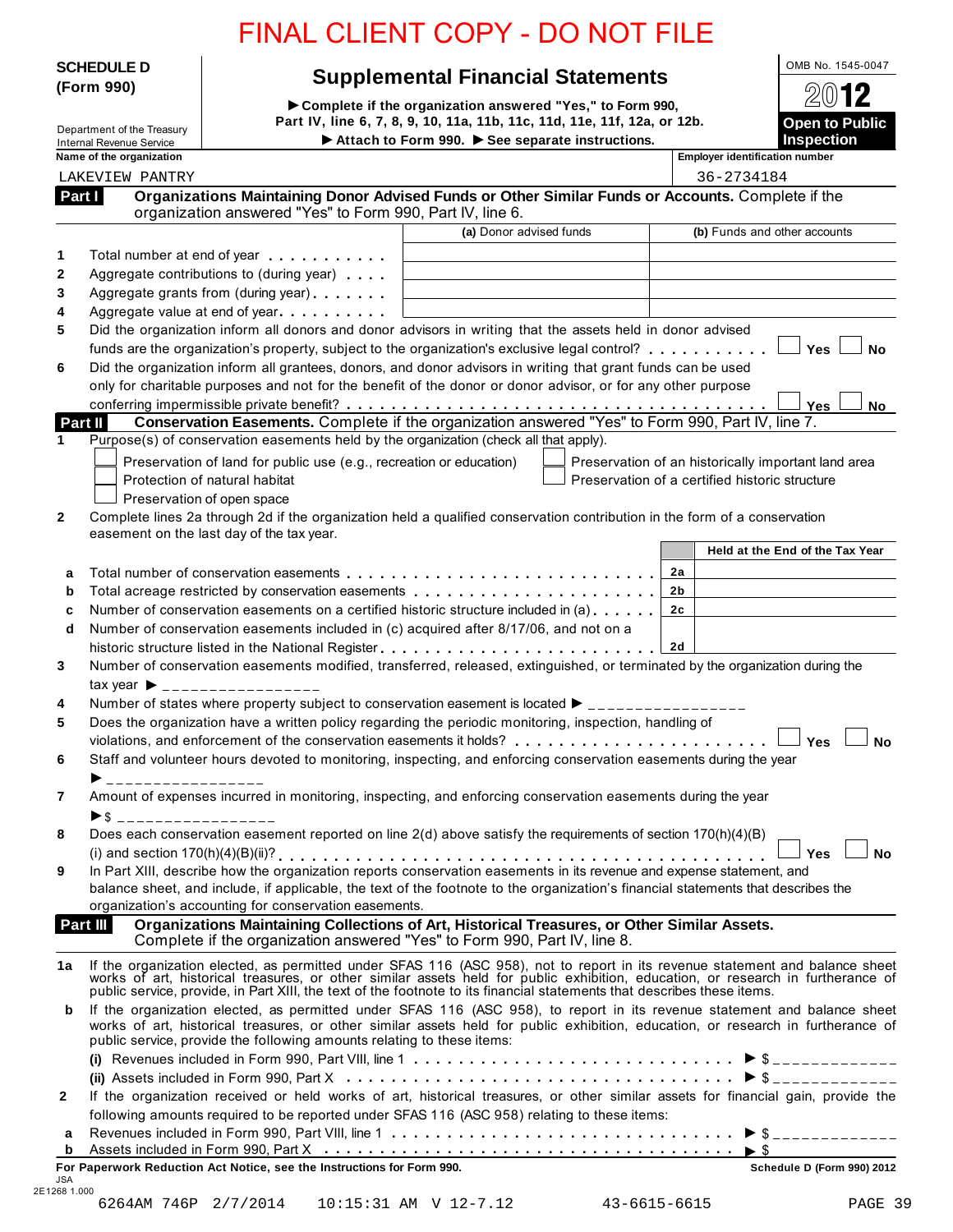|          | FINAL CLIENT COPY - DO NOT FILE                                                                                                                                              |                                         |                |                                    |                                 | 36-2734184                                  |
|----------|------------------------------------------------------------------------------------------------------------------------------------------------------------------------------|-----------------------------------------|----------------|------------------------------------|---------------------------------|---------------------------------------------|
|          | Schedule D (Form 990) 2012                                                                                                                                                   |                                         |                |                                    |                                 | Page 2                                      |
| Part III | Organizations Maintaining Collections of Art, Historical Treasures, or Other Similar Assets (continued)                                                                      |                                         |                |                                    |                                 |                                             |
| 3        | Using the organization's acquisition, accession, and other records, check any of the following that are a significant use of its<br>collection items (check all that apply): |                                         |                |                                    |                                 |                                             |
| a        | Public exhibition                                                                                                                                                            | d                                       |                | Loan or exchange programs          |                                 |                                             |
| b        | Scholarly research                                                                                                                                                           | e                                       |                |                                    |                                 |                                             |
| c        | Preservation for future generations                                                                                                                                          |                                         |                |                                    |                                 |                                             |
|          | Provide a description of the organization's collections and explain how they further the organization's exempt purpose in Part                                               |                                         |                |                                    |                                 |                                             |
|          | XIII.                                                                                                                                                                        |                                         |                |                                    |                                 |                                             |
| 5        | During the year, did the organization solicit or receive donations of art, historical treasures, or other similar                                                            |                                         |                |                                    |                                 |                                             |
|          | assets to be sold to raise funds rather than to be maintained as part of the organization's collection?                                                                      |                                         |                |                                    |                                 | Yes<br>No                                   |
|          | Escrow and Custodial Arrangements. Complete if the organization answered "Yes" to Form 990, Part IV,<br><b>Part IV</b>                                                       |                                         |                |                                    |                                 |                                             |
|          | line 9, or reported an amount on Form 990, Part X, line 21.                                                                                                                  |                                         |                |                                    |                                 |                                             |
|          |                                                                                                                                                                              |                                         |                |                                    |                                 |                                             |
|          | 1a Is the organization an agent, trustee, custodian or other intermediary for contributions or other assets not                                                              |                                         |                |                                    |                                 |                                             |
|          |                                                                                                                                                                              |                                         |                |                                    |                                 | $\vert$ X $\vert$ No<br>Yes                 |
|          | <b>b</b> If "Yes," explain the arrangement in Part XIII and complete the following table:                                                                                    |                                         |                |                                    |                                 | Amount                                      |
|          | Beginning balance $\ldots \ldots \ldots \ldots \ldots \ldots \ldots \ldots \ldots \ldots \ldots \ldots \mid 1c$                                                              |                                         |                |                                    |                                 |                                             |
| c        |                                                                                                                                                                              |                                         |                |                                    |                                 |                                             |
|          |                                                                                                                                                                              |                                         |                |                                    |                                 |                                             |
|          |                                                                                                                                                                              |                                         |                | 1f                                 |                                 |                                             |
| 2a       |                                                                                                                                                                              |                                         |                |                                    |                                 | Yes<br>$\mathbf{X}$<br><b>No</b>            |
|          | b If "Yes," explain the arrangement in Part XIII. Check here if the explanation has been provided in Part XIII.                                                              |                                         |                |                                    |                                 |                                             |
| Part V   | Endowment Funds. Complete if the organization answered "Yes" to Form 990, Part IV, line 10.                                                                                  |                                         |                |                                    |                                 |                                             |
|          |                                                                                                                                                                              | (a) Current year                        | (b) Prior year | (c) Two years back                 |                                 | (d) Three years back<br>(e) Four years back |
| 1a       | Beginning of year balance                                                                                                                                                    |                                         |                |                                    |                                 |                                             |
| b        | Contributions                                                                                                                                                                |                                         |                |                                    |                                 |                                             |
|          | Net investment earnings, gains,                                                                                                                                              |                                         |                |                                    |                                 |                                             |
|          | and losses                                                                                                                                                                   |                                         |                |                                    |                                 |                                             |
|          | Grants or scholarships                                                                                                                                                       |                                         |                |                                    |                                 |                                             |
| е        | Other expenditures for facilities                                                                                                                                            |                                         |                |                                    |                                 |                                             |
|          | and programs                                                                                                                                                                 |                                         |                |                                    |                                 |                                             |
|          | f Administrative expenses                                                                                                                                                    |                                         |                |                                    |                                 |                                             |
|          |                                                                                                                                                                              |                                         |                |                                    |                                 |                                             |
| 2        | Provide the estimated percentage of the current year end balance (line 1g, column (a)) held as:                                                                              |                                         |                |                                    |                                 |                                             |
| а        | Board designated or quasi-endowment $\blacktriangleright$<br>Permanent endowment ▶                                                                                           |                                         |                |                                    |                                 |                                             |
| b<br>c   | ℅<br>Temporarily restricted endowment ▶                                                                                                                                      | %                                       |                |                                    |                                 |                                             |
|          | The percentages in lines 2a, 2b, and 2c should equal 100%.                                                                                                                   |                                         |                |                                    |                                 |                                             |
|          | 3a Are there endowment funds not in the possession of the organization that are held and administered for the                                                                |                                         |                |                                    |                                 |                                             |
|          | organization by:                                                                                                                                                             |                                         |                |                                    |                                 | <b>Yes</b><br>No                            |
|          |                                                                                                                                                                              |                                         |                |                                    |                                 | 3a(i)                                       |
|          |                                                                                                                                                                              |                                         |                |                                    |                                 | 3a(ii)                                      |
| b        | If "Yes" to 3a(ii), are the related organizations listed as required on Schedule R?                                                                                          |                                         |                |                                    |                                 | 3b                                          |
| 4        | Describe in Part XIII the intended uses of the organization's endowment funds.                                                                                               |                                         |                |                                    |                                 |                                             |
|          | Land, Buildings, and Equipment. See Form 990, Part X, line 10.<br>Part VI                                                                                                    |                                         |                |                                    |                                 |                                             |
|          | Description of property                                                                                                                                                      | (a) Cost or other basis<br>(investment) |                | (b) Cost or other basis<br>(other) | (c) Accumulated<br>depreciation | (d) Book value                              |
| 1a       |                                                                                                                                                                              |                                         |                |                                    |                                 |                                             |
| b        | Buildings                                                                                                                                                                    |                                         |                |                                    |                                 |                                             |
| с        | Leasehold improvements                                                                                                                                                       |                                         |                | 114,832.                           | 114,832.                        |                                             |
|          | Equipment                                                                                                                                                                    |                                         |                | 77,896.                            | 37,019.                         | 40, 277.                                    |
| d        |                                                                                                                                                                              |                                         |                |                                    |                                 |                                             |
|          | Total. Add lines 1a through 1e. (Column (d) must equal Form 990, Part X, column (B), line 10(c).). ▶                                                                         |                                         |                | 25,980.                            | 17,678.                         | 8,302.<br>48,579.                           |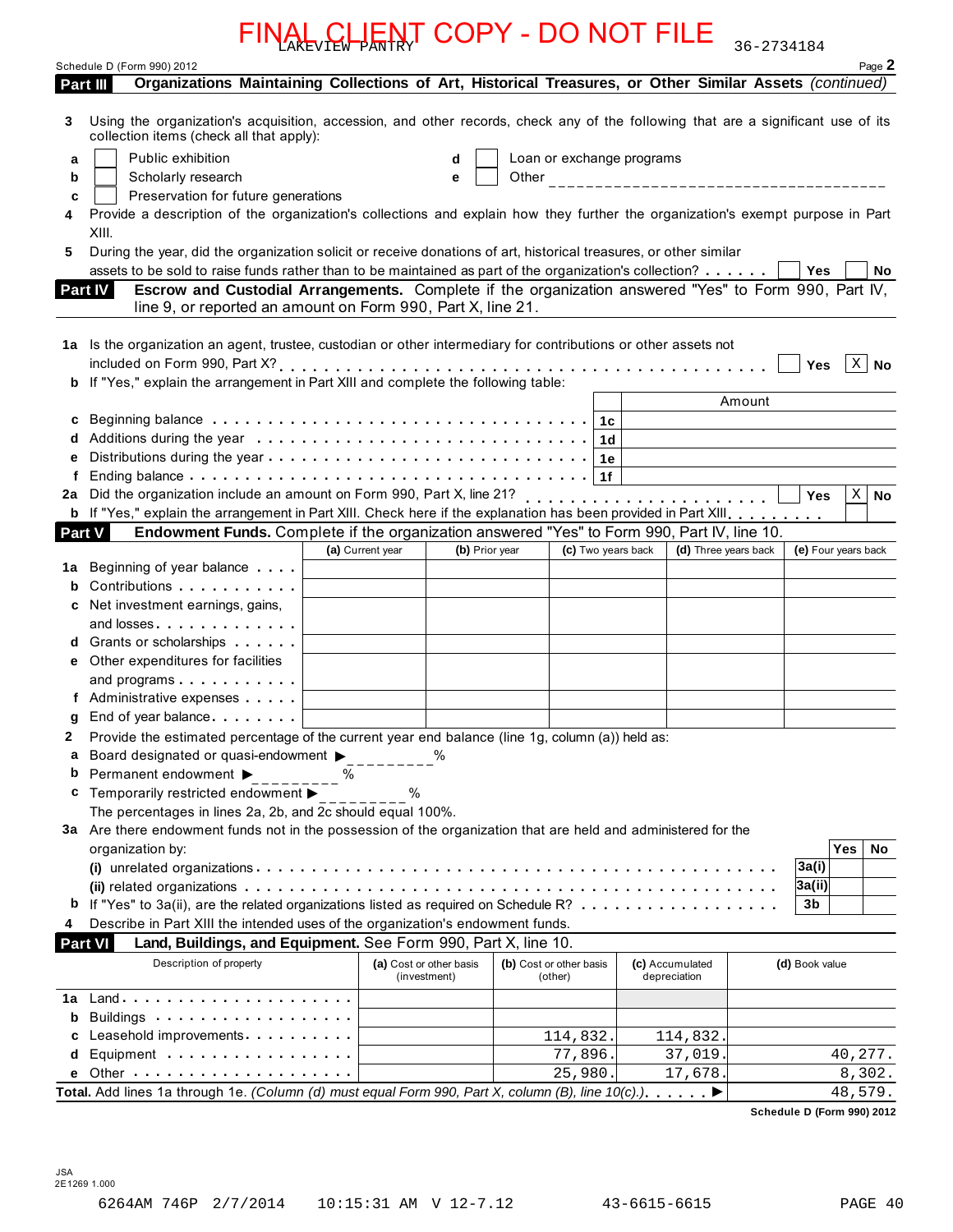|                                                                    |                                                                |                 | <u>CLIENT COPY - DO NOT FILE</u>                                                                                                                        | 36-2734184     |
|--------------------------------------------------------------------|----------------------------------------------------------------|-----------------|---------------------------------------------------------------------------------------------------------------------------------------------------------|----------------|
| Schedule D (Form 990) 2012<br><b>Part VII</b>                      |                                                                |                 |                                                                                                                                                         | Page 3         |
| (a) Description of security or category                            | Investments - Other Securities. See Form 990, Part X, line 12. |                 | (c) Method of valuation:                                                                                                                                |                |
| (including name of security)                                       |                                                                | (b) Book value  | Cost or end-of-year market value                                                                                                                        |                |
| (1) Financial derivatives                                          |                                                                |                 |                                                                                                                                                         |                |
| (2) Closely-held equity interests                                  |                                                                |                 |                                                                                                                                                         |                |
| (3) Other__________________                                        |                                                                |                 |                                                                                                                                                         |                |
| (A)                                                                |                                                                |                 |                                                                                                                                                         |                |
| (B)                                                                |                                                                |                 |                                                                                                                                                         |                |
| (C)                                                                |                                                                |                 |                                                                                                                                                         |                |
| (D)                                                                |                                                                |                 |                                                                                                                                                         |                |
| (E)                                                                |                                                                |                 |                                                                                                                                                         |                |
| (F)                                                                |                                                                |                 |                                                                                                                                                         |                |
| (G)                                                                |                                                                |                 |                                                                                                                                                         |                |
| (H)                                                                |                                                                |                 |                                                                                                                                                         |                |
| (1)                                                                |                                                                |                 |                                                                                                                                                         |                |
| Total. (Column (b) must equal Form 990, Part X, col. (B) line 12.) | ▶                                                              |                 |                                                                                                                                                         |                |
| Part VIII                                                          | Investments - Program Related. See Form 990, Part X, line 13.  |                 |                                                                                                                                                         |                |
| (a) Description of investment type                                 |                                                                | (b) Book value  | (c) Method of valuation:<br>Cost or end-of-year market value                                                                                            |                |
| (1)                                                                |                                                                |                 |                                                                                                                                                         |                |
| (2)                                                                |                                                                |                 |                                                                                                                                                         |                |
| (3)                                                                |                                                                |                 |                                                                                                                                                         |                |
| (4)                                                                |                                                                |                 |                                                                                                                                                         |                |
| (5)                                                                |                                                                |                 |                                                                                                                                                         |                |
| (6)                                                                |                                                                |                 |                                                                                                                                                         |                |
| (7)                                                                |                                                                |                 |                                                                                                                                                         |                |
| (8)                                                                |                                                                |                 |                                                                                                                                                         |                |
| (9)                                                                |                                                                |                 |                                                                                                                                                         |                |
| (10)                                                               |                                                                |                 |                                                                                                                                                         |                |
| Total. (Column (b) must equal Form 990, Part X, col. (B) line 13.) | ▶                                                              |                 |                                                                                                                                                         |                |
| Part IX                                                            | Other Assets. See Form 990, Part X, line 15.                   |                 |                                                                                                                                                         |                |
|                                                                    |                                                                | (a) Description |                                                                                                                                                         | (b) Book value |
| (1)<br>(2)                                                         |                                                                |                 |                                                                                                                                                         |                |
| (3)                                                                |                                                                |                 |                                                                                                                                                         |                |
| (4)                                                                |                                                                |                 |                                                                                                                                                         |                |
| (5)                                                                |                                                                |                 |                                                                                                                                                         |                |
| (6)                                                                |                                                                |                 |                                                                                                                                                         |                |
| (7)                                                                |                                                                |                 |                                                                                                                                                         |                |
| (8)                                                                |                                                                |                 |                                                                                                                                                         |                |
| (9)                                                                |                                                                |                 |                                                                                                                                                         |                |
| (10)                                                               |                                                                |                 |                                                                                                                                                         |                |
| Total. (Column (b) must equal Form 990, Part X, col. (B) line 15.) |                                                                |                 |                                                                                                                                                         |                |
| Part X                                                             | Other Liabilities. See Form 990, Part X, line 25.              |                 |                                                                                                                                                         |                |
| (a) Description of liability<br>1.                                 |                                                                | (b) Book value  |                                                                                                                                                         |                |
| (1) Federal income taxes                                           |                                                                |                 |                                                                                                                                                         |                |
| (2) PAYROLL LIABILITIES                                            |                                                                |                 | 14,257                                                                                                                                                  |                |
| (3)                                                                |                                                                |                 |                                                                                                                                                         |                |
| (4)                                                                |                                                                |                 |                                                                                                                                                         |                |
| (5)                                                                |                                                                |                 |                                                                                                                                                         |                |
| (6)                                                                |                                                                |                 |                                                                                                                                                         |                |
| (7)                                                                |                                                                |                 |                                                                                                                                                         |                |
| (8)                                                                |                                                                |                 |                                                                                                                                                         |                |
| (9)                                                                |                                                                |                 |                                                                                                                                                         |                |
| (10)                                                               |                                                                |                 |                                                                                                                                                         |                |
| (11)                                                               |                                                                |                 |                                                                                                                                                         |                |
| Total. (Column (b) must equal Form 990, Part X, col. (B) line 25.) |                                                                | ▶               | 14,257.                                                                                                                                                 |                |
|                                                                    |                                                                |                 | 2. FIN 48 (ASC 740) Footnote. In Part XIII, provide the text of the footnote to the organization's financial statements that reports the organization's |                |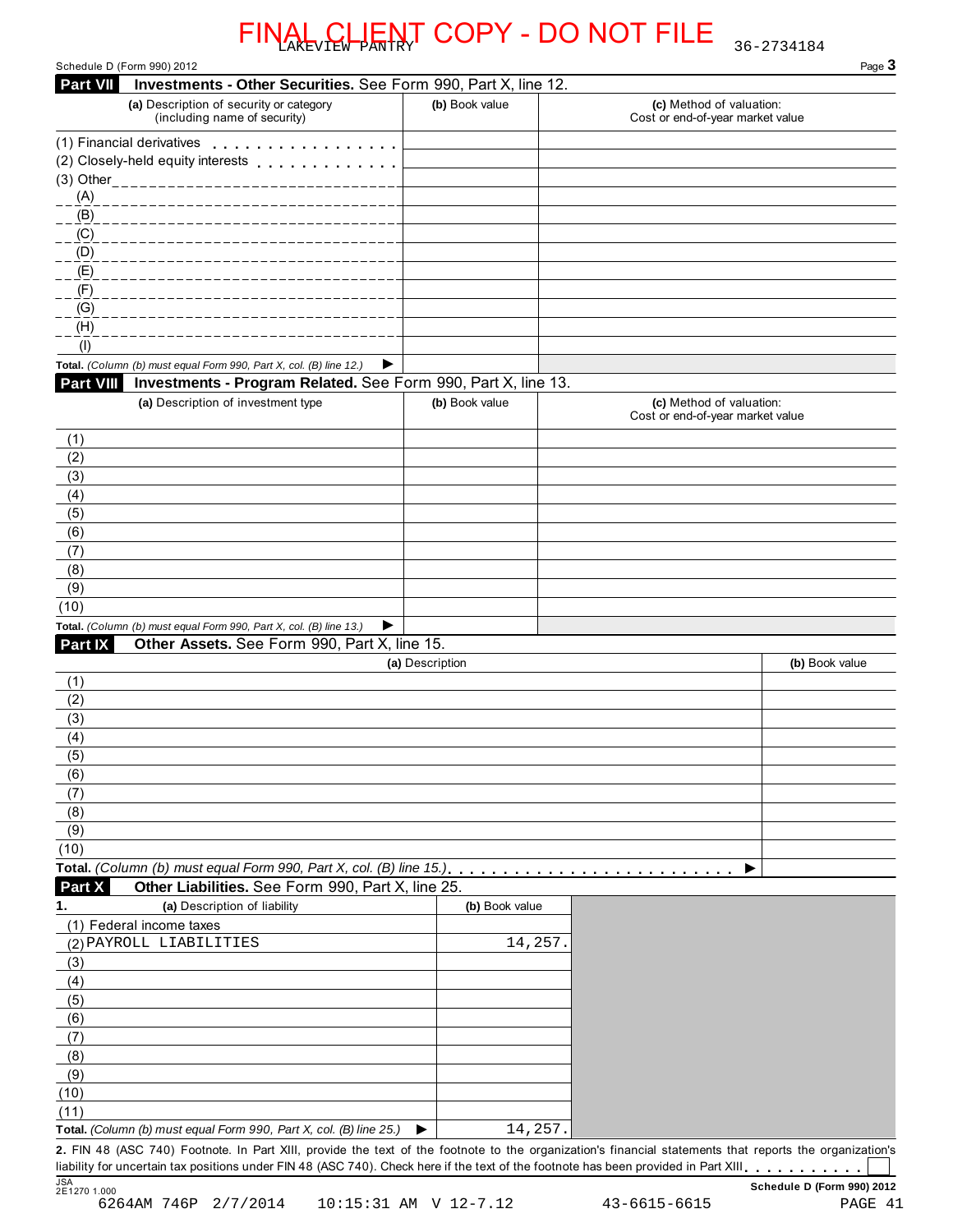|              | Schedule D (Form 990) 2012                                                                                                                                                                                                                                                                                              |    | Page 4     |
|--------------|-------------------------------------------------------------------------------------------------------------------------------------------------------------------------------------------------------------------------------------------------------------------------------------------------------------------------|----|------------|
| Part XI      | Reconciliation of Revenue per Audited Financial Statements With Revenue per Return                                                                                                                                                                                                                                      |    |            |
| 1.           | Total revenue, gains, and other support per audited financial statements                                                                                                                                                                                                                                                | 1  | 5,406,479. |
| $\mathbf{2}$ | Amounts included on line 1 but not on Form 990, Part VIII, line 12:                                                                                                                                                                                                                                                     |    |            |
| a            | Net unrealized gains on investments<br>2a                                                                                                                                                                                                                                                                               |    |            |
| b            | 2,928.<br>Donated services and use of facilities<br>2 <sub>b</sub>                                                                                                                                                                                                                                                      |    |            |
| c            | 2 <sub>c</sub>                                                                                                                                                                                                                                                                                                          |    |            |
| d            | $-81,873.$<br>2d                                                                                                                                                                                                                                                                                                        |    |            |
| e<br>3       | Add lines 2a through 2d                                                                                                                                                                                                                                                                                                 | 2e | $-78,945.$ |
|              | Subtract line 2e from line 1                                                                                                                                                                                                                                                                                            | 3  | 5,485,424. |
| 4            | Amounts included on Form 990, Part VIII, line 12, but not on line 1:                                                                                                                                                                                                                                                    |    |            |
| a            | Investment expenses not included on Form 990, Part VIII, line 7b<br>4a                                                                                                                                                                                                                                                  |    |            |
| b            | 4 <sub>b</sub>                                                                                                                                                                                                                                                                                                          |    |            |
| c            | Add lines 4a and 4b<br>Total revenue. Add lines 3 and 4c. (This must equal Form 990, Part I, line 12.)                                                                                                                                                                                                                  | 4c |            |
|              | Reconciliation of Expenses per Audited Financial Statements With Expenses per Return<br><b>Part XIII</b>                                                                                                                                                                                                                | 5  | 5,485,424. |
| 1            | Total expenses and losses per audited financial statements                                                                                                                                                                                                                                                              |    | 4,545,574. |
|              | Amounts included on line 1 but not on Form 990, Part IX, line 25:                                                                                                                                                                                                                                                       | 1  |            |
| a            | Donated services and use of facilities<br>2a                                                                                                                                                                                                                                                                            |    |            |
| b            | .<br>Prior year adjustments<br>2 <sub>b</sub>                                                                                                                                                                                                                                                                           |    |            |
| c            | Other losses<br>2c                                                                                                                                                                                                                                                                                                      |    |            |
| d            | Other (Describe in Part XIII.)<br>265.<br>2d                                                                                                                                                                                                                                                                            |    |            |
| е            | Add lines 2a through 2d                                                                                                                                                                                                                                                                                                 | 2e | 265.       |
| 3.           | Subtract line 2e from line 1<br>distribution distribution                                                                                                                                                                                                                                                               | 3  | 4,545,309. |
| 4            | Amounts included on Form 990, Part IX, line 25, but not on line 1:                                                                                                                                                                                                                                                      |    |            |
| a            | Investment expenses not included on Form 990, Part VIII, line 7b<br>4a                                                                                                                                                                                                                                                  |    |            |
| b            | Other (Describe in Part XIII.)<br>4b                                                                                                                                                                                                                                                                                    |    |            |
| C            | Add lines 4a and 4b                                                                                                                                                                                                                                                                                                     | 4c |            |
|              | Total expenses. Add lines 3 and 4c. (This must equal Form 990, Part I, line 18.)                                                                                                                                                                                                                                        | 5  | 4,545,309. |
|              | <b>Supplemental Information</b><br><b>Part XIII</b>                                                                                                                                                                                                                                                                     |    |            |
|              | Complete this part to provide the descriptions required for Part II, lines 3, 5, and 9; Part III, lines 1a and 4; Part IV, lines 1b and 2b;<br>Part V, line 4; Part X, line 2; Part XI, lines 2d and 4b; and Part XII, lines 2d and 4b. Also complete this part to provide any additional<br>information.<br>SEE PAGE 5 |    |            |
|              |                                                                                                                                                                                                                                                                                                                         |    |            |
|              |                                                                                                                                                                                                                                                                                                                         |    |            |
|              |                                                                                                                                                                                                                                                                                                                         |    |            |
|              |                                                                                                                                                                                                                                                                                                                         |    |            |
|              |                                                                                                                                                                                                                                                                                                                         |    |            |

**Schedule D (Form 990) 2012**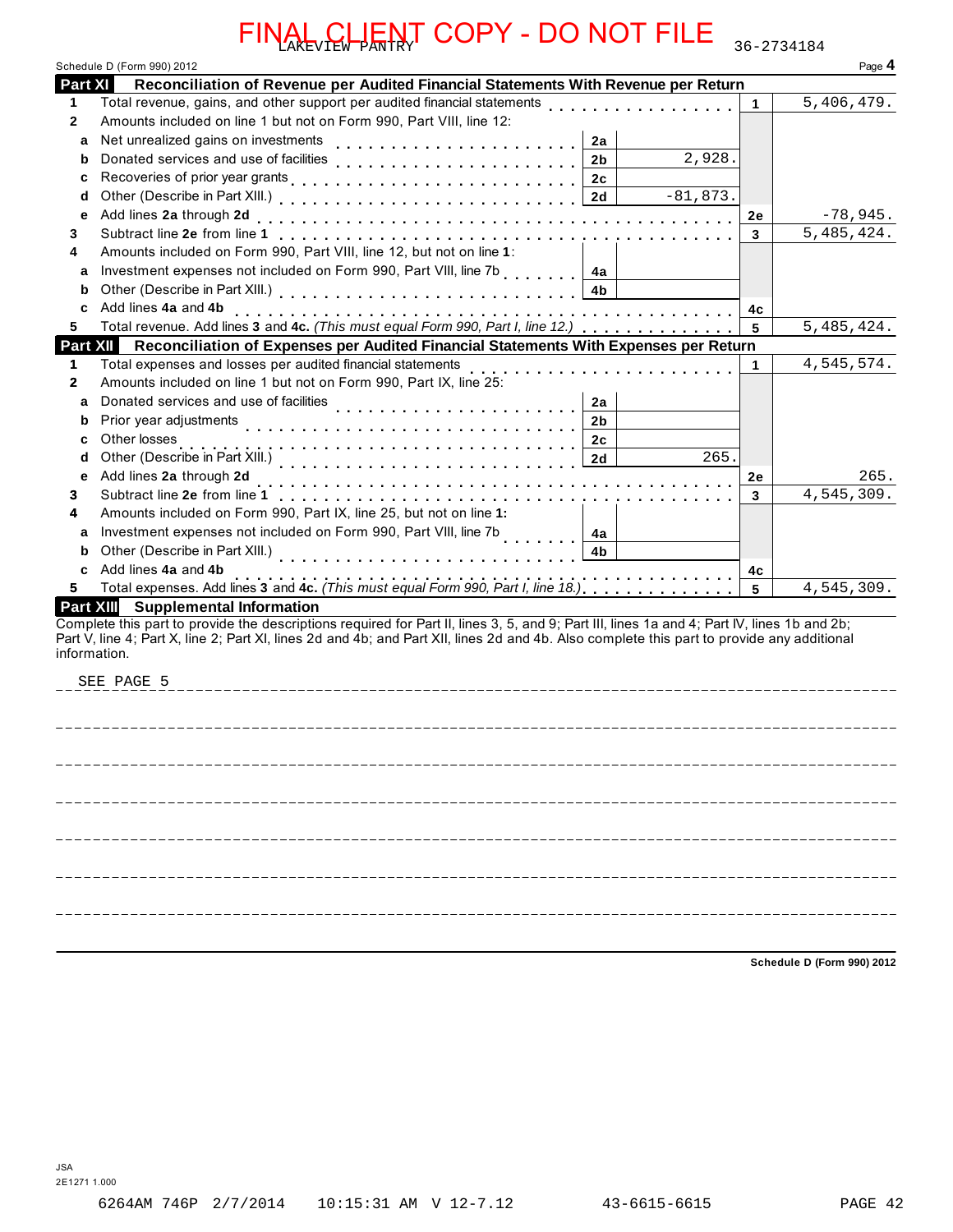|  | <b>Part XIII</b> | <b>Supplemental Information (continued)</b> |  |
|--|------------------|---------------------------------------------|--|
|--|------------------|---------------------------------------------|--|

| SCHEDULE D, PART XII, LINE 2D                                    |          |          |     |  |
|------------------------------------------------------------------|----------|----------|-----|--|
| OTHER DIFFERENCES                                                |          |          |     |  |
| DEPRECIATION EXPENSE - GAAP                                      | \$18,776 |          |     |  |
| DEPRECIATION EXPENSE - TAX                                       |          | (19,081) |     |  |
|                                                                  |          |          |     |  |
| DEPRECIATION - TEMPORARY DIFFERENCES (305)                       |          |          |     |  |
|                                                                  |          |          |     |  |
| GAIN/LOSS ON SALE OF SECURITIES REPORTED AS EXPENSE ON FINANCIAL |          |          |     |  |
| STATEMENTS BUT AS INCOME ON TAX RETURN 570                       |          |          |     |  |
|                                                                  |          |          |     |  |
| TOTAL OTHER DIFFERENCES                                          |          |          | 265 |  |
|                                                                  |          |          |     |  |
| SCHEDULE D, PART XI, LINE 2D                                     |          |          |     |  |
| OTHER DIFFERENCES                                                |          |          |     |  |
| FMV OF DONATED STOCK                                             |          | 29,831   |     |  |
|                                                                  |          |          |     |  |
| GAIN/LOSS ON SALE OF SECURITIES REPORTED AS EXPENSE ON FINANCIAL |          |          |     |  |
| STATEMENTS BUT AS INCOME ON TAX RETURN 52,042                    |          |          |     |  |

------------------------------------------------

TOTAL OTHER DIFFERENCES 81,873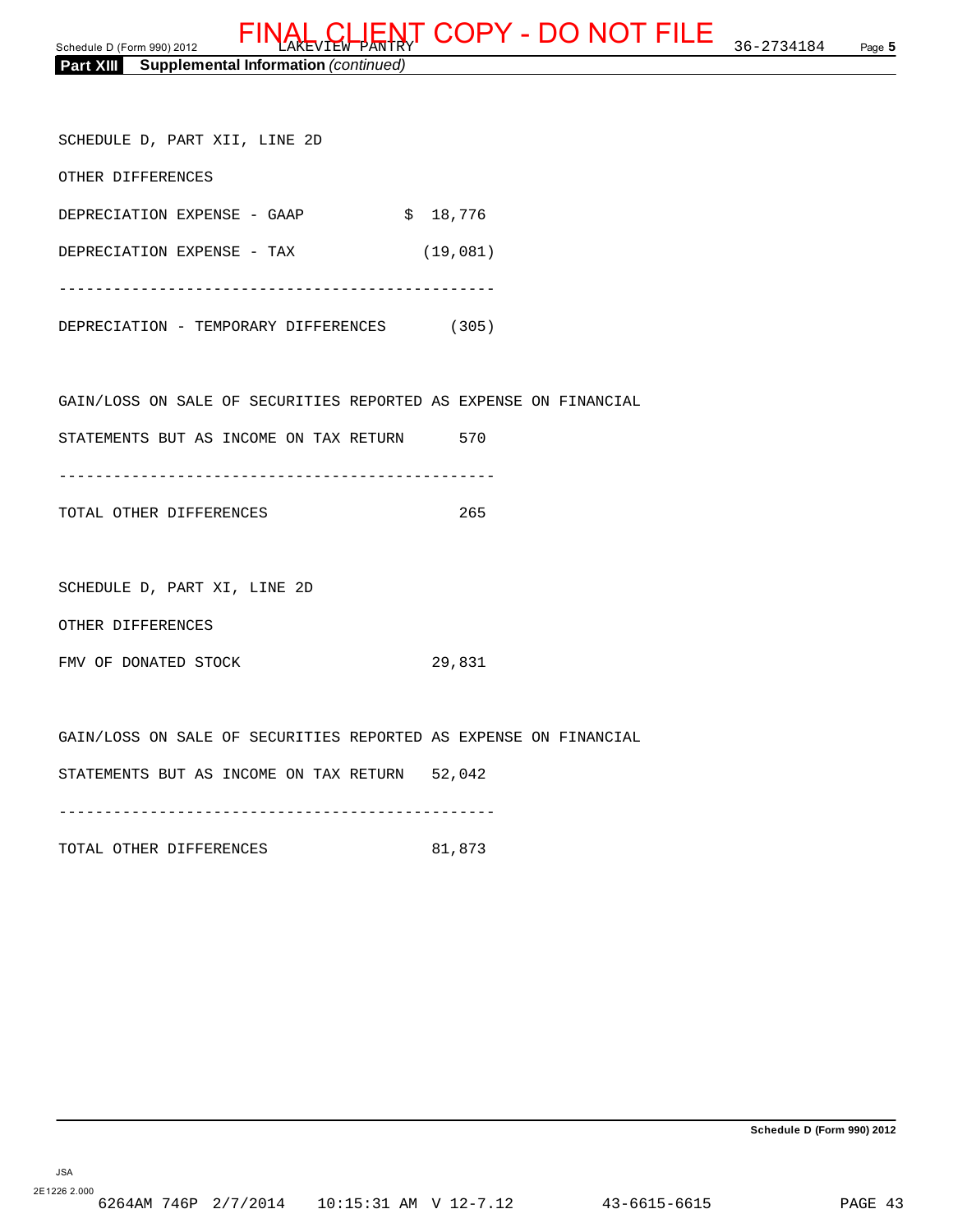|                                                               |                                                                                                                                                                                                                                                                                                                                                                                                                                        | FINAL CLIENT COPY - DO NOT FILE                                                                                                                                                                                                       |     |                                                                      |                                       |                                                                            | OMB No. 1545-0047                                       |
|---------------------------------------------------------------|----------------------------------------------------------------------------------------------------------------------------------------------------------------------------------------------------------------------------------------------------------------------------------------------------------------------------------------------------------------------------------------------------------------------------------------|---------------------------------------------------------------------------------------------------------------------------------------------------------------------------------------------------------------------------------------|-----|----------------------------------------------------------------------|---------------------------------------|----------------------------------------------------------------------------|---------------------------------------------------------|
| <b>SCHEDULE G</b>                                             |                                                                                                                                                                                                                                                                                                                                                                                                                                        | <b>Supplemental Information Regarding</b>                                                                                                                                                                                             |     |                                                                      |                                       |                                                                            |                                                         |
| (Form 990 or 990-EZ)                                          |                                                                                                                                                                                                                                                                                                                                                                                                                                        | <b>Fundraising or Gaming Activities</b>                                                                                                                                                                                               |     |                                                                      |                                       |                                                                            |                                                         |
| Department of the Treasury<br><b>Internal Revenue Service</b> |                                                                                                                                                                                                                                                                                                                                                                                                                                        | Complete if the organization answered "Yes" to Form 990, Part IV, lines 17, 18, or 19, or if the<br>organization entered more than \$15,000 on Form 990-EZ, line 6a.<br>Attach to Form 990 or Form 990-EZ. See separate instructions. |     |                                                                      |                                       |                                                                            | Open to Public<br>Inspection                            |
| Name of the organization                                      |                                                                                                                                                                                                                                                                                                                                                                                                                                        |                                                                                                                                                                                                                                       |     |                                                                      |                                       | <b>Employer identification number</b>                                      |                                                         |
| LAKEVIEW PANTRY                                               |                                                                                                                                                                                                                                                                                                                                                                                                                                        |                                                                                                                                                                                                                                       |     |                                                                      |                                       | 36-2734184                                                                 |                                                         |
| Part I                                                        | Fundraising Activities. Complete if the organization answered "Yes" to Form 990, Part IV, line 17.<br>Form 990-EZ filers are not required to complete this part.                                                                                                                                                                                                                                                                       |                                                                                                                                                                                                                                       |     |                                                                      |                                       |                                                                            |                                                         |
| 1                                                             | Indicate whether the organization raised funds through any of the following activities. Check all that apply.                                                                                                                                                                                                                                                                                                                          |                                                                                                                                                                                                                                       |     |                                                                      |                                       |                                                                            |                                                         |
| Mail solicitations<br>a                                       |                                                                                                                                                                                                                                                                                                                                                                                                                                        | е                                                                                                                                                                                                                                     |     |                                                                      | Solicitation of non-government grants |                                                                            |                                                         |
| b                                                             | Internet and email solicitations                                                                                                                                                                                                                                                                                                                                                                                                       | f                                                                                                                                                                                                                                     |     |                                                                      | Solicitation of government grants     |                                                                            |                                                         |
| <b>Phone solicitations</b><br>c<br>d                          | In-person solicitations                                                                                                                                                                                                                                                                                                                                                                                                                | g                                                                                                                                                                                                                                     |     |                                                                      | Special fundraising events            |                                                                            |                                                         |
|                                                               | 2a Did the organization have a written or oral agreement with any individual (including officers, directors, trustees<br>or key employees listed in Form 990, Part VII) or entity in connection with professional fundraising services?<br>b If "Yes," list the ten highest paid individuals or entities (fundraisers) pursuant to agreements under which the fundraiser is to be<br>compensated at least \$5,000 by the organization. |                                                                                                                                                                                                                                       |     |                                                                      |                                       |                                                                            | <b>No</b><br>Yes                                        |
|                                                               | (i) Name and address of individual<br>or entity (fundraiser)                                                                                                                                                                                                                                                                                                                                                                           | (ii) Activity                                                                                                                                                                                                                         |     | (iii) Did fundraiser have<br>custody or control of<br>contributions? | (iv) Gross receipts<br>from activity  | (v) Amount paid to<br>(or retained by)<br>fundraiser listed in<br>col. (i) | (vi) Amount paid to<br>(or retained by)<br>organization |
|                                                               |                                                                                                                                                                                                                                                                                                                                                                                                                                        |                                                                                                                                                                                                                                       | Yes | No                                                                   |                                       |                                                                            |                                                         |
| 1                                                             |                                                                                                                                                                                                                                                                                                                                                                                                                                        |                                                                                                                                                                                                                                       |     |                                                                      |                                       |                                                                            |                                                         |
|                                                               |                                                                                                                                                                                                                                                                                                                                                                                                                                        |                                                                                                                                                                                                                                       |     |                                                                      |                                       |                                                                            |                                                         |
| $\mathbf{2}$                                                  |                                                                                                                                                                                                                                                                                                                                                                                                                                        |                                                                                                                                                                                                                                       |     |                                                                      |                                       |                                                                            |                                                         |
| 3                                                             |                                                                                                                                                                                                                                                                                                                                                                                                                                        |                                                                                                                                                                                                                                       |     |                                                                      |                                       |                                                                            |                                                         |
|                                                               |                                                                                                                                                                                                                                                                                                                                                                                                                                        |                                                                                                                                                                                                                                       |     |                                                                      |                                       |                                                                            |                                                         |
| 4                                                             |                                                                                                                                                                                                                                                                                                                                                                                                                                        |                                                                                                                                                                                                                                       |     |                                                                      |                                       |                                                                            |                                                         |
|                                                               |                                                                                                                                                                                                                                                                                                                                                                                                                                        |                                                                                                                                                                                                                                       |     |                                                                      |                                       |                                                                            |                                                         |
| 5                                                             |                                                                                                                                                                                                                                                                                                                                                                                                                                        |                                                                                                                                                                                                                                       |     |                                                                      |                                       |                                                                            |                                                         |
|                                                               |                                                                                                                                                                                                                                                                                                                                                                                                                                        |                                                                                                                                                                                                                                       |     |                                                                      |                                       |                                                                            |                                                         |
| 6                                                             |                                                                                                                                                                                                                                                                                                                                                                                                                                        |                                                                                                                                                                                                                                       |     |                                                                      |                                       |                                                                            |                                                         |
| $\overline{7}$                                                |                                                                                                                                                                                                                                                                                                                                                                                                                                        |                                                                                                                                                                                                                                       |     |                                                                      |                                       |                                                                            |                                                         |
|                                                               |                                                                                                                                                                                                                                                                                                                                                                                                                                        |                                                                                                                                                                                                                                       |     |                                                                      |                                       |                                                                            |                                                         |
| 8                                                             |                                                                                                                                                                                                                                                                                                                                                                                                                                        |                                                                                                                                                                                                                                       |     |                                                                      |                                       |                                                                            |                                                         |
| 9                                                             |                                                                                                                                                                                                                                                                                                                                                                                                                                        |                                                                                                                                                                                                                                       |     |                                                                      |                                       |                                                                            |                                                         |
| 10                                                            |                                                                                                                                                                                                                                                                                                                                                                                                                                        |                                                                                                                                                                                                                                       |     |                                                                      |                                       |                                                                            |                                                         |
| Total                                                         |                                                                                                                                                                                                                                                                                                                                                                                                                                        |                                                                                                                                                                                                                                       |     |                                                                      |                                       |                                                                            |                                                         |
|                                                               | List all states in which the organization is registered or licensed to solicit contributions or has been notified it is exempt from<br>registration or licensing.                                                                                                                                                                                                                                                                      |                                                                                                                                                                                                                                       |     |                                                                      |                                       |                                                                            |                                                         |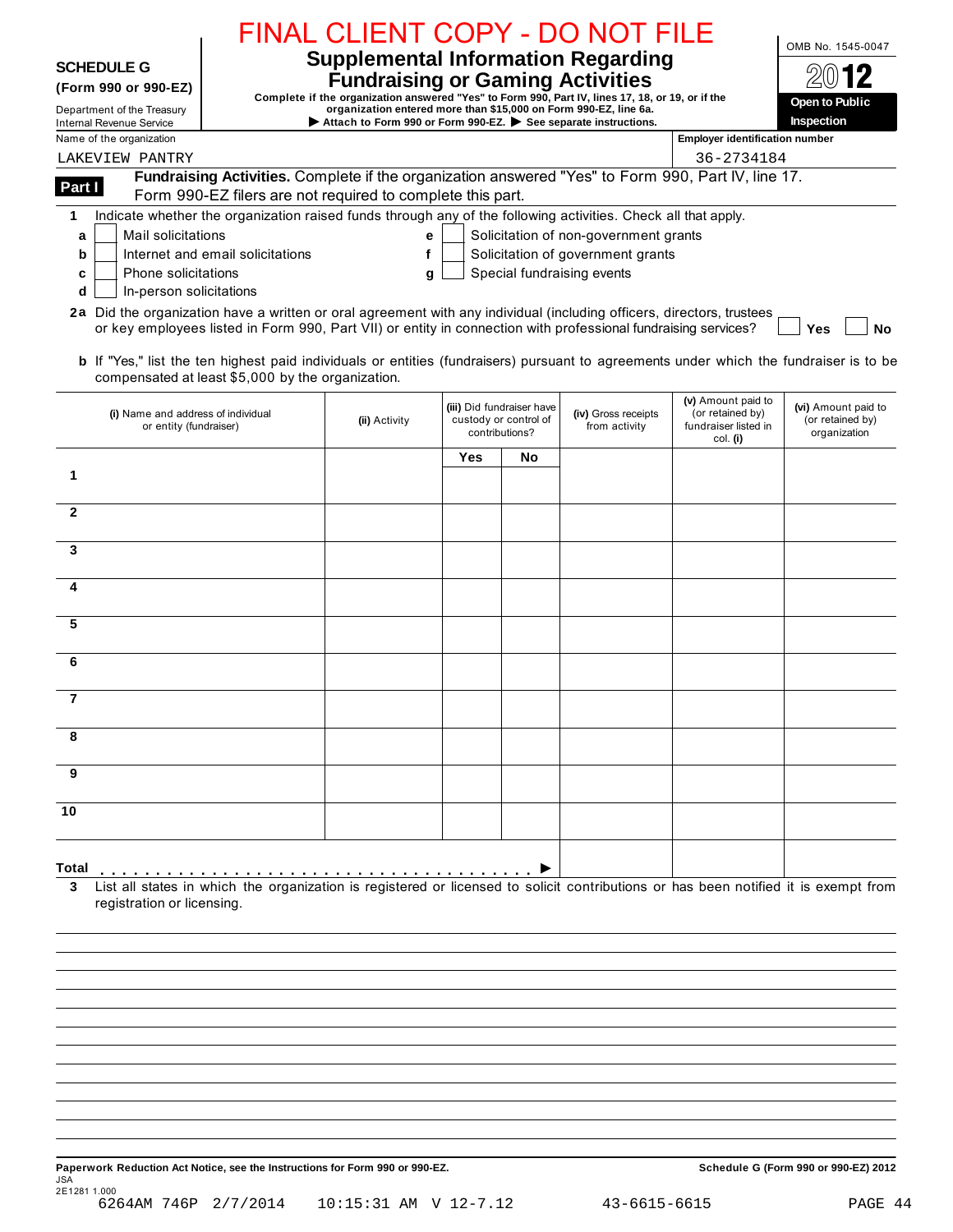Schedule G (Form 990 or 990-EZ) 2012 **Page 2** 

**Fundraising Events.** Complete if the organization answered "Yes" to Form 990, Part IV, line 18, or reported more than \$15,000 of fundraising event contributions and gross income on Form 990-EZ, lines 1 and 6b. List events with **Part II** 

|                        |    | gross receipts greater than \$5,000.                                                                                                                                                    |                                  |                                         |                   |                                           |
|------------------------|----|-----------------------------------------------------------------------------------------------------------------------------------------------------------------------------------------|----------------------------------|-----------------------------------------|-------------------|-------------------------------------------|
|                        |    |                                                                                                                                                                                         | (a) Event $#1$<br>FOOD DRIVE-VAR | (b) Event $#2$                          | (c) Other events  | (d) Total events<br>(add col. (a) through |
|                        |    |                                                                                                                                                                                         | (event type)                     | (event type)                            | (total number)    | col. (c)                                  |
| Revenue                |    |                                                                                                                                                                                         | 143,161.                         |                                         |                   | 143,161.                                  |
|                        |    | 2 Less: Contributions 143, 161.                                                                                                                                                         |                                  |                                         |                   | 143,161.                                  |
|                        |    | 3 Gross income (line 1 minus                                                                                                                                                            |                                  |                                         |                   |                                           |
|                        |    |                                                                                                                                                                                         |                                  |                                         |                   |                                           |
|                        |    |                                                                                                                                                                                         |                                  |                                         |                   |                                           |
|                        | 5. |                                                                                                                                                                                         |                                  |                                         |                   |                                           |
|                        |    |                                                                                                                                                                                         |                                  |                                         |                   |                                           |
| <b>Direct Expenses</b> |    |                                                                                                                                                                                         |                                  |                                         |                   |                                           |
|                        | 8  |                                                                                                                                                                                         |                                  | <u> 1989 - Johann Barbara, martxa a</u> |                   |                                           |
|                        |    |                                                                                                                                                                                         |                                  |                                         |                   | 18, 813.                                  |
|                        |    |                                                                                                                                                                                         |                                  |                                         |                   |                                           |
|                        |    |                                                                                                                                                                                         |                                  |                                         |                   | 18,813.)<br>$-18,813.$                    |
|                        |    | 11 Net income summary. Combine line 3, column (d), and line $10$<br>Part III<br>Gaming. Complete if the organization answered "Yes" to Form 990, Part IV, line 19, or reported more     |                                  |                                         |                   |                                           |
|                        |    | than \$15,000 on Form 990-EZ, line 6a.                                                                                                                                                  |                                  |                                         |                   |                                           |
| Revenue                |    |                                                                                                                                                                                         | (a) Bingo                        | (b) Pull tabs/instant                   | (c) Other gaming  | (d) Total gaming (add                     |
|                        |    |                                                                                                                                                                                         |                                  | bingo/progressive bingo                 |                   | col. (a) through col. (c))                |
|                        |    | 1 Gross revenue                                                                                                                                                                         |                                  |                                         |                   |                                           |
|                        |    |                                                                                                                                                                                         |                                  |                                         |                   |                                           |
|                        |    |                                                                                                                                                                                         |                                  |                                         |                   |                                           |
|                        |    | 3 Noncash prizes <u>  _ _ _ _ _ _ _ _ _</u> _ _ _ _                                                                                                                                     |                                  |                                         |                   |                                           |
|                        |    | 4 Rent/facility costs                                                                                                                                                                   |                                  |                                         |                   |                                           |
|                        |    | 5 Other direct expenses                                                                                                                                                                 |                                  |                                         |                   |                                           |
|                        |    | 6 Volunteer labor                                                                                                                                                                       | %<br>Yes<br>No                   | $\%$<br>Yes<br>No                       | $\%$<br>Yes<br>No |                                           |
|                        |    | 7 Direct expense summary. Add lines 2 through 5 in column (d)                                                                                                                           |                                  |                                         |                   |                                           |
|                        |    |                                                                                                                                                                                         |                                  |                                         |                   |                                           |
| irect Expenses<br>≏    |    |                                                                                                                                                                                         |                                  |                                         |                   |                                           |
| 9                      |    | Enter the state(s) in which the organization operates gaming activities:<br>a Is the organization licensed to operate gaming activities in each of these states?<br>b If "No," explain: |                                  |                                         |                   | <b>Yes</b><br><b>No</b>                   |
|                        |    |                                                                                                                                                                                         |                                  |                                         |                   |                                           |
|                        |    | 10 a Were any of the organization's gaming licenses revoked, suspended or terminated during the tax year?<br>b If "Yes," explain:                                                       |                                  |                                         |                   | Yes<br>No.                                |

**Schedule G (Form 990 or 990-EZ) 2012**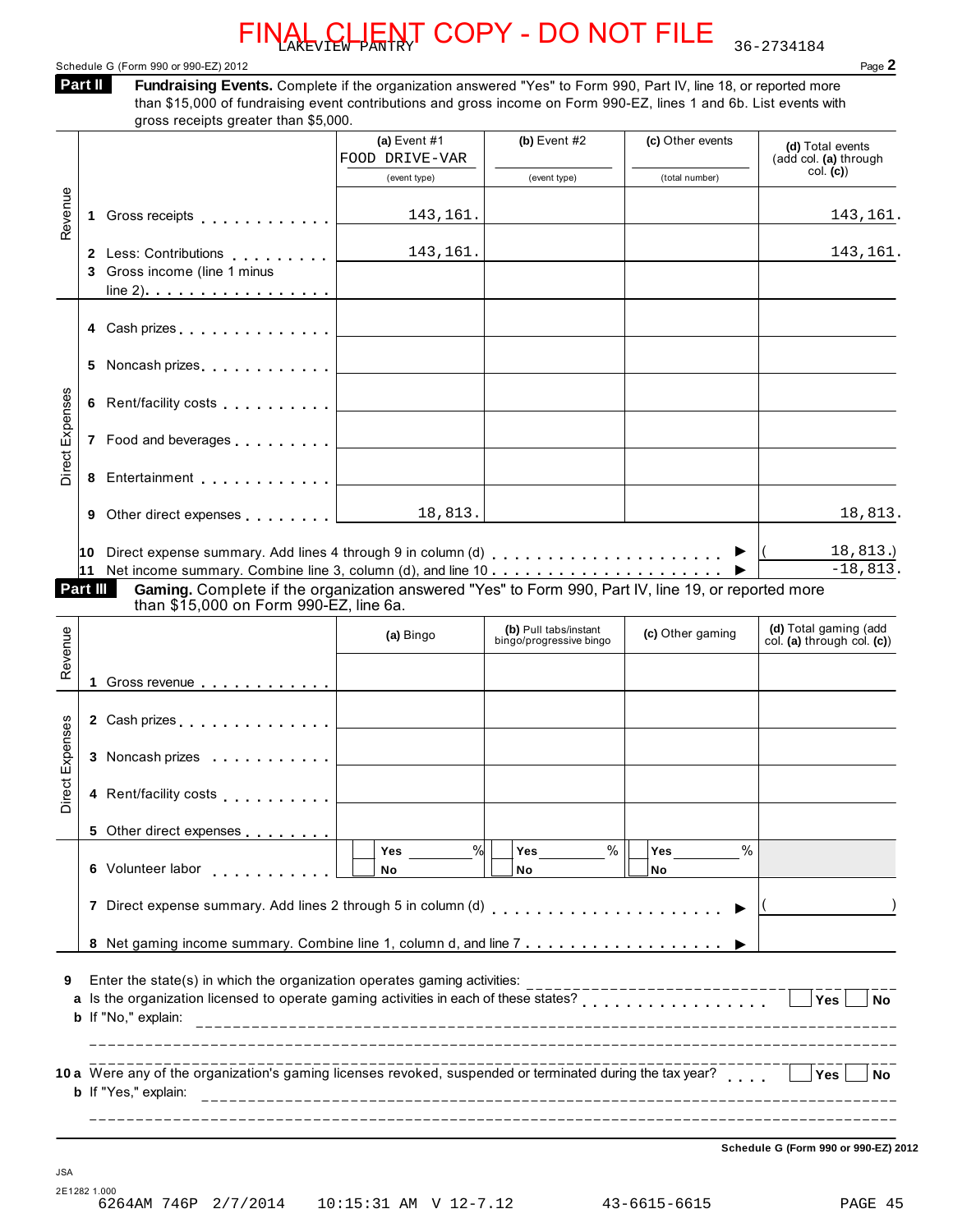|                | CLIENT COPY - DO NOT FILE<br>36-2734184                                                                                                                                                                                 |
|----------------|-------------------------------------------------------------------------------------------------------------------------------------------------------------------------------------------------------------------------|
|                | Page 3<br>Schedule G (Form 990 or 990-EZ) 2012                                                                                                                                                                          |
| 11             | Yes<br>No                                                                                                                                                                                                               |
| 12             | Is the organization a grantor, beneficiary or trustee of a trust or a member of a partnership or other entity                                                                                                           |
|                | Yes<br><b>No</b>                                                                                                                                                                                                        |
| 13             | Indicate the percentage of gaming activity operated in:                                                                                                                                                                 |
| a              | $\%$                                                                                                                                                                                                                    |
| b              | $\frac{0}{0}$                                                                                                                                                                                                           |
| 14             | Enter the name and address of the person who prepares the organization's gaming/special events books and<br>records:                                                                                                    |
|                |                                                                                                                                                                                                                         |
|                |                                                                                                                                                                                                                         |
|                | Address $\triangleright$                                                                                                                                                                                                |
|                | 15a Does the organization have a contract with a third party from whom the organization receives gaming                                                                                                                 |
|                |                                                                                                                                                                                                                         |
| b              | If "Yes," enter the amount of gaming revenue received by the organization $\triangleright$ \$ ______________ and the                                                                                                    |
|                | amount of gaming revenue retained by the third party $\triangleright$ \$ ________________.                                                                                                                              |
|                | If "Yes," enter name and address of the third party:                                                                                                                                                                    |
|                |                                                                                                                                                                                                                         |
|                |                                                                                                                                                                                                                         |
| 16             | Gaming manager information:                                                                                                                                                                                             |
|                |                                                                                                                                                                                                                         |
|                |                                                                                                                                                                                                                         |
|                | Gaming manager compensation $\triangleright$ \$ _______________                                                                                                                                                         |
|                |                                                                                                                                                                                                                         |
|                |                                                                                                                                                                                                                         |
|                | Director/officer<br>Employee<br>Independent contractor                                                                                                                                                                  |
| 17             | Mandatory distributions:                                                                                                                                                                                                |
| a              | Is the organization required under state law to make charitable distributions from the gaming proceeds to                                                                                                               |
|                | Yes<br>No                                                                                                                                                                                                               |
| b              | Enter the amount of distributions required under state law to be distributed to other exempt organizations                                                                                                              |
|                | or spent in the organization's own exempt activities during the tax year $\triangleright$ \$                                                                                                                            |
| <b>Part IV</b> | Supplemental Information. Complete this part to provide the explanation required by Part I, line 2b,<br>columns (iii) and (v), and Part III, lines 9, 9b, 10b, 15b, 15c, 16, and 17b, as applicable. Also complete this |
|                | part to provide any additional information (see instructions).                                                                                                                                                          |
|                |                                                                                                                                                                                                                         |

**Schedule G (Form 990 or 990-EZ) 2012**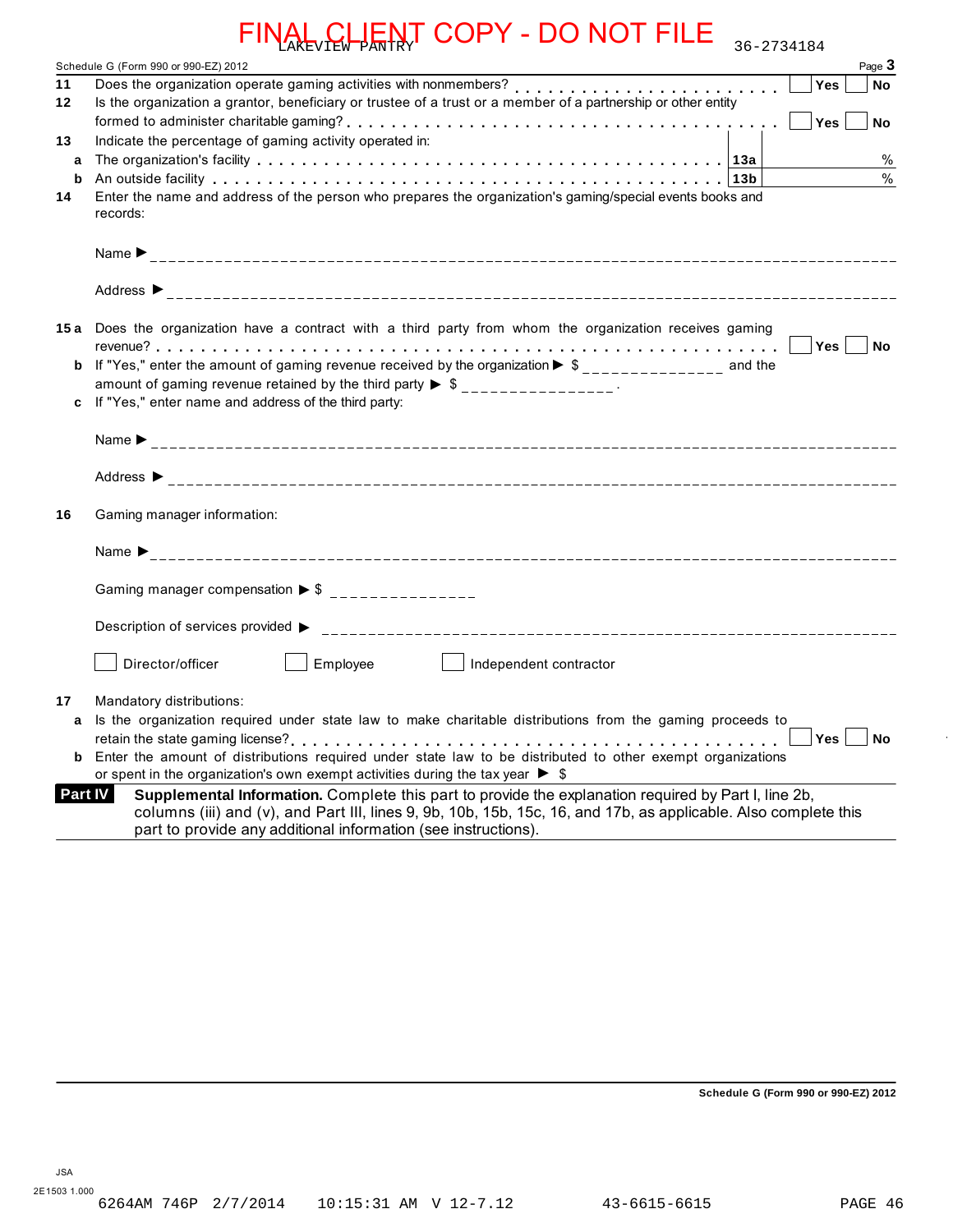| <b>SCHEDULE I</b> |  |
|-------------------|--|
| (Form 990)        |  |

## **SCHEDULE I** OMB No. 1545-0047 **(Form 990) Grants and Other Assistance to Organizations,** Governments, and Individuals in the United States **A&**  $\frac{2012}{ }$

**Complete if the organization answered "Yes" to Form 990, Part IV, line 21 or 22.**<br>Department of the Treasury **Inspection → Propertion → Propertion → Propertion → Propertion Inspection Attach to Form 990.**

| Department of the Treasury                                                                                                                                                                           |                                                                                                                 |                                       |                   |  |  |
|------------------------------------------------------------------------------------------------------------------------------------------------------------------------------------------------------|-----------------------------------------------------------------------------------------------------------------|---------------------------------------|-------------------|--|--|
| <b>Internal Revenue Service</b>                                                                                                                                                                      | $\blacktriangleright$ Attach to Form 990.                                                                       |                                       | <b>Inspection</b> |  |  |
| Name of the organization                                                                                                                                                                             |                                                                                                                 | <b>Employer identification number</b> |                   |  |  |
| LAKEVIEW PANTRY                                                                                                                                                                                      |                                                                                                                 | 36-2734184                            |                   |  |  |
|                                                                                                                                                                                                      | Part I General Information on Grants and Assistance                                                             |                                       |                   |  |  |
| Does the organization maintain records to substantiate the amount of the grants or assistance, the grantees' eligibility for the grants or assistance, and<br>$X _{\text{Yes}}$<br>$\blacksquare$ No |                                                                                                                 |                                       |                   |  |  |
|                                                                                                                                                                                                      | 2 Describe in Part IV the organization's procedures for monitoring the use of grant funds in the United States. |                                       |                   |  |  |

**Grants and Other Assistance to Governments and Organizations in the United States.** Complete if the organization answered "Yes" to Form 990, **Part II**  Part IV, line 21, for any recipient that received more than \$5,000. Part II can be duplicated if additional space is needed.

| $\mathbf{1}$ | (a) Name and address of organization<br>or government                  | $(b)$ EIN | (c) IRC section<br>if applicable | (d) Amount of cash<br>grant | (e) Amount of non-<br>cash assistance | (f) Method of valuation<br>(book, FMV, appraisal,<br>other) | (g) Description of<br>non-cash assistance | (h) Purpose of grant<br>or assistance |
|--------------|------------------------------------------------------------------------|-----------|----------------------------------|-----------------------------|---------------------------------------|-------------------------------------------------------------|-------------------------------------------|---------------------------------------|
|              |                                                                        |           |                                  |                             |                                       |                                                             |                                           |                                       |
|              |                                                                        |           |                                  |                             |                                       |                                                             |                                           |                                       |
|              |                                                                        |           |                                  |                             |                                       |                                                             |                                           |                                       |
|              |                                                                        |           |                                  |                             |                                       |                                                             |                                           |                                       |
|              |                                                                        |           |                                  |                             |                                       |                                                             |                                           |                                       |
|              |                                                                        |           |                                  |                             |                                       |                                                             |                                           |                                       |
|              |                                                                        |           |                                  |                             |                                       |                                                             |                                           |                                       |
|              |                                                                        |           |                                  |                             |                                       |                                                             |                                           |                                       |
|              |                                                                        |           |                                  |                             |                                       |                                                             |                                           |                                       |
|              |                                                                        |           |                                  |                             |                                       |                                                             |                                           |                                       |
|              |                                                                        |           |                                  |                             |                                       |                                                             |                                           |                                       |
| (12)         | _________________________________                                      |           |                                  |                             |                                       |                                                             |                                           |                                       |
| 3            |                                                                        |           |                                  |                             |                                       |                                                             |                                           |                                       |
|              | For Paperwork Reduction Act Notice, see the Instructions for Form 990. |           |                                  |                             |                                       |                                                             |                                           | Schedule I (Form 990) (2012)          |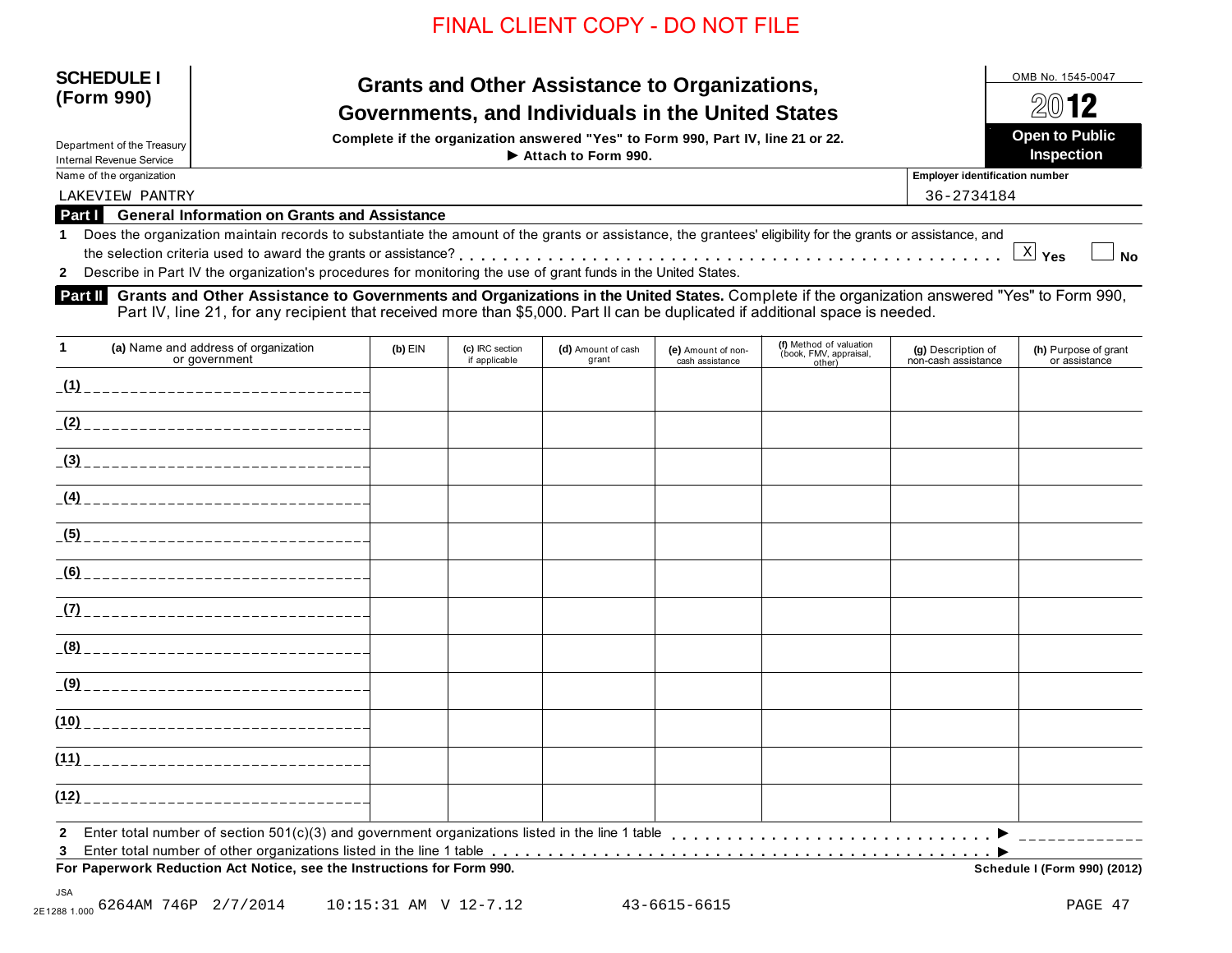LAKEVIEW PANTRY 36-2734184

Schedule I (Form 990) (2012) Page **2**

| Part III | Grants and Other Assistance to Individuals in the United States. Complete if the organization answered "Yes" on Form 990, Part IV, line 22. |  |
|----------|---------------------------------------------------------------------------------------------------------------------------------------------|--|
|          | Part III can be duplicated if additional space is needed.                                                                                   |  |

| (a) Type of grant or assistance       | (b) Number of<br>recipients | (c) Amount of<br>cash grant | (d) Amount of<br>non-cash assistance | (e) Method of valuation (book,<br>FMV, appraisal, other) | (f) Description of non-cash assistance |
|---------------------------------------|-----------------------------|-----------------------------|--------------------------------------|----------------------------------------------------------|----------------------------------------|
| DONATION OF FOOD TO NEEDY INDIVIDUALS | 10,000.                     |                             | 3,275,616. FMV                       |                                                          | FOOD                                   |
| $\overline{2}$                        |                             |                             |                                      |                                                          |                                        |
| 3                                     |                             |                             |                                      |                                                          |                                        |
|                                       |                             |                             |                                      |                                                          |                                        |
| 5                                     |                             |                             |                                      |                                                          |                                        |
| 6                                     |                             |                             |                                      |                                                          |                                        |
|                                       |                             |                             |                                      |                                                          |                                        |

| Part IV I | <b>Supplemental Information.</b> Complete this part to provide the information required in Part I, line 2, Part III, column (b), and any other additional |
|-----------|-----------------------------------------------------------------------------------------------------------------------------------------------------------|
|           | information.                                                                                                                                              |
|           |                                                                                                                                                           |

SCHEDULE I, PART III, ADDITIONAL INFORMATION

THE ORGANIZATION DISTRIBUTES FOOD TO APPROXIMATELY TEN THOUSAND NEEDY

INDIVIDUALS AREA WIDE.

SCHEDULE I, PART I, QUESTION 2

LAKEVIEW PANTRY KEEPS DETAILED RECORDS OF ALL GRANTS PAID, LETTERS ARE

SENT WITH ANY GRANT AWARDS, DETAILING THE GRANTOR'S DESIRED USE OF THE

FUNDS (GENERAL OR SPECIFIC USE), RECEIPTS OF EXPENSES IF REQUESTED BY THE

GRANTOR, AND ANY ADDITIONAL REPORTING REQUIRED.

**Schedule I (Form 990) (2012)**

JSA 2E1504 2.000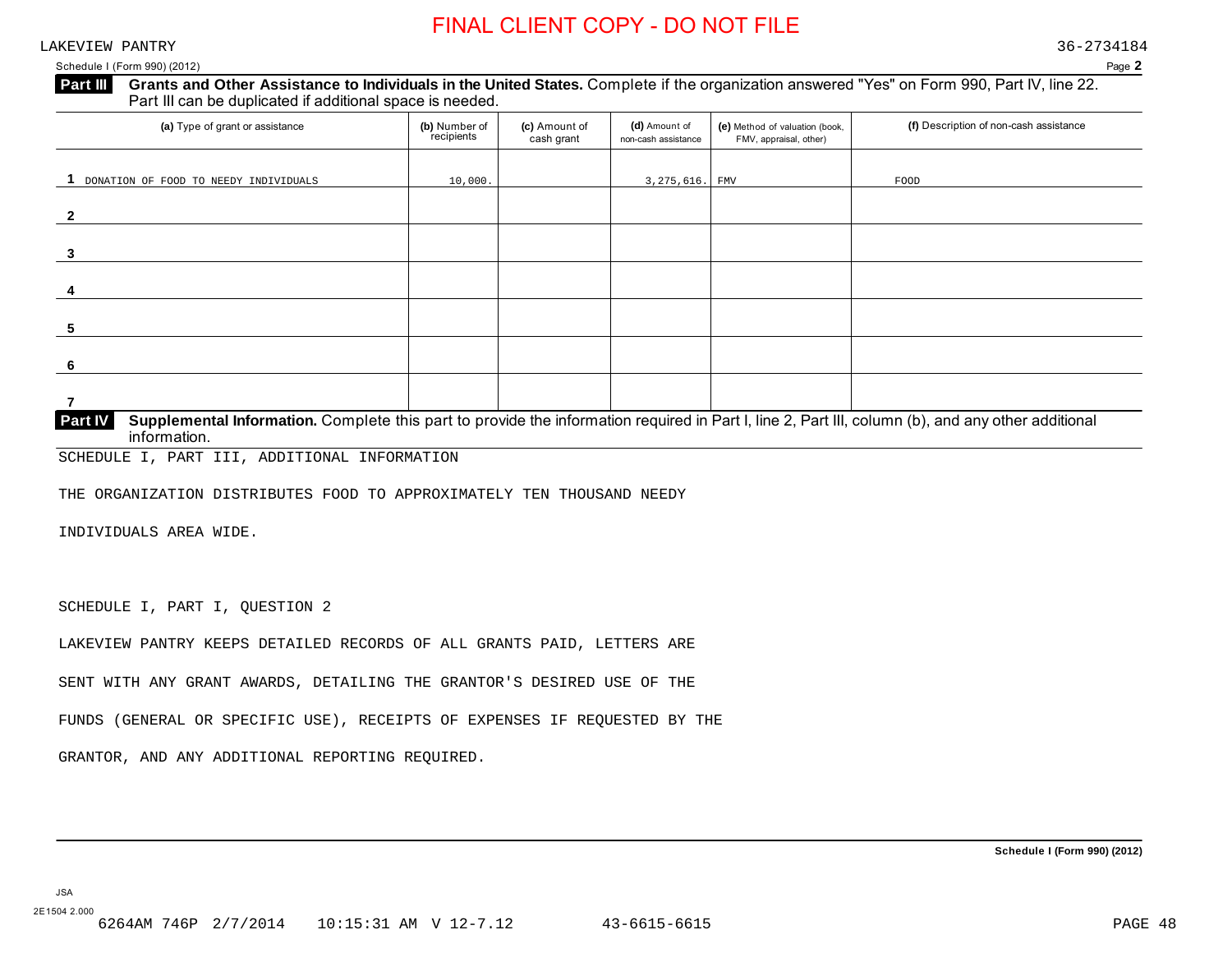**SCHEDULE M Noncash Contributions CONE No. 1545-0047 I Form 990) Complete if the organizations answered "Yes" on Form 990, Part IV, lines 29 or 30.** 

12  **Open To Public** 

Department of the Treasury Internal Revenue Service **Name of the organization** 

| Employer identification |
|-------------------------|
| 36-2734184              |

|              | LAKEVIEW PANTRY                                                                                                                                                                                                                      |                               |                                                        |                                                                                    | 36-2734184 |                                                              |    |
|--------------|--------------------------------------------------------------------------------------------------------------------------------------------------------------------------------------------------------------------------------------|-------------------------------|--------------------------------------------------------|------------------------------------------------------------------------------------|------------|--------------------------------------------------------------|----|
|              | <b>Types of Property</b><br>Part I                                                                                                                                                                                                   |                               |                                                        |                                                                                    |            |                                                              |    |
|              |                                                                                                                                                                                                                                      | (a)<br>Check if<br>applicable | (b)<br>Number of contributions or<br>items contributed | (c)<br>Noncash contribution<br>amounts reported on<br>Form 990, Part VIII, line 1q |            | (d)<br>Method of determining<br>noncash contribution amounts |    |
| 1            | Art - Works of art.                                                                                                                                                                                                                  |                               |                                                        |                                                                                    |            |                                                              |    |
| $\mathbf{2}$ | Art - Historical treasures                                                                                                                                                                                                           |                               |                                                        |                                                                                    |            |                                                              |    |
| 3            | Art - Fractional interests                                                                                                                                                                                                           |                               |                                                        |                                                                                    |            |                                                              |    |
| 4            | Books and publications <b>contains</b>                                                                                                                                                                                               |                               |                                                        |                                                                                    |            |                                                              |    |
| 5            | Clothing and household<br>$goods.$                                                                                                                                                                                                   |                               |                                                        |                                                                                    |            |                                                              |    |
| 6            | Cars and other vehicles <b>Cars</b>                                                                                                                                                                                                  |                               |                                                        |                                                                                    |            |                                                              |    |
| 7            | Boats and planes                                                                                                                                                                                                                     |                               |                                                        |                                                                                    |            |                                                              |    |
| 8            | Intellectual property <b>and the set of the set of the set of the set of the set of the set of the set of the set of the set of the set of the set of the set of the set of the set of the set of the set of the set of the set </b> |                               |                                                        |                                                                                    |            |                                                              |    |
| 9            | Securities - Publicly traded                                                                                                                                                                                                         | $\mathbf X$                   | 1.                                                     | 29,831.                                                                            | FMV        |                                                              |    |
| 10           | Securities - Closely held stock                                                                                                                                                                                                      |                               |                                                        |                                                                                    |            |                                                              |    |
| 11           | Securities - Partnership, LLC,                                                                                                                                                                                                       |                               |                                                        |                                                                                    |            |                                                              |    |
|              | or trust interests experience that the set of the set of the set of the set of the set of the set of the set of the set of the set of the set of the set of the set of the set of the set of the set of the set of the set of        |                               |                                                        |                                                                                    |            |                                                              |    |
| 12           | Securities - Miscellaneous                                                                                                                                                                                                           |                               |                                                        |                                                                                    |            |                                                              |    |
| 13           | Qualified conservation                                                                                                                                                                                                               |                               |                                                        |                                                                                    |            |                                                              |    |
|              | contribution - Historic                                                                                                                                                                                                              |                               |                                                        |                                                                                    |            |                                                              |    |
|              | structures experiences                                                                                                                                                                                                               |                               |                                                        |                                                                                    |            |                                                              |    |
| 14           | Qualified conservation                                                                                                                                                                                                               |                               |                                                        |                                                                                    |            |                                                              |    |
|              | contribution - Other <b>Contribution</b>                                                                                                                                                                                             |                               |                                                        |                                                                                    |            |                                                              |    |
| 15           | Real estate - Residential                                                                                                                                                                                                            |                               |                                                        |                                                                                    |            |                                                              |    |
| 16           | Real estate - Commercial                                                                                                                                                                                                             |                               |                                                        |                                                                                    |            |                                                              |    |
| 17           | Real estate - Other <b>Calculation</b> Real estate - Other                                                                                                                                                                           |                               |                                                        |                                                                                    |            |                                                              |    |
| 18           | Collectibles                                                                                                                                                                                                                         |                               |                                                        |                                                                                    |            |                                                              |    |
| 19           | Food inventory                                                                                                                                                                                                                       | $\mathbf X$                   | 1,000.                                                 | 3, 122, 534.                                                                       | <b>FMV</b> |                                                              |    |
| 20           | Drugs and medical supplies                                                                                                                                                                                                           |                               |                                                        |                                                                                    |            |                                                              |    |
| 21           | Taxidermy                                                                                                                                                                                                                            |                               |                                                        |                                                                                    |            |                                                              |    |
| 22           | Historical artifacts <b>All Accords</b>                                                                                                                                                                                              |                               |                                                        |                                                                                    |            |                                                              |    |
| 23           | Scientific specimens <b>Scientific specimens</b>                                                                                                                                                                                     |                               |                                                        |                                                                                    |            |                                                              |    |
| 24           | Archeological artifacts <b>Archeological</b>                                                                                                                                                                                         |                               |                                                        |                                                                                    |            |                                                              |    |
| 25           | Other $\blacktriangleright$ (_______________)                                                                                                                                                                                        |                               |                                                        |                                                                                    |            |                                                              |    |
| 26           | Other $\blacktriangleright$ (________________)                                                                                                                                                                                       |                               |                                                        |                                                                                    |            |                                                              |    |
| 27           | Other $\blacktriangleright$ (<br>_____________                                                                                                                                                                                       |                               |                                                        |                                                                                    |            |                                                              |    |
| 28           | Other $\blacktriangleright$ (                                                                                                                                                                                                        |                               |                                                        |                                                                                    |            |                                                              |    |
| 29           | Number of Forms 8283 received by the organization during the tax year for contributions for                                                                                                                                          |                               |                                                        |                                                                                    |            |                                                              |    |
|              | which the organization completed Form 8283, Part IV, Donee Acknowledgement                                                                                                                                                           |                               |                                                        |                                                                                    | 29         |                                                              |    |
|              |                                                                                                                                                                                                                                      |                               |                                                        |                                                                                    |            | <b>Yes</b>                                                   | No |
|              | 30 a During the year, did the organization receive by contribution any property reported in Part I, lines 1-28 that                                                                                                                  |                               |                                                        |                                                                                    |            |                                                              |    |
|              | it must hold for at least three years from the date of the initial contribution, and which is not required to be                                                                                                                     |                               |                                                        |                                                                                    |            |                                                              |    |
|              |                                                                                                                                                                                                                                      |                               |                                                        |                                                                                    |            | 30a                                                          | Χ  |
|              | <b>b</b> If "Yes," describe the arrangement in Part II.                                                                                                                                                                              |                               |                                                        |                                                                                    |            |                                                              |    |
| 31           | Does the organization have a gift acceptance policy that requires the review of any non-standard                                                                                                                                     |                               |                                                        |                                                                                    |            |                                                              |    |
|              |                                                                                                                                                                                                                                      |                               |                                                        |                                                                                    |            | 31                                                           | Χ  |
|              | 32 a Does the organization hire or use third parties or related organizations to solicit, process, or sell noncash                                                                                                                   |                               |                                                        |                                                                                    |            |                                                              |    |
|              |                                                                                                                                                                                                                                      |                               |                                                        |                                                                                    |            | Χ<br>32a                                                     |    |
|              | <b>b</b> If "Yes," describe in Part II.                                                                                                                                                                                              |                               |                                                        |                                                                                    |            |                                                              |    |
| 33           | If the organization did not report an amount in column (c) for a type of property for which column (a) is checked,                                                                                                                   |                               |                                                        |                                                                                    |            |                                                              |    |
|              | describe in Part II.                                                                                                                                                                                                                 |                               |                                                        |                                                                                    |            |                                                              |    |
|              | For Paperwork Reduction Act Notice, see the Instructions for Form 990.                                                                                                                                                               |                               |                                                        |                                                                                    |            | Schedule M (Form 990) (2012)                                 |    |

JSA 2E1298 1.000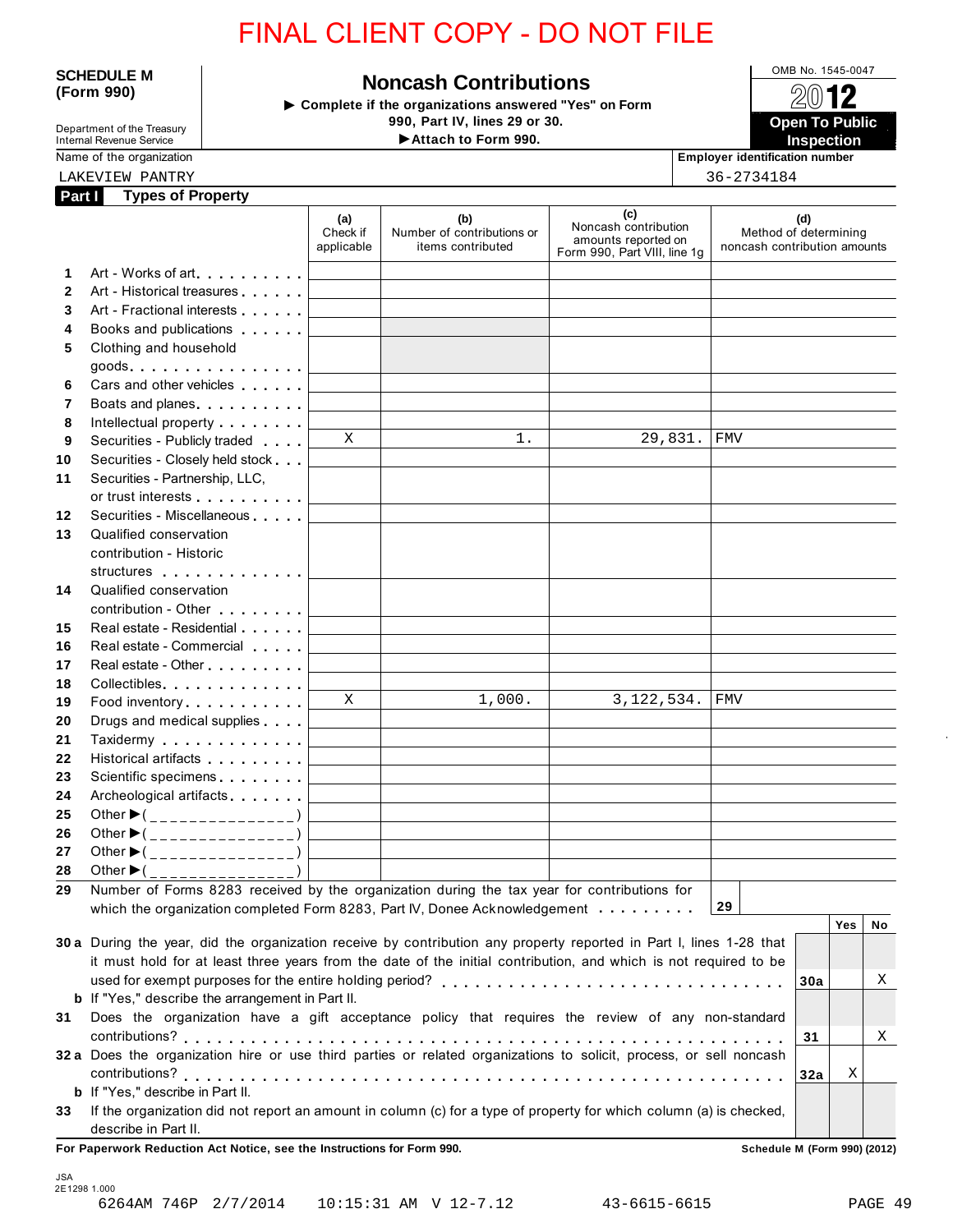Schedule M (Form 990) (2012) Page **2**

**Supplemental Information.** Complete this part to provide the information required by Part I, lines 30b, 32b, and 33, and whether the organization is reporting in Part I, column (b), the number of contributions, the number of items received, or a combination of both. Also complete this part for any additional information. **Part II** 

SCHEDULE M DETAIL

SCHEDULE M, LINE 19 AND 32A

LINE 19: THE ORGANIZATION RECIEVES HUNDREDS OF DONATIONS THROUGHOUT THE

YEAR. THE ITEMS AND MONEY RECEIVED ARE USED TO DISTRIBUTE FOOD TO NEEDY

FAMILIES IN THE CHICAGO AREA.

LINE 32A: THE ORGANIZATION RECEIVED DONATIONS OF MARKETABLE SECURITIES.

THE ORGANIZATION CURRENTLY USES AN OUTSIDE BROKER TO SELL SECURITIES THAT

HAVE BEEN DONATED TO THE ORGANIZATION.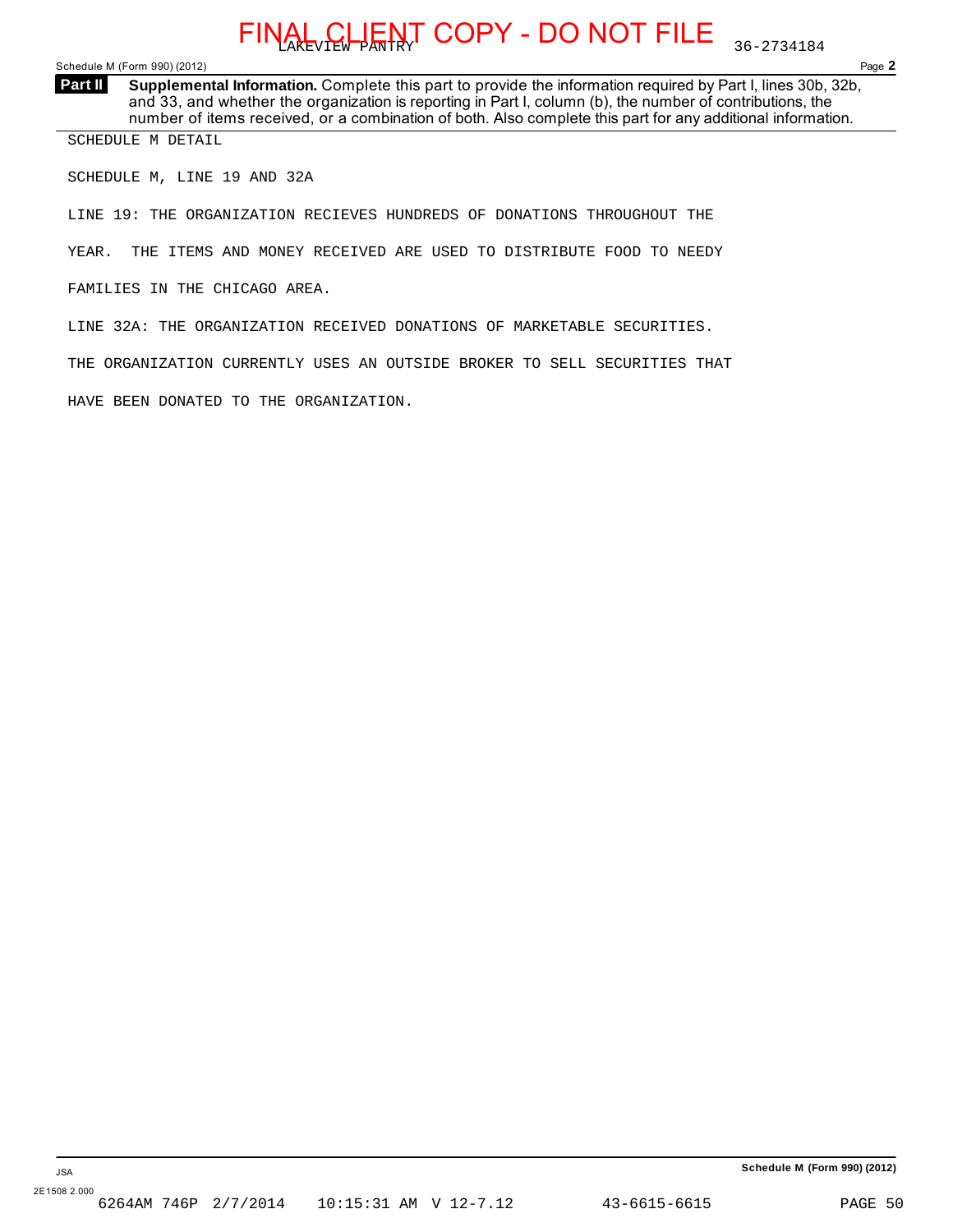**(Form 990 or 990-EZ)**

## **SCHEDULE O** Supplemental Information to Form 990 or 990-EZ  $\frac{1}{2}$

**Complete to provide information for responses to specific questions on Form 990 or 990-EZ or to provide any additional information.** Department of the Treasury<br> **Attach to Form 990 or 990-EZ. Inspection Inspection** 



Department of the Treasury<br>Internal Revenue Service<br>Name of the organization

LAKEVIEW PANTRY 36-2734184

**Employer identification number** 

CONFLICT OF INTEREST/COMPENSATION

PART VI, SECTION B, ITEM 12C

CONFLICT OF INTEREST:

THE ORGANIZATION HAS A VERY DETAILED CONFLICT OF INTEREST POLICY. ALL DIRECTORS, OFFICERS AND COMMITTEE MEMBERS SIGN ANNUAL WRITTEN CONFLICT OF INTEREST POLICY ACKNOWLEDGEMENTS.

PART VI, SECTION B, ITEM 15: COMPENSATION:

THE EXECUTIVE DIRECTOR'S REVIEW, RESULTING IN A RECOMMENDATION CONCERNING SALARY AND COMPENSATION, IS OVERSEEN BY A TEAM OF BOARD MEMBERS. THEIR RECOMMENDATIONS ARE PRESENTED AND APPROVED BY THE FULL BOARD'S VOTE. OTHER TOP LEVEL STAFF ARE REVIEWED BY THE EXECUTIVE DIRECTOR AND COMPENSATION FUNDS ARE BUDGETED AT THE BEGINNING OF THE YEAR TO BE USED BASED ON THE EMPLOYEE'S PERFORMANCE REVIEW. SALARY DATA, FROM SOURCES SUCH AS ABBOTT & LANGER, GUIDE STAR, AND NON PROFIT TIMES IS USED TO ENSURE AN ACCURATE COMPARATIVE ANALYSIS.

PROCESS OF REVIEWING THE FORM 990 PART VI, SECTION B ITEM 11 A COPY OF THE RETURN IS SENT TO THE EXECUTIVE DIRECTOR AND AN OUTSIDE ACCOUNTANT FOR NUMERICAL AND SUBSTANTIVE REVIEW.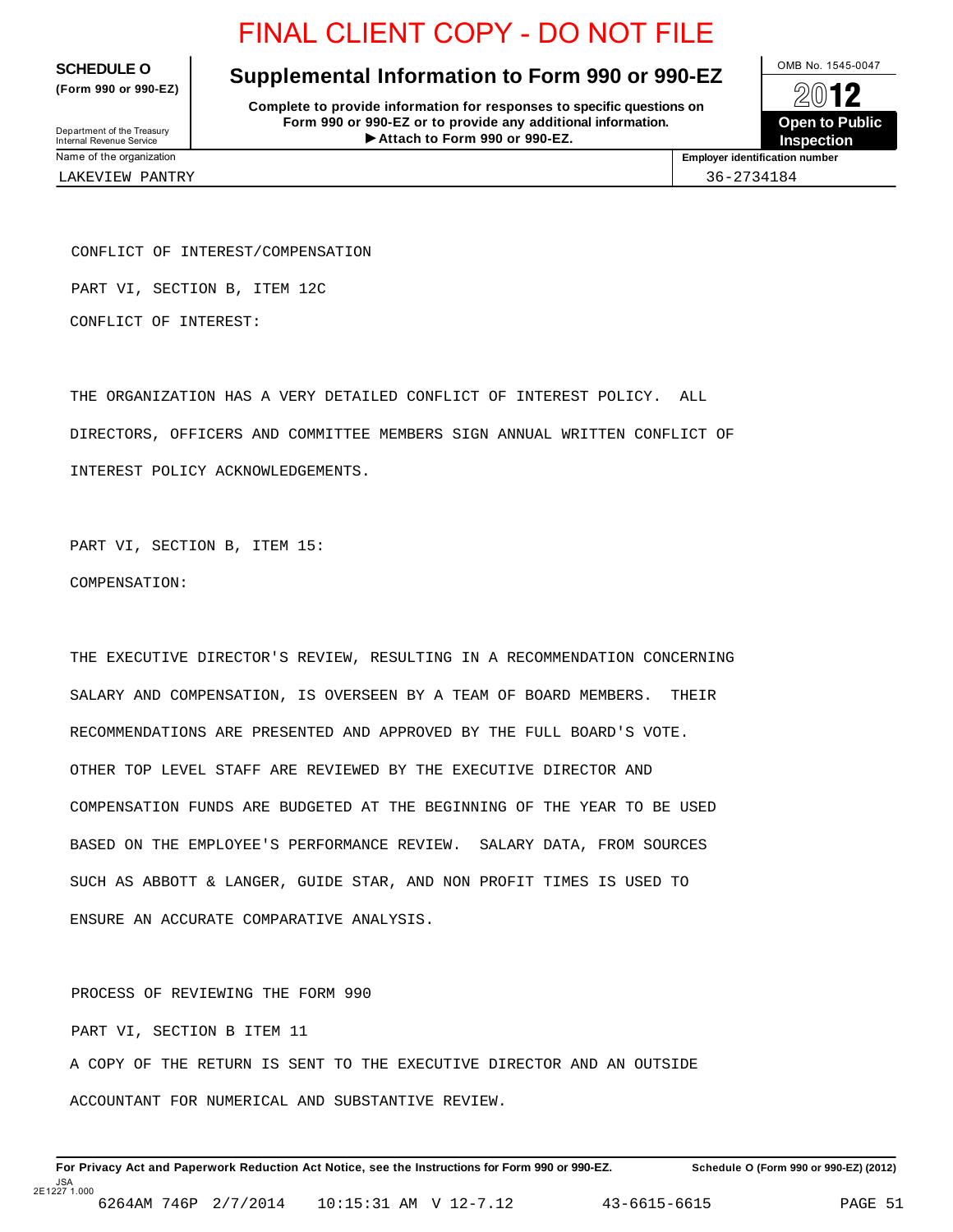Schedule O (Form 990 or 990-EZ) 2012 Page **2** Name of the organization **Employer identification number Employer identification number** 

LAKEVIEW PANTRY 36-2734184

PUBLIC DISCLOSURE

PART VI, SECTION C, ITEM 19

ALL REQUIRED DOCUMENTS ARE AVAILABLE UPON REQUEST AT THE ORGANIZATION'S

OFFICE DURING NORMAL BUSINESS HOURS.

OTHER EXPENSES (ITEMIZED)

PART IX, LINE 24 E

LINE 24 E, ALL OTHER EXPENSES:

 $(A)$  (B)  $(C)$  (D) TOTAL PROGRAM SERVICE MANAGEMENT FUNDRAISING EXPENSES EXPENSES & GENERAL EXPENSES ------------------------------------------------------- BANK CHARGES \$ 12,645 0 632 12,013 MISCELLANEOUS \$ 39,908 17,560 12,371 9,977 ------------------------------------------------------- \$ 52,553 17,560 13,003 21,990 ======================================================= OTHER CHANGES IN NET ASSETS OR FUND BALANCES PART XI, LINE 9 CURRENT YEAR GAAP TO TAX DEPRECIATION ADJUSTMENT 305 CURRENT YEAR FMV OF DONATED STOCK (29,831) CURRENT YEAR GAAP TO TAX REALIZED GAIN ADJUSTMENT (52,612) -------------

2E1228 1.000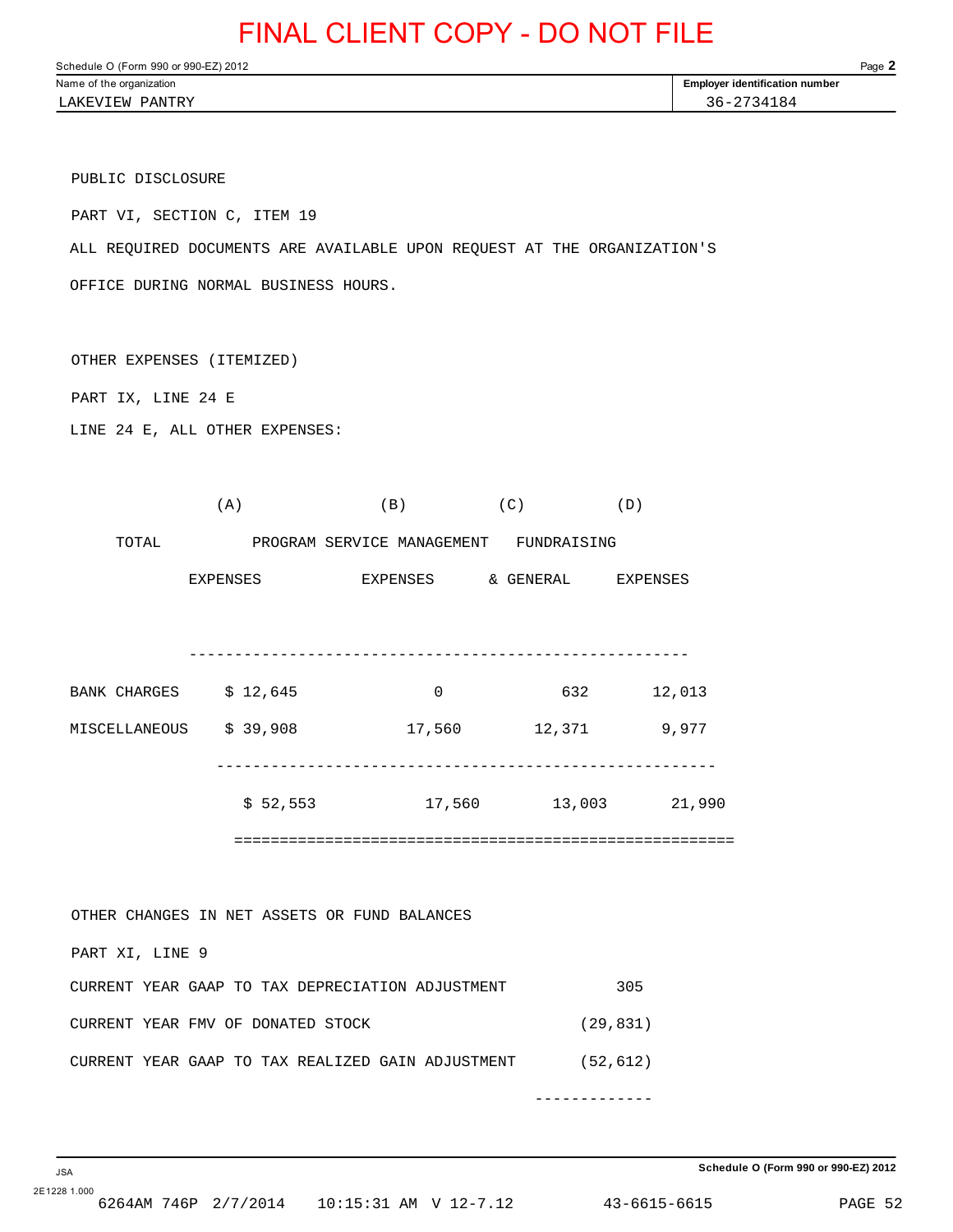<span id="page-51-0"></span>Schedule O (Form 990 or 990-EZ) 2012 Page **2** Name of the organization **Employer identification number Employer identification number** 

TOTAL CHANGES IN NET ASSETS OR FUND BALANCES (82,138)

=============

ATTACHMENT 1

## FORM 990, PART III, LINE 1 - ORGANIZATION'S MISSION

LAKEVIEW PANTRY OPENED ITS DOORS IN 1970 WITH THE MISSION OF PROVIDING FOOD TO THOSE LIVING BELOW THE POVERTY LEVEL. TODAY, LAKEVIEW PANTRY NOT ONLY DISTRIBUTE GROCERIES, BUT ALSO HELP CLIENTS ADDRESS THE ISSUES THAT OFTEN LEAD TO FOOD INSECURITY, SUCH AS UNEMPLOYMENT AND HOUSING INSTABILITY. LAKEVIEW PANTRY IS ONE OF THE LONGEST-LIVED FOOD PANTRIES IN CHICAGO. IT BEGAN OPERATION IN 1969 THROUGH THE EFFORTS OF A FEW DEDICATED NEIGHBORS WHO WANTED TO HELP PEOPLE IN THEIR COMMUNITY WHO WERE STRUGGLING TO SECURE THE FOOD THEY NEEDED.

### FORM 990, PART VIII - INVESTMENT INCOME

|                 | (A)     | ΈB,            | C :           | $\mathbb{D}$ |
|-----------------|---------|----------------|---------------|--------------|
|                 | TOTAL   | RELATED OR     | UNRELATED     | EXCLUDED     |
| DESCRIPTION     | REVENUE | EXEMPT REVENUE | BUSINESS REV. | REVENUE      |
| INTEREST INCOME |         | 182.           |               | 182.         |
| TOTALS          |         | 182.           |               | 182.         |

| FORM  | -990        |                    |  | PART VIII - EXCLUDED CONTRIBUTIONS |
|-------|-------------|--------------------|--|------------------------------------|
|       | DESCRIPTION |                    |  | AMOUNT                             |
|       |             | FOOD DRIVE-VARIOUS |  | 143,161.                           |
| TOTAL |             |                    |  | 143,161.                           |

ATTACHMENT 3

ATTACHMENT 2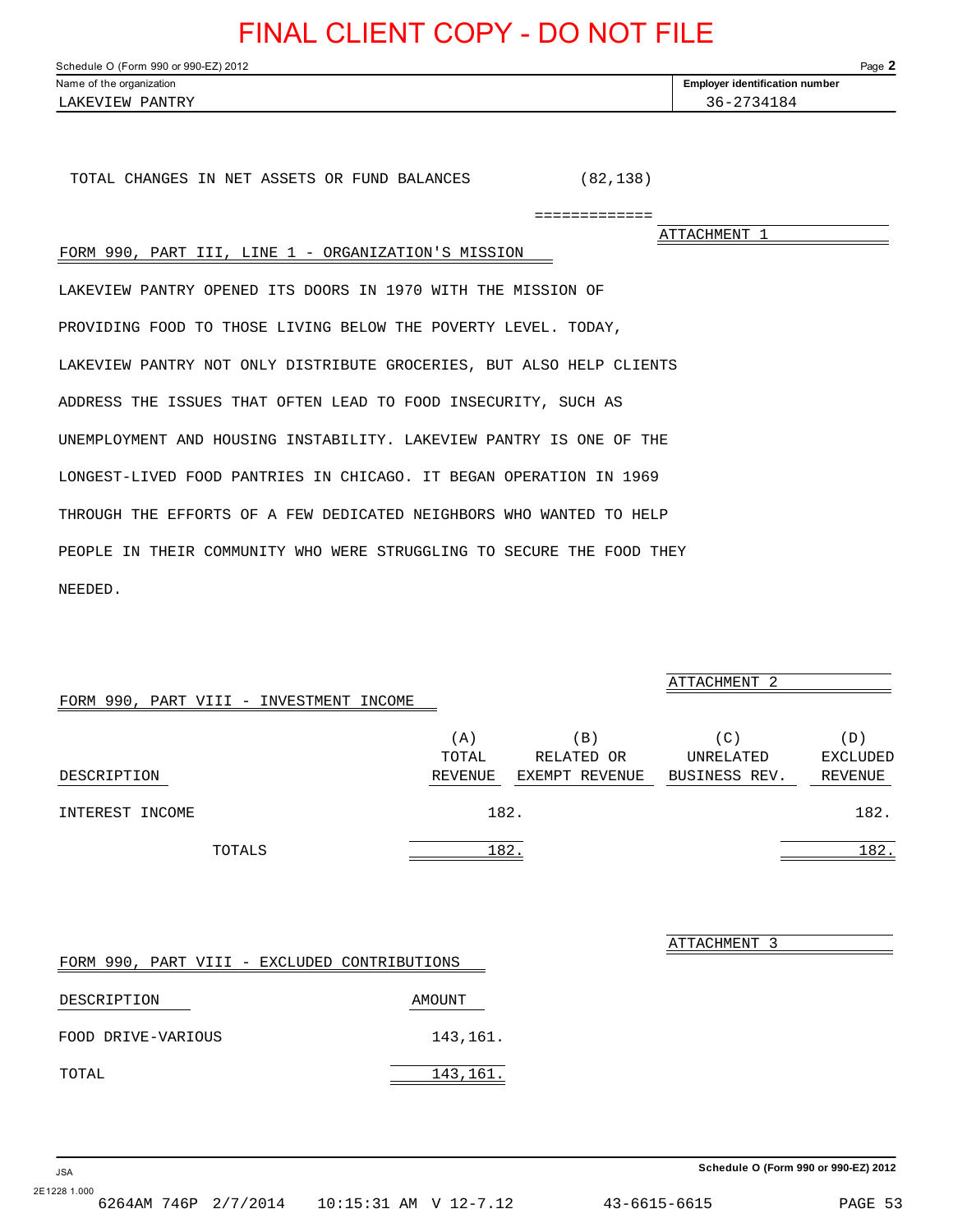<span id="page-52-0"></span>Schedule O (Form 990 or 990-EZ) 2012 Page **2**

|                                          |        |                                       | ູ          |
|------------------------------------------|--------|---------------------------------------|------------|
| Name of the organization                 |        | <b>Employer identification number</b> |            |
| LAKEVIEW PANTRY                          |        |                                       | 36-2734184 |
|                                          |        | ATTACHMENT 4                          |            |
| FORM 990, PART VIII - FUNDRAISING EVENTS |        |                                       |            |
|                                          |        |                                       |            |
|                                          |        |                                       |            |
|                                          | GROSS  | DIRECT                                | NET        |
| DESCRIPTION                              | INCOME | <b>EXPENSES</b>                       | INCOME     |
|                                          |        |                                       |            |
| FOOD DRIVE-VARIOUS                       |        | 18,813.                               | $-18,813.$ |
|                                          |        |                                       |            |
| TOTALS                                   |        | 18,813.                               | $-18,813.$ |

ATTACHMENT 5

### FORM 990, PART X - PREPAID EXPENSES AND DEFERRED CHARGES

| DESCRIPTION       | ENDING<br>BOOK VALUE |
|-------------------|----------------------|
| PREPAID EXPENSES  | 491.                 |
| PREPAID INSURANCE | 5,527.               |
| TOTALS            | 6,018.               |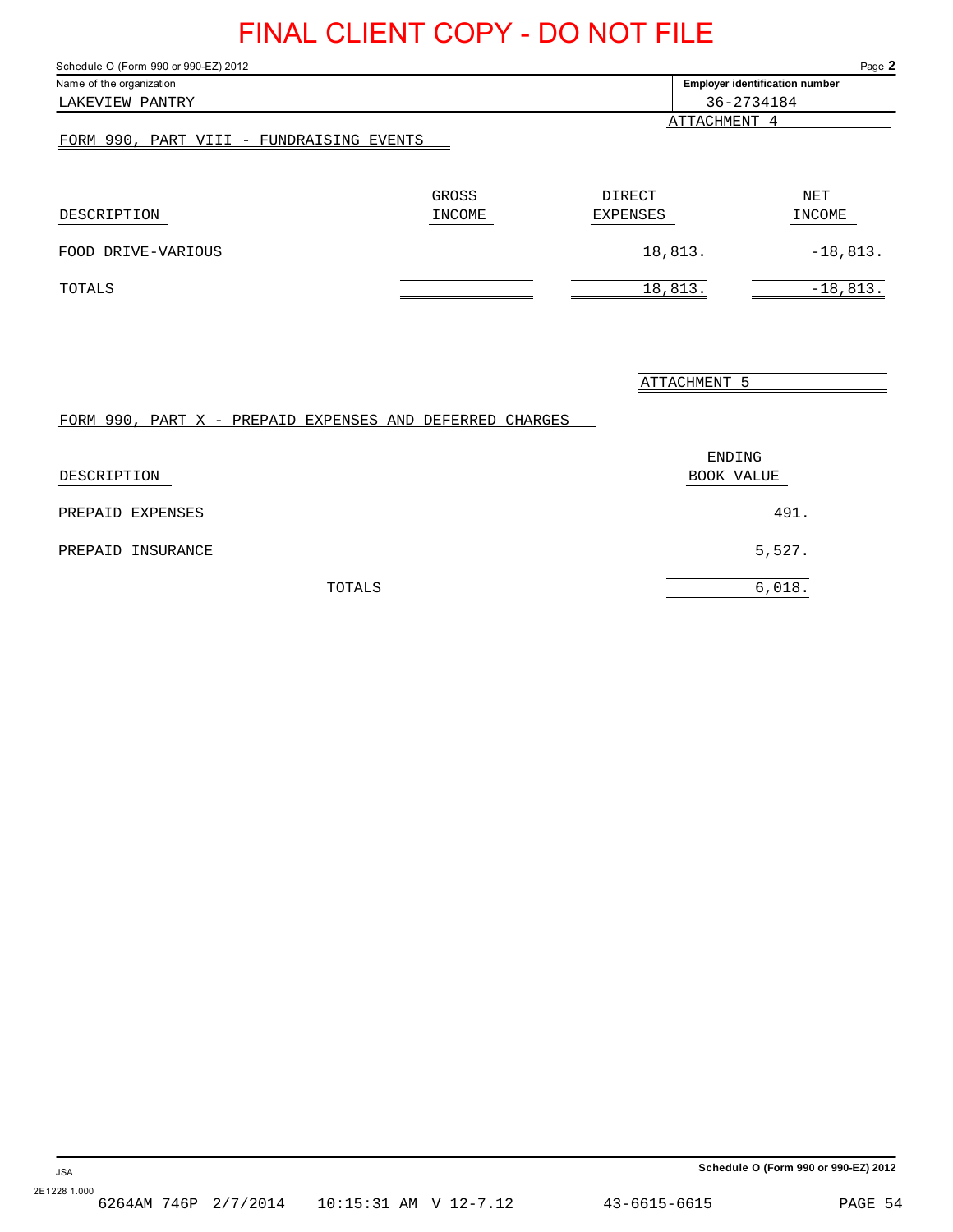# SCHEDULE D<br> **Capital Gains and Losses**<br>
Form 1041)

I **Attach to Form 1041, Form 5227, or Form 990-T.** Form 1041)<br> **Extrach to Form 1041, Form 5227, or Form 990-T.**<br>
Information about Schedule D (Form 1041) and its separate instructions is at<br> *WW.irs.gov/form1041.*<br> *WW.irs.gov/form1041.* www.irs.gov/form1041.

Name of estate or trust **Employer identification number Employer identification number** 

| 36-2734184<br>LAKEVIEW PANTRY                                                                                                                                                                                                                                                                                |                                      |                                  |                 |                                               |                |                                                                    |
|--------------------------------------------------------------------------------------------------------------------------------------------------------------------------------------------------------------------------------------------------------------------------------------------------------------|--------------------------------------|----------------------------------|-----------------|-----------------------------------------------|----------------|--------------------------------------------------------------------|
| Note: Form 5227 filers need to complete only Parts I and II.                                                                                                                                                                                                                                                 |                                      |                                  |                 |                                               |                |                                                                    |
| Short-Term Capital Gains and Losses - Assets Held One Year or Less<br>Part I                                                                                                                                                                                                                                 |                                      |                                  |                 |                                               |                |                                                                    |
| (a) Description of property<br>(Example: 100 shares 7% preferred of "Z" Co.)                                                                                                                                                                                                                                 | (b) Date acquired<br>(mo., day, yr.) | (c) Date sold<br>(mo., day, yr.) | (d) Sales price | (e) Cost or other basis<br>(see instructions) |                | (f) Gain or (loss) for<br>the entire year<br>Subtract (e) from (d) |
| 1a                                                                                                                                                                                                                                                                                                           |                                      |                                  |                 |                                               |                |                                                                    |
|                                                                                                                                                                                                                                                                                                              |                                      |                                  |                 |                                               |                |                                                                    |
|                                                                                                                                                                                                                                                                                                              |                                      |                                  |                 |                                               |                |                                                                    |
|                                                                                                                                                                                                                                                                                                              |                                      |                                  |                 |                                               |                |                                                                    |
|                                                                                                                                                                                                                                                                                                              |                                      |                                  |                 |                                               |                |                                                                    |
| <b>b</b> Enter the short-term gain or (loss), if any, from Schedule D-1, line 1b                                                                                                                                                                                                                             |                                      |                                  |                 |                                               | 1 <sub>b</sub> | $-508.$                                                            |
| $\mathbf{2}$                                                                                                                                                                                                                                                                                                 |                                      |                                  |                 |                                               |                |                                                                    |
| Net short-term gain or (loss) from partnerships, S corporations, and other estates or trusts<br>3                                                                                                                                                                                                            |                                      | 3                                |                 |                                               |                |                                                                    |
| Short-term capital loss carryover. Enter the amount, if any, from line 9 of the 2011 Capital Loss<br>4                                                                                                                                                                                                       |                                      | $\overline{\mathbf{4}}$          |                 |                                               |                |                                                                    |
| Net short-term gain or (loss). Combine lines 1a through 4 in column (f). Enter here and on line 13,<br>5.<br>column (3) on the back et al. et al. et al. et al. et al. et al. et al. et al. et al. et al. et al. et al. et<br><b>Til</b> Long-Term Capital Gains and Losses - Assets Held More Than One Year |                                      |                                  |                 |                                               | 5              | $-508.$                                                            |
| Part II                                                                                                                                                                                                                                                                                                      |                                      |                                  |                 |                                               |                |                                                                    |
|                                                                                                                                                                                                                                                                                                              |                                      |                                  |                 |                                               |                | (f) Cain or (loce) for                                             |

|    | (a) Description of property<br>(Example: 100 shares 7% preferred of "Z" Co.)                                      | (b) Date acquired<br>(mo., day, yr.) | (c) Date sold<br>(mo., day, yr.) | (d) Sales price | (e) Cost or other basis<br>(see instructions) |                | (f) Gain or (loss) for<br>the entire year<br>Subtract (e) from (d) |  |
|----|-------------------------------------------------------------------------------------------------------------------|--------------------------------------|----------------------------------|-----------------|-----------------------------------------------|----------------|--------------------------------------------------------------------|--|
| 6a |                                                                                                                   |                                      |                                  |                 |                                               |                |                                                                    |  |
|    |                                                                                                                   |                                      |                                  |                 |                                               |                |                                                                    |  |
|    |                                                                                                                   |                                      |                                  |                 |                                               |                |                                                                    |  |
|    |                                                                                                                   |                                      |                                  |                 |                                               |                |                                                                    |  |
|    |                                                                                                                   |                                      |                                  |                 |                                               |                |                                                                    |  |
|    |                                                                                                                   |                                      |                                  |                 |                                               |                |                                                                    |  |
|    |                                                                                                                   |                                      |                                  |                 |                                               | 6b             | 52,550.                                                            |  |
|    | Long-term capital gain or (loss) from Forms 2439, 4684, 6252, 6781, and 8824 $\ldots$ , , , , , , , , , , , , , , |                                      |                                  |                 |                                               | $\overline{7}$ |                                                                    |  |
| 8  | Net long-term gain or (loss) from partnerships, S corporations, and other estates or trusts                       |                                      |                                  |                 |                                               | 8              |                                                                    |  |
| 9  |                                                                                                                   |                                      |                                  |                 |                                               |                |                                                                    |  |
| 10 |                                                                                                                   |                                      |                                  |                 |                                               |                |                                                                    |  |
|    | Long-term capital loss carryover. Enter the amount, if any, from line 14 of the 2011 Capital Loss                 |                                      |                                  |                 |                                               |                |                                                                    |  |
| 11 |                                                                                                                   |                                      |                                  |                 |                                               |                |                                                                    |  |
| 12 | Net long-term gain or (loss). Combine lines 6a through 11 in column (f). Enter here and on line 14a,              |                                      |                                  |                 |                                               | 11             |                                                                    |  |

2F1210 2.000<br>6264AM 746P 2/7/2014 10:15:31 AM V 12-7.12 43-6615-6615 PAGE 55

JSA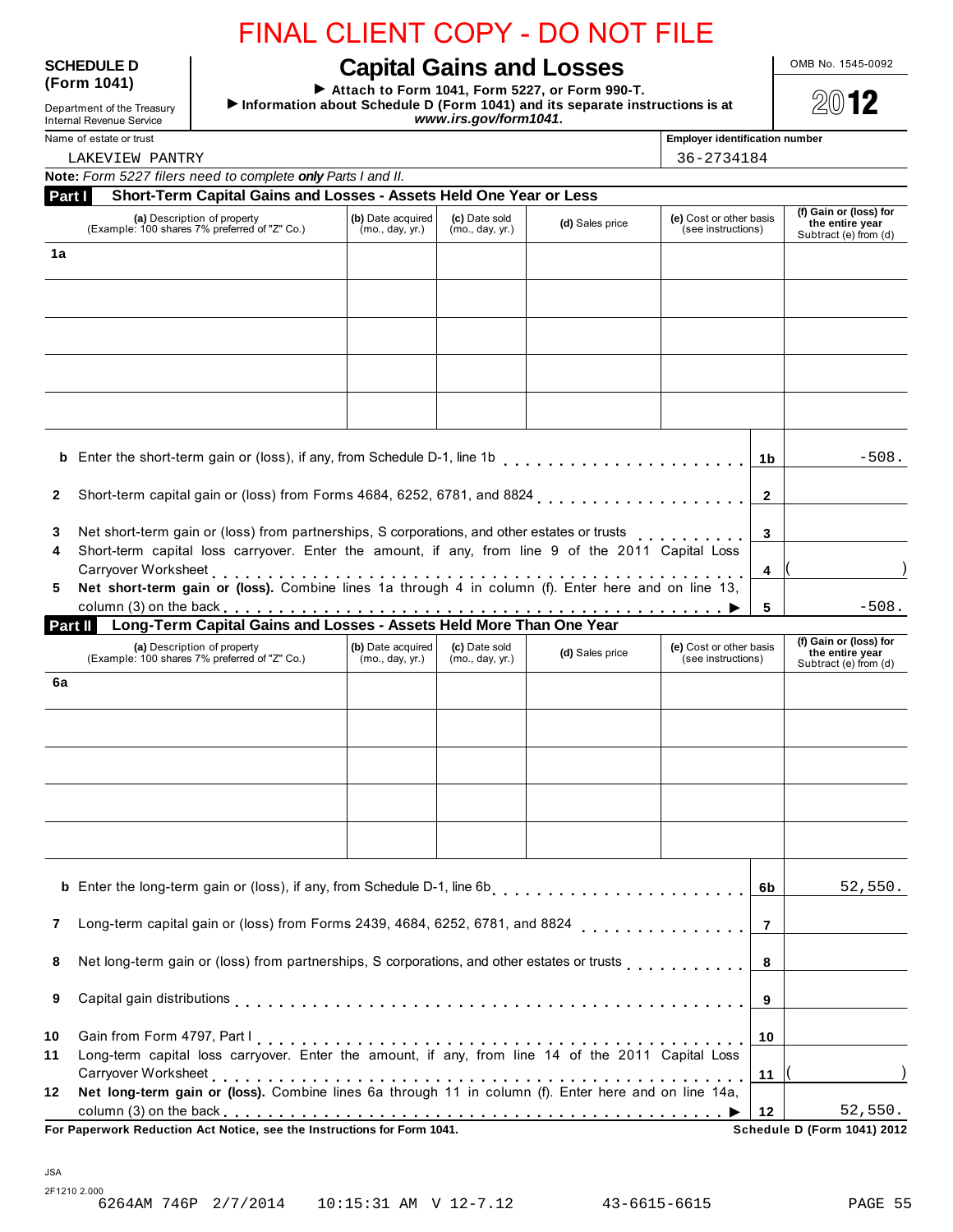|                | Schedule D (Form 1041) 2012                                                                                                                                                                                                                                                                                           |                 |    |                    |              |    | Page 2      |
|----------------|-----------------------------------------------------------------------------------------------------------------------------------------------------------------------------------------------------------------------------------------------------------------------------------------------------------------------|-----------------|----|--------------------|--------------|----|-------------|
| Part III       | Summary of Parts I and II                                                                                                                                                                                                                                                                                             |                 |    | (1) Beneficiaries' | (2) Estate's |    | $(3)$ Total |
| 13             | Caution: Read the instructions before completing this part.                                                                                                                                                                                                                                                           |                 |    | (see instr.)       | or trust's   |    | $-508.$     |
| 14             | Net long-term gain or (loss):                                                                                                                                                                                                                                                                                         | 13              |    |                    |              |    |             |
|                | a Total for year end contact with a street contact with a street contact with a street with a street with a str                                                                                                                                                                                                       | 14a             |    |                    |              |    | 52,550.     |
|                | <b>b</b> Unrecaptured section 1250 gain (see line 18 of the wrksht.)                                                                                                                                                                                                                                                  | 14 <sub>b</sub> |    |                    |              |    |             |
|                |                                                                                                                                                                                                                                                                                                                       | 14с             |    |                    |              |    |             |
|                | 15 Total net gain or (loss). Combine lines 13 and 14a                                                                                                                                                                                                                                                                 | 15              |    |                    |              |    | 52,042.     |
| necessary.     | Note: If line 15, column (3), is a net gain, enter the gain on Form 1041, line 4 (or Form 990-T, Part I, line 4a). If lines 14a and 15, column (2), are net<br>gains, go to Part V, and do not complete Part IV. If line 15, column (3), is a net loss, complete Part IV and the Capital Loss Carryover Worksheet, as |                 |    |                    |              |    |             |
| <b>Part IV</b> | <b>Capital Loss Limitation</b>                                                                                                                                                                                                                                                                                        |                 |    |                    |              |    |             |
| 16             | Enter here and enter as a (loss) on Form 1041, line 4 (or Form 990-T, Part I, line 4c, if a trust), the smaller of:                                                                                                                                                                                                   |                 |    |                    |              |    |             |
|                | <b>a</b> The loss on line 15, column (3) <b>or b</b> \$3,000<br><b>Note:</b> If the loss on line 15, column (3), is more than \$3,000, <b>or</b> if Form 1041, page 1, line 22 (or Form 990-T, line 34), is a loss, complete the Capital<br><b>Loss Car</b>                                                           |                 |    |                    |              |    |             |
|                |                                                                                                                                                                                                                                                                                                                       |                 |    |                    |              |    |             |
| <b>Part V</b>  | <b>Tax Computation Using Maximum Capital Gains Rates</b>                                                                                                                                                                                                                                                              |                 |    |                    |              |    |             |
|                | Form 1041 filers. Complete this part only if both lines 14a and 15 in column (2) are gains, or an amount is entered in Part I or Part II and                                                                                                                                                                          |                 |    |                    |              |    |             |
|                | there is an entry on Form 1041, line $2b(2)$ , and Form 1041, line 22, is more than zero.                                                                                                                                                                                                                             |                 |    |                    |              |    |             |
|                | Caution: Skip this part and complete the Schedule D Tax Worksheet in the instructions if:<br>• Either line 14b, col. (2) or line 14c, col. (2) is more than zero, or                                                                                                                                                  |                 |    |                    |              |    |             |
|                | • Both Form 1041, line 2b(1), and Form 4952, line 4g are more than zero.                                                                                                                                                                                                                                              |                 |    |                    |              |    |             |
|                | Form 990-T trusts. Complete this part only if both lines 14a and 15 are gains, or qualified dividends are included in income in Part I                                                                                                                                                                                |                 |    |                    |              |    |             |
|                | of Form 990-T, and Form 990-T, line 34, is more than zero. Skip this part and complete the Schedule D Tax Worksheet in the instructions                                                                                                                                                                               |                 |    |                    |              |    |             |
|                | if either line 14b, col. (2) or line 14c, col. (2) is more than zero.                                                                                                                                                                                                                                                 |                 |    |                    |              |    |             |
| 17             | Enter taxable income from Form 1041, line 22 (or Form 990-T, line 34)                                                                                                                                                                                                                                                 |                 | 17 |                    |              |    |             |
| 18             | Enter the smaller of line 14a or 15 in column (2)                                                                                                                                                                                                                                                                     |                 |    |                    |              |    |             |
|                | but not less than zero<br>18                                                                                                                                                                                                                                                                                          |                 |    |                    |              |    |             |
| 19             | Enter the estate's or trust's qualified dividends                                                                                                                                                                                                                                                                     |                 |    |                    |              |    |             |
|                | from Form 1041, line 2b(2) (or enter the qualified                                                                                                                                                                                                                                                                    |                 |    |                    |              |    |             |
|                | dividends included in income in Part I of Form 990-T)<br>19                                                                                                                                                                                                                                                           |                 |    |                    |              |    |             |
| 20             | Add lines 18 and 19 [10] Add lines 18 and 19<br>20                                                                                                                                                                                                                                                                    |                 |    |                    |              |    |             |
| 21             | If the estate or trust is filing Form 4952, enter the                                                                                                                                                                                                                                                                 |                 |    |                    |              |    |             |
|                | amount from line 4g; otherwise, enter -0-<br>►<br>21                                                                                                                                                                                                                                                                  |                 |    |                    |              |    |             |
| 22             | Subtract line 21 from line 20. If zero or less, enter -0-                                                                                                                                                                                                                                                             |                 | 22 |                    |              |    |             |
| 23             | Subtract line 22 from line 17. If zero or less, enter -0-                                                                                                                                                                                                                                                             |                 | 23 |                    |              |    |             |
|                |                                                                                                                                                                                                                                                                                                                       |                 |    |                    |              |    |             |
| 24<br>25       |                                                                                                                                                                                                                                                                                                                       |                 | 24 |                    |              |    |             |
|                | Is the amount on line 23 equal to or more than the amount on line 24?<br>Yes. Skip lines 25 and 26; go to line 27 and check the "No" box.                                                                                                                                                                             |                 |    |                    |              |    |             |
|                | No. Enter the amount from line 23 [14] [15] No. Enter the amount from line 23                                                                                                                                                                                                                                         |                 | 25 |                    |              |    |             |
| 26             |                                                                                                                                                                                                                                                                                                                       |                 | 26 |                    |              |    |             |
| 27             | Are the amounts on lines 22 and 26 the same?                                                                                                                                                                                                                                                                          |                 |    |                    |              |    |             |
|                | No. Enter the smaller of line 17 or line 22<br>Yes. Skip lines 27 thru 30; go to line 31.                                                                                                                                                                                                                             |                 | 27 |                    |              |    |             |
|                |                                                                                                                                                                                                                                                                                                                       |                 |    |                    |              |    |             |
| 28             |                                                                                                                                                                                                                                                                                                                       |                 | 28 |                    |              |    |             |
|                |                                                                                                                                                                                                                                                                                                                       |                 |    |                    |              |    |             |
| 29             | Subtract line 28 from line 27                                                                                                                                                                                                                                                                                         |                 |    |                    |              |    |             |
| 30             | Multiply line 29 by 15% (.15)<br>Multiply line 29 by 15% (.15)<br>Figure the tax on the amount on line 23. Use the 2012 Tax Rate Schedule for Estates and Trusts                                                                                                                                                      |                 |    |                    |              | 30 |             |
| 31             |                                                                                                                                                                                                                                                                                                                       |                 |    |                    |              |    |             |
|                |                                                                                                                                                                                                                                                                                                                       |                 |    |                    |              | 31 |             |
|                |                                                                                                                                                                                                                                                                                                                       |                 |    |                    |              |    |             |
|                | Add lines 30 and 31<br>Figure the tax on the amount on line 17. Use the 2012 Tax Rate Schedule for Estates and Trusts                                                                                                                                                                                                 |                 |    |                    |              | 32 |             |
|                |                                                                                                                                                                                                                                                                                                                       |                 |    |                    |              |    |             |
|                |                                                                                                                                                                                                                                                                                                                       |                 |    |                    |              |    |             |
| 32<br>33       |                                                                                                                                                                                                                                                                                                                       |                 |    |                    |              | 33 |             |
| 34             | Tax on all taxable income. Enter the smaller of line 32 or line 33 here and on Form 1041, Schedule                                                                                                                                                                                                                    |                 |    |                    |              | 34 |             |

JSA 2F1220 2.000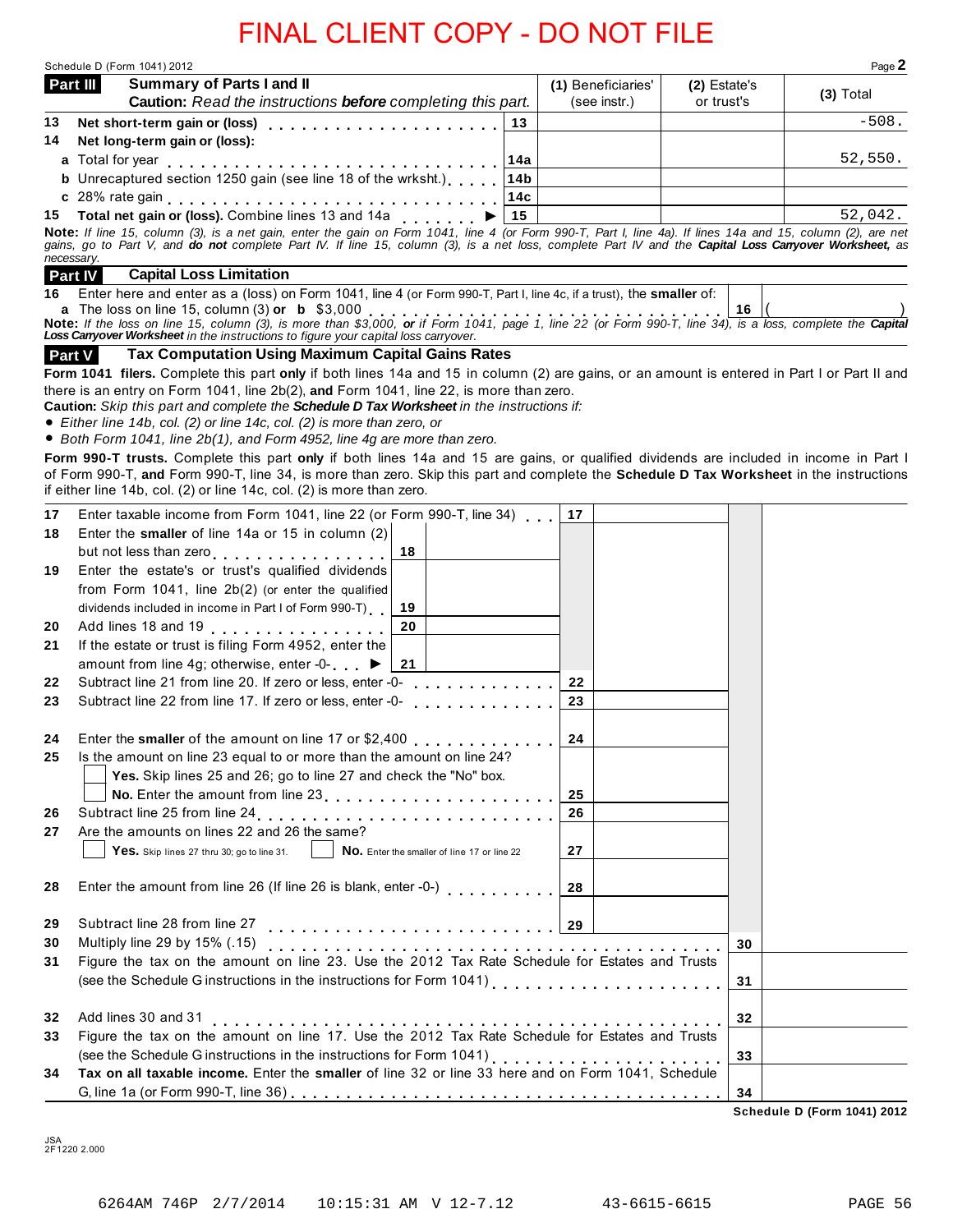## **SCHEDULE D-1 Continuation Sheet for Schedule D** <u>OMB No. 1545-0092</u><br>(Form 1041) **(Form 1041) (Form 1041)**

| Department of the Treasury |  |
|----------------------------|--|
| Internal Revenue Service   |  |

## Attach to Schedule D to list additional transactions for lines 1a and 6a.

| LAKEVIEW PANTRY                                                              |                                         |                                     |                 | 36-2734184                                    |                                             |
|------------------------------------------------------------------------------|-----------------------------------------|-------------------------------------|-----------------|-----------------------------------------------|---------------------------------------------|
| Part I<br>Short-Term Capital Gains and Losses - Assets Held One Year or Less |                                         |                                     |                 |                                               |                                             |
| (a) Description of property (Example:<br>100 sh. 7% preferred of "Z" Co.)    | (b) Date<br>acquired<br>(mo., day, yr.) | (c) Date sold<br>(mo., day, $yr$ .) | (d) Sales price | (e) Cost or other basis<br>(see instructions) | (f) Gain or (loss)<br>Subtract (e) from (d) |
| 148 SHS ALTRIA GROUP INC                                                     | 10/01/2012                              | 12/31/2012                          | 4,474.          | 4,982.                                        | $-508.$                                     |
|                                                                              |                                         |                                     |                 |                                               |                                             |
|                                                                              |                                         |                                     |                 |                                               |                                             |
|                                                                              |                                         |                                     |                 |                                               |                                             |
|                                                                              |                                         |                                     |                 |                                               |                                             |
|                                                                              |                                         |                                     |                 |                                               |                                             |
|                                                                              |                                         |                                     |                 |                                               |                                             |
|                                                                              |                                         |                                     |                 |                                               |                                             |
|                                                                              |                                         |                                     |                 |                                               |                                             |
|                                                                              |                                         |                                     |                 |                                               |                                             |
|                                                                              |                                         |                                     |                 |                                               |                                             |
|                                                                              |                                         |                                     |                 |                                               |                                             |
|                                                                              |                                         |                                     |                 |                                               |                                             |
|                                                                              |                                         |                                     |                 |                                               |                                             |
|                                                                              |                                         |                                     |                 |                                               |                                             |
|                                                                              |                                         |                                     |                 |                                               |                                             |
|                                                                              |                                         |                                     |                 |                                               |                                             |
|                                                                              |                                         |                                     |                 |                                               |                                             |
|                                                                              |                                         |                                     |                 |                                               |                                             |
|                                                                              |                                         |                                     |                 |                                               |                                             |
|                                                                              |                                         |                                     |                 |                                               |                                             |
|                                                                              |                                         |                                     |                 |                                               |                                             |
|                                                                              |                                         |                                     |                 |                                               |                                             |
|                                                                              |                                         |                                     |                 |                                               |                                             |
|                                                                              |                                         |                                     |                 |                                               |                                             |
|                                                                              |                                         |                                     |                 |                                               |                                             |
|                                                                              |                                         |                                     |                 |                                               |                                             |
|                                                                              |                                         |                                     |                 |                                               |                                             |
|                                                                              |                                         |                                     |                 |                                               | $-508.$                                     |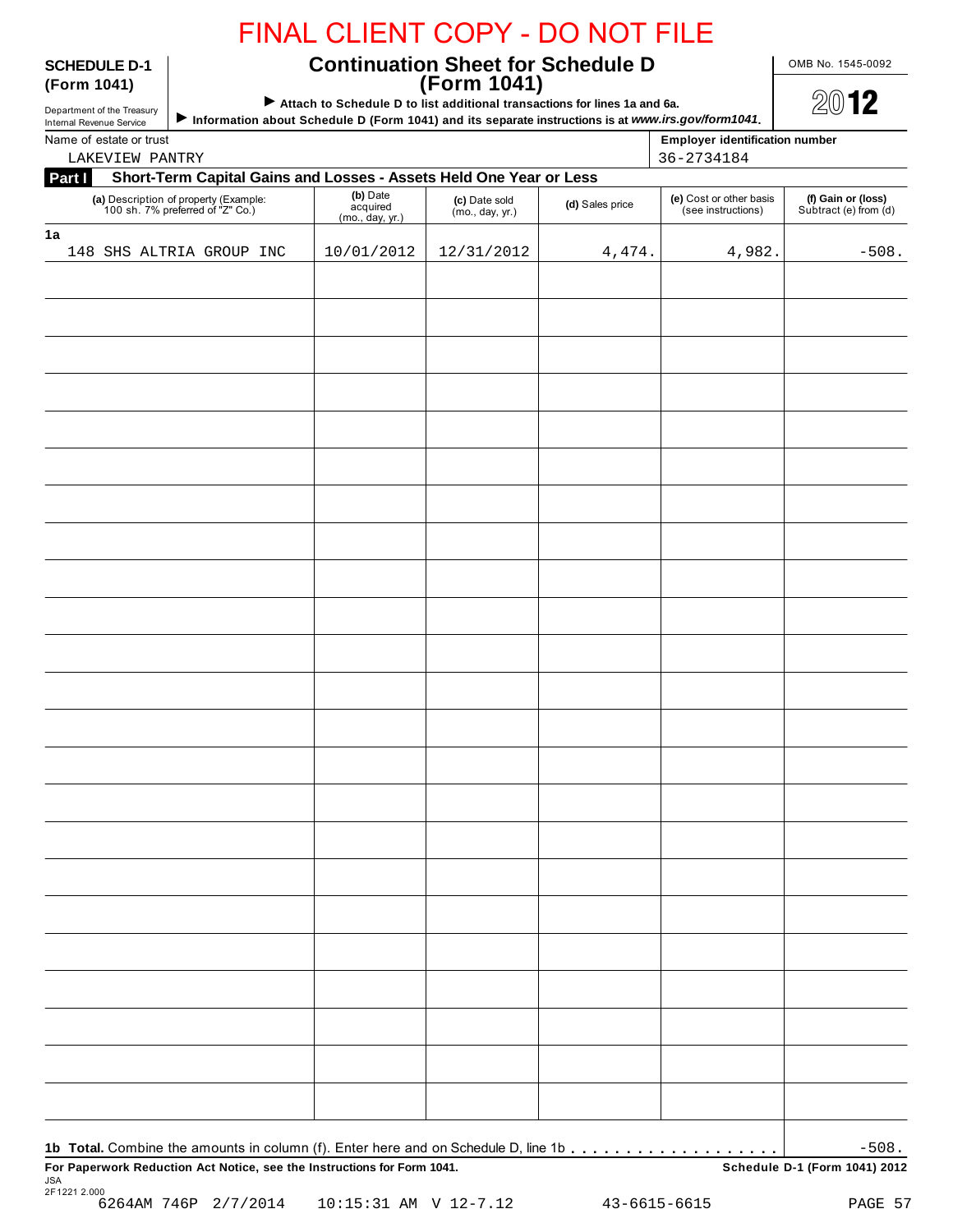Page 2<br>Name of estate or trust as shown on Form 1041. Do not enter name and employer identification number if shown on the other side. | Employer identification number<br>Name of estate or trust as shown on Form 1041. Do not Name of estate or trust as shown on Form 1041. Do not enter name and employer identification number if shown on the other side.

| Part II<br>Long-Term Capital Gains and Losses - Assets Held More Than One Year | (b) Date                    |                                  |                 |                                               |                                             |
|--------------------------------------------------------------------------------|-----------------------------|----------------------------------|-----------------|-----------------------------------------------|---------------------------------------------|
| (a) Description of property (Example:<br>100 sh. 7% preferred of "Z" Co.)      | acquired<br>(mo., day, yr.) | (c) Date sold<br>(mo., day, yr.) | (d) Sales price | (e) Cost or other basis<br>(see instructions) | (f) Gain or (loss)<br>Subtract (e) from (d) |
| 6a                                                                             |                             |                                  |                 |                                               |                                             |
| 25 SHS ALLSTATE CORP                                                           | 12/22/1967                  | 11/21/2012                       | 897.            | 11.                                           | 886.                                        |
| 545 SHS ALTRIA GROUP INC                                                       | 03/25/2009                  | 12/31/2012                       | 16,473.         | 9,426.                                        | 7,047.                                      |
| 1,350 SHS COCA COLA CO                                                         | 10/16/2008                  | 12/31/2012                       | 47,509.         | 29,930.                                       | 17,579.                                     |
| 82 SHS HARLEY DAVIDSON INC                                                     | 01/25/1995                  | 12/24/2012                       | 3,796.          | 21.                                           | 3,775.                                      |
| 50 SHS INTUITIVE SURGICAL<br><b>INC</b>                                        | 03/23/2009                  | 10/25/2012                       | 26,891.         | 4,727.                                        | 22,164.                                     |
| 38 SHS MCDONALDS CORP                                                          | 03/25/2009                  | 12/31/2012                       | 3,166.          | 2,067.                                        | 1,099.                                      |
|                                                                                |                             |                                  |                 |                                               |                                             |
|                                                                                |                             |                                  |                 |                                               |                                             |
|                                                                                |                             |                                  |                 |                                               |                                             |
|                                                                                |                             |                                  |                 |                                               |                                             |
|                                                                                |                             |                                  |                 |                                               |                                             |
|                                                                                |                             |                                  |                 |                                               |                                             |
|                                                                                |                             |                                  |                 |                                               |                                             |
|                                                                                |                             |                                  |                 |                                               |                                             |
|                                                                                |                             |                                  |                 |                                               |                                             |
|                                                                                |                             |                                  |                 |                                               |                                             |
|                                                                                |                             |                                  |                 |                                               |                                             |
|                                                                                |                             |                                  |                 |                                               |                                             |
|                                                                                |                             |                                  |                 |                                               |                                             |
|                                                                                |                             |                                  |                 |                                               |                                             |
|                                                                                |                             |                                  |                 |                                               |                                             |
|                                                                                |                             |                                  |                 |                                               |                                             |
|                                                                                |                             |                                  |                 |                                               | 52,550.                                     |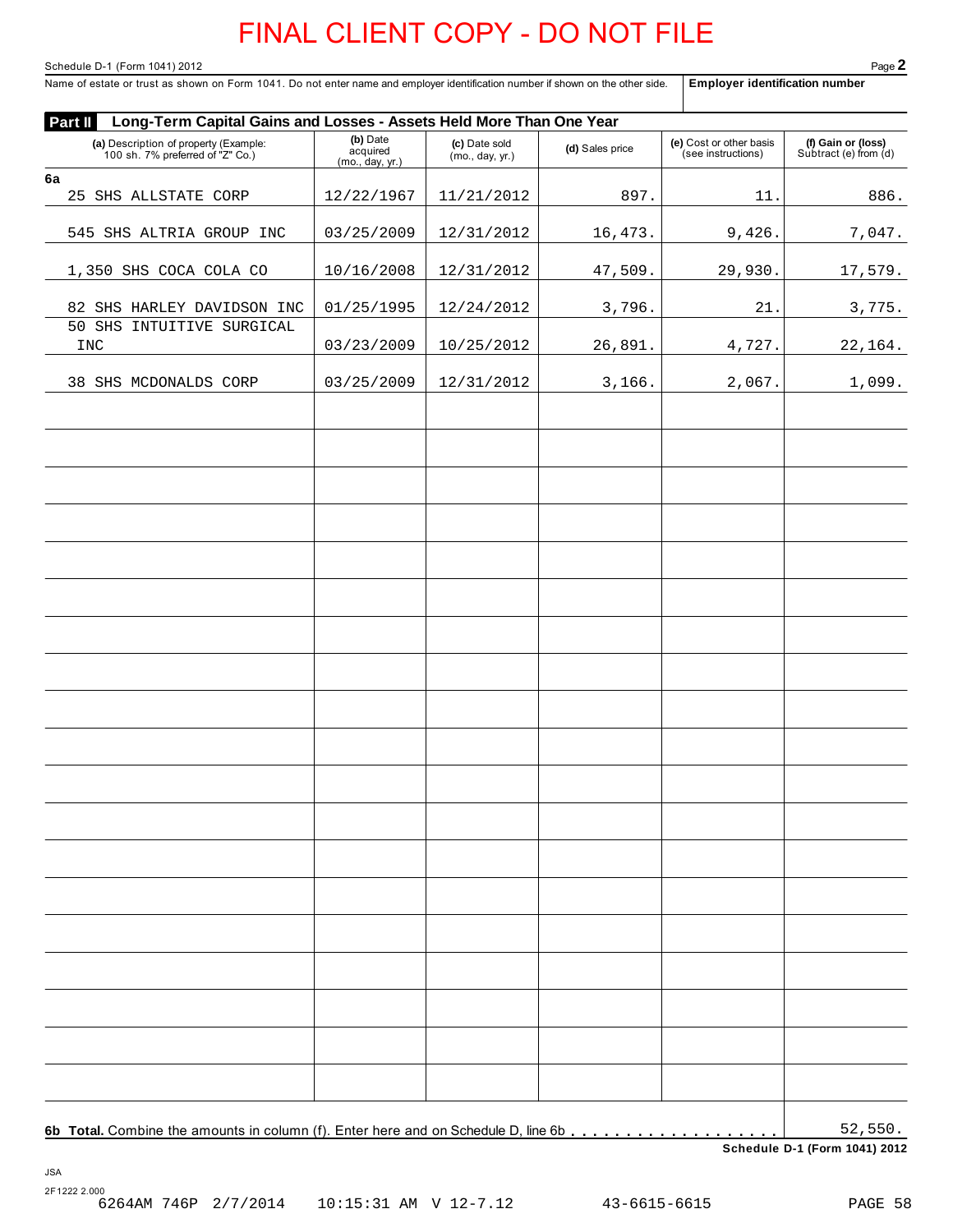|  |  |  | <b>FINAL CLIENT COPY - DO NOT FILE</b> |  |
|--|--|--|----------------------------------------|--|
|--|--|--|----------------------------------------|--|

| For Office Use Only<br>PMT#                                                      | <b>ILLINOIS CHARITABLE ORGANIZATION ANNUAL REPORT</b><br>Attorney General LISA MADIGAN State of Illinois<br>Charitable Trust Bureau, 100 West Randolph<br>11th Floor, Chicago, Illinois 60601 |                                |                                 | Form AG990-IL<br>Revised 3/05<br>CO# 01005879                |
|----------------------------------------------------------------------------------|-----------------------------------------------------------------------------------------------------------------------------------------------------------------------------------------------|--------------------------------|---------------------------------|--------------------------------------------------------------|
| AMT                                                                              | Report for the Fiscal Period:                                                                                                                                                                 |                                | Χ                               | Check all items attached:<br>Copy of IRS Return              |
|                                                                                  |                                                                                                                                                                                               | <b>Make Checks</b>             | Χ                               | <b>Audited Financial Statements</b>                          |
|                                                                                  | <b>Beginning</b><br>4 / 1<br>12012                                                                                                                                                            | Payable to                     |                                 | Copy of Form IFC                                             |
| <b>INIT</b>                                                                      |                                                                                                                                                                                               | the Illinois<br>Charity        |                                 | \$15.00 Annual Report Filing Fee                             |
|                                                                                  | & Ending<br>3/31<br>/2013<br><b>YR</b><br>DAY<br><b>MO</b>                                                                                                                                    | <b>Bureau Fund</b>             |                                 | \$100.00 Late Report Filing Fee                              |
| Federal ID # 36-2734184<br>Are contributions to the organization tax deductible? | $\mathbf X$<br>Yes<br>No                                                                                                                                                                      | Date Organization was created: |                                 | DAY<br><b>MO</b><br><b>YR</b><br>8/<br>$\mathbf{1}$<br>/1970 |
| <b>LEGAL</b>                                                                     |                                                                                                                                                                                               | Year-end<br>amounts            |                                 |                                                              |
| NAME LAKEVIEW PANTRY                                                             |                                                                                                                                                                                               | A) ASSETS                      | $A)$ \$                         | 1,569,588.                                                   |
| <b>MAIL</b>                                                                      |                                                                                                                                                                                               |                                |                                 |                                                              |
| ADDRESS 3831 N BROADWAY STREET                                                   |                                                                                                                                                                                               | <b>B) LIABILITIES</b>          | $B)$ \$                         | 30,404.                                                      |
| CITY, STATE CHICAGO, IL                                                          |                                                                                                                                                                                               | C) NET ASSETS                  | $C)$ \$                         | 1,539,184.                                                   |
| ZIP CODE 60613-3217                                                              |                                                                                                                                                                                               |                                |                                 |                                                              |
|                                                                                  | I. SUMMARY OF ALL REVENUE ITEMS DURING THE YEAR:                                                                                                                                              | <b>PERCENTAGE</b>              |                                 | <b>AMOUNT</b>                                                |
|                                                                                  | D) PUBLIC SUPPORT, CONTRIBUTIONS & PROGRAM SERVICE REV. (GROSS AMTS.)                                                                                                                         | 99%                            | $D)$ \$                         | 5, 433, 199.                                                 |
|                                                                                  |                                                                                                                                                                                               |                                |                                 |                                                              |
| E) GOVERNMENT GRANTS & MEMBERSHIP DUES<br>F) OTHER REVENUES                      |                                                                                                                                                                                               | %<br>1%                        | $E)$ \$<br>$F)$ \$              | 52,225                                                       |
|                                                                                  |                                                                                                                                                                                               |                                |                                 |                                                              |
|                                                                                  | G) TOTAL REVENUE, INCOME AND CONTRIBUTIONS RECEIVED (ADD D, E, & F)                                                                                                                           | 100%                           | $G)$ \$                         | 5,485,424.                                                   |
|                                                                                  | <b>II. SUMMARY OF ALL EXPENDITURES DURING THE YEAR:</b>                                                                                                                                       |                                |                                 |                                                              |
| H) OPERATING CHARITABLE PROGRAM EXPENSE                                          |                                                                                                                                                                                               | 12%                            | $H)$ \$                         | 532,401.                                                     |
|                                                                                  |                                                                                                                                                                                               |                                |                                 |                                                              |
| EDUCATION PROGRAM SERVICE EXPENSE<br>D.<br>J)                                    | TOTAL CHARITABLE PROGRAM SERVICE EXPENSE (ADD H & I)                                                                                                                                          | %<br>12%                       | $I)$ \$<br>$J)$ \$              | 532,401.                                                     |
|                                                                                  |                                                                                                                                                                                               |                                |                                 |                                                              |
| J1)                                                                              | JOINT COSTS ALLOCATED TO PROGRAM SERVICES (INCLUDED IN J):<br>\$                                                                                                                              |                                |                                 |                                                              |
| GRANTS TO OTHER CHARITABLE ORGANIZATIONS<br>K)                                   |                                                                                                                                                                                               | 72%                            | $K)$ \$                         | 3, 275, 616.                                                 |
|                                                                                  |                                                                                                                                                                                               |                                |                                 |                                                              |
| M) MANAGEMENT AND GENERAL EXPENSE                                                | L) TOTAL CHARITABLE PROGRAM SERVICE EXPENDITURE (ADD J & K)                                                                                                                                   | 84%<br>7 %                     | $L)$ \$<br>$\vert M \rangle$ \$ | 3,808,017.<br>309, 413.                                      |
|                                                                                  |                                                                                                                                                                                               |                                |                                 |                                                              |
| N) FUNDRAISING EXPENSE                                                           |                                                                                                                                                                                               | 9%                             | $N)$ \$                         | 427,879.                                                     |
| O) TOTAL EXPENDITURES THIS PERIOD (ADD L, M, & N)                                |                                                                                                                                                                                               | 100%                           | $O$ ) $$$                       | 4,545,309.                                                   |
|                                                                                  | III. SUMMARY OF ALL PAID FUNDRAISER AND CONSULTANT ACTIVITIES:<br>(Attach Attorney General Report of Individual Fundraising Campaign - Form IFC. One for each PFR.)                           |                                |                                 |                                                              |
| <b>PROFESSIONAL FUNDRAISERS:</b>                                                 |                                                                                                                                                                                               | 100%                           | $P)$ \$                         |                                                              |
| Q) TOTAL FUNDRAISERS FEES AND EXPENSES                                           | P) TOTAL AMOUNT RAISED BY PAID PROFESSIONAL FUNDRAISERS                                                                                                                                       | $\%$                           | $Q)$ \$                         |                                                              |
|                                                                                  |                                                                                                                                                                                               |                                |                                 |                                                              |
| R) NET RECEIVED BY THE CHARITY (P MINUS Q=R)                                     |                                                                                                                                                                                               | $\%$                           | $R)$ \$                         |                                                              |
| PROFESSIONAL FUNDRAISING CONSULTANTS:                                            |                                                                                                                                                                                               |                                |                                 |                                                              |
|                                                                                  | S) TOTAL AMOUNT PAID TO PROFESSIONAL FUNDRAISING CONSULTANTS                                                                                                                                  |                                | $S)$ \$                         |                                                              |
|                                                                                  | IV. COMPENSATION TO THE (3) HIGHEST PAID PERSONS DURING THE YEAR:                                                                                                                             |                                |                                 |                                                              |
|                                                                                  | T) NAME, TITLE: GARLAND - EXECUTIVE DIRECTOR                                                                                                                                                  |                                | $T)$ \$                         | 101,200.                                                     |
|                                                                                  | U) NAME, TITLE: ISEMINGER - DIRECTOR OF PROGRAMS & OPERATIONS                                                                                                                                 |                                | $U)$ \$                         | 62,460.                                                      |
|                                                                                  | V) NAME, TITLE: DREZNICK - DIRECTOR OF MAJOR GIFTS                                                                                                                                            |                                | $V)$ \$                         | 70,725.                                                      |
|                                                                                  |                                                                                                                                                                                               |                                |                                 |                                                              |
|                                                                                  | V. CHARITABLE PROGRAM DESCRIPTION: CHARITABLE PROGRAM (3 HIGHEST BY \$ EXPENDED) CODE CATEGORIES                                                                                              |                                |                                 | List on back side of instructions<br>CODE                    |
| X) DESCRIPTION:                                                                  | W) DESCRIPTION: DISTRIBUTION OF FOOD TO THE NEEDY                                                                                                                                             |                                | 112<br>W) #<br>$X)$ #           |                                                              |